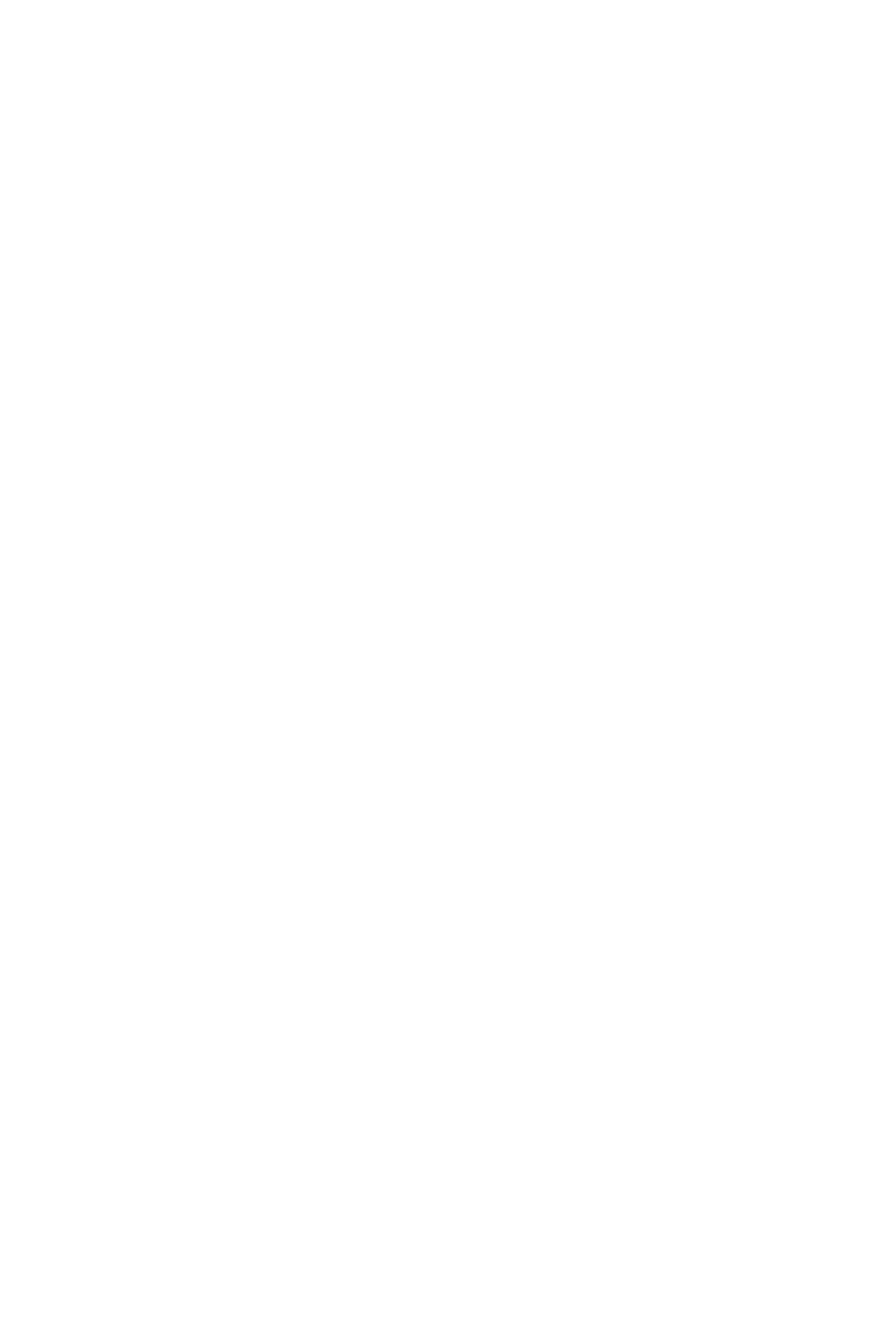# **ONE HUNDRED AND SEVENTH ANNUAL**

## **REPORT OF**

## **THE**

## **BANK COMMISSIONER**

**JUNE 30, 2021**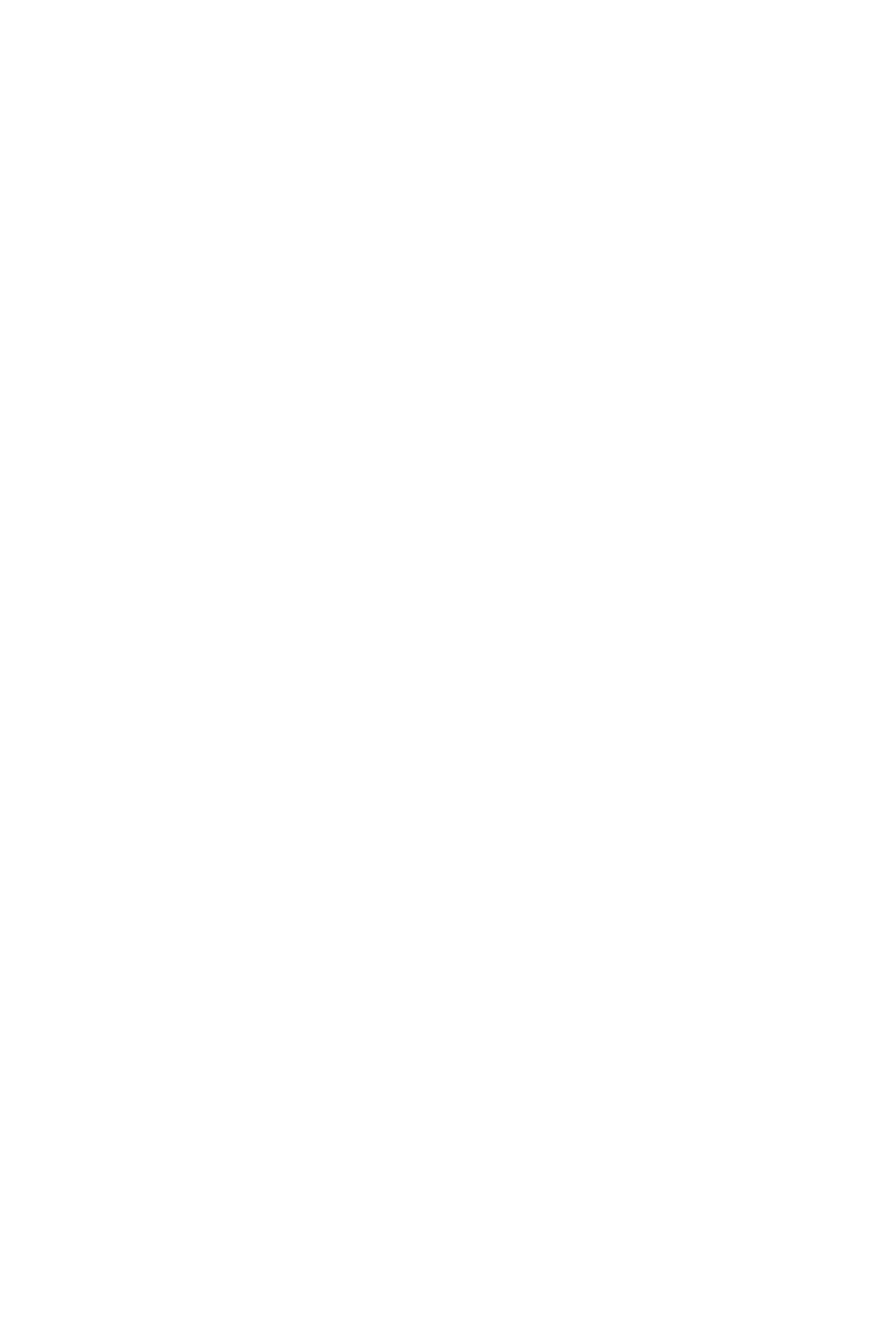### **STATE OF ARKANSAS**

### **OFFICE OF STATE BANK DEPARTMENT**

June 30, 2021

Michael Preston Secretary of the Arkansas Department of Commerce Little Rock, Arkansas

Secretary Preston:

I am pleased to submit to you the One Hundred and Seventh Annual Report of the Bank Commissioner of Arkansas, pursuant to the provisions of Act 89 of 1997. The Report contains financial and statistical data compiled from Reports of Condition and Income and other regulatory reports submitted to this office for the fiscal year ending June 30, 2021.

The banking industry in Arkansas remains in an overall strong position as the country continues to be challenged by the effects of the ongoing pandemic. Total assets in Arkansas state-chartered banks have continued to exhibit significant growth in recent years. As of June 30, 2021, aggregate total assets in statechartered banks exceed \$132 billion. Arkansas banks continue to perform better than the national average in profitability and asset quality. The overall capital position of Arkansas's 73 state-chartered banks also remains strong as the average Tier 1 Leverage Capital ratio is 10.80 percent for fiscal year-end 2021.

The financial services industry in Arkansas and across the nation continues to change and evolve at a rapid pace. Arkansas state-chartered banks are embracing new technologies to make banking more convenient, more flexible and to remain competitive within the financial services landscape. Arkansas state-chartered banks remain focused on meeting the needs of their customers, serving the communities in which they operate and promoting economic growth.

We thank you for the support you and your staff provide and assure you of our continuing efforts to maintain the highest level of professionalism in the performance of our responsibilities.

Respectfully,

Susannah I. Mawhall

Susannah T. Marshall Bank Commissioner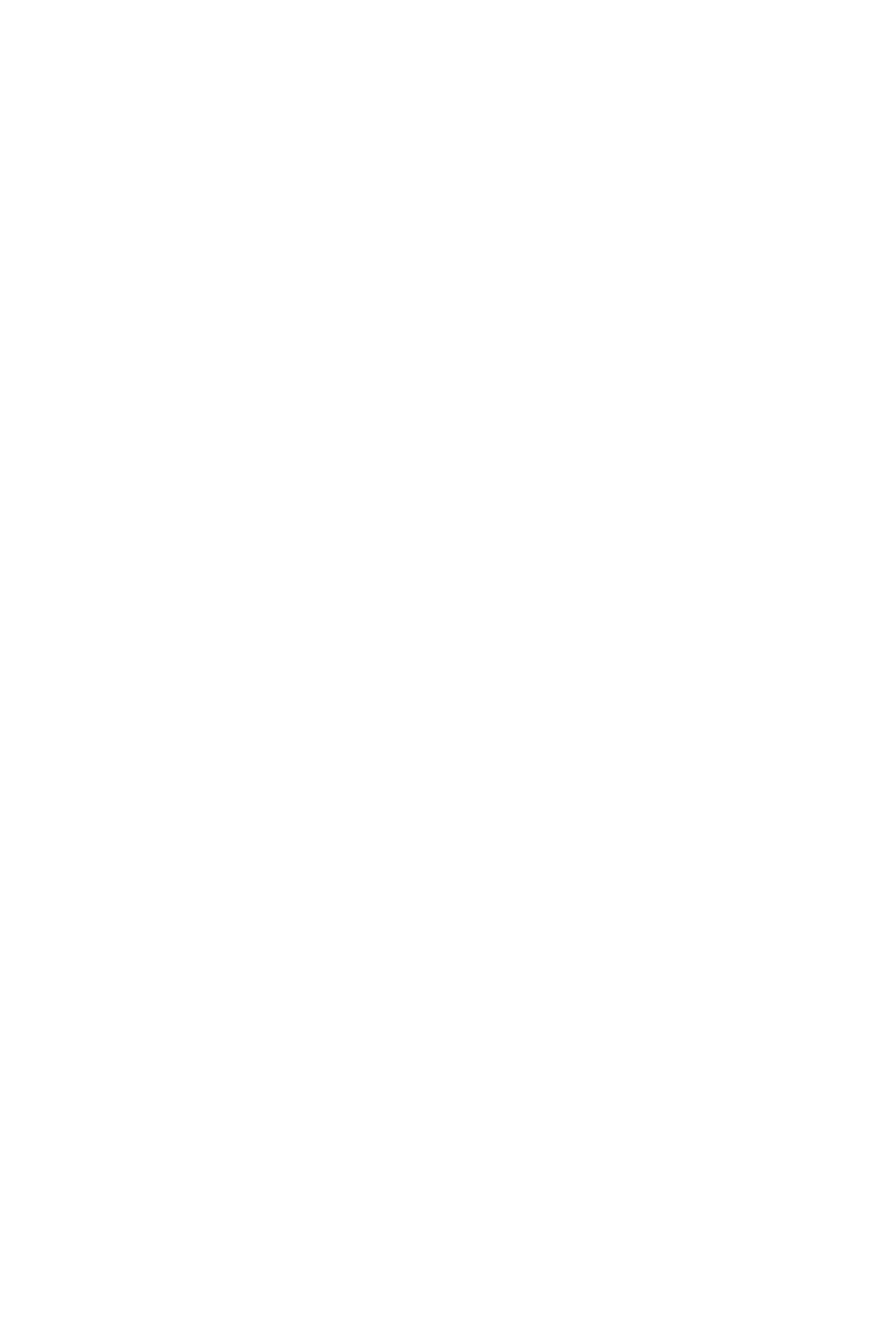## **TABLE OF CONTENTS**

| Mergers of State Chartered Banks/Charter Relocations/Corporate Name Changes |  |
|-----------------------------------------------------------------------------|--|
|                                                                             |  |
|                                                                             |  |
|                                                                             |  |
|                                                                             |  |
|                                                                             |  |
| Consolidated Report of Condition Data                                       |  |
| <b>Consolidated Statement of Condition</b>                                  |  |
| Consolidated Report of Condition Data                                       |  |
| Tier One Leverage Ratios For All                                            |  |
|                                                                             |  |
|                                                                             |  |
|                                                                             |  |
|                                                                             |  |
|                                                                             |  |
|                                                                             |  |
|                                                                             |  |
|                                                                             |  |
|                                                                             |  |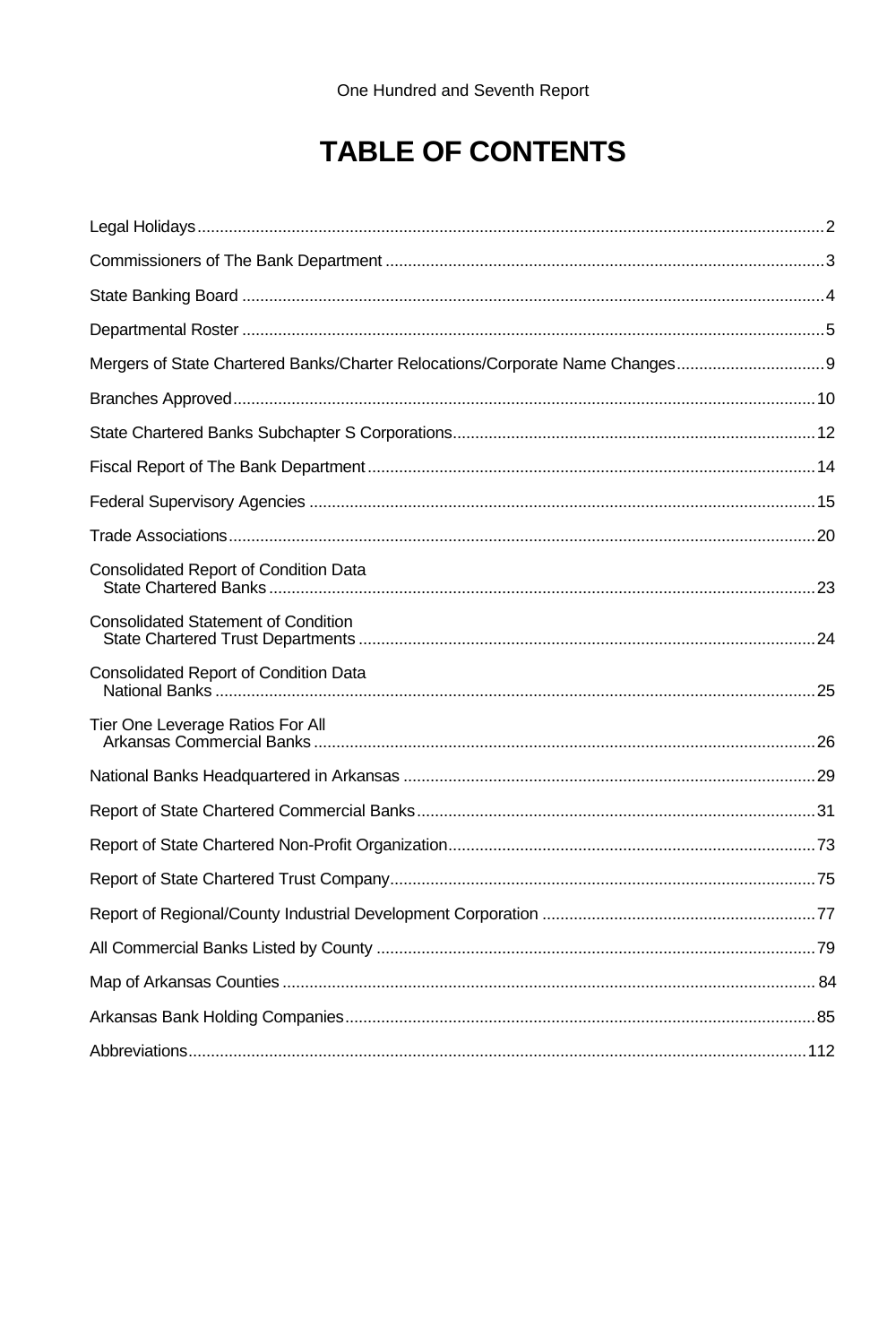## **LEGAL HOLIDAYS**

| George Washington's Birthday |  |
|------------------------------|--|
|                              |  |
|                              |  |
|                              |  |
|                              |  |
|                              |  |
|                              |  |
|                              |  |

All Bills of Exchange, Drafts, or Promissory Notes which shall become payable on a legal holiday shall be payable on the day next succeeding such holiday. In case any legal holiday falls on Sunday, the next succeeding Monday shall be a holiday in its stead.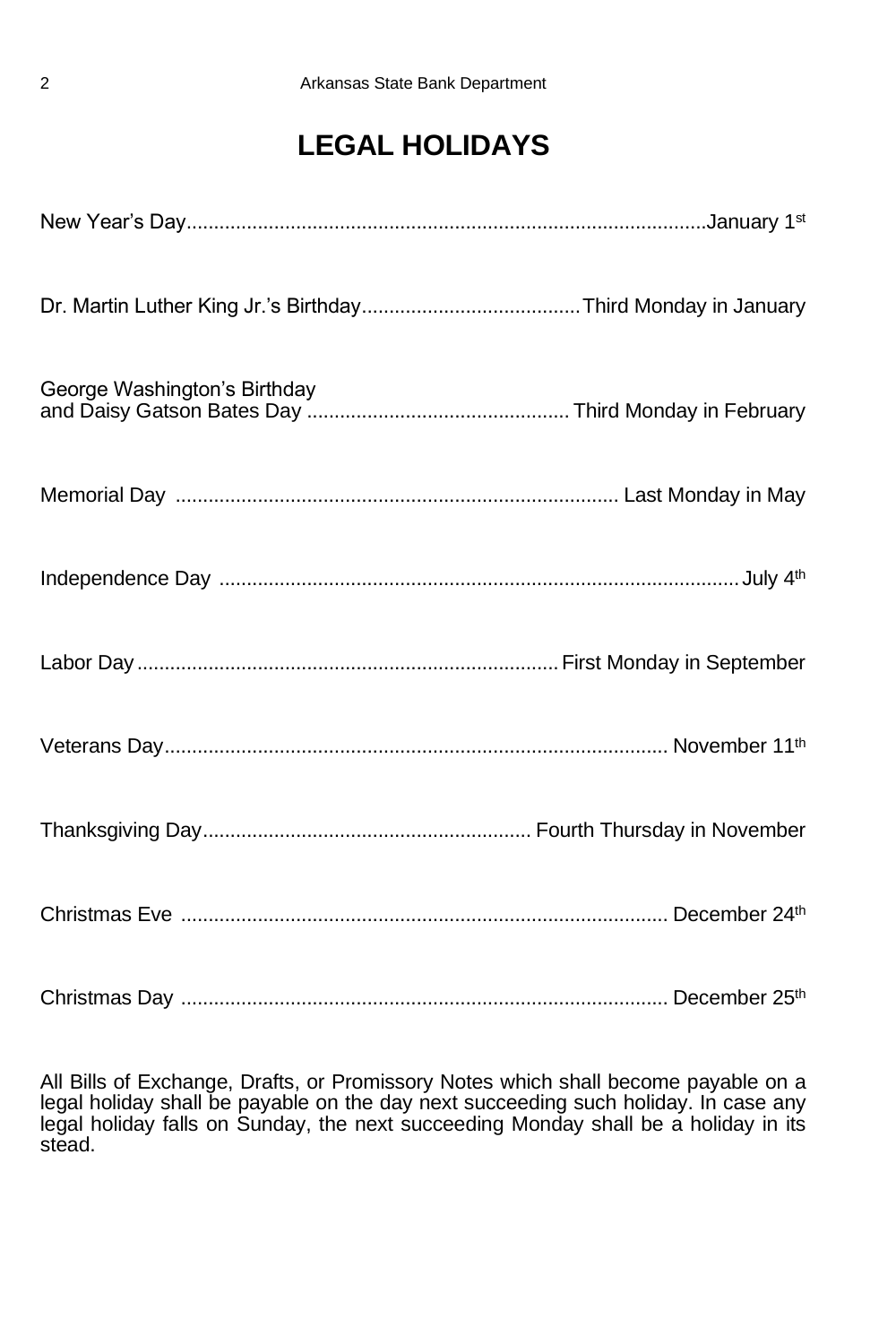## **COMMISSIONERS OF THE ARKANSAS STATE BANK DEPARTMENT**

| No. | Name                                    | Date of Appointment | Date Service<br>Ended |
|-----|-----------------------------------------|---------------------|-----------------------|
| 1.  | John M. Davis October 6, 1913           |                     | October 3, 1918       |
| 2.  |                                         |                     | March 22, 1919        |
| 3.  | W. T. Maxwell March 22, 1919            |                     | September 1, 1921     |
| 4.  | Charles McKee September 1, 1921         |                     | July 28, 1925         |
| 5.  | Loid RainwaterJuly 28, 1925             |                     | February 8, 1927      |
| 6.  | Walter E. Taylor February 8, 1927       |                     | January 10, 1933      |
| 7.  | Marion Wasson  January 10, 1933         |                     | January 12, 1937      |
| 8.  | Grover S. Jernigan  January 12, 1937    |                     | January 14, 1941      |
| 9.  | Thomas W. Leggett January 14, 1941      |                     | February 1, 1949      |
| 10. |                                         |                     | December 31, 1949     |
| 11. | Ed. I. McKinley, Jr.  December 31, 1949 |                     | March 14, 1953        |
| 12. |                                         |                     | February 8, 1955      |
| 13. | Dick SimpsonFebruary 8, 1955            |                     | March 2, 1967         |
| 14. | H. C. Adams  March 3, 1967              |                     | March 16, 1979        |
| 15. | Don R. Clark (Acting)  March 16, 1979   |                     | April 19, 1979        |
| 16. | B. J. Lambert, Jr.  April 19, 1979      |                     | April 15, 1983        |
| 17. | Marlin D. Jackson April 15, 1983        |                     | October 1, 1987       |
| 18. |                                         |                     | July 31, 1998         |
| 19. |                                         |                     | May 21, 2003          |
| 20. | Bunny Adcock  June 23, 2003             |                     | June 11, 2007         |
| 21. | Candace A. Franks  June 13, 2007        |                     | October 1, 2020       |
| 22. | Susannah T. Marshall  October 1, 2020   |                     |                       |
|     |                                         |                     |                       |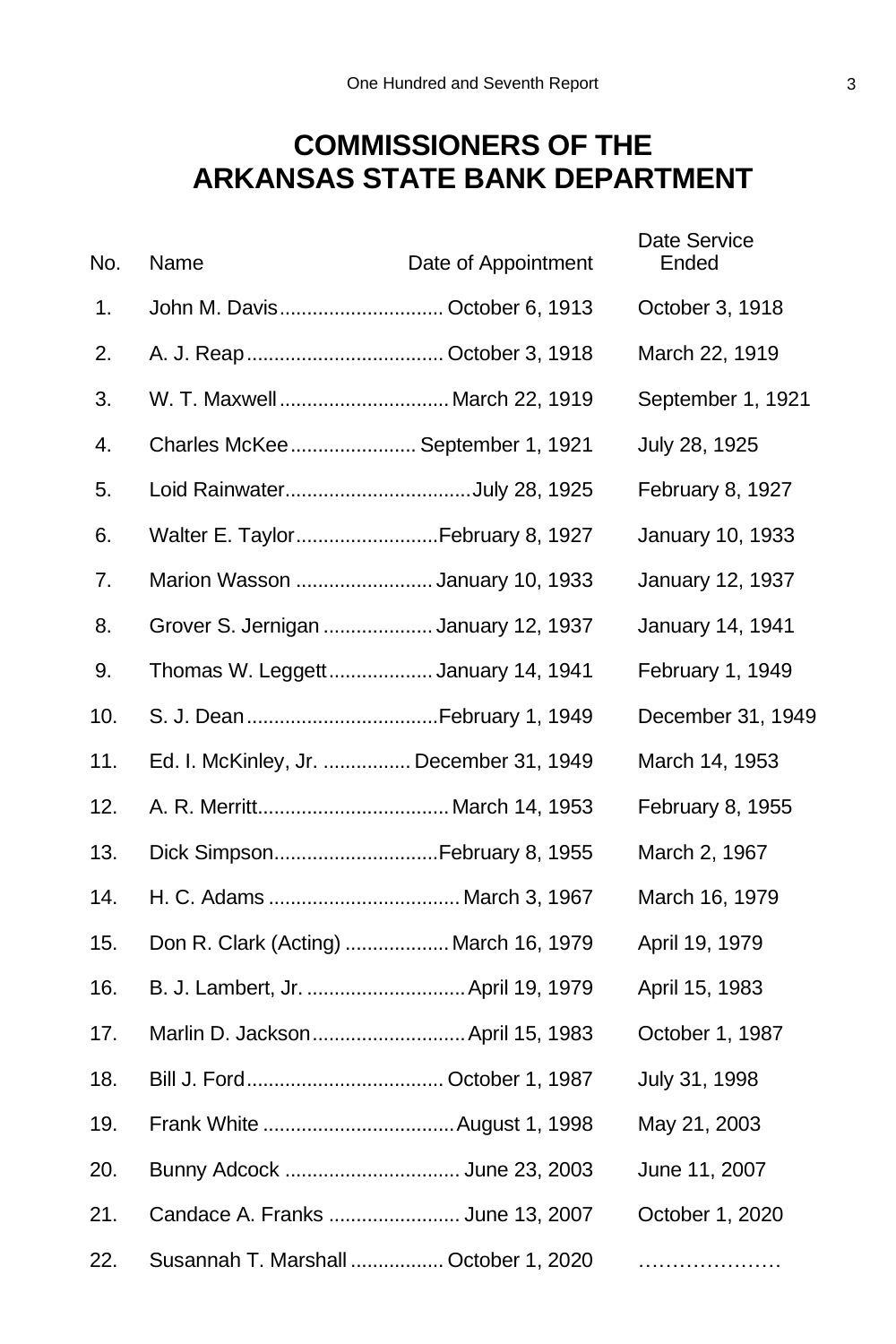## **STATE BANKING BOARD MEMBERS**

Mr. D. Scott Miller Chairman Anstaff Bank P. O. Box 1818 Harrison, AR 72602 VOICE: (870) 365-3115 TERM EXPIRES: 12/31/2023

Mr. George French 4 Vereda Lane Hot Springs Village, AR 71909 VOICE: (501) 915-0569 TERM EXPIRES: 12/31/2023

Mr. Russell Meeks III P. O. Box 34193 Little Rock, AR 72203 VOICE: (501) 918-7354 FAX: (501) 372-5277 TERM EXPIRES: 12/31/2023

Mr. Todd Smith Vice Chairman Farmers Bank and Trust Company 217 East Union Street Magnolia, AR 71753 VOICE: (870) 235-7040 FAX: (870) 235-7008 TERM EXPIRES: 12/31/2024

Mr. David Leach 1911 Fairway Street Stuttgart, AR 72160 VOICE: (870) 830-4502 TERM EXPIRES: 12/31/2021

Mr. Randy Scott Farmers Bank And Trust Company P. O. Box 688 Blytheville, AR 72315-0688 VOICE: (870) 763-8101 FAX: (870) 763-3500 TERM EXPIRES: 12/31/2025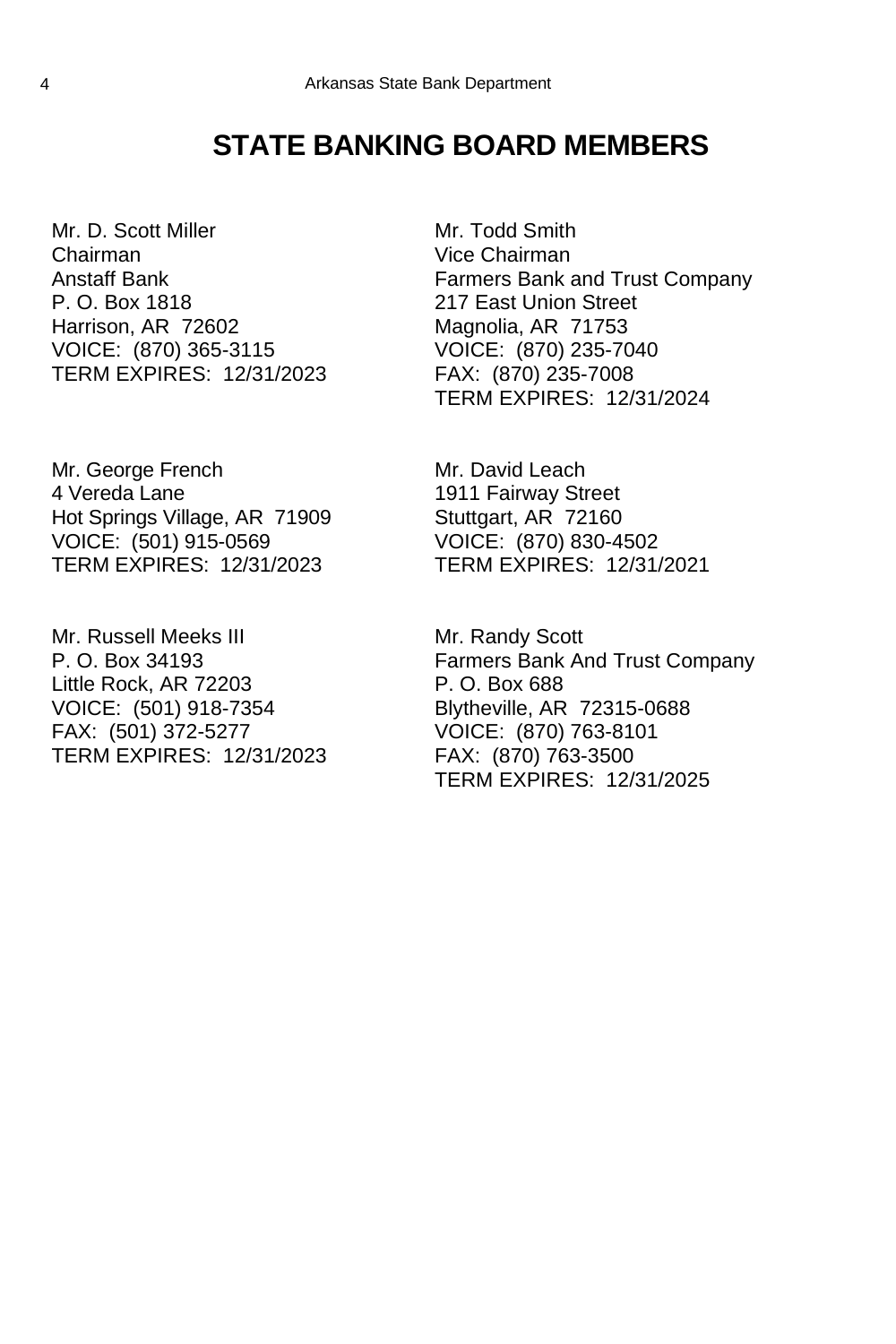## **Arkansas State Bank Department**

1 Commerce Way, Suite 401 Little Rock, Arkansas 72202 VOICE: (501) 324-9019 FAX: (501) 324-9028 <https://banking.arkansas.gov/>

## **DEPARTMENTAL ROSTER**

### **Susannah T. Marshall - Bank Commissioner**

John W. Ahlen IV - Deputy Bank Commissioner

Examination, Supervision and Regulation Regulatory Enforcement Actions Personnel/Examination Application Information

Dharmin H. Patel - Deputy Bank Commissioner

Examination, Supervision and Regulation Regulatory Enforcement Actions Personnel/Examination

### **EXAMINATION AND SUPERVISION**

Assistant Deputy Bank Commissioners

Baker L. Moseley Bob M. Henry Gary W. Bush Raychel M. Pendergist

Regulatory Examinations/Regulatory and Banking Procedures Bank Performance Evaluation and Monitoring Personnel Recruitment and Management

### **EXAMINATION PERSONNEL**

### *LITTLE ROCK OFFICE*

Daniel E. Sims - Examinations Manager Matthew A. Rose - Certified Bank Senior Examiner Jim E. Homan - Certified Bank Senior Examiner Scott M. Lambert - Certified Bank Senior Examiner Wesley H. Mathis - Commissioned Bank Senior Examiner Joel T. Futrell - Bank Senior Examiner Ricky T. Puloma - Bank Senior Examiner Jace T. Denker - Bank Examiner Trainee Jacob B. Spradlin - Bank Examiner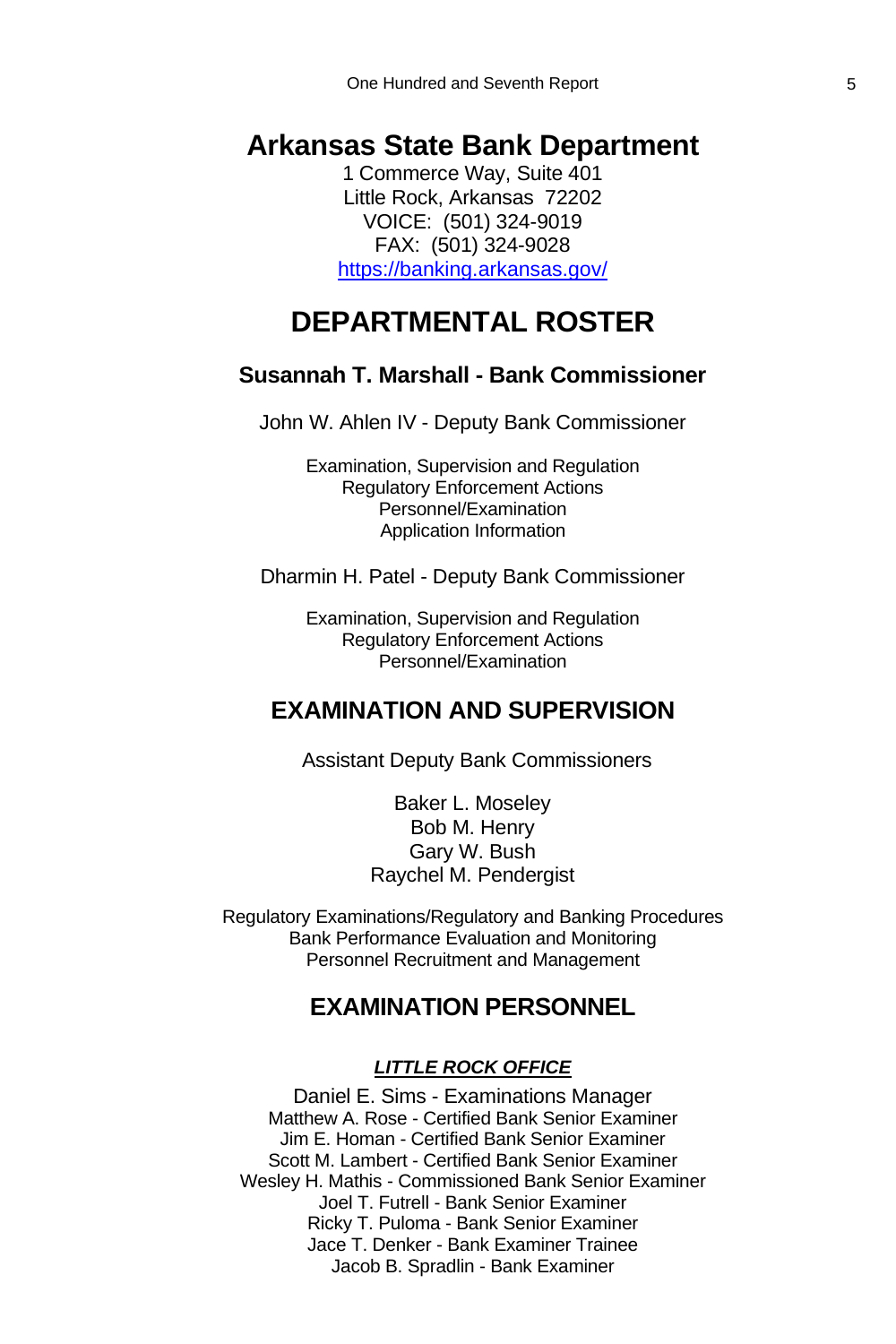### *LITTLE ROCK OFFICE*

J.D. Sonnier - Bank Senior Examiner Luke B. Webre - Certified Bank Senior Examiner Jerry C. Corrothers - Certified Bank Senior Examiner Kelly M. Shewmaker - Certified Bank Senior Examiner Thomas L. Cook - Certified Bank Senior Examiner Derek G. Harvey - Bank Senior Examiner Aaron C. Lockwood - Bank Assistant Examiner Dallas E. Gipson - Bank Assistant Examiner

### *NORTHWEST ARKANSAS OFFICE*

777 Mathias Drive, Suite A Springdale, Arkansas 72762-0739 VOICE: (479) 751-5543 FAX: (479) 751-5815 [NWArkansas@banking.state.ar.us](mailto:NWArkansas@banking.state.ar.us)

Ken H. Leavell - Certified Examinations Manager Chris K. Davis - Certified Bank Senior Examiner Chris A. Dillon - Certified Bank Senior Examiner Jordan A. Patterson - Certified Bank Senior Examiner R.D. Jackson - Certified Bank Senior Examiner Andrew D. McCormick - Certified Bank Senior Examiner Adam W. Chase - Commissioned Bank Senior Examiner Wynne M. Morgan - Commissioned Bank Senior Examiner Caleb M. Hamilton - Bank Senior Examiner

### *NORTHEAST ARKANSAS OFFICE*

1817 Woodsprings Road Jonesboro, Arkansas 72401-9371 VOICE: (870) 972-1744 FAX: (870) 972-1762 [Jonesboro@banking.state.ar.us](mailto:Jonesboro@banking.state.ar.us)

John K. Householder - Certified Examinations Manager William R. Milum - Bank Senior Examiner Shaun G. Perkins - Certified Bank Senior Examiner W. Kent Darr - Certified Bank Senior Examiner W. Nathan Elliott - Certified Bank Senior Examiner Seth D. Parsley - Bank Senior Examiner Peyton L. Tillman - Bank Assistant Examiner Kendal B. Williams - Bank Assistant Examiner Abigale G. Thompson - Bank Examiner Trainee

### *LARGE BANK SUPERVISION*

Mark G. Rye - Certified Bank Senior Examiner J.B. Maus IV - Bank Senior Examiner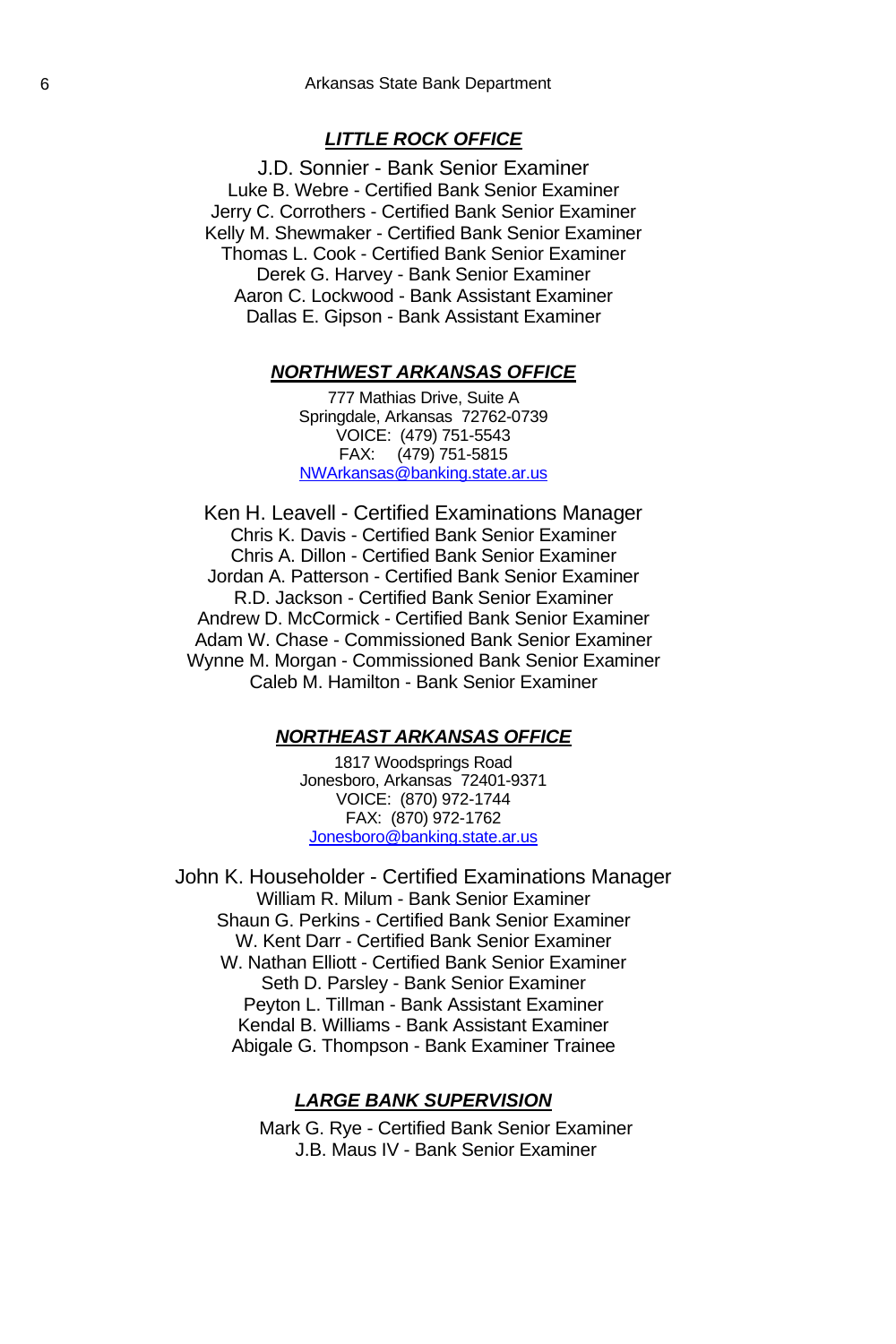### *TRUST*

Stacey D. Leder - Certified Examinations Manager Kelly R. Davis - Bank Senior Examiner M. Lance Black - Bank Senior Examiner

### *INFORMATION SYSTEMS*

Jeffrey A. Cameron - Certified Examinations Manager Donna J. Dodge - Certified Bank Senior Examiner Darren G. Barry - Commissioned Bank Senior Examiner Ashish V. Patel - Bank Senior Examiner Elliott R. Hartle - Bank Senior Examiner

### **BANK ANALYSIS AND APPLICATIONS**

John W. Ashby - Certified Examinations Manager M. Gregg Qualls - Certified Bank Senior Examiner Kevin C. Mosley - Certified Bank Senior Examiner

> Self-Examinations Bank Reports of Condition and Income Bank Holding Company Reports Research and Financial Analysis Public Information Requests Application Analysis Consumer Complaints

### **TRAINING**

Richard D. Buzbee - Certified Examinations Manager/Training Coordinator Jacklyn G. Powell - Certified Bank Senior Examiner/Scheduling Coordinator B. Chance Brown - Research Project Analyst

### **LEGAL DIVISION**

Eric D. Roberts - Bank Chief Counsel

Rules and Regulations Legal Filings and Inquiries Consumer Complaints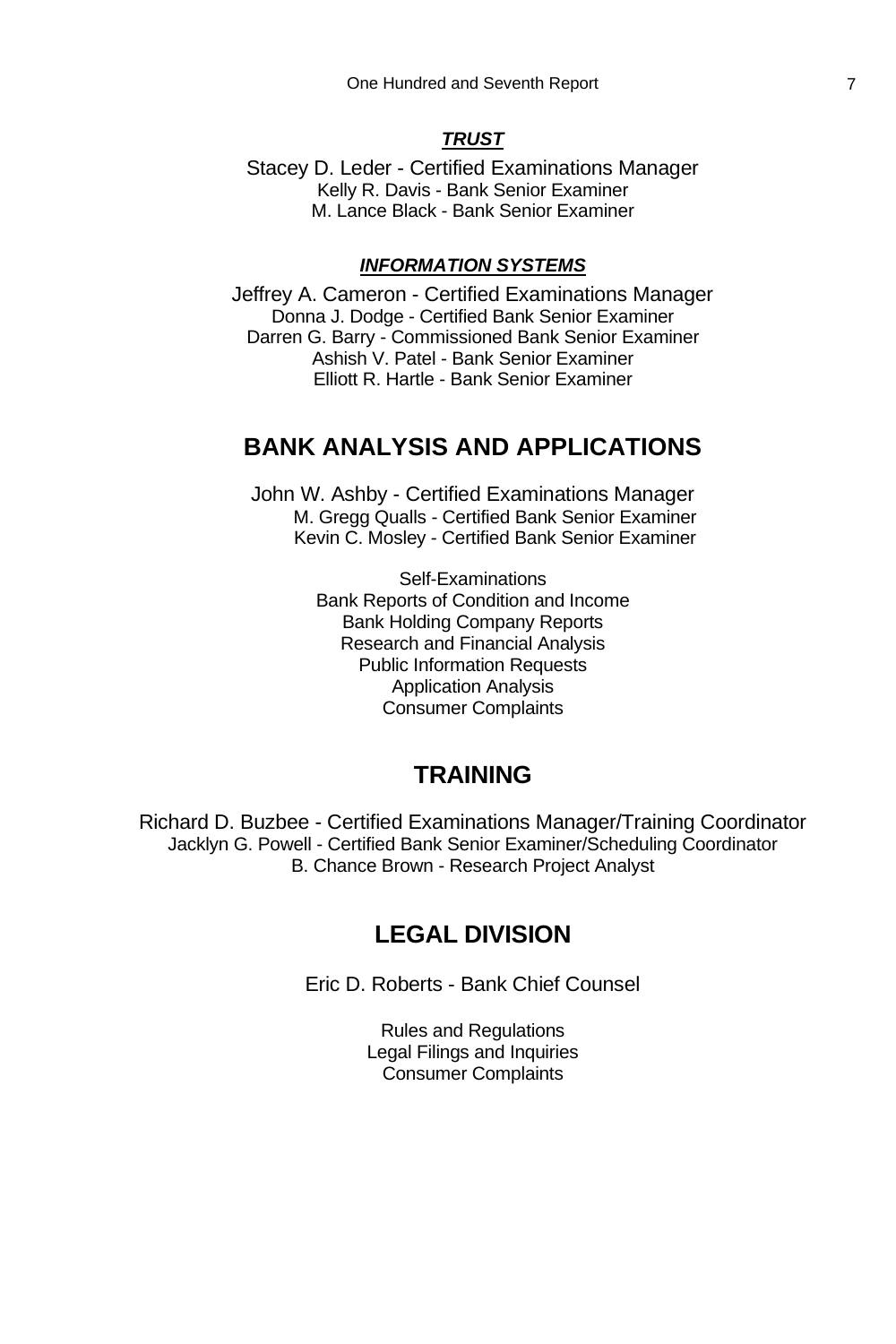### **INFORMATION TECHNOLOGY**

Frank A. Fields - Bank IT Administrator Mitch L. Vire - Systems Specialist Greg F. Langley - Systems Specialist

> Research and Development Application Programming Data Processing Support

### **ADMINISTRATION DIVISION**

Jessica J. Wallace - Agency Fiscal Officer Vicki A. Wise - Payroll Services Coordinator Devan E. May - Procurement Coordinator

> Accounting and Employee Services Budget/Personnel/Payroll Performance Compensation Expense Disbursements Purchasing

Cynthia L. Nixon - Executive Assistant to the Commissioner Antwanette Pettigrew-House - Research Project Analyst Lisa F. Smith - Research Project Analyst Melinda F. Jones - Administrative Analyst Barbara A. Robinson - Administrative Analyst Rachel L. Vire - Administrative Specialist III

> Administrative Support Examination Support and Processing Rules and Regulations Manual Distribution Inquiries Charter Amendments and Charter Information Certificates of Good Standing Data Entry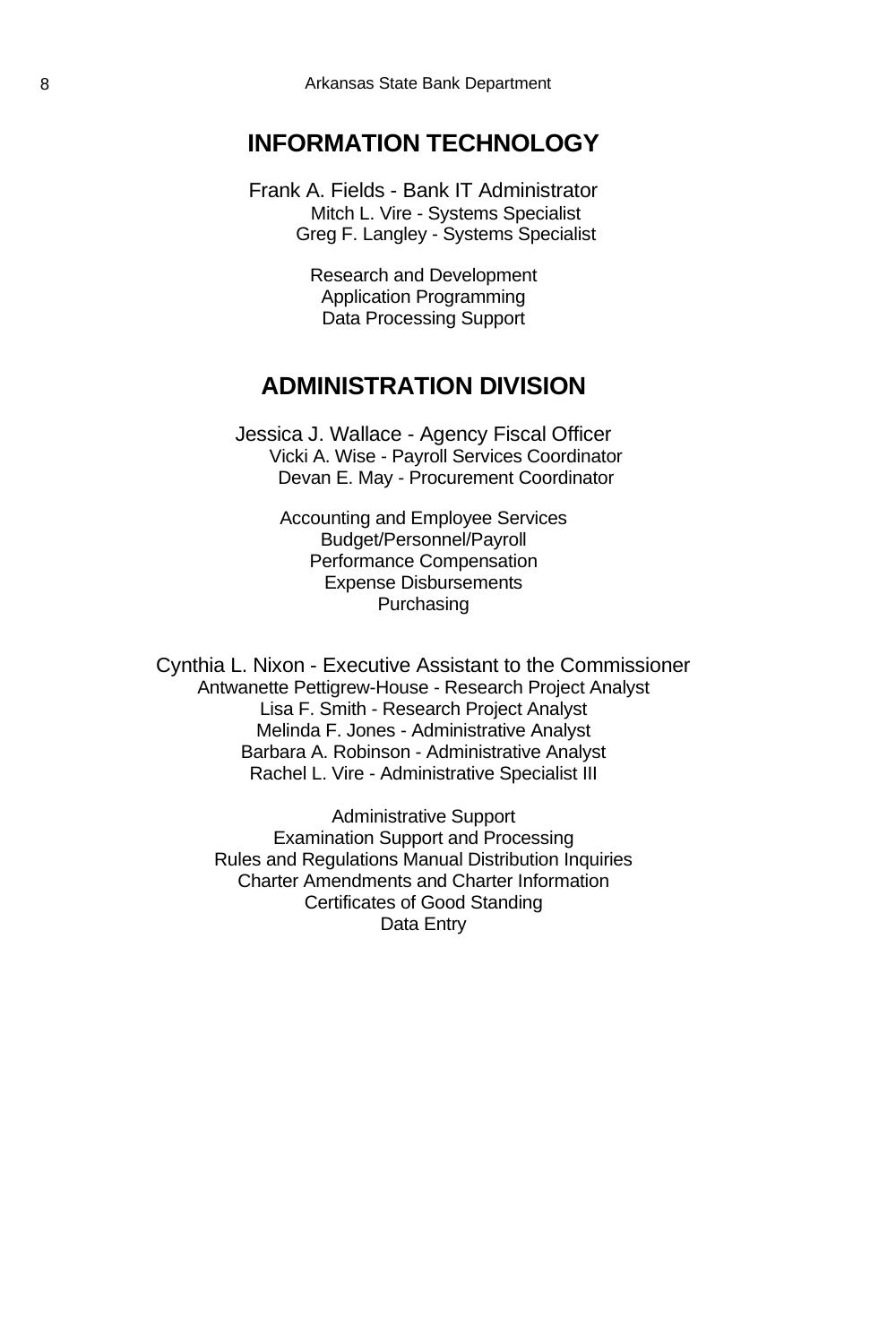## **MERGERS OF STATE CHARTERED BANKS FROM JULY 1, 2020 TO JUNE 30, 2021**

### **NAME / LOCATION NAME / LOCATION**

DeWitt, Arkansas **Arkadelphia, Arkansas** 

Arkansas County Bank Southern Bancorp Bank

Bank of Gravette **Legacy National Bank** Gravette, Arkansas Springdale, Arkansas

## **CHARTER RELOCATIONS FROM JULY 1, 2020 TO JUNE 30, 2021**

Premier Bank of Arkansas Premier Bank of Arkansas Marion, Arkansas **Marion, Arkansas** Jonesboro, Arkansas

## **NAME / LOCATION NEW NAME / LOCATION**

The above institution's charter relocation was effective October 15, 2020.

## **CORPORATE NAME CHANGES FROM JULY 1, 2020 TO JUNE 30, 2021**

Cornerstone Bank CS Bank Eureka Springs, Arkansas Eureka Springs, Arkansas

### **NAME / LOCATION NEW NAME / LOCATION**

The above institution's name change was effective November 8, 2020.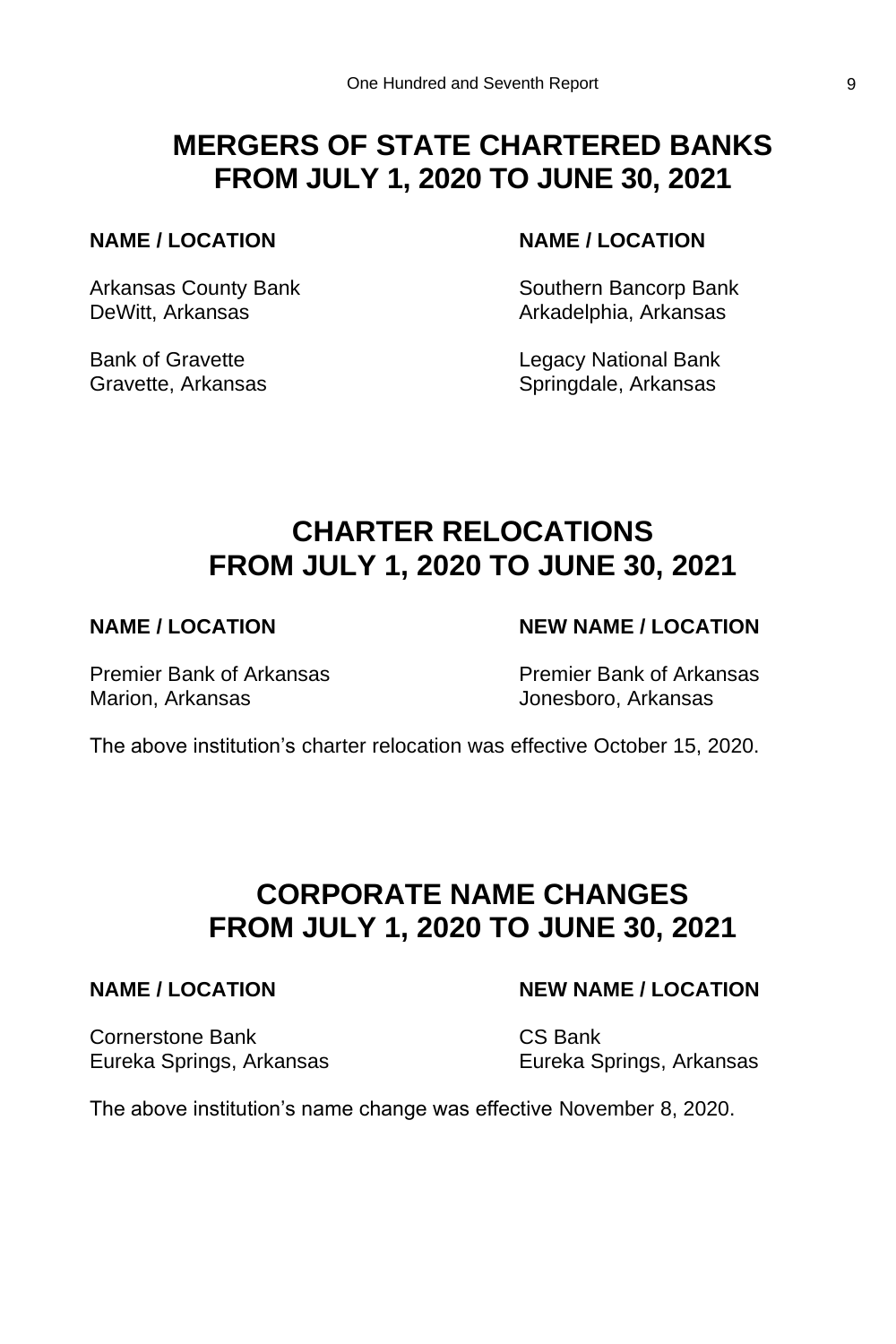## **BRANCHES APPROVED FROM JULY 1, 2020 TO JUNE 30, 2021**

First Community Bank 766 Harkrider Street Batesville, Arkansas Conway, Arkansas

Batesville, Arkansas **Little Rock, Arkansas** 

Merchants & Farmers Bank 300 North Main Street Dumas, Arkansas **Benton, Arkansas** Benton, Arkansas

CS Bank 18565 State Highway 37 Eureka Springs, Arkansas Cassville, Missouri

Armor Bank 4538 Central Avenue Forrest City, Arkansas **Hot Springs**, Arkansas

Little Rock, Arkansas Springfield, Missouri

Little Rock, Arkansas **Austin**, Texas

Little Rock, Arkansas **Dallas**, Texas

Little Rock, Arkansas Fort Worth, Texas

Farmers Bank and Trust Company 3345 Highway 5 North Magnolia, Arkansas **Bryant, Arkansas** Bryant, Arkansas

Farmers Bank and Trust Company 1375 NE Loop 286 Magnolia, Arkansas **Paris, Texas** 

### **BANK LOCATION**

Southern Bancorp Bank 3002 Hardy Street, Suite 101 Arkadelphia, Arkansas and Hattiesburg, Mississippi

First Community Bank 17820 Chenal Parkway

Armor Bank 3948 Central Avenue, Suite D Forrest City, Arkansas **Hot Springs**, Arkansas

Partners Bank 3632 Johnson Mill Blvd., Suite 107 Helena, Arkansas Springdale, Arkansas

Encore Bank 3720 South Weller Ave., Suite 500

Encore Bank 301 West Avenue, Suite 120

Encore Bank 5960 Berkshire Lane, Suite 1100

Encore Bank 4217 Camp Bowie Blvd., Suite 100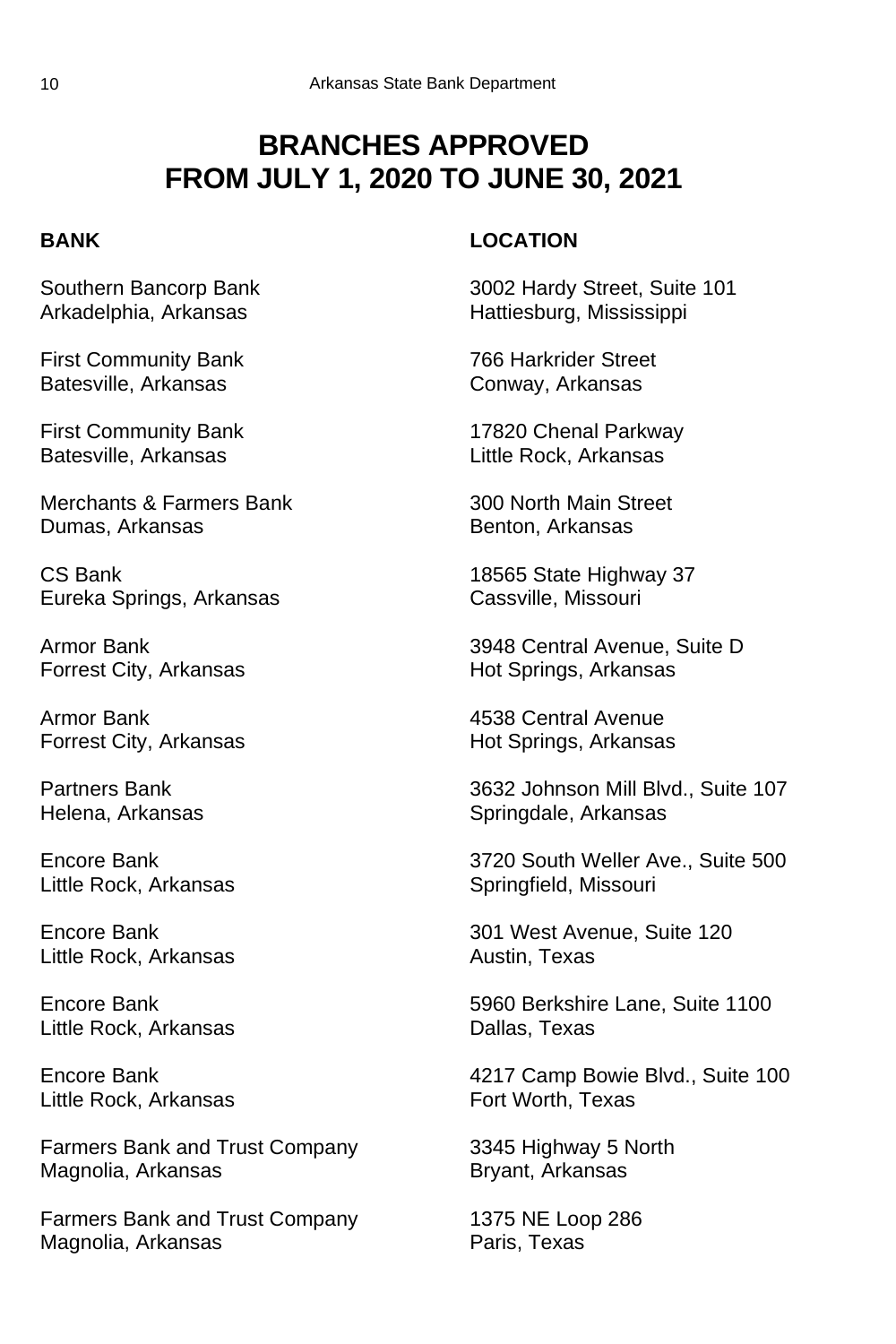Pine Bluff, Arkansas Madill, Oklahoma

Pine Bluff, Arkansas Dallas, Texas

The Farmers and Merchants Bank 3100 Southwest Drive Stuttgart, Arkansas Jonesboro, Arkansas

### **BANK LOCATION**

Simmons Bank 208 East Taliaferro Street

Simmons Bank 1222 Demonbreun Street, Suite 105 Pine Bluff, Arkansas Nashville, Tennessee

Simmons Bank 8319 Preston Road

First Security Bank 7613 Rogers Avenue<br>
Searcy, Arkansas<br>
Fort Smith, Arkansas Fort Smith, Arkansas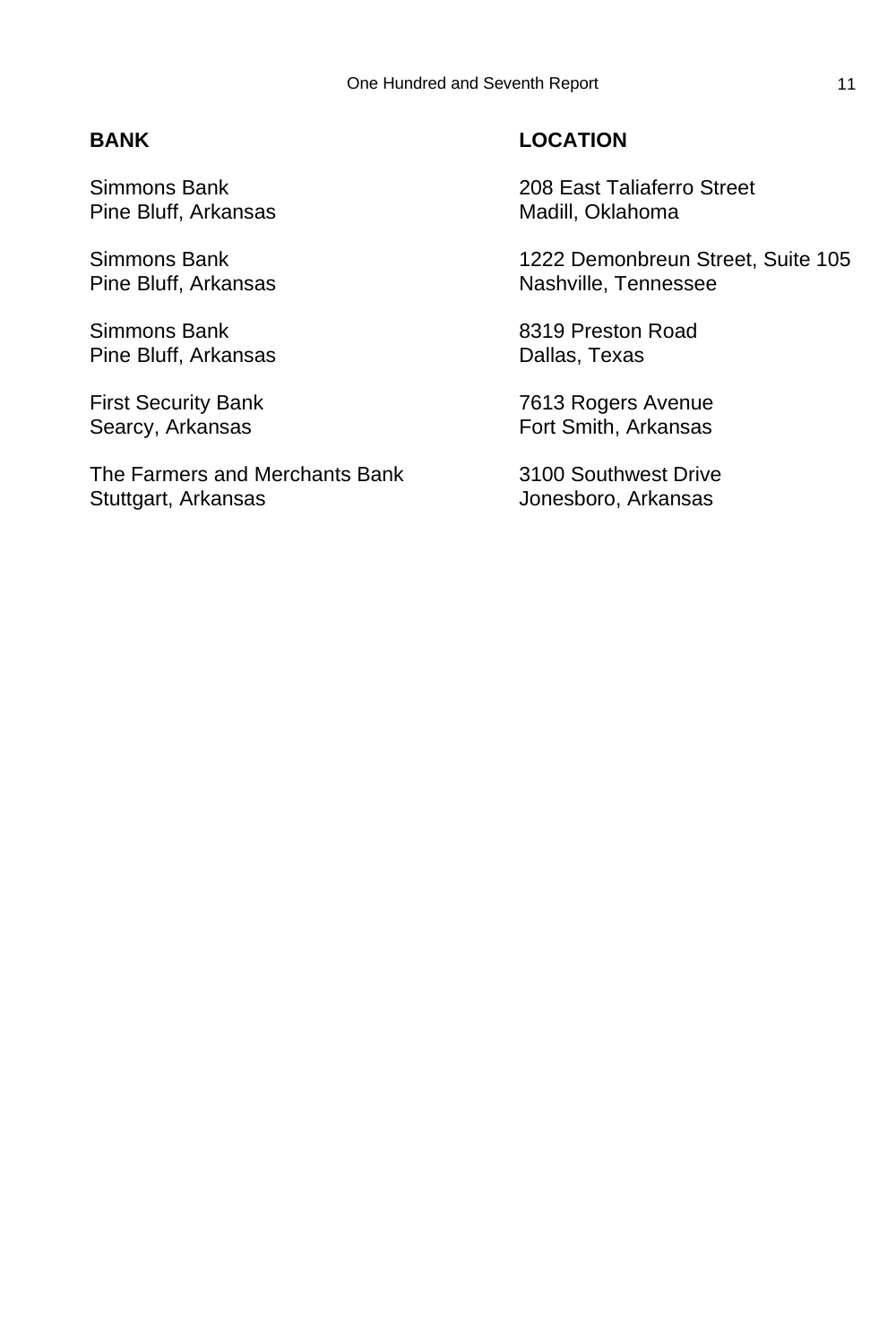## **STATE CHARTERED BANKS SUBCHAPTER S CORPORATIONS**

| <b>BANK</b>                                | <b>CITY</b>         |
|--------------------------------------------|---------------------|
| <b>FNBC Bank</b>                           | Ash Flat            |
| <b>Bank of Bearden</b>                     | Bearden             |
| Farmers Bank And Trust Company             | <b>Blytheville</b>  |
| <b>Community State Bank</b>                | <b>Bradley</b>      |
| Bank of Cave City                          | Cave City           |
| <b>Bank of Delight</b>                     | Delight             |
| First State Bank of DeQueen                | DeQueen             |
| <b>First Financial Bank</b>                | El Dorado           |
| CS Bank                                    | Eureka Springs      |
| FBT Bank & Mortgage                        | Fordyce             |
| <b>Anstaff Bank</b>                        | <b>Green Forest</b> |
| Today's Bank                               | Huntsville          |
| First Arkansas Bank & Trust                | Jacksonville        |
| The Peoples Bank                           | Magnolia            |
| McGehee Bank                               | McGehee             |
| The Union Bank of Mena                     | Mena                |
| <b>Commercial Bank &amp; Trust Company</b> | Monticello          |
| Union Bank And Trust Company               | Monticello          |
| <b>Diamond Bank</b>                        | Murfreesboro        |
| Piggott State Bank                         | Piggott             |
| Gateway Bank                               | Rison               |
| <b>Bank of Salem</b>                       | Salem               |
| <b>Riverside Bank</b>                      | Sparkman            |
| <b>United Bank</b>                         | Springdale          |
| Connect Bank                               | <b>Star City</b>    |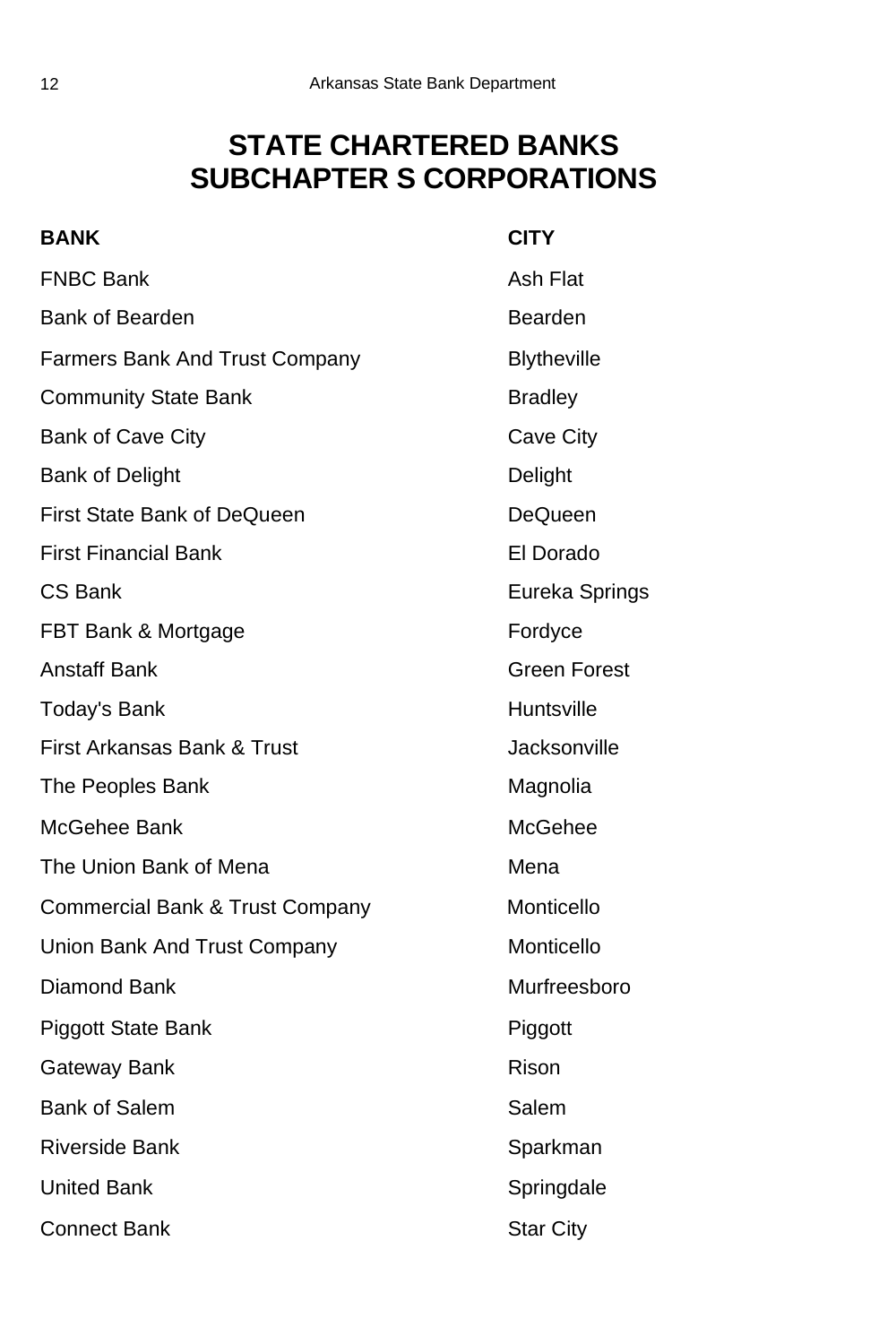| <b>BANK</b>                   | <b>CITY</b>         |
|-------------------------------|---------------------|
| <b>Security Bank</b>          | <b>Stephens</b>     |
| First State Bank of Warren    | Warren              |
| Warren Bank and Trust Company | Warren              |
| <b>Fidelity Bank</b>          | <b>West Memphis</b> |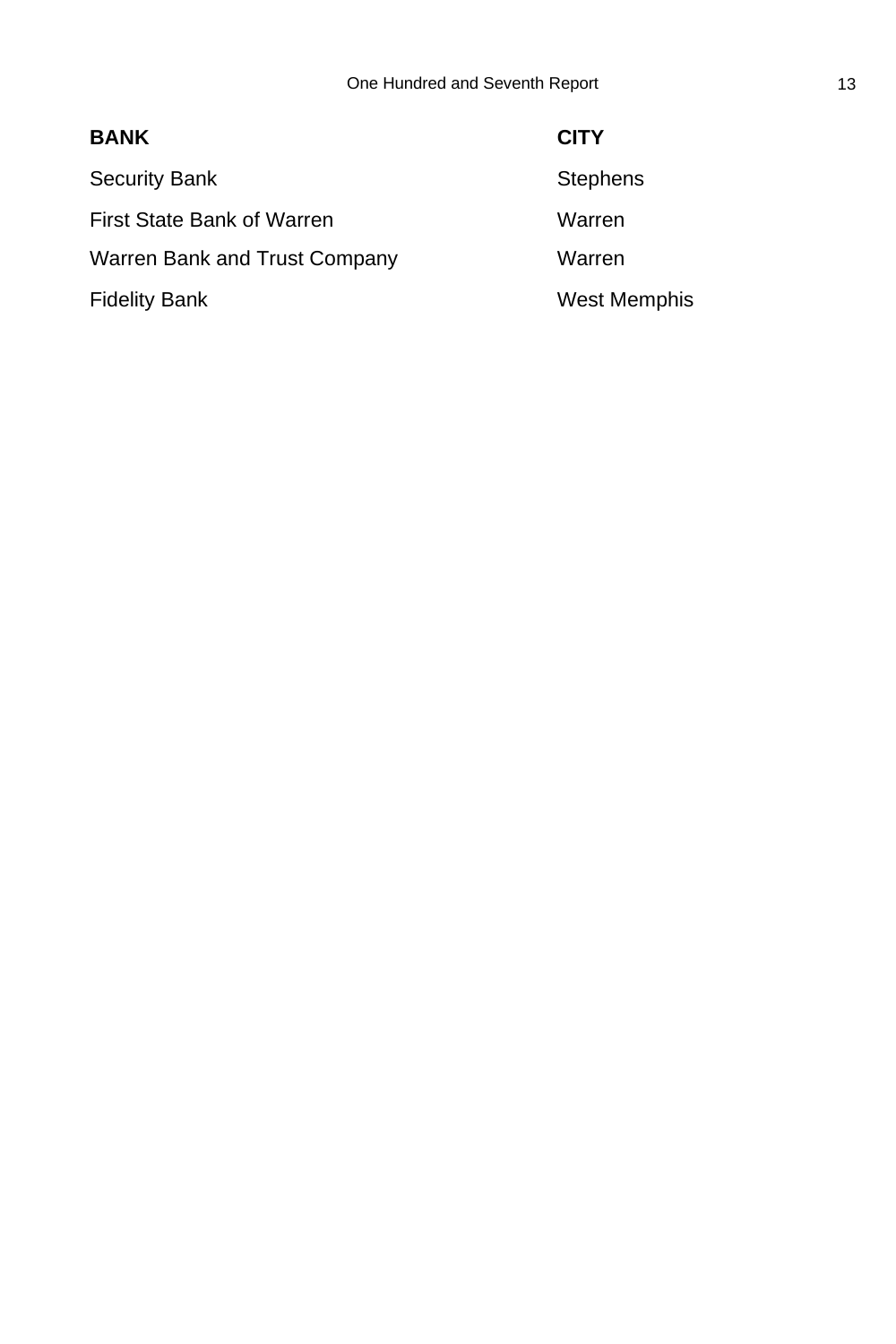The following is a statement reflecting deposits and disbursements of the State Bank Department from July 1, 2020, through June 30, 2021.

## **RECEIPTS**

| Examination and Assessment Fees 12,688,744.52 |                 |
|-----------------------------------------------|-----------------|
|                                               |                 |
|                                               |                 |
|                                               |                 |
|                                               |                 |
| Refund to Expenditures - Prior Year  1,513.01 |                 |
|                                               |                 |
| <b>Total Receipts</b>                         | 12,741,811.26   |
|                                               | \$34,483,932.05 |

## **DISBURSEMENTS**

| Social Security, Retirement and Insurance     |                 |
|-----------------------------------------------|-----------------|
|                                               |                 |
| Maintenance and General Operations 870,841.70 |                 |
|                                               |                 |
|                                               |                 |
|                                               |                 |
|                                               |                 |
| Service Charge by State Treasurer  197,321.27 |                 |
| <b>Total Disbursements</b>                    | 9,023,412.57    |
| Cash Balance June 30, 2021                    | 25,460,519.48   |
|                                               | \$34,483,932.05 |
|                                               |                 |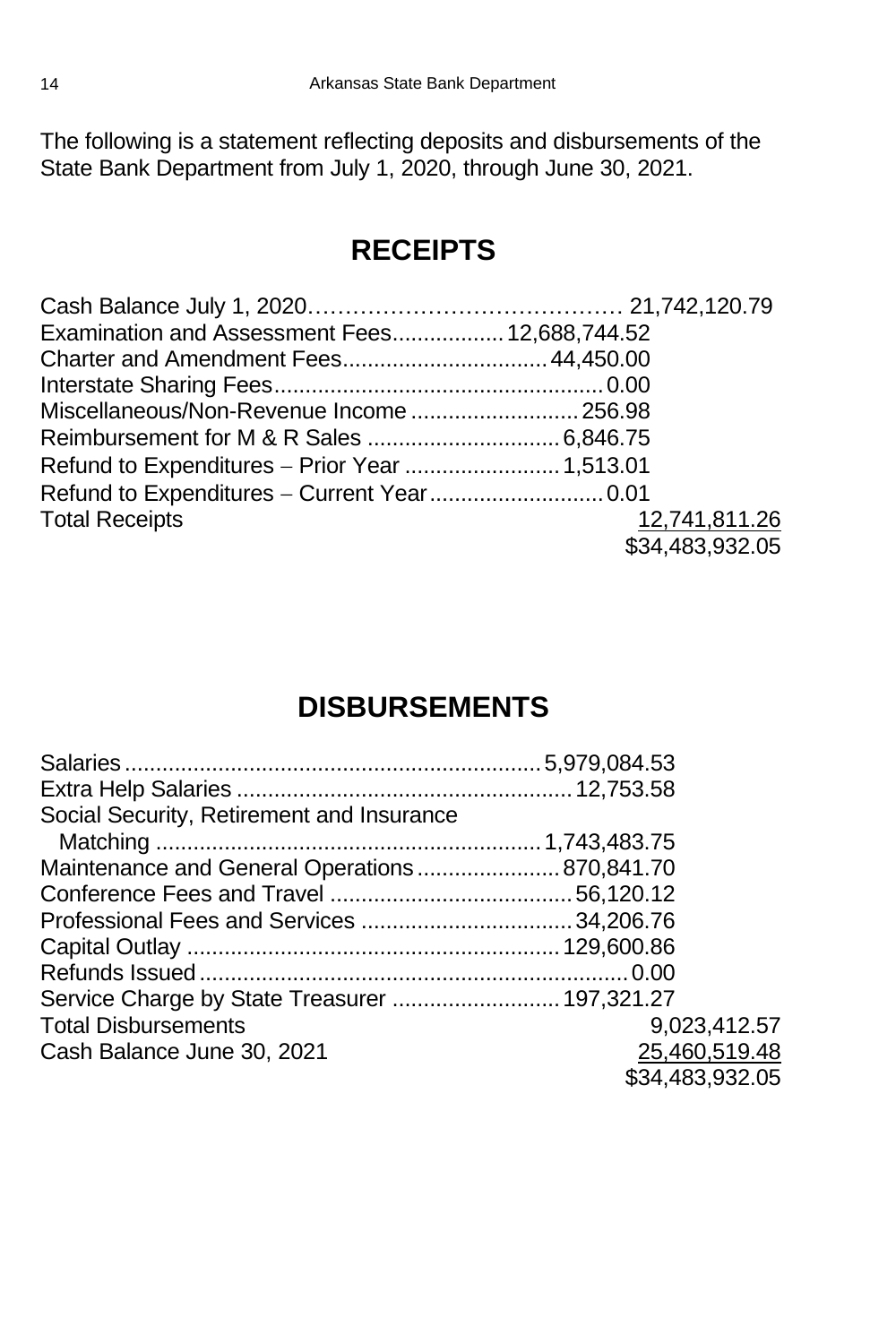## **FEDERAL DEPOSIT INSURANCE CORPORATION**

Dallas Regional Office 1601 Bryan Street Dallas, Texas 75201 VOICE: (214) 754-0098 FAX: (972) 761-2080 https://www.fdic.gov

| Julie Banfield | Deputy Regional Director/Consumer Protection              |
|----------------|-----------------------------------------------------------|
|                |                                                           |
|                |                                                           |
|                |                                                           |
|                |                                                           |
|                |                                                           |
|                | Anthony Clark Assistant Regional Director/Risk Management |
|                |                                                           |
|                |                                                           |
|                |                                                           |
|                |                                                           |

Little Rock Field Office Financial Centre III Building 900 South Shackleford Road, Suite 500 Little Rock, Arkansas 72211 VOICE: (501) 228-6346 FAX: (501) 228-6568

Jennifer Lucas ...............................................Field Supervisor/Risk Management David Wright............................................................ Field Supervisor/Compliance

> Shreveport Field Office Southpointe Center 3007 Knight Street, Suite 300 Shreveport, Louisiana 71105-2525 VOICE: (318) 868-6661 FAX: (318) 868-7870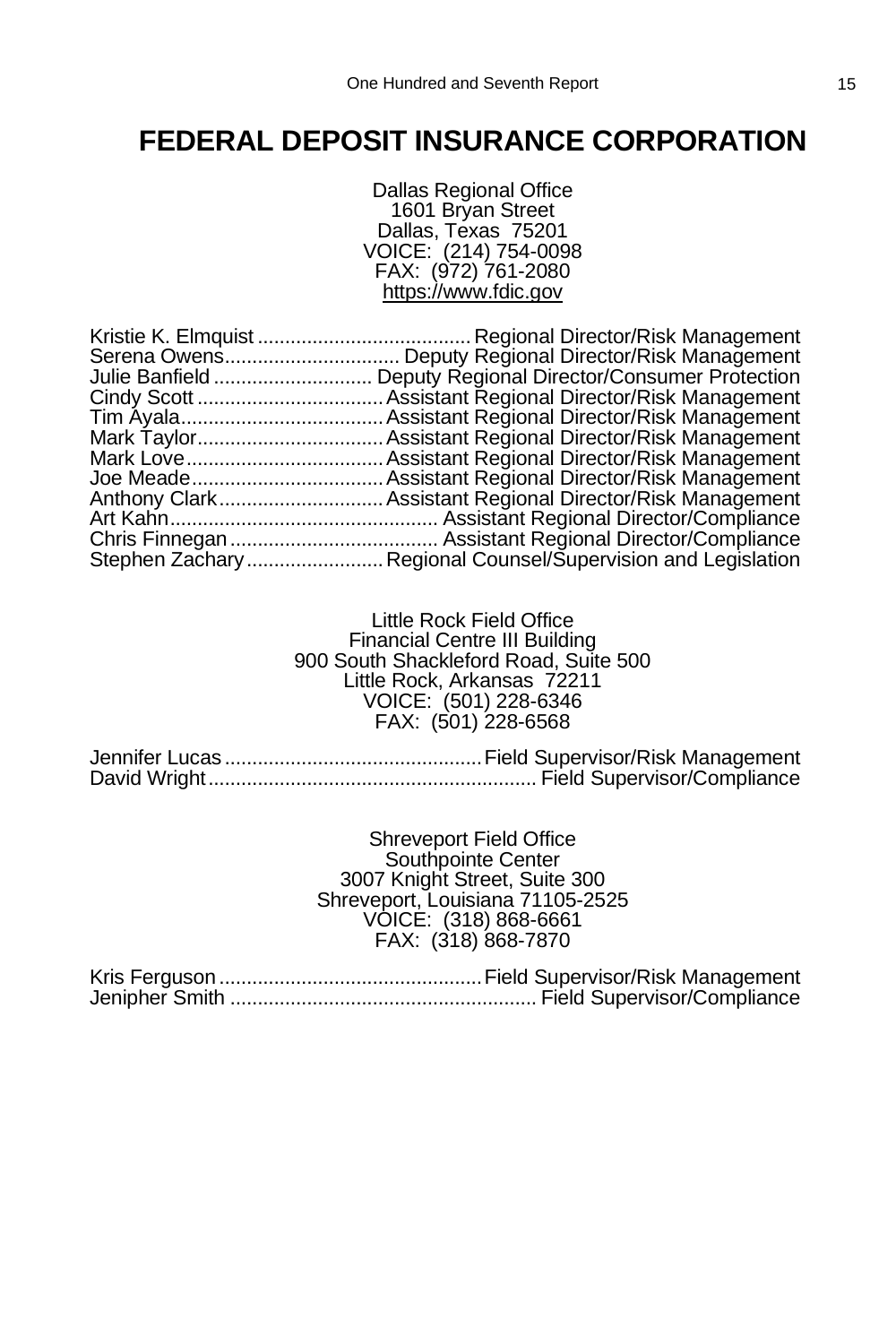## **FEDERAL RESERVE BANK OF ST. LOUIS DISTRICT NO. 8**

### 411 Locust Street P. O. Box 442 St. Louis, Missouri 63166 VOICE: (314) 444-8444 FAX: (314) 444-8740 https://www.stlouisfed.org

| <b>Administration &amp; Payments</b>                       |
|------------------------------------------------------------|
| <b>Treasury Relations &amp; Support Office</b>             |
| Banking Supervision, Credit and Learning Division          |
| Director of Research                                       |
| <b>Public and Community Affairs</b>                        |
| & Deputy Director of Research                              |
| <b>General Counsel &amp; Corporate Secretary</b>           |
| Audit                                                      |
| <b>Community Bank Safety &amp; Soundness</b>               |
| Regional Bank Safety & Soundness                           |
| People & Culture                                           |
| <b>Support Services</b>                                    |
| Cash Management/Administration                             |
| <b>Financial Management</b>                                |
| Risk Management, Statistics, Credit & Payment Applications |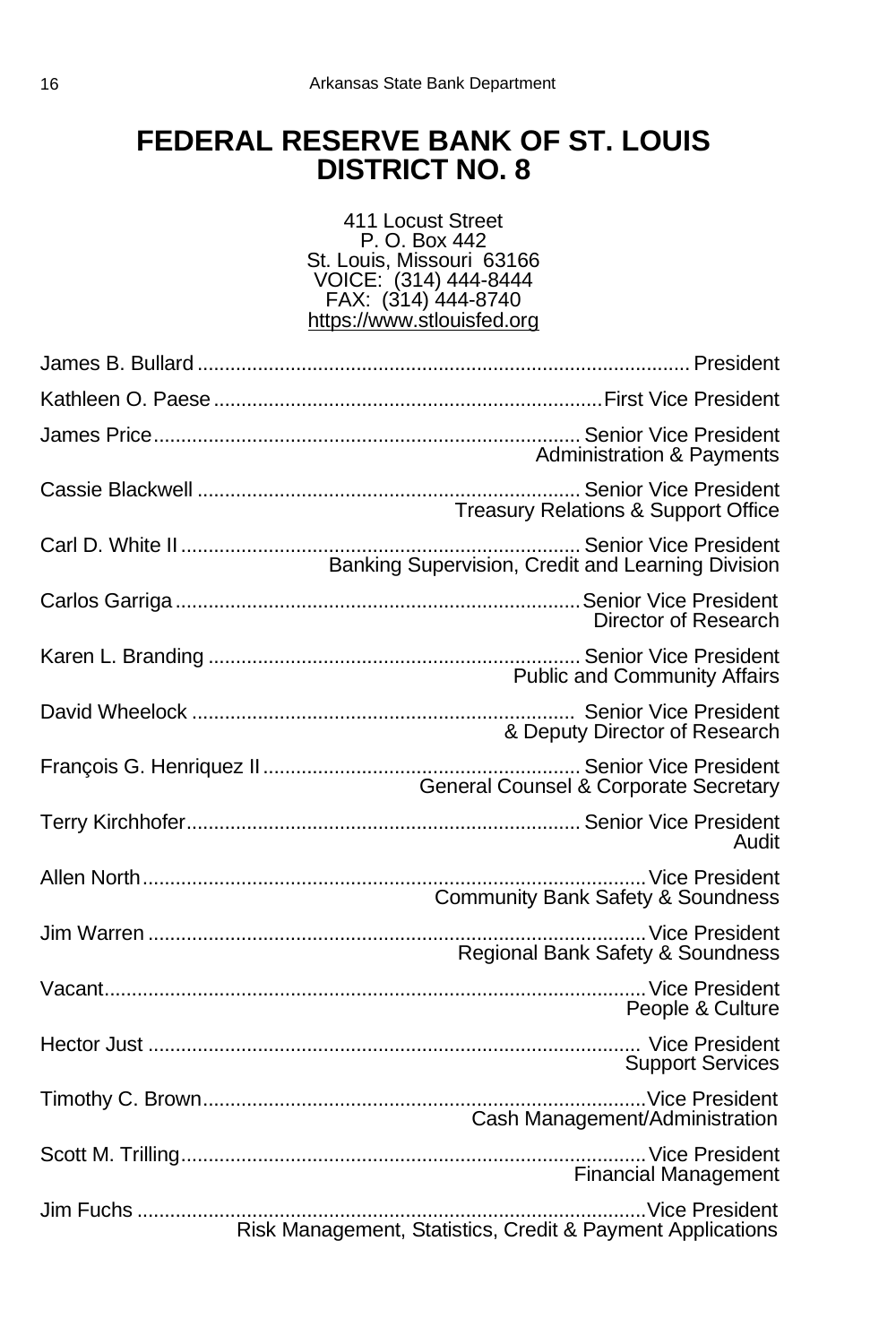### **FEDERAL RESERVE BANK OF ST. LOUIS DISTRICT NO. 8 (Continued)**

Little Rock Branch 111 Center Street Suite 1000 (10<sup>th</sup> Floor) Little Rock, Arkansas 72201 VOICE: (501) 324-8300 FAX: (501) 324-8201

Robert A. Hopkins .................................................................Senior Branch Executive

Memphis Branch 200 North Main Street P. O. Box 407 Memphis, Tennessee 38101-0407 VOICE: (901) 523-7171 FAX: (901) 579-2406

Douglas Scarboro .................................................................Senior Branch Executive

Louisville Branch 101 South 5th Street, Suite 1920 Louisville, Kentucky 40202 VOICE: (502) 568-9200 FAX: (502) 568-9247

Nikki R. Jackson....................................................................Senior Branch Executive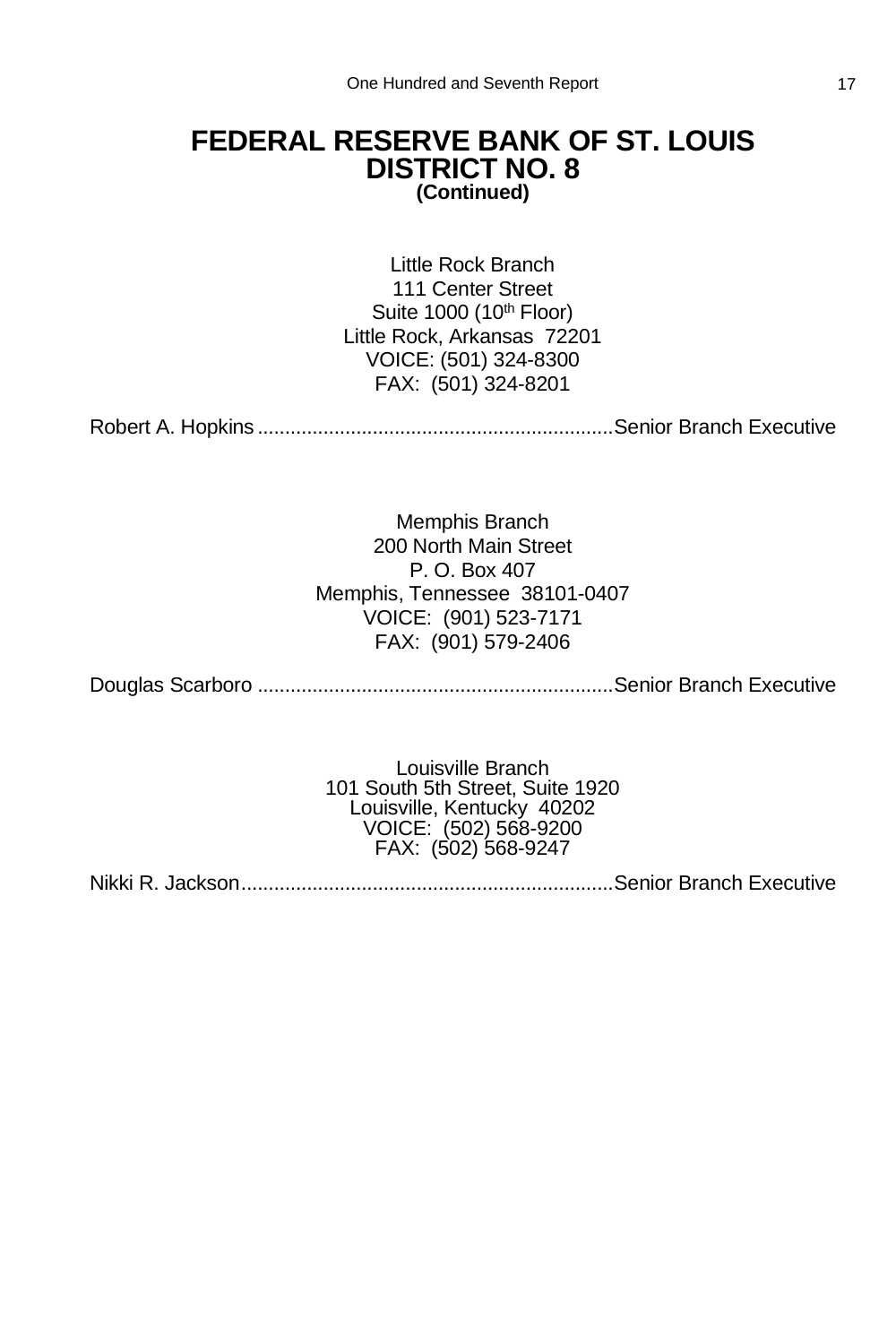## **COMPTROLLER OF THE CURRENCY**

Southern District Office 500 North Akard St., Suite 1600 Dallas, Texas 75201-3323 VOICE: (214) 720-0656 FAX: (214) 720-7000 https://www.occ.treas.gov

Little Rock Field Office 1401 West Capitol Avenue, Suite 350 Little Rock, Arkansas 72201-2915- VOICE: (501) 707-6400 FAX: (501) 225-2711

Matthew Vick ............................................................. Assistant Deputy Comptroller

Oklahoma City Field Office 301 Northwest 63<sup>rd</sup> Street, Suite 490 Oklahoma City, Oklahoma 73116-7909 VOICE: (405) 529-5701 FAX: (405) 848-8085

Brian Wall .................................................................. Assistant Deputy Comptroller

Tulsa Field Office 8282 South Memorial Drive, Suite 300 Tulsa, Oklahoma 74133-4346 VOICE: (918) 505-4500 FAX: (918) 459-0446

Scott Williams............................................................ Assistant Deputy Comptroller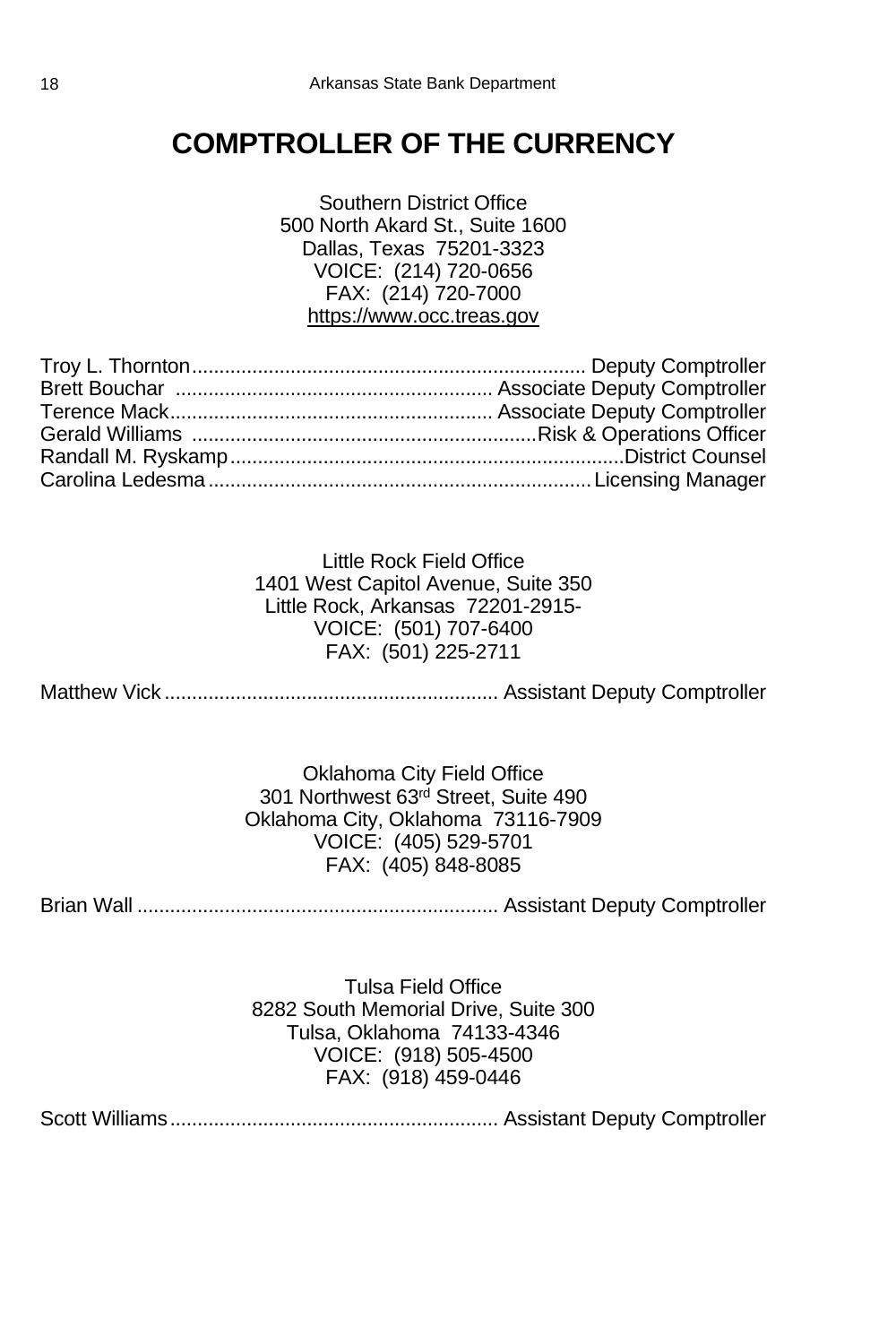## **CONSUMER FINANCIAL PROTECTION BUREAU**

### 1700 G Street N.W. Washington, D.C. 20552 VOICE: (202) 435-7000 Fax: (202) 435-7329 https://www.consumerfinance.gov

| Cassandra McConnell-Tatum Office of Equal Opportunity & Fairness | Associate Director             |
|------------------------------------------------------------------|--------------------------------|
|                                                                  |                                |
|                                                                  |                                |
|                                                                  | <b>Chief Operating Officer</b> |
|                                                                  | <b>Associate Director</b>      |
|                                                                  | <b>Associate Director</b>      |
|                                                                  | <b>Associate Director</b>      |
|                                                                  | <b>General Counsel</b>         |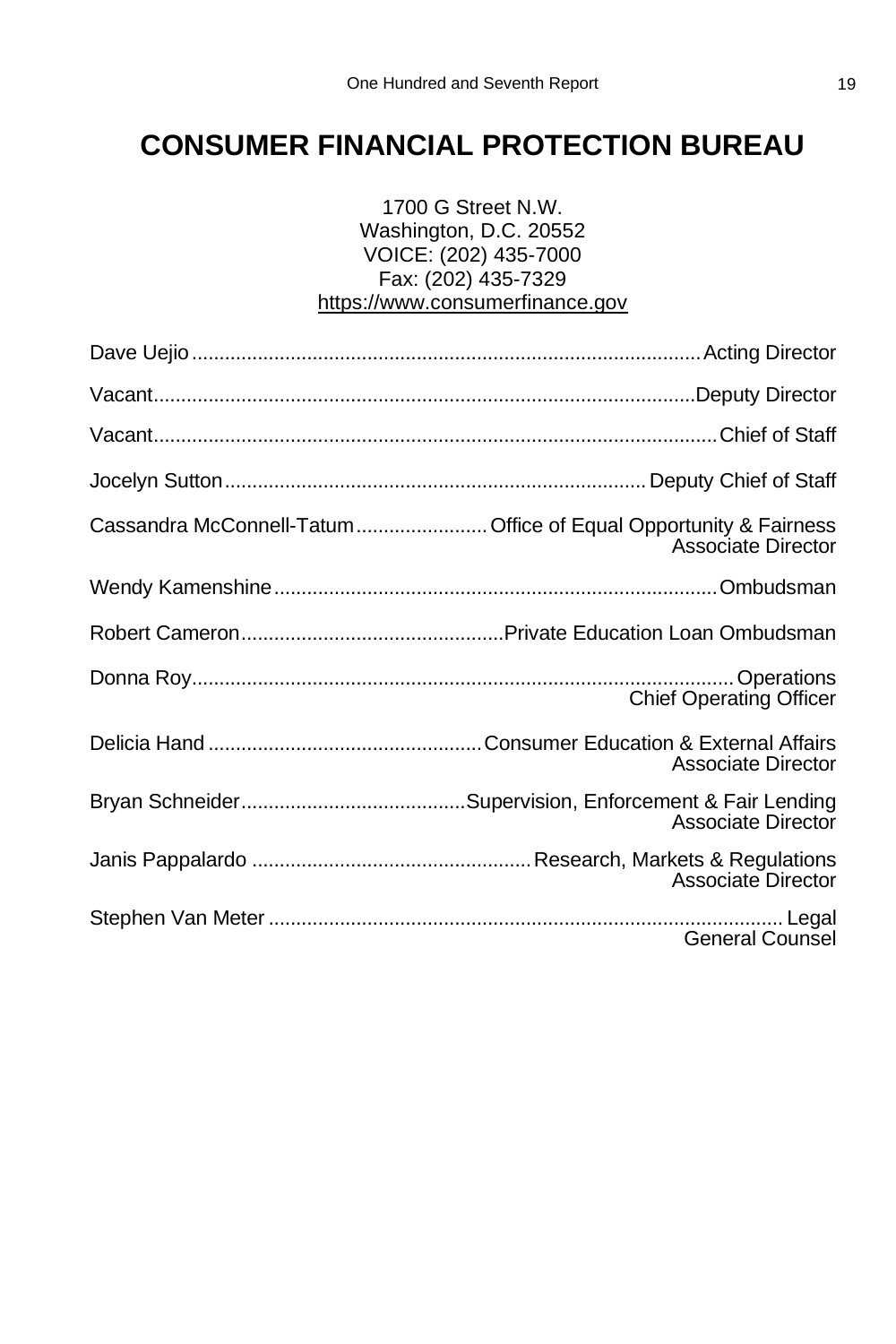## **ARKANSAS BANKERS ASSOCIATION**

| 1220 West Third Street<br>Little Rock, Arkansas 72201<br>VOICE: (501) 376-3741<br>FAX: (501) 376-9243<br>https://www.arkbankers.org |
|-------------------------------------------------------------------------------------------------------------------------------------|
|                                                                                                                                     |
| President & CEO - Central, Northeast and Southwest Arkansas<br>Arvest Bank, Fayetteville                                            |
| Chairman, President & CEO<br>Farmers Bank And Trust Company, Blytheville                                                            |
| Senior Vice President<br><b>First Security Bank, Searcy</b>                                                                         |
| City President - Arkadelphia<br>The Citizens Bank, Batesville                                                                       |
| Chairman & CEO<br>Generations Bank, Rogers                                                                                          |

## **EMERGING LEADERS SECTION**

| Vice President, Lending                     |  |
|---------------------------------------------|--|
| Cross County Bank, Wynne                    |  |
|                                             |  |
|                                             |  |
| Vice President, Commercial Lending - Rogers |  |
| <b>First Security Bank, Searcy</b>          |  |
|                                             |  |
|                                             |  |
| <b>Community Banker</b>                     |  |
| Simmons Bank, Pine Bluff                    |  |
|                                             |  |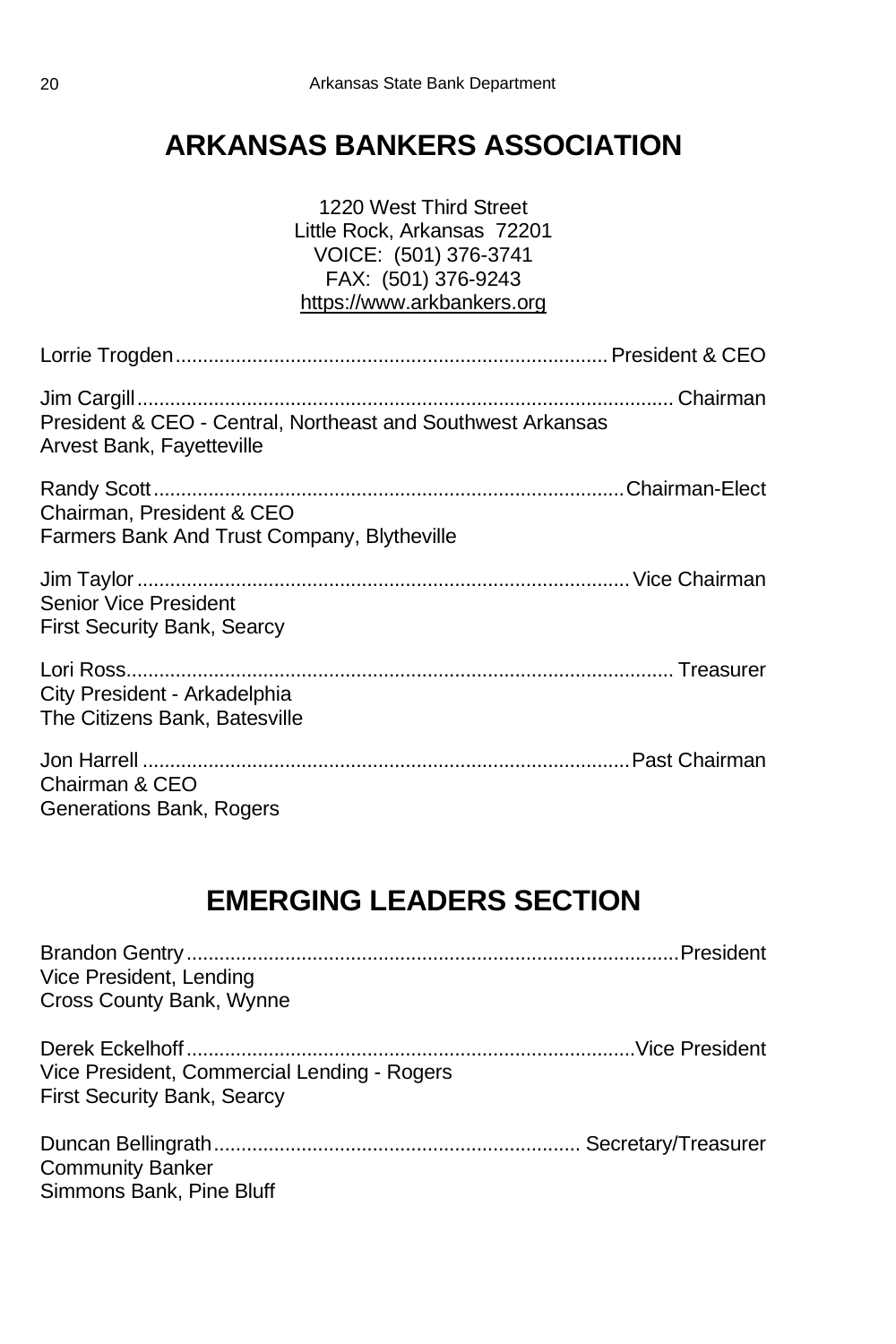## **ARKANSAS COMMUNITY BANKERS ASSOCIATION**

| 3801 Woodland Heights Road, Suite 125-G<br>Little Rock, Arkansas 72212-2456<br>VOICE: (501) 246-4975<br>FAX: (501) 821-0377<br>E-Mail: info@arcommunitybankers.com<br>https://www.arcommunitybankers.com |
|----------------------------------------------------------------------------------------------------------------------------------------------------------------------------------------------------------|
|                                                                                                                                                                                                          |
| Market President - Stuttgart<br>Southern Bancorp Bank, Arkadelphia                                                                                                                                       |
| Chairman, President & CEO<br>Signature Bank, Fayetteville                                                                                                                                                |
| SVP & Cashier<br>Bank of Little Rock, Little Rock                                                                                                                                                        |
| President & CEO<br>Bank of Cave City, Cave City                                                                                                                                                          |
| President & CEO<br>Merchants & Planters Bank, Newport                                                                                                                                                    |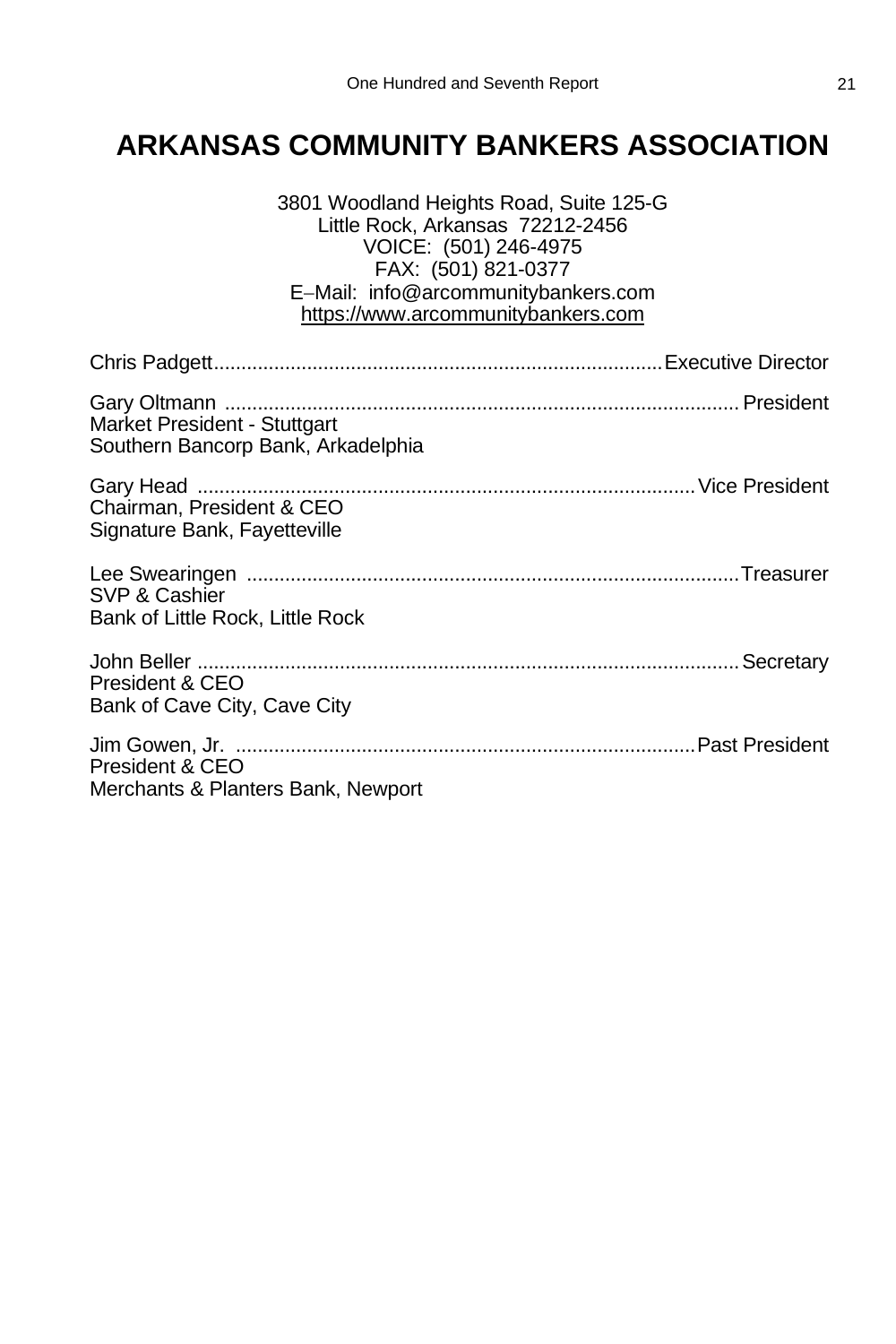## **CONFERENCE OF STATE BANK SUPERVISORS**

1129 20<sup>th</sup> Street, NW, 9<sup>th</sup> Floor Washington, DC 20036 VOICE: (202) 296-2840 FAX: (202) 296-1928 https://www.csbs.org

| John "Buz" Gorman Executive Vice President, Office of General Counsel         |
|-------------------------------------------------------------------------------|
|                                                                               |
|                                                                               |
|                                                                               |
|                                                                               |
|                                                                               |
| & Enforcement                                                                 |
| Tim Doyle  Senior Vice President, Business Services & Executive Director, SRR |
|                                                                               |
|                                                                               |
|                                                                               |
|                                                                               |
|                                                                               |
|                                                                               |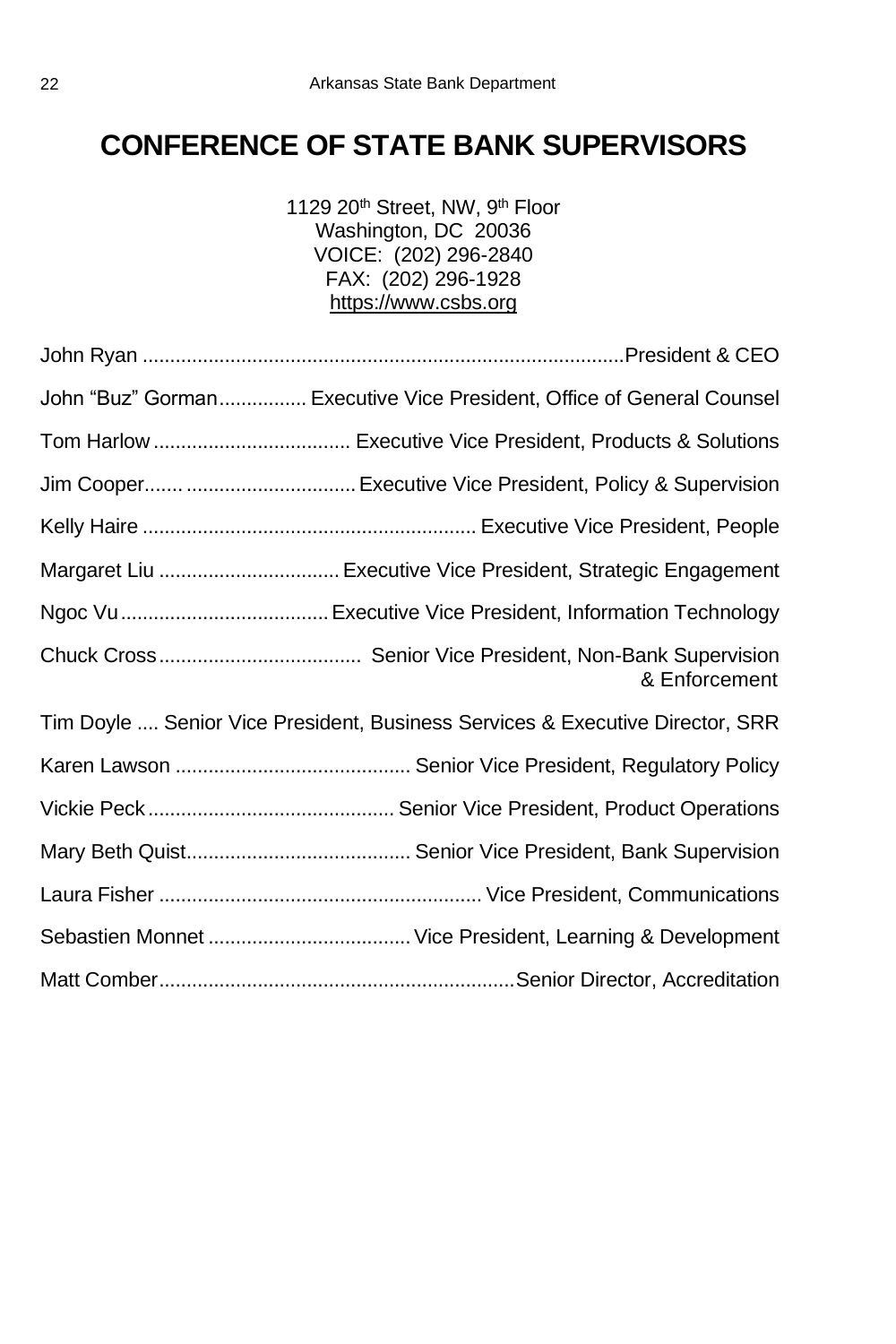### **CONSOLIDATED REPORT OF CONDITION DATA** 73 STATE CHARTERED COMMERCIAL BANKS  $(in$  millions)

## **JUNE 30, 2021**

### **ASSETS**

| Cash and balances due from depository institutions:<br>a. Noninterest-bearing balances and currency and coin\$1,464 |  |
|---------------------------------------------------------------------------------------------------------------------|--|
|                                                                                                                     |  |
|                                                                                                                     |  |
| Securities:                                                                                                         |  |
|                                                                                                                     |  |
|                                                                                                                     |  |
|                                                                                                                     |  |
| Federal funds sold and                                                                                              |  |
|                                                                                                                     |  |
|                                                                                                                     |  |
|                                                                                                                     |  |
|                                                                                                                     |  |
|                                                                                                                     |  |
|                                                                                                                     |  |
|                                                                                                                     |  |
|                                                                                                                     |  |
|                                                                                                                     |  |

### **LIABILITIES**

| Deposits:                                    |  |
|----------------------------------------------|--|
|                                              |  |
|                                              |  |
|                                              |  |
| In foreign offices, Edge and Agreement<br>b. |  |
|                                              |  |
|                                              |  |
|                                              |  |
|                                              |  |
|                                              |  |
|                                              |  |
|                                              |  |
|                                              |  |
|                                              |  |
|                                              |  |
|                                              |  |

### **EQUITY CAPITAL**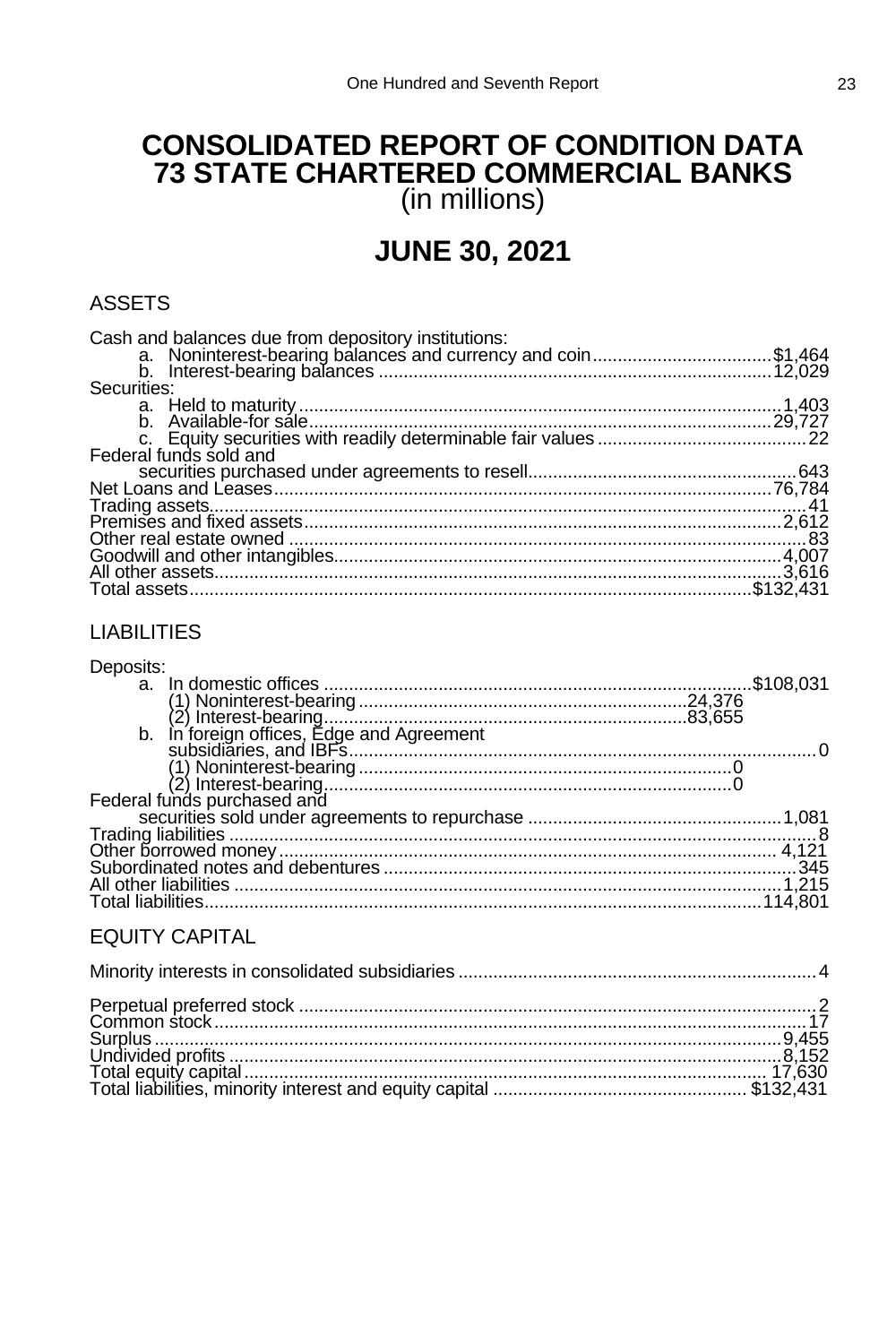## **CONSOLIDATED STATEMENT OF CONDITION OF THE 45 STATE CHARTERED TRUST DEPARTMENTS** (in millions)

## **JUNE 30, 2021**

### **ASSETS**

| 1.  | Non-Interest Bearing Deposits: |      |
|-----|--------------------------------|------|
|     |                                | \$26 |
|     |                                |      |
| 2.  | Interest Bearing Deposits:     |      |
|     |                                |      |
|     |                                |      |
| 3.  |                                |      |
| 4.  |                                |      |
| 5.  |                                |      |
| 6.  |                                |      |
| 7.  |                                |      |
| 8.  |                                |      |
| 9.  |                                |      |
| 10. |                                |      |
| 11. |                                |      |
| 12. |                                |      |
| 13. |                                |      |
| 14. |                                | 851  |
| 15. |                                |      |
|     |                                |      |

### **LIABILITIES**

| Personal Accounts:                               |  |
|--------------------------------------------------|--|
|                                                  |  |
|                                                  |  |
|                                                  |  |
|                                                  |  |
|                                                  |  |
|                                                  |  |
| <b>Employee Benefit Accounts:</b>                |  |
|                                                  |  |
|                                                  |  |
|                                                  |  |
|                                                  |  |
| Corporate and Municipal Securities Appointments: |  |
|                                                  |  |
|                                                  |  |
|                                                  |  |
| <b>Collective Investment Funds:</b>              |  |
|                                                  |  |
|                                                  |  |
|                                                  |  |
| Internal Accounts:                               |  |
|                                                  |  |
|                                                  |  |
|                                                  |  |
|                                                  |  |
|                                                  |  |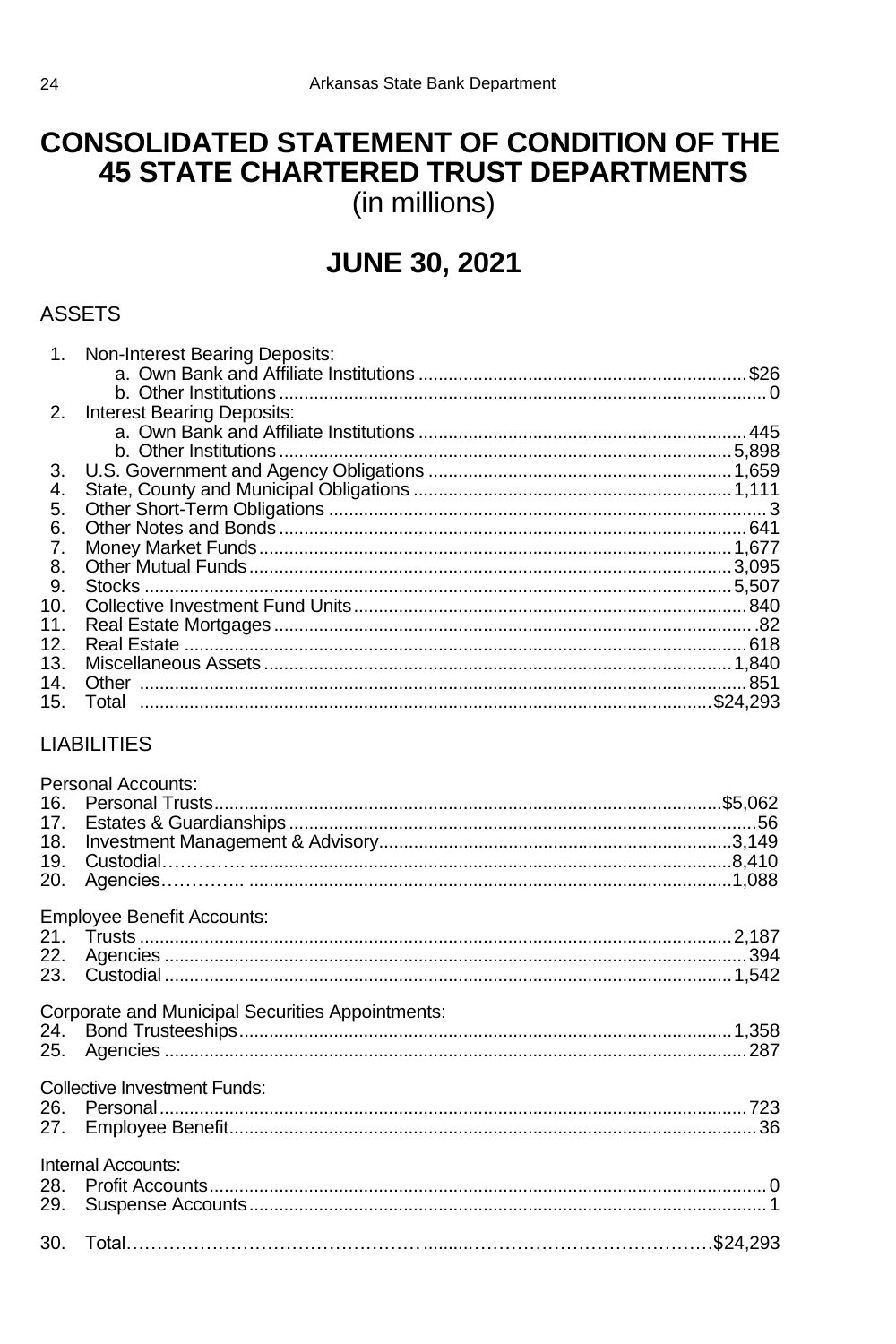### **CONSOLIDATED REPORT OF CONDITION DATA 10 NATIONAL BANKS** (in millions)

## **JUNE 30, 2021**

### **ASSETS**

| Cash and balances due from depository institutions:<br>a. Noninterest-bearing balances and currency and coin\$158 |  |
|-------------------------------------------------------------------------------------------------------------------|--|
|                                                                                                                   |  |
|                                                                                                                   |  |
| Securities:                                                                                                       |  |
|                                                                                                                   |  |
|                                                                                                                   |  |
|                                                                                                                   |  |
| Federal funds sold and                                                                                            |  |
|                                                                                                                   |  |
|                                                                                                                   |  |
|                                                                                                                   |  |
|                                                                                                                   |  |
|                                                                                                                   |  |
|                                                                                                                   |  |
|                                                                                                                   |  |
|                                                                                                                   |  |
|                                                                                                                   |  |

### **LIABILITIES**

| Deposits:                                    |         |
|----------------------------------------------|---------|
|                                              | \$6.664 |
|                                              |         |
|                                              |         |
| In foreign offices, Edge and Agreement<br>b. |         |
|                                              |         |
|                                              |         |
|                                              |         |
|                                              |         |
|                                              |         |
|                                              |         |
|                                              |         |
|                                              |         |
|                                              |         |
| Total liabilities                            |         |
|                                              |         |

### **EQUITY CAPITAL**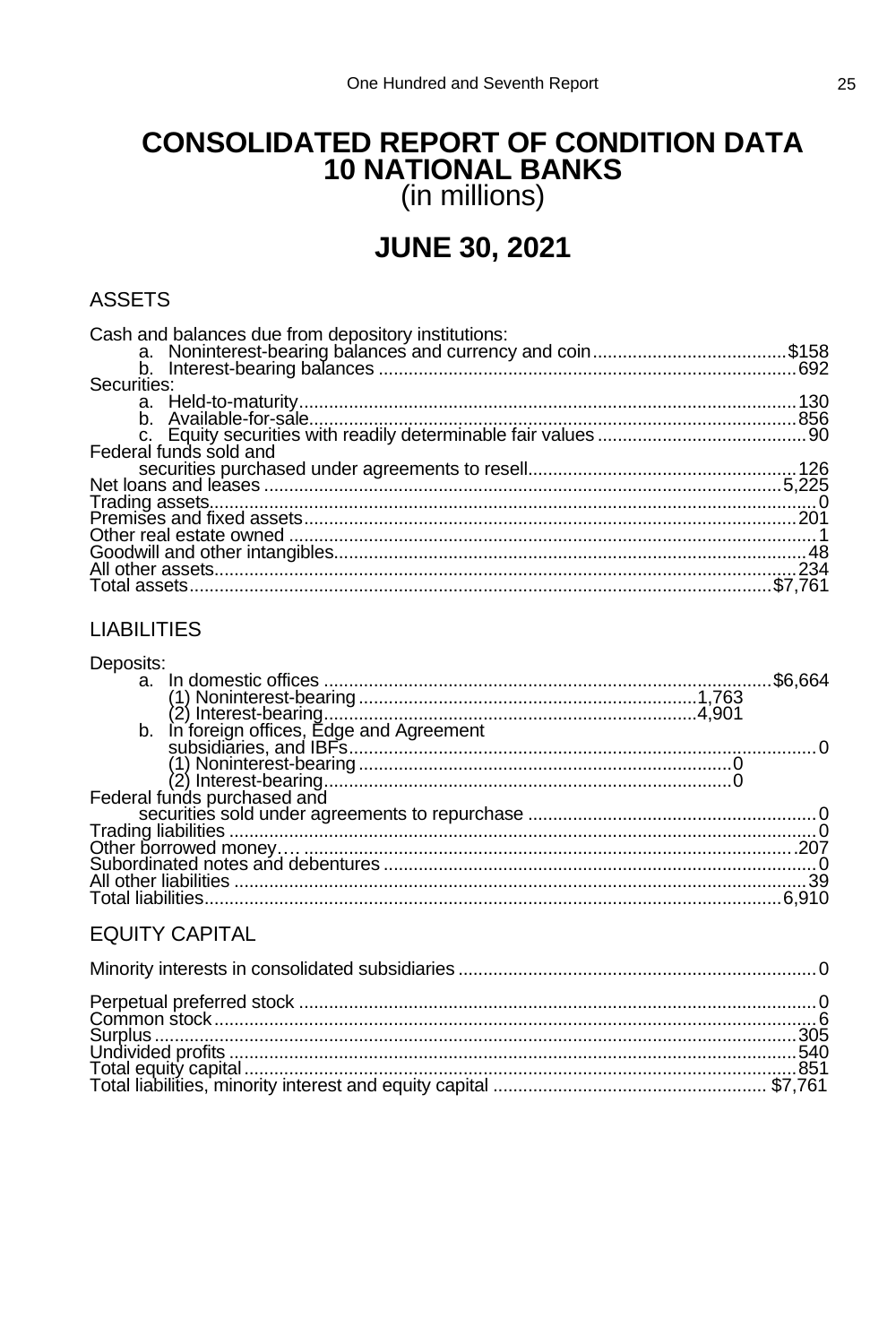## **TIER ONE LEVERAGE RATIOS FOR ALL ARKANSAS COMMERCIAL BANKS**

## **JUNE 30, 2021**

| <b>BANK</b>                                    | <b>CITY</b>         | <b>RATIO</b> |
|------------------------------------------------|---------------------|--------------|
| Southern Bancorp Bank                          | Arkadelphia         | 8.72         |
| <b>FNBC Bank</b>                               | Ash Flat            | 10.08        |
| <b>RiverWind Bank</b>                          | Augusta             | 9.45         |
| <b>First Community Bank</b>                    | <b>Batesville</b>   | 8.75         |
| <b>The Citizens Bank</b>                       | <b>Batesville</b>   | 8.91         |
| <b>Bank of Bearden</b>                         | Bearden             | 6.91         |
| <b>First National Bank of North Arkansas</b>   | Berryville          | 9.51         |
| Farmers Bank And Trust Company                 | <b>Blytheville</b>  | 9.35         |
| <b>First Western Bank</b>                      | Booneville          | 8.98         |
| <b>Community State Bank</b>                    | <b>Bradley</b>      | 10.06        |
| The First National Bank of Izard County        | Calico Rock         | 31.11        |
| <b>Bank of Cave City</b>                       | Cave City           | 8.50         |
| The Merchants and Planters Bank                | Clarendon           | 12.05        |
| <b>Centennial Bank</b>                         | Conway              | 11.22        |
| <b>Chambers Bank</b>                           | Danville            | 9.53         |
| <b>Bank of Delight</b>                         | Delight             | 12.30        |
| First State Bank of DeQueen                    | DeQueen             | 9.19         |
| Merchants & Farmers Bank                       | Dumas               | 9.80         |
| First Financial Bank                           | El Dorado           | 10.37        |
| Bank of England                                | England             | 16.49        |
| CS Bank                                        | Eureka Springs      | 9.23         |
| Arvest Bank                                    | Fayetteville        | 8.18         |
| Signature Bank of Arkansas                     | Fayetteville        | 10.65        |
| FBT Bank & Mortgage                            | Fordyce             | 10.75        |
| Armor Bank                                     | <b>Forrest City</b> | 8.94         |
| <b>First National Bank of Eastern Arkansas</b> | <b>Forrest City</b> | 8.97         |
| The First National Bank of Fort Smith          | Fort Smith          | 8.89         |
| <b>Anstaff Bank</b>                            | <b>Green Forest</b> | 8.36         |
| <b>First Service Bank</b>                      | Greenbrier          | 11.35        |
| <b>Farmers Bank</b>                            | Greenwood           | 15.46        |
| <b>Partners Bank</b>                           | Helena              | 9.03         |
| <b>Horatio State Bank</b>                      | Horatio             | 12.47        |
| Today's Bank                                   | Huntsville          | 9.02         |
| First Arkansas Bank & Trust                    | Jacksonville        | 9.49         |
| <b>Premier Bank of Arkansas</b>                | Jonesboro           | 13.61        |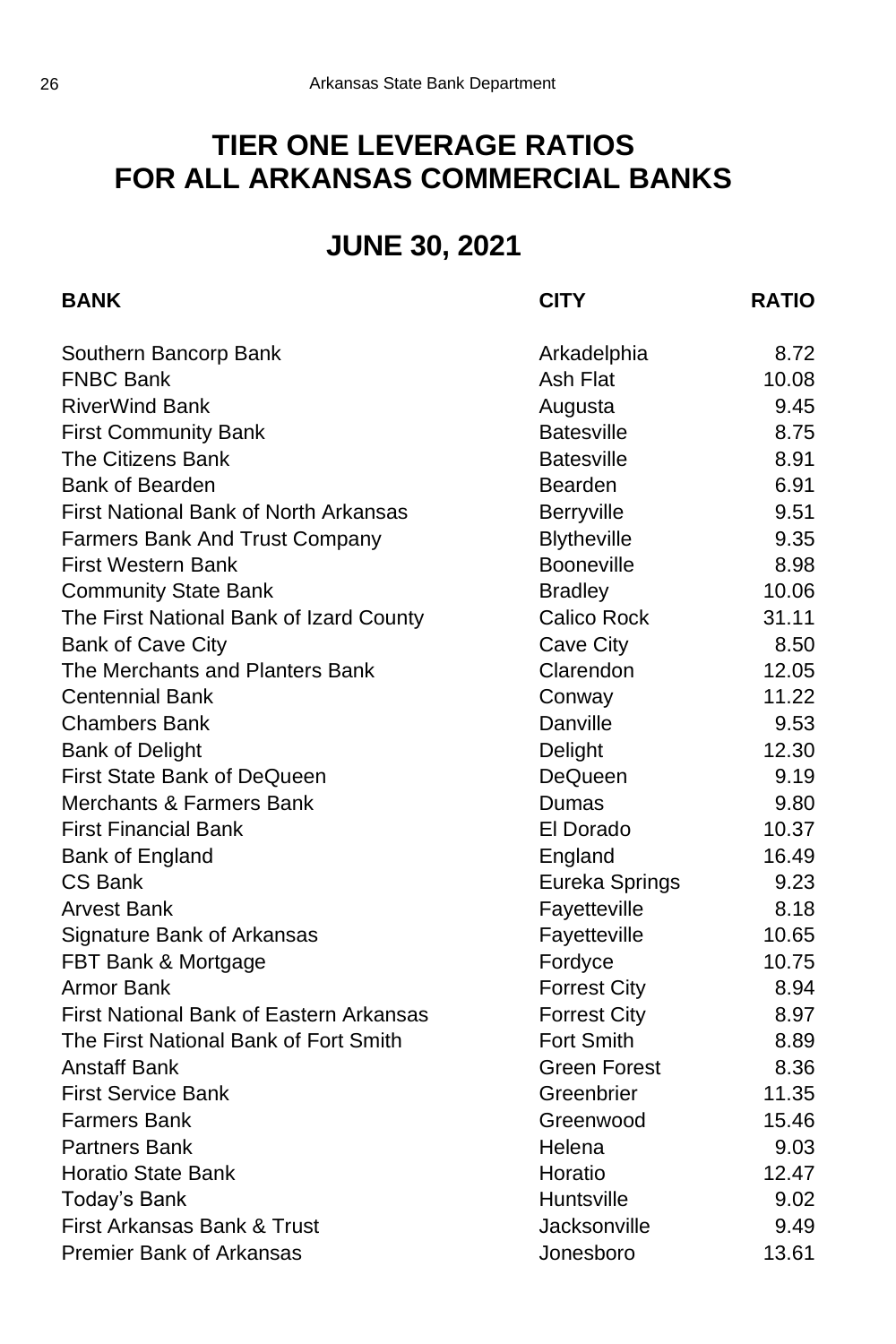| <b>BANK</b>                                | <b>CITY</b>          | <b>RATIO</b> |
|--------------------------------------------|----------------------|--------------|
| Bank of Lake Village                       | Lake Village         | 12.28        |
| <b>Bank of Little Rock</b>                 | Little Rock          | 9.59         |
| Bank OZK                                   | <b>Little Rock</b>   | 14.49        |
| <b>Central Bank</b>                        | <b>Little Rock</b>   | 8.38         |
| Eagle Bank & Trust Company                 | Little Rock          | 14.03        |
| Encore Bank                                | <b>Little Rock</b>   | 11.70        |
| <b>First State Bank</b>                    | Lonoke               | 9.84         |
| <b>Farmers Bank and Trust Company</b>      | Magnolia             | 9.40         |
| The Peoples Bank                           | Magnolia             | 10.58        |
| The Malvern National Bank                  | Malvern              | 9.15         |
| <b>First NaturalState Bank</b>             | McGehee              | 9.45         |
| McGehee Bank                               | McGehee              | 12.10        |
| The Union Bank of Mena                     | Mena                 | 9.49         |
| <b>Commercial Bank &amp; Trust Company</b> | Monticello           | 9.38         |
| Union Bank And Trust Company               | Monticello           | 9.28         |
| Petit Jean State Bank                      | Morrilton            | 14.21        |
| <b>Stone Bank</b>                          | <b>Mountain View</b> | 10.53        |
| Diamond Bank                               | Murfreesboro         | 9.90         |
| Merchants & Planters Bank                  | Newport              | 8.99         |
| <b>First National Bank</b>                 | Paragould            | 11.12        |
| The First National Bank at Paris           | Paris                | 10.60        |
| <b>Piggott State Bank</b>                  | Piggott              | 8.13         |
| Relyance Bank, National Association        | Pine Bluff           | 11.33        |
| Simmons Bank                               | Pine Bluff           | 9.43         |
| <b>RiverBank</b>                           | Pocahontas           | 13.23        |
| Home Bank of Arkansas                      | Portland             | 9.90         |
| Gateway Bank                               | Rison                | 11.19        |
| <b>Generations Bank</b>                    | Rogers               | 10.23        |
| <b>First State Bank</b>                    | <b>Russellville</b>  | 9.24         |
| <b>Bank of Salem</b>                       | Salem                | 10.49        |
| Logan County Bank                          | Scranton             | 19.25        |
| <b>First Security Bank</b>                 | Searcy               | 14.90        |
| Peoples Bank                               | Sheridan             | 14.44        |
| <b>Smackover State Bank</b>                | Smackover            | 12.57        |
| <b>Riverside Bank</b>                      | Sparkman             | 8.88         |
| <b>Legacy National Bank</b>                | Springdale           | 8.50         |
| <b>United Bank</b>                         | Springdale           | 10.05        |
| <b>Bodcaw Bank</b>                         | <b>Stamps</b>        | 11.67        |
| <b>Connect Bank</b>                        | <b>Star City</b>     | 14.76        |
| <b>Security Bank</b>                       | Stephens             | 10.51        |
| The Farmers and Merchants Bank             | Stuttgart            | 9.60         |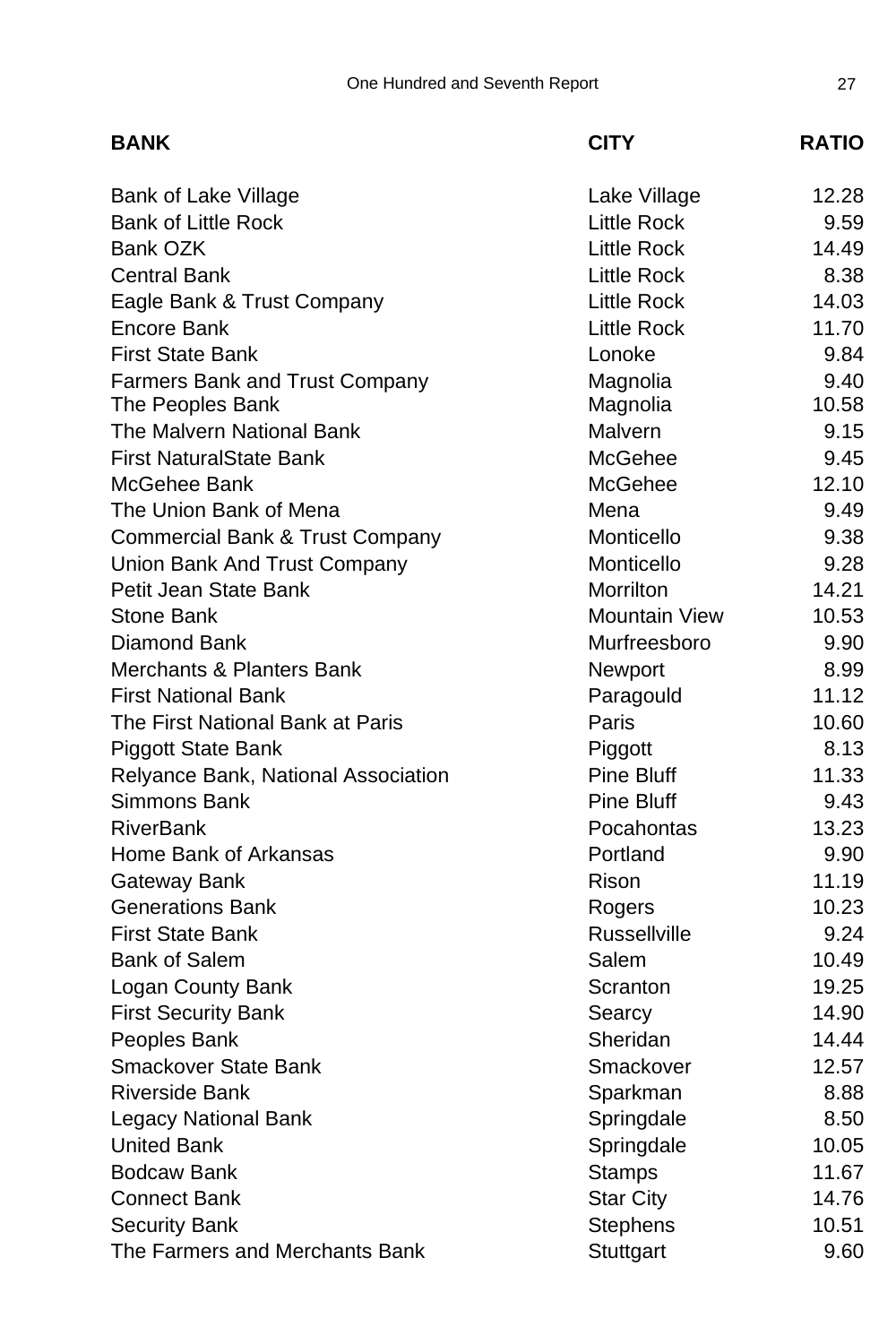### **BANK CITY RATIO**

| Van Buren           | 11.43 |
|---------------------|-------|
| <b>Walnut Ridge</b> | 9.45  |
| Warren              | 9.65  |
| Warren              | 16.19 |
| West Memphis        | 10.08 |
| <b>West Memphis</b> | 10.25 |
| Wynne               | 11.79 |
|                     |       |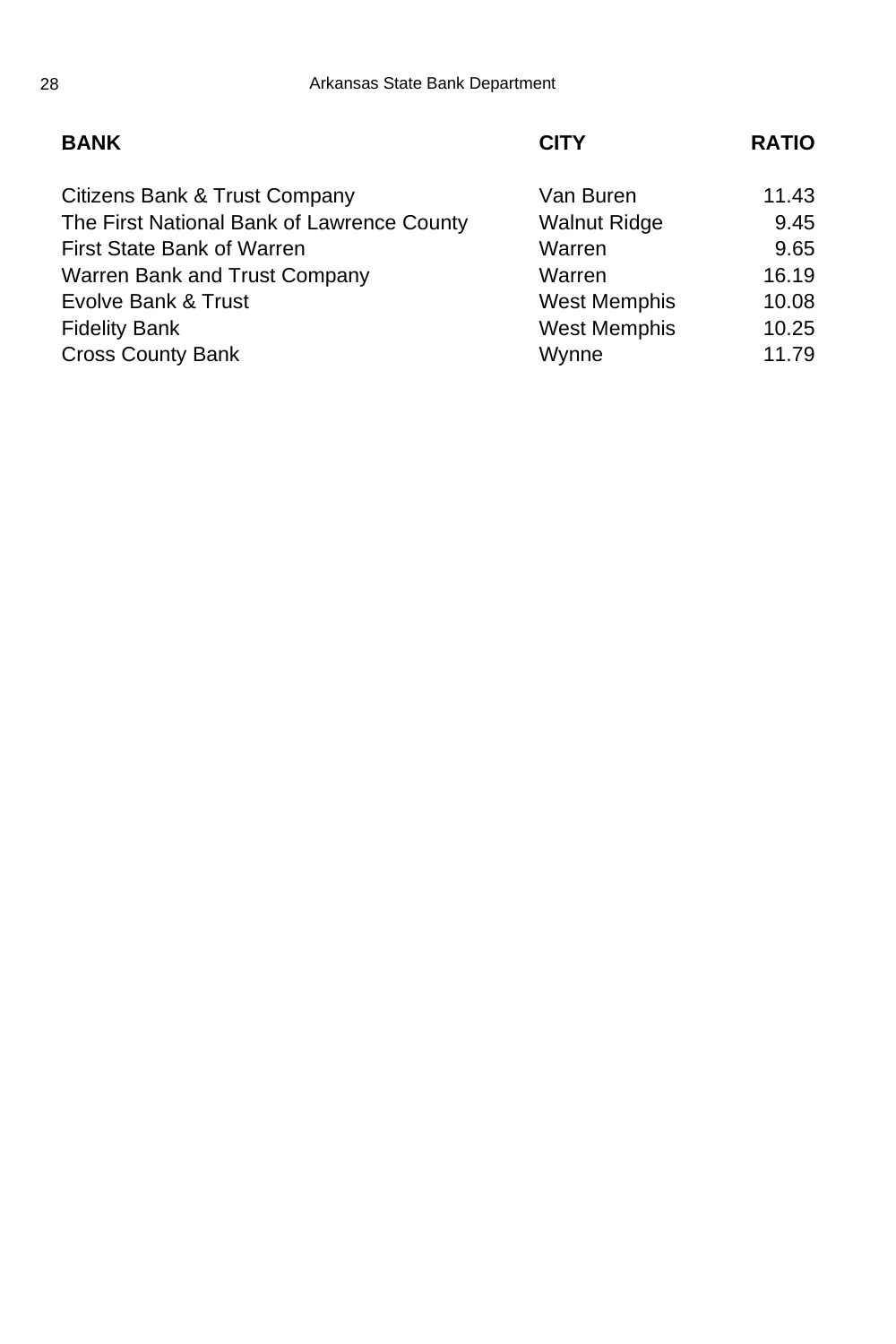## **NATIONAL BANKS HEADQUARTERED IN ARKANSAS**

## **JUNE 30, 2021**

## **(000's omitted)**

| <b>BANK</b>                                | <b>CITY</b>         | <b>ASSETS</b> |
|--------------------------------------------|---------------------|---------------|
| First National Bank of North Arkansas      | <b>Berryville</b>   | 261,421       |
| The First National Bank of Izard County    | Calico Rock         | 198,984       |
| First National Bank of Eastern Arkansas    | <b>Forrest City</b> | 541,690       |
| The First National Bank of Fort Smith      | Fort Smith          | 1,792,485     |
| The Malvern National Bank                  | Malvern             | 625,167       |
| <b>First National Bank</b>                 | Paragould           | 1,860,089     |
| The First National Bank at Paris           | Paris               | 230,741       |
| Relyance Bank, National Association        | Pine Bluff          | 1,102,169     |
| Legacy National Bank                       | Springdale          | 875,945       |
| The First National Bank of Lawrence County | <b>Walnut Ridge</b> | 272,660       |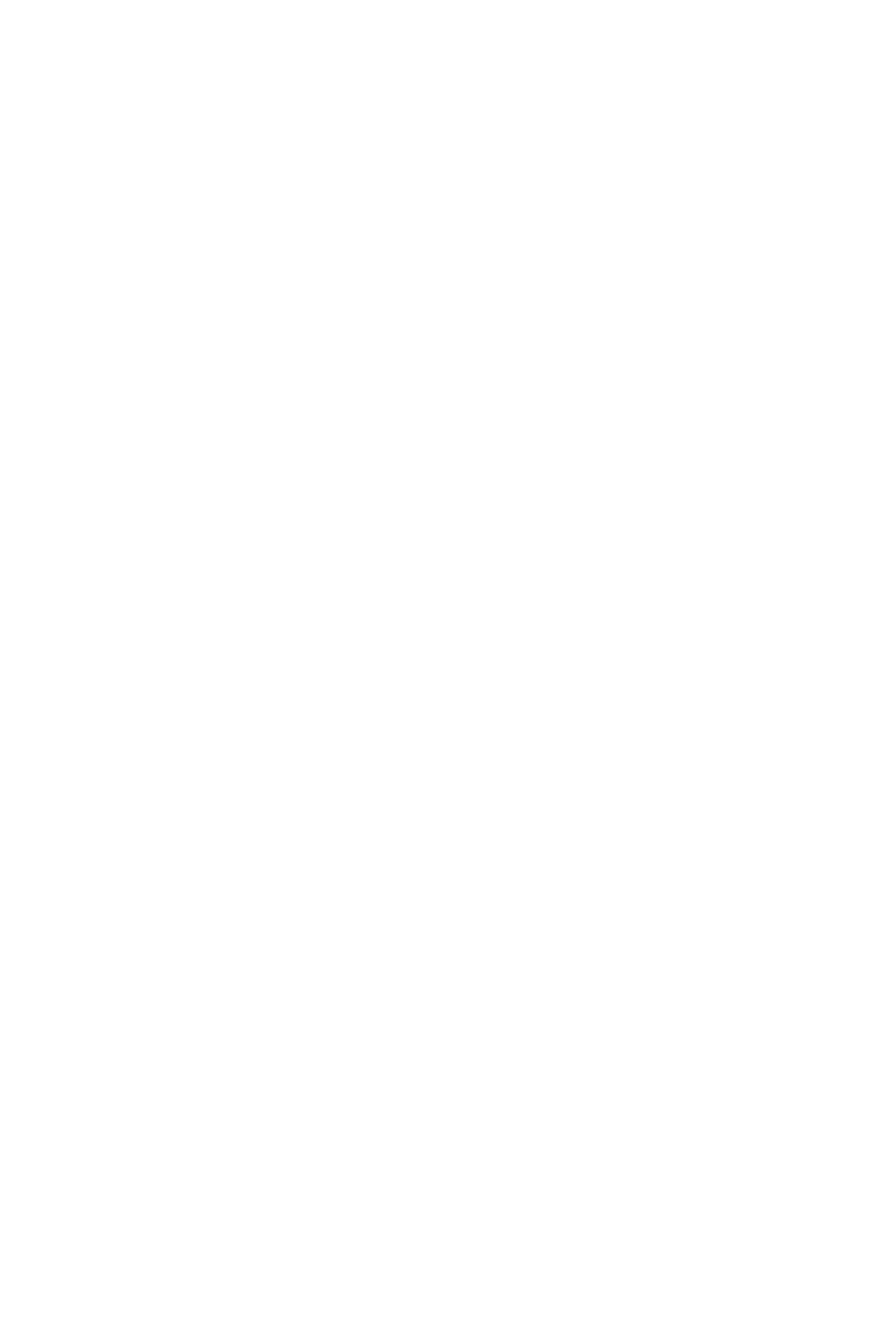# **REPORT OF THE**

# **SEVENTY-THREE**

# **STATE CHARTERED**

# **COMMERCIAL BANKS**

**JUNE 30, 2021**

**(000's omitted)**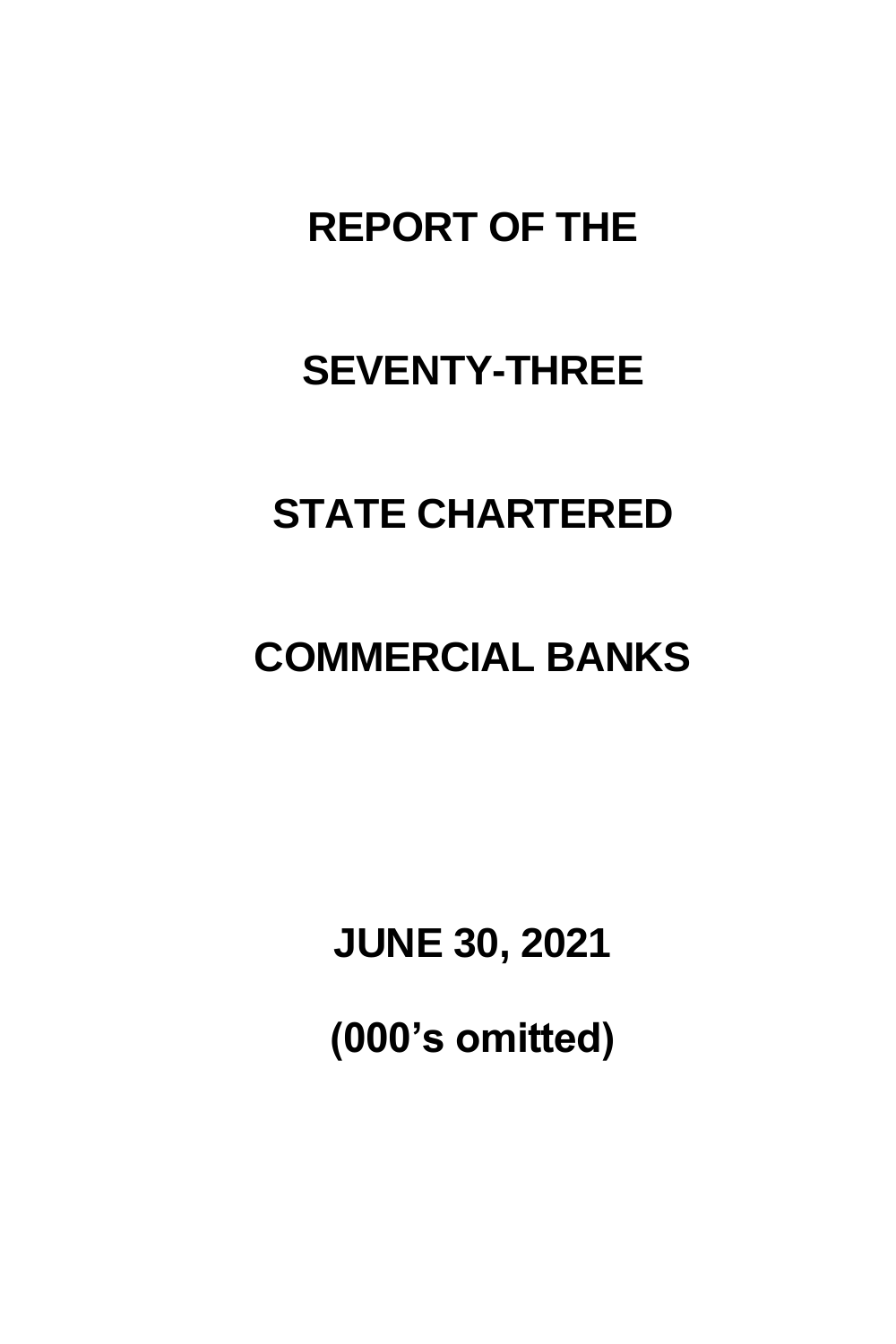## **Southern Bancorp Bank Arkadelphia, AR**

VOICE: (870) 246-5811 601 Main Street Charter Number: 142 FAX: (870) 246-5284 71923 Date: September 28, 1903 FDIC Certificate Number: 1528

Home Page: www.banksouthern.com

Member of Federal Reserve System

Bank Holding Company Southern Bancorp Inc., Arkadelphia, AR

**CEO/Pres: John Olaimey** 

**Chm:** Sherman E. Tate **CFO:** Christopher Wewers **CEO/Pres:** John Olaimey **CEO CHO**: Gena Jennings

**Directors**: Hugh Arant, Jr.; Jerry Damerow; Kim Evans; James "Jim" Franks; Donna Gambrell; Glendell Jones, Jr.; Mike Montgomery; Walter Morris, Jr.; John Olaimey; Susie Smith; Darryl Swinton; Sherman E. Tate; Darrin Williams

#### **Branches in Town**: One

**Other Branches**: Barton, Bismarck, Blytheville (4), Clarksdale[MS], DeWitt, Drew[MS], El Dorado (2), Elaine, Eudora, Friars Point[MS], Glenwood, Gosnell, Greenville[MS] (2), Gurdon, Hamburg, Hattiesburg[MS], Helena-West Helena (3), Hernando[MS], Hot Springs (3), Indianola[MS], Lambert[MS], Leland[MS], Lockesburg, Lula[MS], Madison[MS], Malvern, Manila, Marvell, Mound Bayou[MS], Mount Ida, Picayune[MS], Ruleville[MS], Shelby[MS], Sledge[MS], Stuttgart, Trumann, Webb[MS]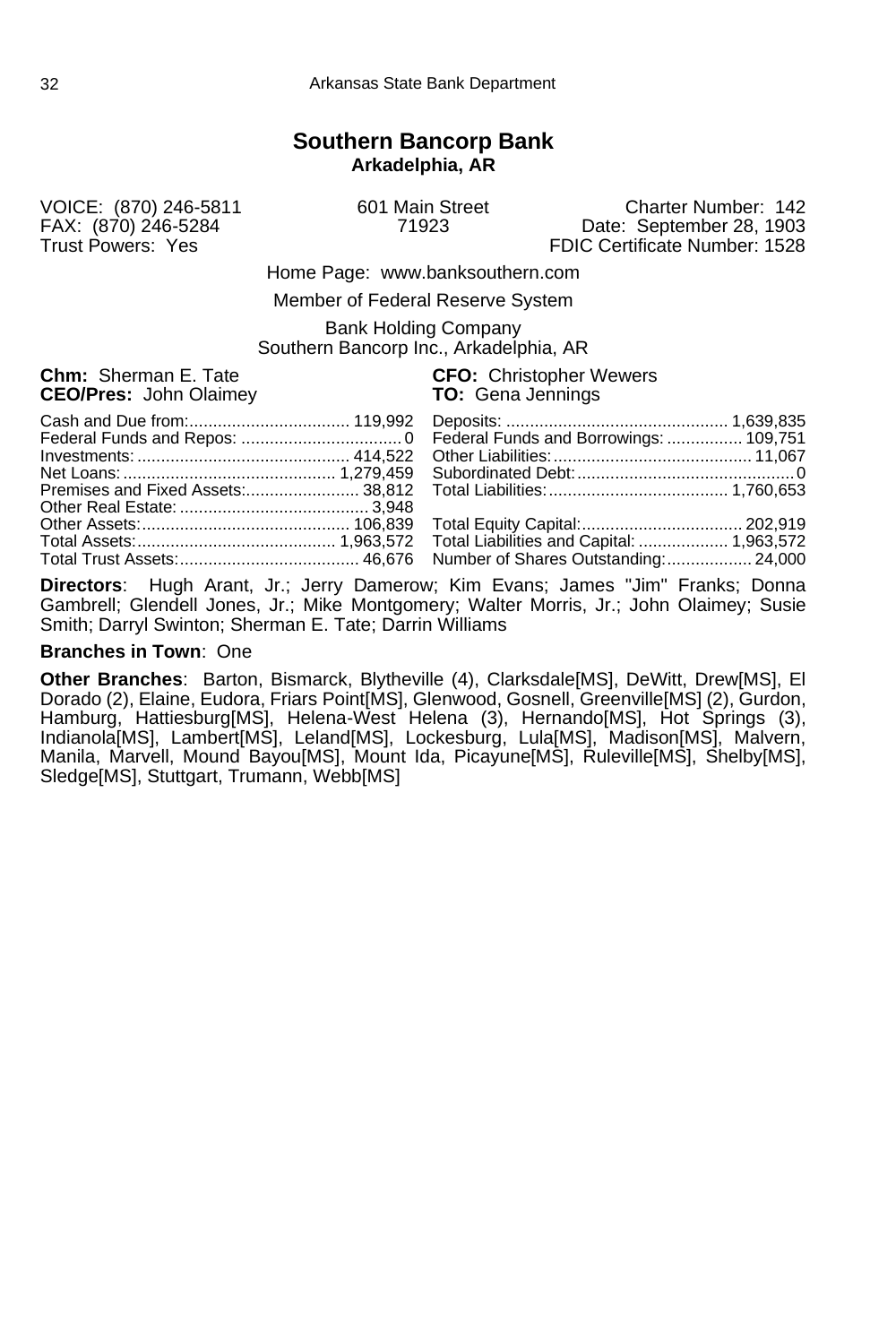# **FNBC Bank Ash Flat, AR**

VOICE: (870) 994-2311 636 Ash Flat Drive Charter Number: 793 FAX: (870) 257-1889 72513 Date: January 16, 2014 FDIC Certificate Number: 1294

Home Page: www.fnbc.us

Member of Federal Reserve System

Bank Holding Company FNBC Bancorp, Inc., Ash Flat, AR

#### **CEO/Pres:** Marty Sellars **EVP/CFO:** Michael Burris **Reg Pres/CLO:** Chad Hudson **EVP:** Dana Batterton

| Federal Funds and Repos: 625 Federal Funds and Borrowings: 30,000 |  |  |
|-------------------------------------------------------------------|--|--|
|                                                                   |  |  |
|                                                                   |  |  |
|                                                                   |  |  |
|                                                                   |  |  |
|                                                                   |  |  |
|                                                                   |  |  |
|                                                                   |  |  |

**Directors**: Martin Carpenter; Borum Cooper; Rhonda Moody; Norma Orr; Jeffrey A. Rigsby; Marty Sellars

#### **Branches in Town**: None

**Other Branches**: Batesville, Cherokee Village, Hardy, Highland, Horseshoe Bend, Jonesboro, Mammoth Spring, Melbourne, Mountain Home, Salem

### **RiverWind Bank Augusta, AR**

VOICE: (870) 347-2511 100 South Second Street Charter Number: 669

FAX: (870) 347-2654 72006 Date: February 20, 1935 FDIC Certificate Number: 15035

#### Home Page: www.riverwind.bank

Bank Holding Company None

**Chm:** Charles P. Eldridge **Pres:** Casey Cullipher **CEO:** William D. "Bill" Patton **Press: SVP:** Victoria Cansler **CEO:** William D. "Bill" Patton

**Directors**: Dr. Steven Collier; Winston Collier; Casey Cullipher; W. P. Daniel, Jr.; W. P. Daniel, III; Charles P. Eldridge; Mark Eldridge; Ronald Jones; William D. "Bill" Patton

**Branches in Town**: None **Other Branches**: Searcy (2)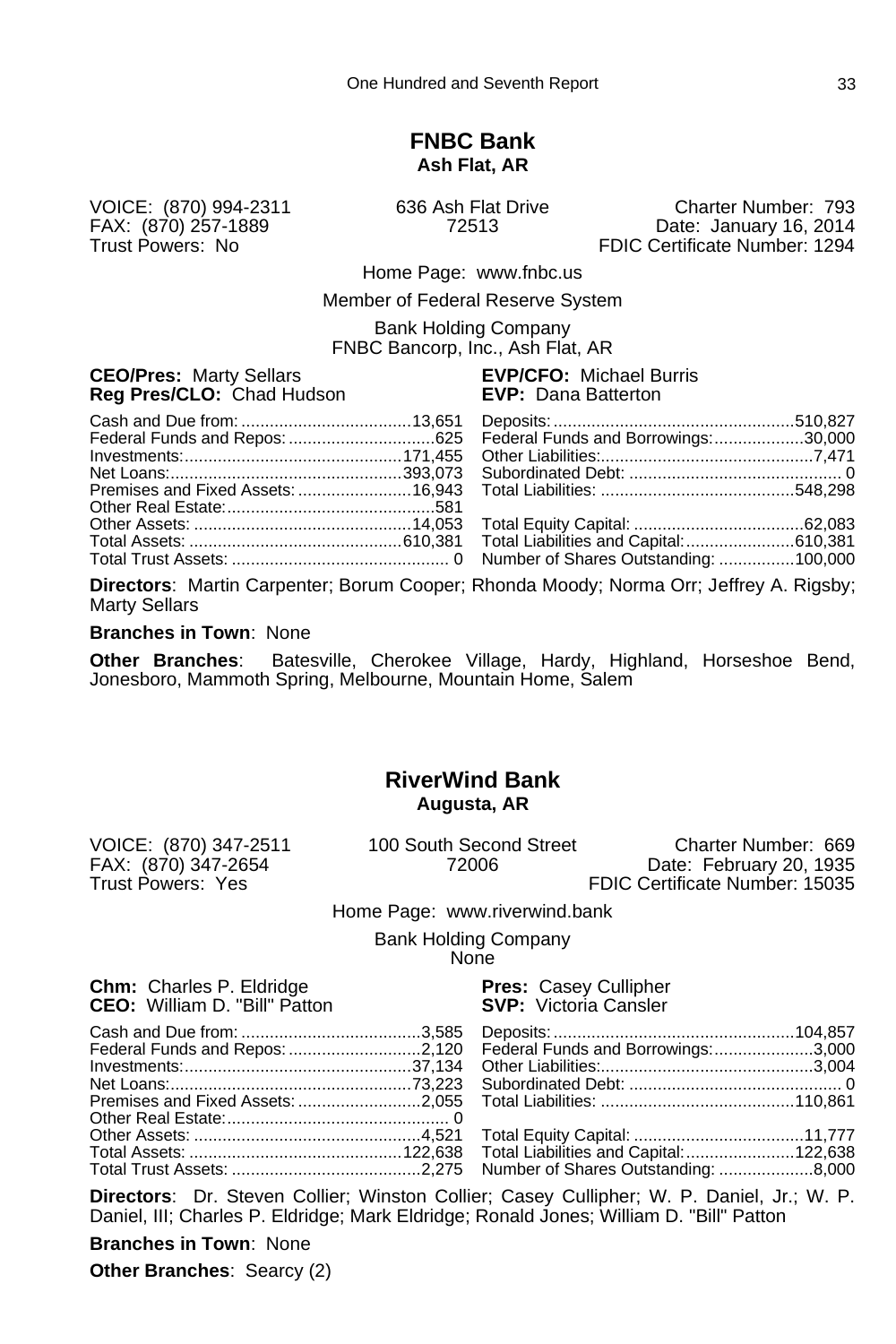# **First Community Bank Batesville, AR**

FAX: (870) 612-3412<br>Trust Powers: Yes

VOICE: (870) 612-3400 1325 Harrison Street Charter Number: 770 FDIC Certificate Number: 34533

Home Page: www.firstcommunity.net

Bank Holding Company First Community Bancshares, Inc., Batesville, AR

**Chm/CEO:** Dale E. Cole **SVP:** Troy Henley<br> **Pres/COO:** Boris A. Dover **SVP/TO:** Brandon

**SVP/TO:** Brandon Brewer

**Directors**: Donald C. Bedell; Dale E. Cole; Boris A. Dover; Preston W. "Chip" Grace, III; Rick Kent; Ray LaCroix; Dianne Lamberth; Dr. Charles McClain; John Sarratt; Frank Tripp; Sheila Wagnon; Keith Webb

#### **Branches in Town**: Three

**Other Branches**: Bald Knob, Bay, Cabot (2), Cave City, Cherokee Village, Conway, Goodman[MO], Harrison, Jonesboro (3), Lepanto, Little Rock (2), Mountain Home, Neosho[MO] (2), Newport, Pineville[MO], Searcy (3)

### **The Citizens Bank Batesville, AR**

VOICE: (870) 793-4441 655 St. Louis Street Charter Number: 705 FAX: (870) 698-6299 72501 Date: February 19, 1953 FDIC Certificate Number: 17211

Home Page: www.thecitizensbank.net

Member of Federal Reserve System

Bank Holding Company Citizens Bancshares of Batesville, Inc., Batesville, AR

**CEO/Pres:** Adam Mitchell **EVP/CFO:** Karen Shaw

**Directors**: Phil Baldwin; Mark Forbis; Russell Harrington; Adam Mitchell; Dr. Lackey G. Moody, M.D.; Jay F. Shell; Kay Southerland; Jeffery F. Teague

**Branches in Town**: Four

**Other Branches**: Arkadelphia, Cave City, Fayetteville (2), Hot Springs (3), Imboden, Little Rock (2), Monticello, Mountain View, Pleasant Plains, Portland, Rogers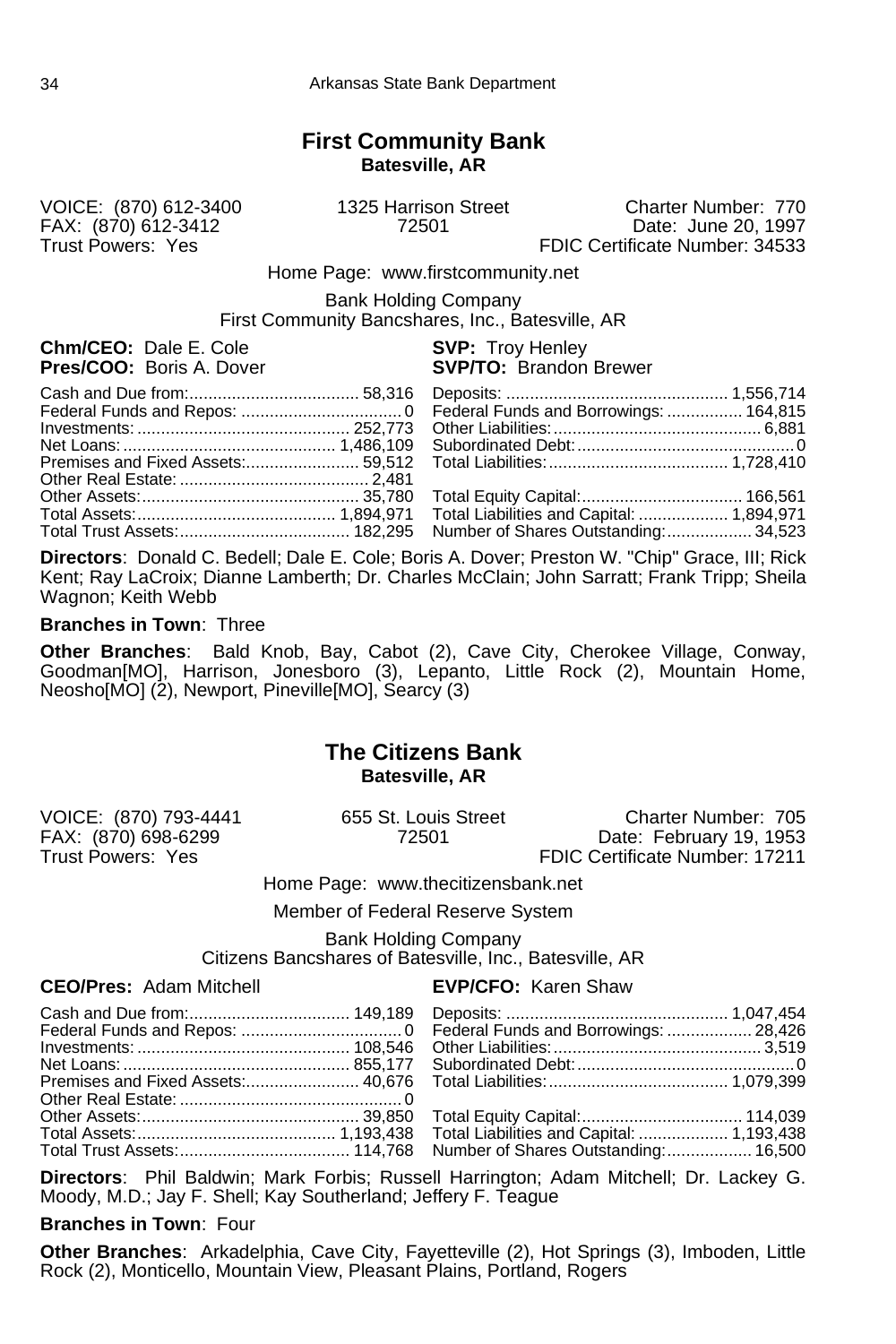# **Bank of Bearden Bearden, AR**

FAX: (870) 687-2474<br>Trust Powers: No

VOICE: (870) 687-2233 1 Second Street Charter Number: 688 FDIC Certificate Number: 16282

Home Page: www.bankofbearden.com

Bank Holding Company Bearden Bancshares, Inc., Bearden, AR

#### **Chm/Pres:** Rick Green **VP: Donnie Castleberry**<br> **EVP:** Ken Riley **VP/Cash:** Susan Lusby **VP/Cash:** Susan Lusby

**Directors**: Edwin C. Anthony; John E. Anthony; Steven M. Anthony; Rick Green; Ken Riley; Brett Wood; Betty Word; Steve Wright

**Branches in Town**: None

**Other Branches**: None

#### **Farmers Bank And Trust Company Blytheville, AR**

VOICE: (870) 763-8101 400 West Main Charter Number: 253 FAX: (870) 763-3500 72315 Date: March 16, 1908 FDIC Certificate Number: 1027

Home Page: www.fbtbly.com

Member of Federal Reserve System

Bank Holding Company Farmers Bancorp, Inc., Blytheville, AR

**Chm/CEO/Pres:** Randy Scott **CFO:** Shelly Crosskno

**EVP:** Justin Bell

**Directors**: Justin Bell; Steve Bell; Paula O. Blackwell; Ronny Goff; Brad Harrison; John Langston; John C. Rose, Jr.; Randy Scott; Tommy W. Wagner, Jr.

**Branches in Town**: Four **Other Branches**: Manila, Wilson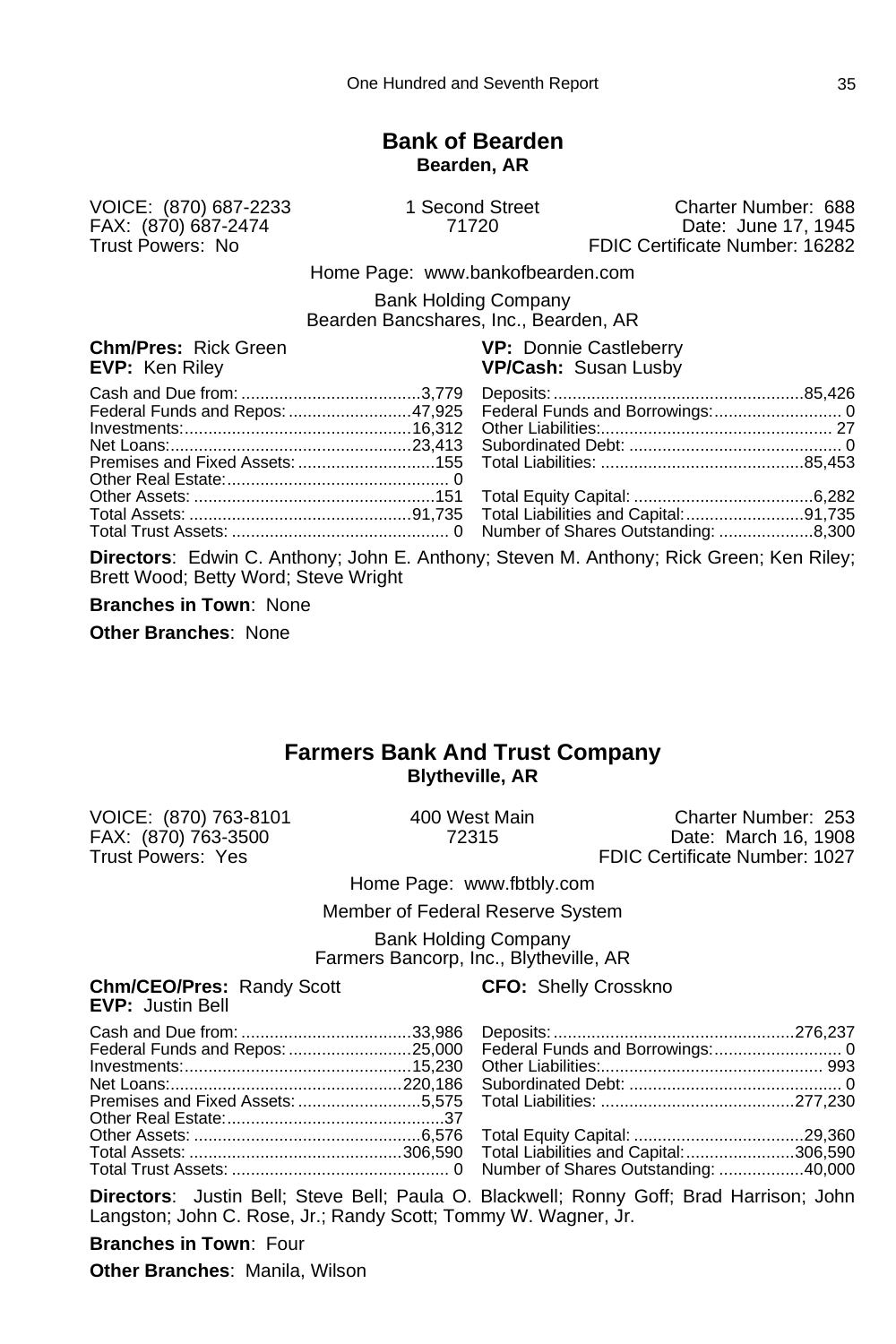# **First Western Bank Booneville, AR**

VOICE: (479) 936-2000 80 West Main Charter Number: 397 FAX: (479) 878-3408 72927 Date: April 18, 1910 FDIC Certificate Number: 13083

Home Page: www.fwbank.com

Member of Federal Reserve System

Bank Holding Company First Western Bancshares, Inc., Booneville, AR

**VChm:** Steve Gramling

#### **Chm/CEO:** John T. Hampton **Pres/CCO/CLO:** Landon Taylor

**Directors**: Dan Brown; Arline Coatney; Thomas C. Conly; Matt Crafton; Steve Gramling; John T. Hampton; Ty Hampton; John Mack; David Remy; Landon Taylor; John Williams; Jane **Woolley** 

**Branches in Town**: One

**Other Branches**: Bella Vista, Bentonville, Caulksville, Fort Smith, Magazine, Rogers (2), **Springdale** 

# **Community State Bank Bradley, AR**

| VOICE: (870) 894-3322<br>FAX: (870) 894-3324                   |                                | 208 West 4th Street<br>71826                             | Charter Number: 653<br>Date: April 10, 1933 |
|----------------------------------------------------------------|--------------------------------|----------------------------------------------------------|---------------------------------------------|
| Trust Powers: No                                               |                                |                                                          | FDIC Certificate Number: 5619               |
|                                                                | Home Page: www.csbarkansas.com |                                                          |                                             |
|                                                                | <b>Bank Holding Company</b>    | <b>None</b>                                              |                                             |
| <b>CEO/Pres:</b> Jeff C. Hobbs<br><b>EVP/SLO:</b> Sherri Jones |                                | <b>VP:</b> Shawn McKamie<br><b>VP/Cash: Regina Smith</b> |                                             |
|                                                                |                                |                                                          |                                             |
|                                                                |                                |                                                          |                                             |

Total Assets:............................................... 30,071 Total Liabilities and Capital: ........................ 30,071 Total Trust Assets:............................................... 0 Number of Shares Outstanding:.................. 10,000

**Directors**: Taylor Chandler; Jeff C. Hobbs; Derick Murway; Aaron Symank

**Branches in Town**: None

**Other Branches**: None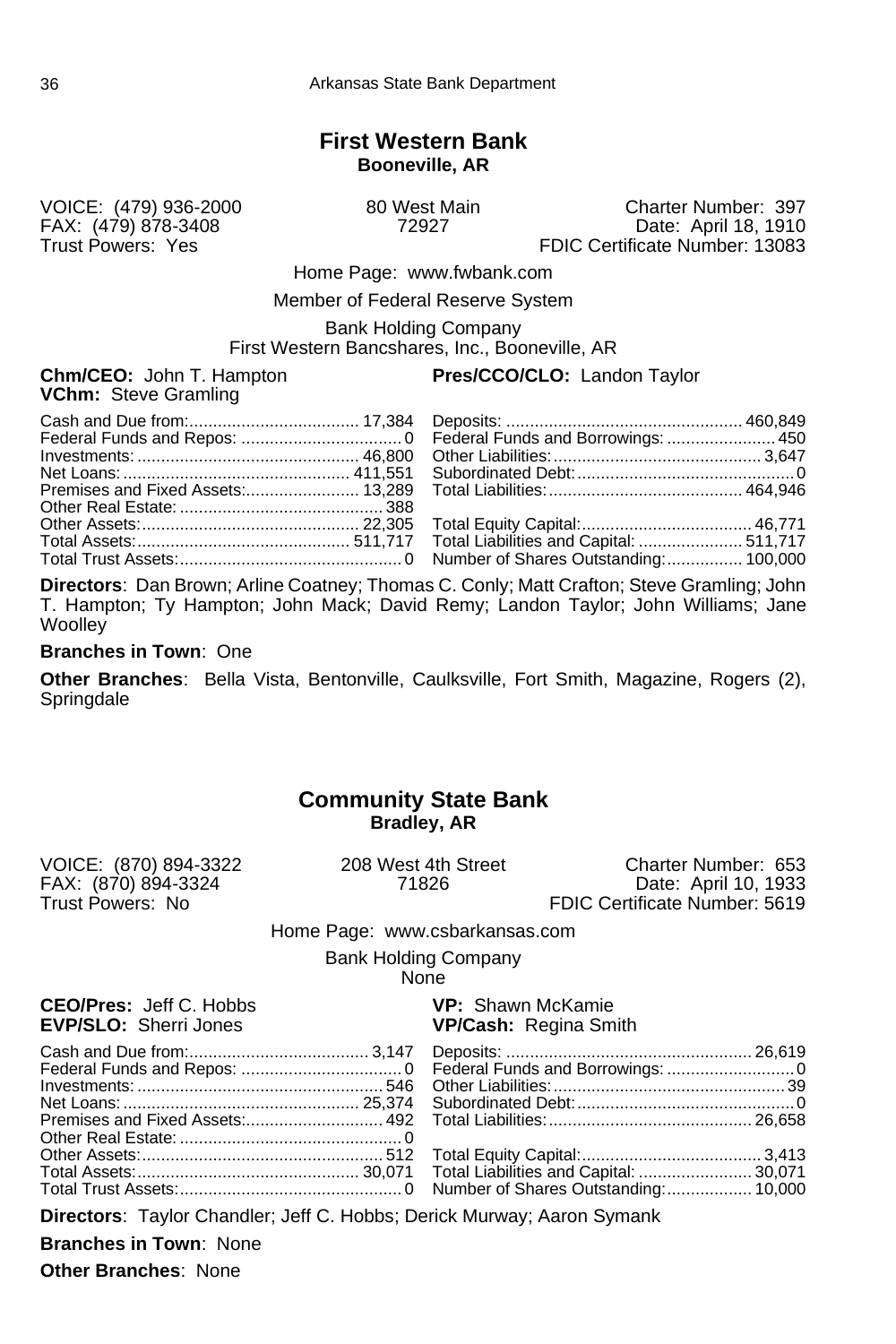# **Bank of Cave City Cave City, AR**

FAX: (870) 283-6466<br>Trust Powers: Yes

VOICE: (870) 283-5301 137 South Main Street Charter Number: 209 FDIC Certificate Number: 105

Home Page: www.bankofcavecity.com

Member of Federal Reserve System

Bank Holding Company Sharp Bancshares, Inc., Cave City, AR

#### **CEO/Pres/TO:** John M. Beller **EVP/CLO:** Gayla Hickman<br>**EVP/CFO:** Kim Nunnally **EVP/Cash:** Ronele Smith **EVP/CFO: Kim Nunnally**

| Federal Funds and Repos: 9,925 Federal Funds and Borrowings: 7,651 |
|--------------------------------------------------------------------|
|                                                                    |
|                                                                    |
|                                                                    |
|                                                                    |
|                                                                    |
|                                                                    |
|                                                                    |
|                                                                    |

**Directors**: James E. Baxter; John M. Beller; Samuel F. Beller; Dennis Esteb; John H. Pettersen; Bruce Street; Scott Street

**Branches in Town**: None

**Other Branches**: Batesville, Evening Shade, Lynn, Strawberry

# **The Merchants and Planters Bank Clarendon, AR**

FAX: (870) 747-3498<br>Trust Powers: No

VOICE: (870) 747-3319 297 Madison Street Charter Number: 21<br>FAX: (870) 747-3498 72029 2029 Date: July 23, 1890 Trust Powers: No FDIC Certificate Number: 107

> Bank Holding Company Clarendon Holding Co., Clarendon, AR

**Chm:** J. Baxter Sharp, III **Pres:** J. Kendall Henry

**Directors**: James W. Faulkner; Joe Griffith; J. Kendall Henry; Kelly Lawless; E. Davidson Lee; Kirby Meacham, Jr.; J. Baxter Sharp, III

**Branches in Town**: None

**Other Branches**: None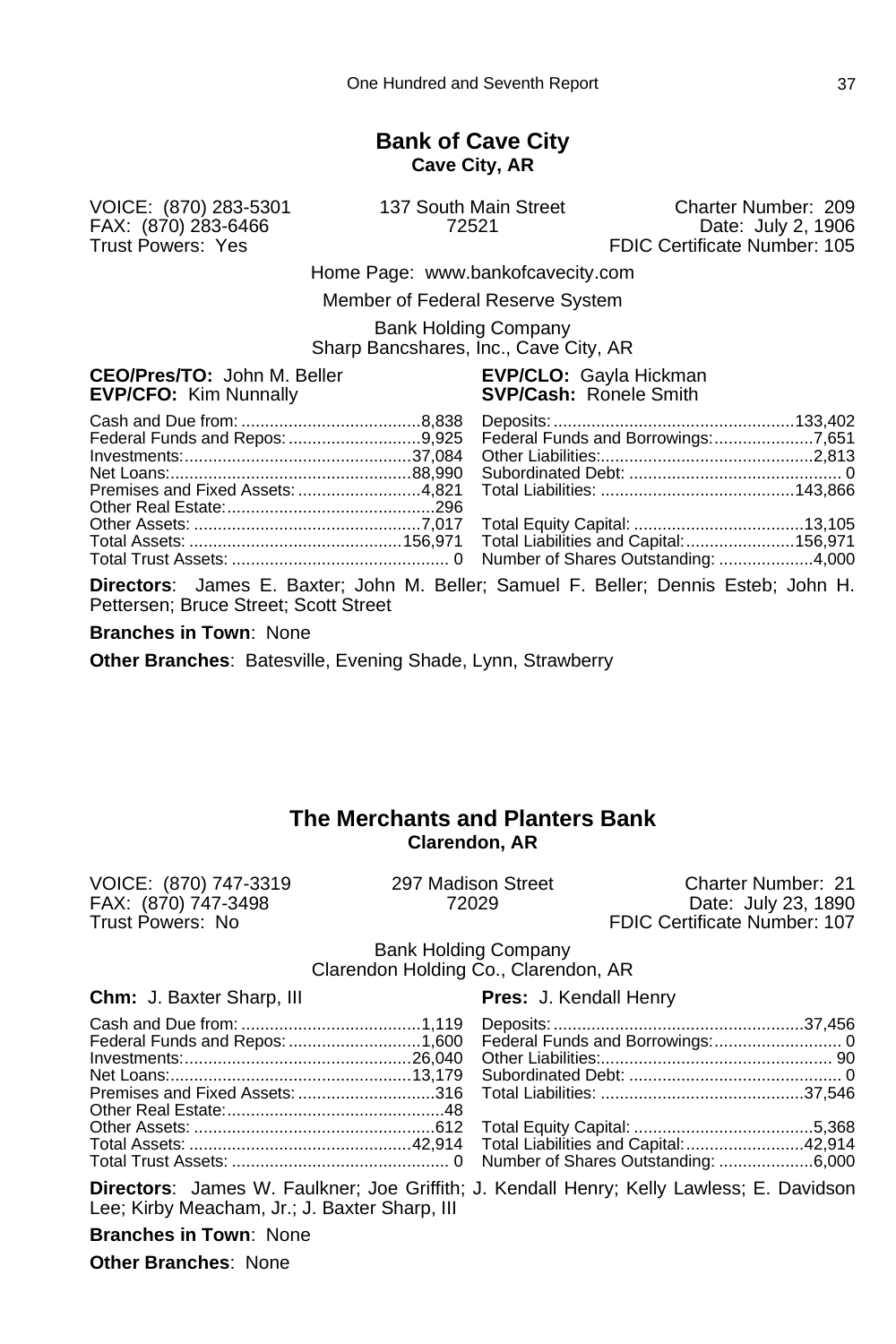# **Centennial Bank Conway, AR**

FAX: (501) 328-4601

VOICE: (501) 328-4663 620 Chestnut Street Charter Number: 118 Trust Powers: Yes FRIC Certificate Number: 11241

Home Page: www.my100bank.com

Member of Federal Reserve System

Bank Holding Company Home BancShares, Inc., Conway, AR

**Chm/CEO/Pres:** Tracy French **COO:** Stephen Tipton **CFO/Treas:** Brian Davis **CFO/Treas:** TO: Kevin Orr **CFO/Treas: Brian Davis** 

**Directors**: Milburn Adams; Robert H. Adcock, Jr.; John Allison; Richard Ashley; Brian Davis; Jack Engelkes; William J. Farris, Jr.; Tracy French; John Freyaldenhoven; Allen V. Hankins; Shane A. Henry; Kevin Hester; Jim Rankin; Dave Seleski; Donna Townsell

#### **Branches in Town**: Six

**Other Branches**: Apalachicola[FL], Atkins, Batesville (2), Beebe (2), Bentonville, Big Pine Key[FL], Blountstown[FL], Boca Raton[FL], Bristol[FL], Bryant, Cabot (4), Carrabelle[FL], Clarksville, Clearwater[FL], Cooper City[FL], Coral Gables[FL], Coral Springs[FL], Crawfordville[FL], Dade City[FL], Dania Beach[FL], Dardanelle, Davie[FL], Destin[FL], Doral[FL], Eastpoint[FL], Elberta[AL], Englewood[FL], Fairhope[AL], Fayetteville (2), Foley[AL], Fort Smith (3), Ft. Lauderdale[FL] (3), Ft. Myers[FL], Greenbrier, Gulf Shores[AL], Heber Springs, Highland, Hollywood[FL] (2), Islamorada[FL], Jacksonville (2), Jonesboro (6), Jupiter[FL], Key Largo[FL], Key West[FL] (3), Kissimmee[FL], Lake Mary[FL], Lakeland[FL], Little Rock (7), Lutz[FL], Marathon[FL] (2), Marco Island[FL], Mayflower, Mexico Beach[FL], Monette, Morrilton, Mountain Home, Mountain View (2), Naples[FL], Navarre[FL], New York[NY], North Little Rock (6), Orange Beach[AL], Orlando[FL], Panama City[FL] (2), Panama City Beach[FL] (2), Paragould (3), Pensacola[FL] (2), Plant City[FL], Plantation[FL], Pompano Beach[FL], Port Saint Joe[FL], Pottsville, Punta Gorda[FL], Quincy[FL], Quitman, Rector, Rogers, Russellville (3), Saint George Island[FL], Saint James City[FL], Saint Petersburg[FL], Santa Rosa Beach[FL] (2), Sarasota[FL] (2), Searcy (3), Sherwood, Siloam Springs (2), Spring Hill[FL], Springdale, St. Cloud[FL], Tallahassee[FL] (6), Tampa[FL] (3), Tontitown, Van Buren, Venice[FL], Vilonia, Ward, West Palm Beach[FL], Weston [FL], Wewahitchka[FL], Winter Haven[FL], Winter Park[FL], Zephyrhills[FL]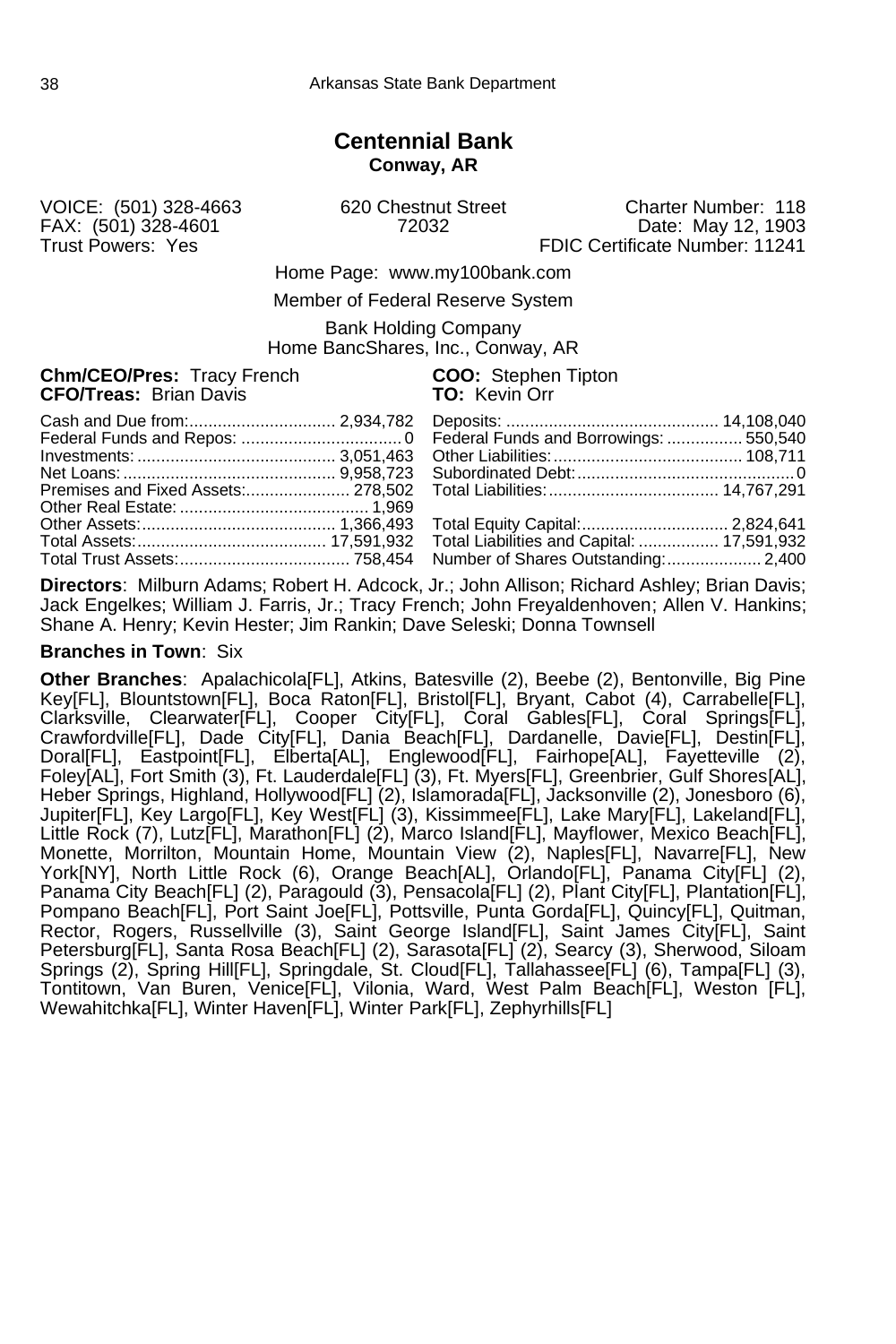#### **Chambers Bank Danville, AR**

VOICE: (479) 495-2236 901 Main Street Charter Number: 615 FAX: (479) 495-4650 72833 Date: October 3, 1930 FDIC Certificate Number: 5615

Home Page: www.chambers.bank

Bank Holding Company

Chambers Bancshares, Inc., Danville, AR

|                           |  | <b>Chm/CEO:</b> John Ed Chambers, III |
|---------------------------|--|---------------------------------------|
| <b>Pres: Mike Donnell</b> |  |                                       |

**CFO: Landi Mkhize TO:** Russell Wandsneider

| Federal Funds and Repos: 83,075 Federal Funds and Borrowings: 95,329 |  |
|----------------------------------------------------------------------|--|
|                                                                      |  |

**Directors**: Danny Bunting; John Ed Chambers, III; Bill Donnell; Mike Donnell; Nathan George; Larry Hillyard; John Russell Meeks; Robert R. Redfern

#### **Branches in Town**: One

**Other Branches**: Amity, Atkins, Conway (2), Dardanelle (2), Dover, Elkins (2), Fayetteville, Fort Smith, Havana, Hot Springs (2), Mansfield, Mena, Rogers, Russellville (2), Springdale, Van Buren, Waldron

# **Bank of Delight Delight, AR**

FAX: (870) 379-2575 71940<br>Trust Powers: No

VOICE: (870) 379-2293 503 East Antioch Charter Number: 342 FDIC Certificate Number: 99

#### Home Page: www.bankofdelight.com

Bank Holding Company

None

#### **Chm/CEO:** Darwin Hendrix **Pres/COO:** Vince Grimes

| Federal Funds and Repos: 19,175 Federal Funds and Borrowings: 10,740 |  |  |
|----------------------------------------------------------------------|--|--|
|                                                                      |  |  |
|                                                                      |  |  |
|                                                                      |  |  |
|                                                                      |  |  |
|                                                                      |  |  |
|                                                                      |  |  |

**Directors**: Rodney Fagan; Darwin Hendrix; David B. Hendrix; John D. Ledbetter; Jeff L. Milam; Randall Turner

**Branches in Town**: None

**Other Branches**: Gurdon, Prescott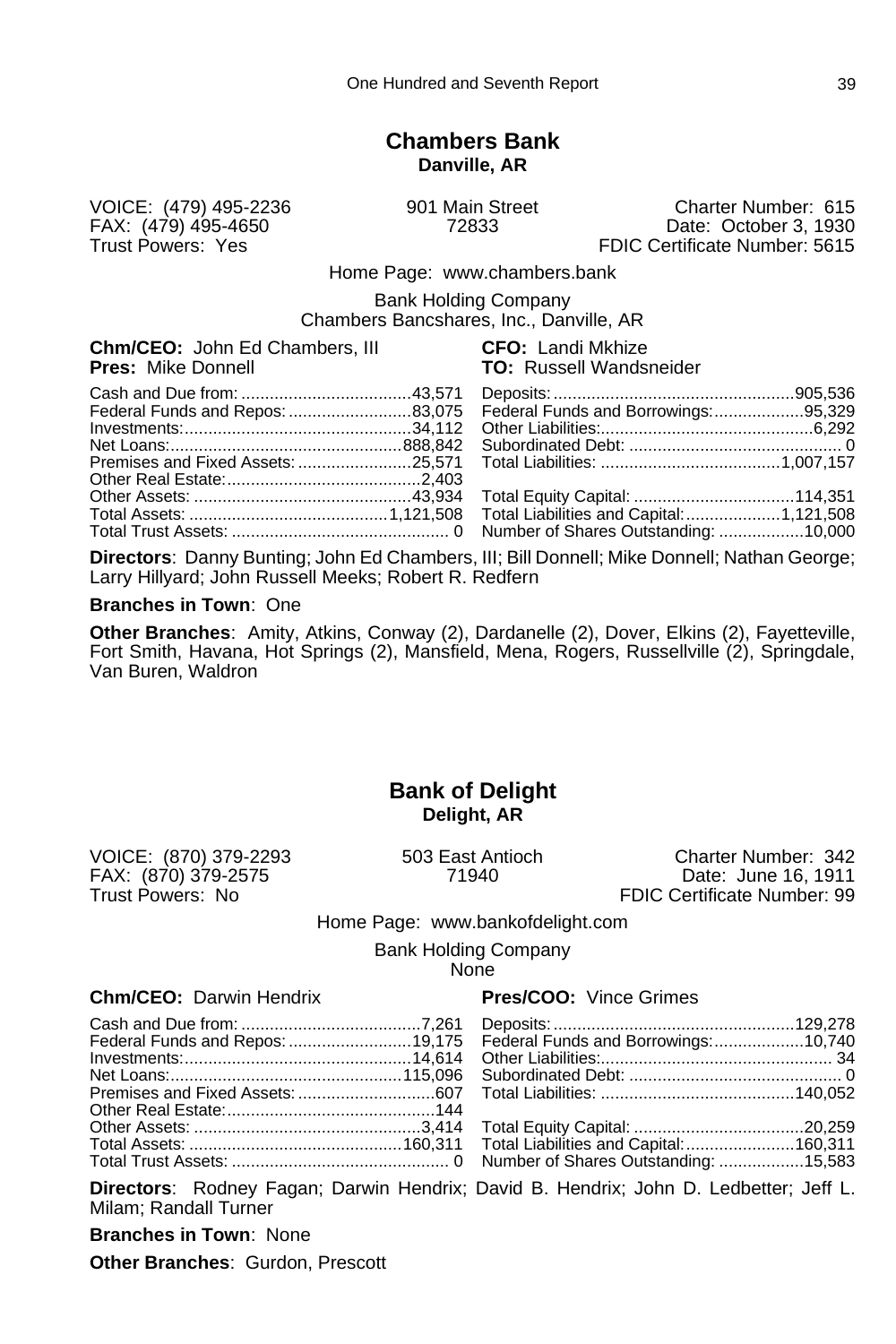# **First State Bank of DeQueen DeQueen, AR**

VOICE: (870) 642-4423 402 West Collin Raye Drive Charter Number: 731 FAX: (870) 642-2847 71832 Date: August 26, 1974 FDIC Certificate Number: 21805

> Home Page: www.fsbdequeen.com Member of Federal Reserve System

Bank Holding Company

First State Bancshares, Inc., DeQueen, AR

**Reg Pres:** Jay Oneal

**Chm:** Dennis Smiley **CEO/Pres:** Noel Bard

|  | Total Assets:………………………………………… 318,703 Total Liabilities and Capital: ………………… 318,703 |  |
|--|--------------------------------------------------------------------------------------|--|
|  |                                                                                      |  |

**Directors**: Noel Bard; Julie Brown; Gary Dan Futrell; John G. Revels; Dennis Smiley; Don Stemple; Angie Walker

**Branches in Town**: One

**Other Branches**: Dierks, Glenwood, Lockesburg, Murfreesboro, Nashville

# **Merchants & Farmers Bank Dumas, AR**

VOICE: (870) 382-4311 500 Highway 65 South Charter Number: 278 FAX: (870) 382-5901<br>Trust Powers: Yes Trust Powers: Yes FDIC Certificate Number: 8735 Home Page: www.mfbanknet.com Bank Holding Company M & F Financial Corporation, Dumas, AR **Chm/CEO:** L. Ashton Adcock **EVP/CLO:** Betty B. Trites<br> **Pres/CFO:** B. Page Gill **EXECO:** SVP/TO: Price E. Boney, **SVP/TO:** Price E. Boney, Jr. Cash and Due from:...................................... 4,650 Deposits: .................................................. 153,435 Federal Funds and Repos: ......................... 14,875 Federal Funds and Borrowings: .................. 10,152 Investments: ............................................... 18,522 Other Liabilities:............................................... 265 Net Loans: ................................................ 130,552 Subordinated Debt:..............................................0 Premises and Fixed Assets:.......................... 5,201 Total Liabilities:......................................... 163,852 Other Real Estate: ............................................... 0 Other Assets:................................................ 7,961 Total Equity Capital:.................................... 17,909 Total Liabilities and Capital: ......................... 181,761<br>Number of Shares Outstanding: .................. 40,000 Total Trust Assets:...................................... 89,946 Number of Shares Outstanding:.................. 40,000

**Directors**: L. Ashton Adcock; John F. Freeman; B. Page Gill; Brooks A. Gill; James L. Hill; J. Michael Jones; Don Livingston; William W. Shea; Betty B. Trites

**Branches in Town**: None

**Other Branches**: Bryant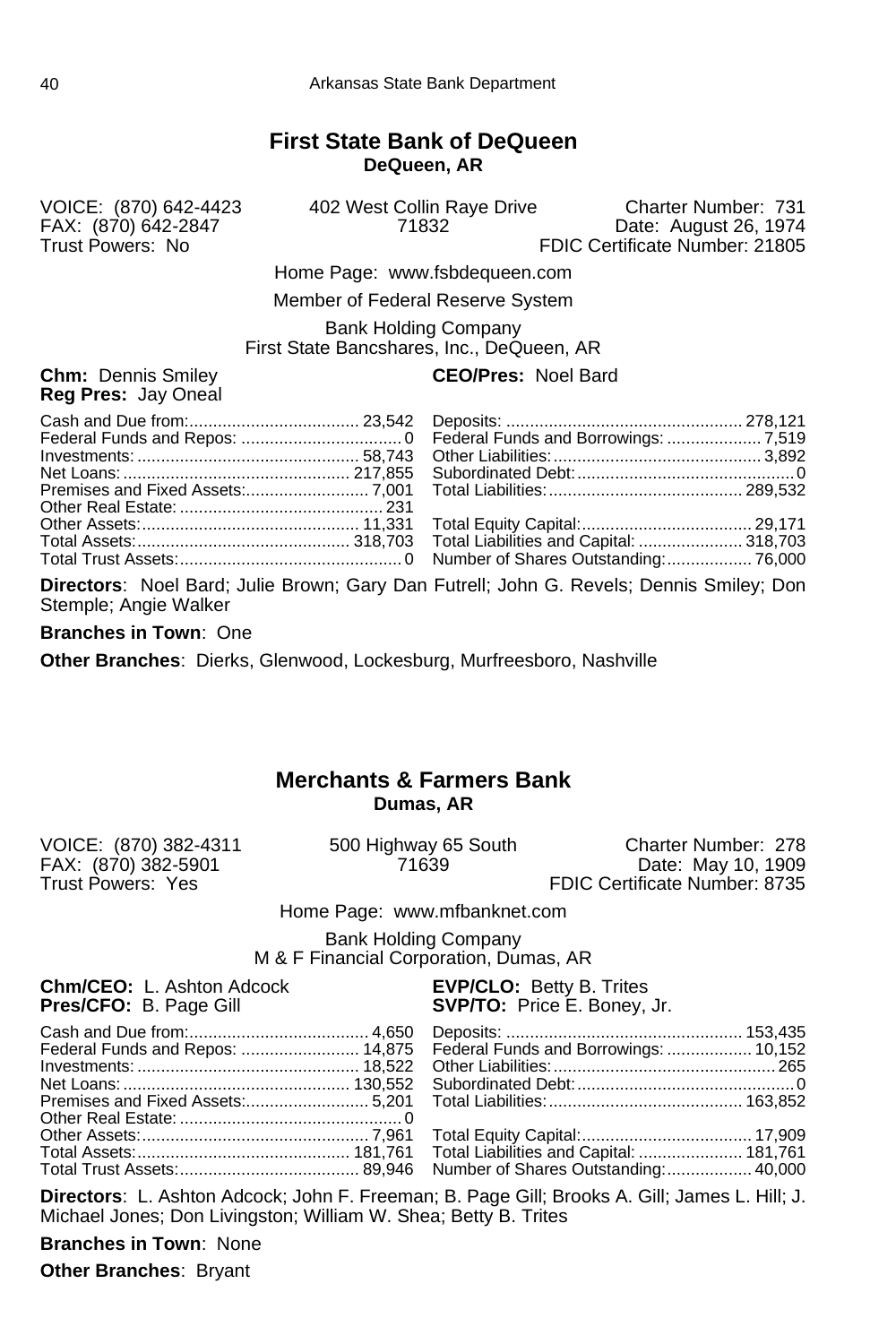# **First Financial Bank El Dorado, AR**

FAX: (870) 881-5393<br>Trust Powers: Yes

VOICE: (870) 863-7000 214 North Washington Street Charter Number: 778

FDIC Certificate Number: 28905

Home Page: www.ffb1.com

Member of Federal Reserve System

Bank Holding Company First Financial Banc Corporation, El Dorado, AR

**Chm:** Jeffrey W. Nolan **CFO:** Melissa J. Jerry **CEO/Pres: Chris Hegi** 

**Directors**: Jerry Bullard; J. Stephen Cameron; Chris Hegi; Melissa J. Jerry; James M. Moore, Jr.; Margaret M. Niel; Jeffrey W. Nolan; Gary W. Sewell; Dr. Stephen C. Smart; Sean H. Williams

**Branches in Town**: Four

**Other Branches**: Carthage[MS], Cherry Valley, Forrest City, Harrisburg (2), Little Rock, McCrory, Mena, Senatobia[MS], Smackover, Wynne (2)

# **Bank of England England, AR**

FAX: (501) 842-2422<br>Trust Powers: No

VOICE: (501) 842-2555 123 South Main Street Charter Number: 48<br>FAX: (501) 842-2422 72046 72046 Date: August 8. 1898 FDIC Certificate Number: 13303

Home Page: www.bankofengland-ar.com

Bank Holding Company Canada Bancshares, Inc., England, AR

**Pres:** Gary Canada, Jr.

**CEO:** Allen Evans<br> **Pres:** Gary Canada, Jr. **Cash:** Sheila Rice

**Directors**: James Neal Anderson; Gary Canada, Jr.; Thomas M. Cupples; Allen Evans; Gregory M. Hopkins; Nicole Canada Luebke

#### **Branches in Town**: One

**Other Branches**: Carlisle, Little Rock, Lonoke, North Little Rock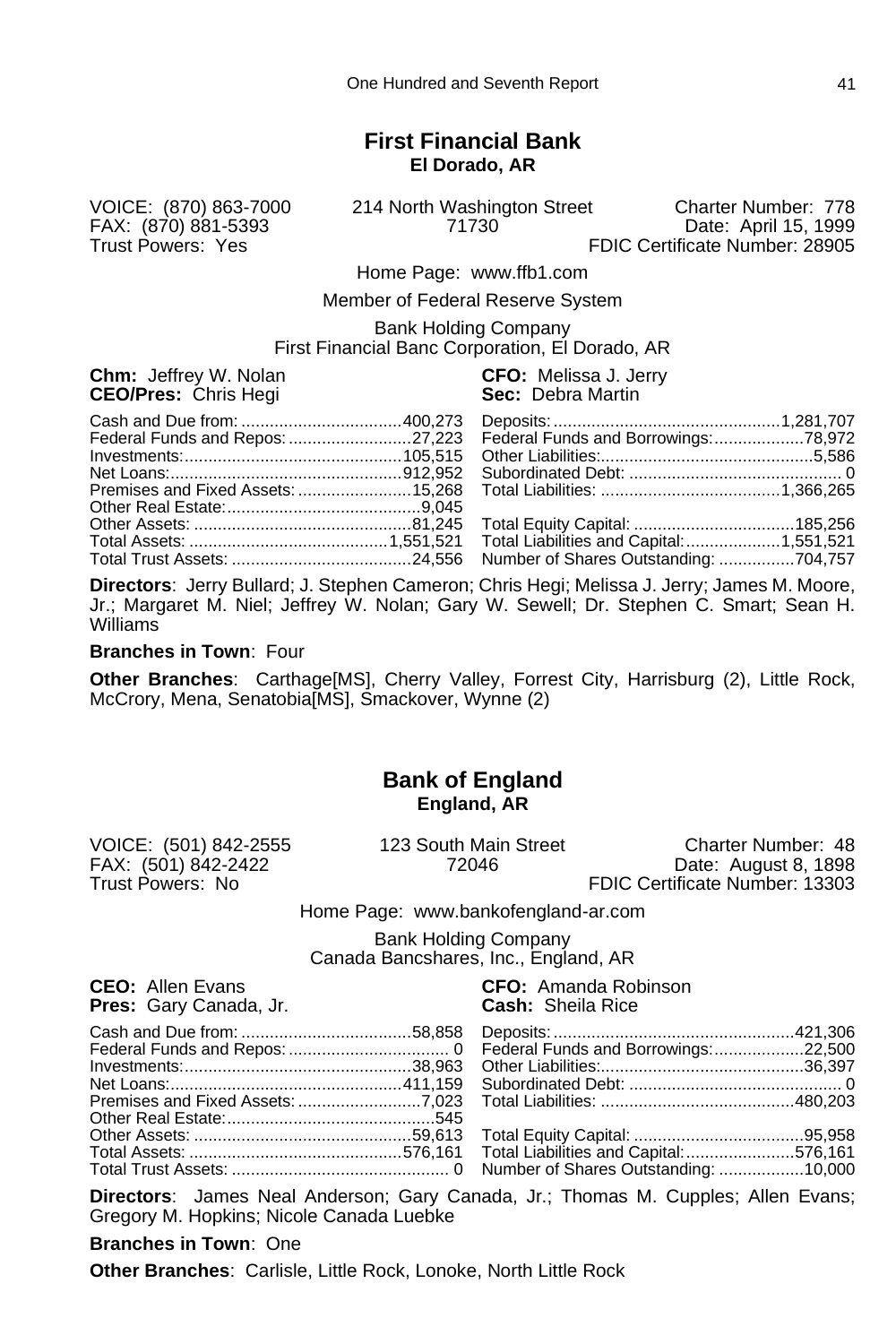## **CS Bank Eureka Springs, AR**

VOICE: (479) 253-2265 70 South Main FAX: (479) 253-1165

VOICE: (479) 253-2265 70 South Main Charter Number: 374<br>FAX: (479) 253-1165 72632 Date: May 4, 1912<br>Trust Powers: No FDIC Certificate Number: 5635 FDIC Certificate Number: 5635

Home Page: www.cs.bank

Bank Holding Company

Eureka Bancshares, Inc., Eureka Springs, AR

# **CEO:** Charles T. Cross **Pres/CLO:** Jason F. Tennant

**Directors**: Genes L. Bland; Charles T. Cross; John F. Cross, Sr.; Johnice Cross; Lewis E. Epley, Jr.; William E. Goff; Rex A. Gustin; Daniel J. Mumaugh; Dale E. Steffens; Mark Stone; Jason F. Tennant; Randy Wolfinbarger

#### **Branches in Town**: One

**Other Branches**: Berryville, Cassville[MO], Harrison, Holiday Island, Huntsville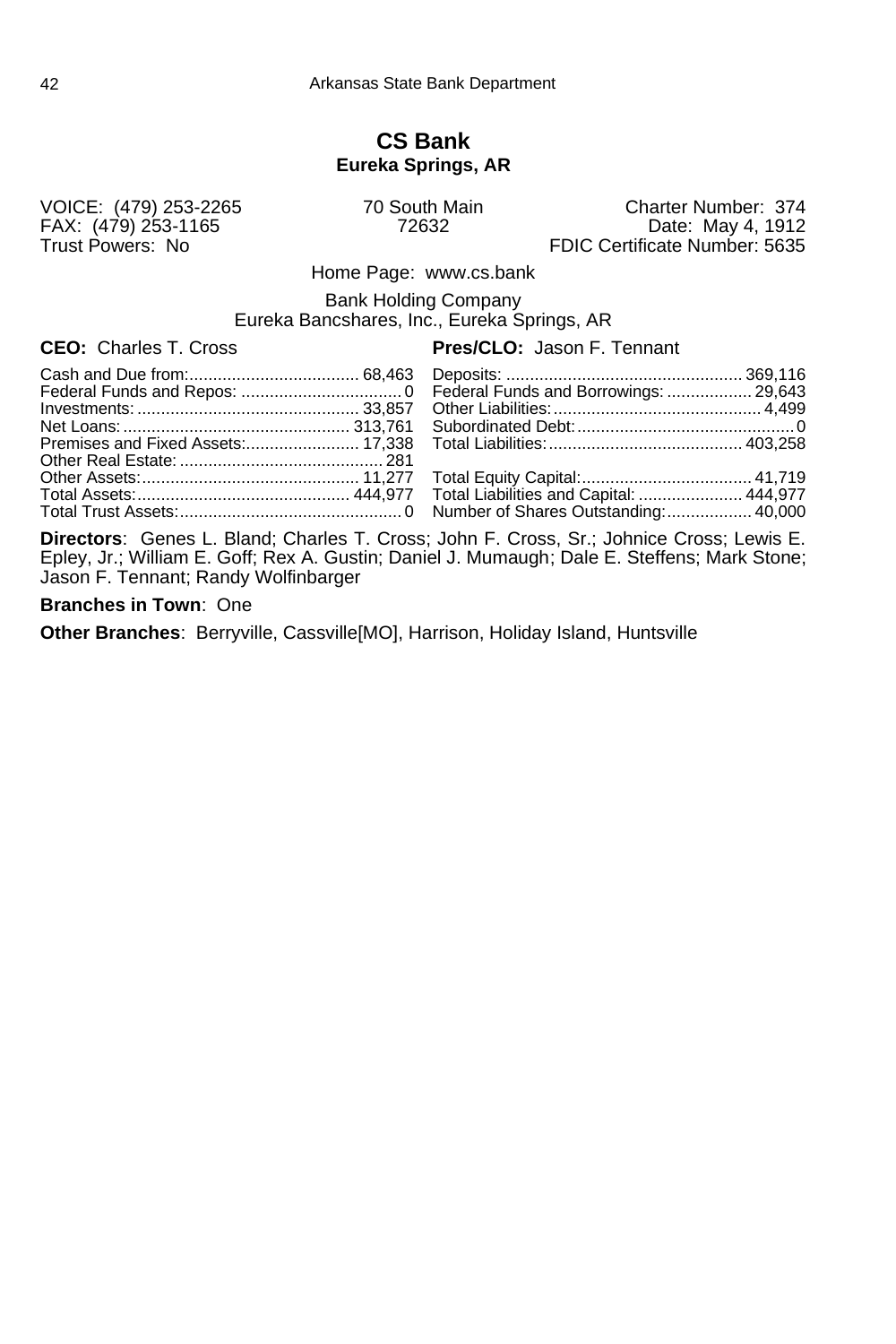### **Arvest Bank Fayetteville, AR**

VOICE: (479) 750-1400 75 North East Street Charter Number: 31 Date: December 24, 1892 Trust Powers: Yes FDIC Certificate Number: 8728

Home Page: www.arvest.com

Member of Federal Reserve System

Bank Holding Company Arvest Holdings, Inc., Bentonville, AR

**Chm:** Jim C. Walton **EVP/CFO:** Karla S. Payne **CEO/Pres:** K. Kevin Sabin **EVP/CRO:** Cara James

| Total Trust Assets: 3,978,558 Number of Shares Outstanding: 350,692 |
|---------------------------------------------------------------------|

**Directors**: Cara James; Laura Andress; James M. King; Bradley Krieger; Matt Machen; Karla S. Payne; Craig Rivaldo; K. Kevin Sabin; Rodney Shepard; Jim C. Walton

#### **Branches in Town**: Six

**Other Branches**: Alma, Anderson[MO], Ashdown, Aurora[MO], Bartlesville[OK] (4), Bella Vista (3), Belton[MO], Benton, Bentonville (7), Berryville, Branson[MO], Branson West[MO], Broken Arrow[OK] (3), Broken Bow[OK], Bryant, Cabot, Caney[KS], Carthage[MO] (2), Cassville[MO], Centerton, Chickasha[OK], Clarksville, Conway (4), Del City[OK], DeQueen, Dewey[OK] (2), Dierks, Duncan[OK] (3), Edmond[OK] (3), Elgin[OK], Elkins, Eufaula[OK], Eureka Springs, Farmington, Flippin, Fort Smith (6), Gardner[KS], Gentry, Gladstone[MO], Glenwood, Gravette, Greenwood, Grove[OK], Harrison (2), Hollister[MO], Hot Springs (5), Hot Springs Village, Huntsville (2), Idabel[OK], Independence[MO], Jacksonville, Jay[OK], Jenks[OK], Jonesboro (2), Joplin[MO] (4), Kansas [OK], Kansas City[MO] (6), Kimberling City[MO], Lamar[MO], Lawton[OK] (4), Leawood[KS], Lebanon[MO], Lee's Summit[MO] (2), Lenexa[KS], Lincoln, Little Rock (8), Lockwood[MO], Lowell, Manila, Marshfield[MO], McAlester[OK], Mena, Miami[OK], Midwest City[OK], Mission[KS], Monett[MO], Monette, Moore[OK] (2), Morrilton, Mount Ida, Mountain Grove[MO], Mountain Home (3), Muskogee[OK] (2), Nashville, Neosho[MO], Nevada[MO], Nixa[MO], Norman[OK] (6), North Little Rock (3), Nowata[OK] (2), Oklahoma City[OK] (4), Okmulgee[OK], Olathe[KS], Ottawa[KS], Overland Park[KS] (2), Owasso[OK] (2), Paris, Pea Ridge, Pittsburg[KS], Poteau[OK], Prairie Grove, Pryor[OK], Rogers (6), Russellville (4), Sallisaw[OK], Sapulpa[OK], Shawnee[KS], Shawnee[OK] (2), Sherwood (2), Siloam Springs (3), Springdale (7), Springfield[MO] (6), Stillwater[OK], Stilwell[OK], Tahlequah[OK] (3), Tulsa[OK] (15), Van Buren (2), Vinita[OK], Wagoner[OK], Waldron, Webb City[MO], West Fork, West Plains[MO], Westville[OK], Yellville, Yukon[OK]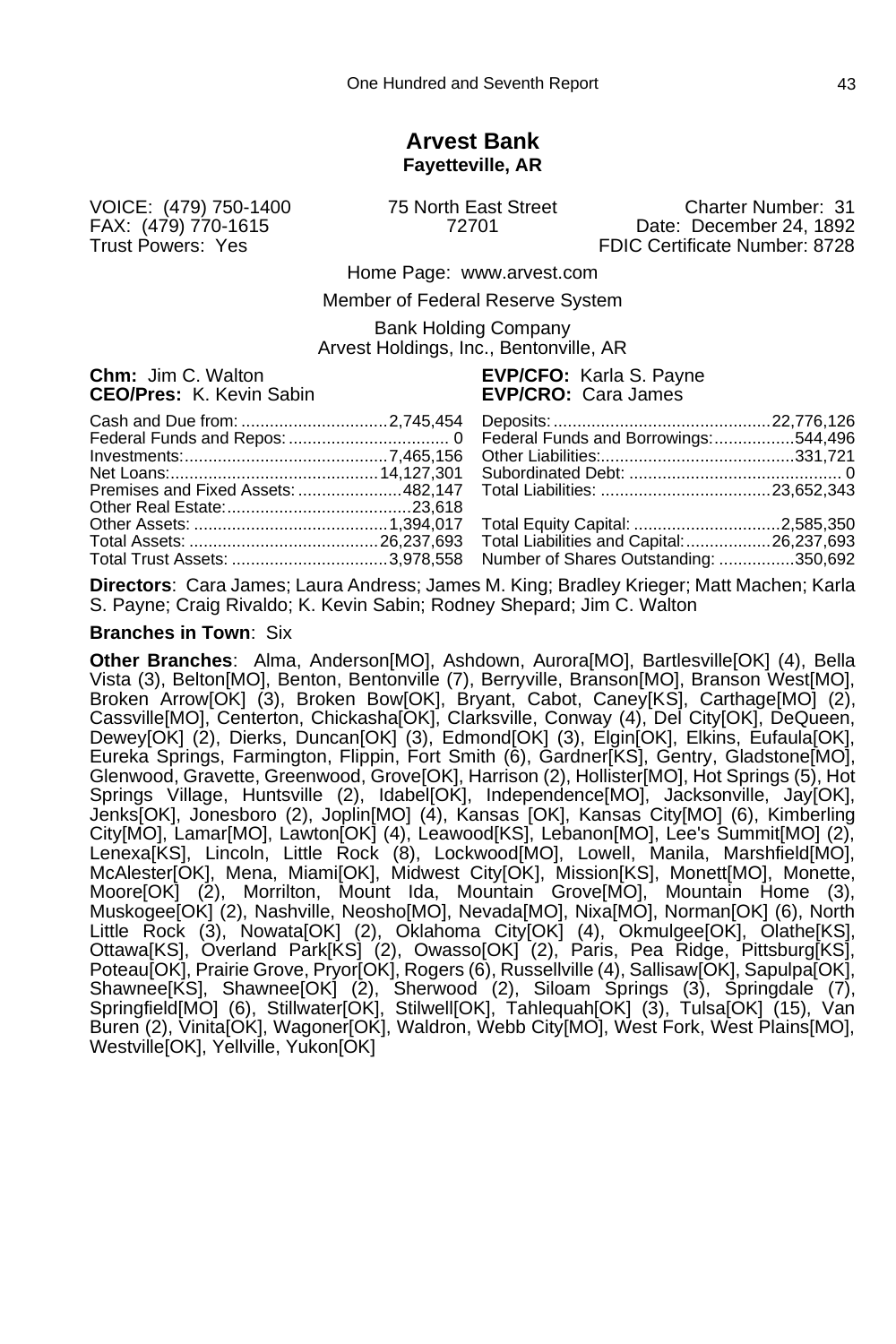# **Signature Bank of Arkansas Fayetteville, AR**

VOICE: (479) 684-3700 3878 N. Crossover Road, Suite 20 Charter Number: 660 FAX: (479) 684-3795 72703 Date: August 28, 1933 FDIC Certificate Number: 89

Home Page: www.signature.bank

Bank Holding Company White River Bancshares Company, Fayetteville, AR

**Chm/CEO/Pres:** Gary R. Head **CFO:** Edward Riendeau **COO/Treas:** Brant Ward

**Directors**: Gary R. Head ; Dr. John A. Dominick; Matthew R. Duffy; Michael E. Hill; Greg W. Lee; David McConnell; Todd Simmons; Robert C. Smith

**Branches in Town**: None

**Other Branches**: Bentonville, Brinkley (2), Rogers, Springdale

# **FBT Bank & Mortgage Fordyce, AR**

VOICE: (870) 352-3107 200 West Fourth Street Charter Number: 631

FAX: (870) 352-5202 71742 Date: January 5, 1931 FDIC Certificate Number: 1028

Home Page: www.fbtbank.com

Member of Federal Reserve System

Bank Holding Company FBT Bancshares, Inc., Fordyce, AR

**Chm/CEO/Pres/TO:** James V. Hulse, Jr. **EVP:** Lance Nutt

**Directors**: Joe D. Barnes; Suzette Crutchfield; James V. Hulse, Jr.; Anthony Nutt; Gregory S. Ray; John N. Summers; Greg Terry; Charles B. Trussell; Clyde Williams

**Branches in Town**: One

**Other Branches**: Pine Bluff, Rison, White Hall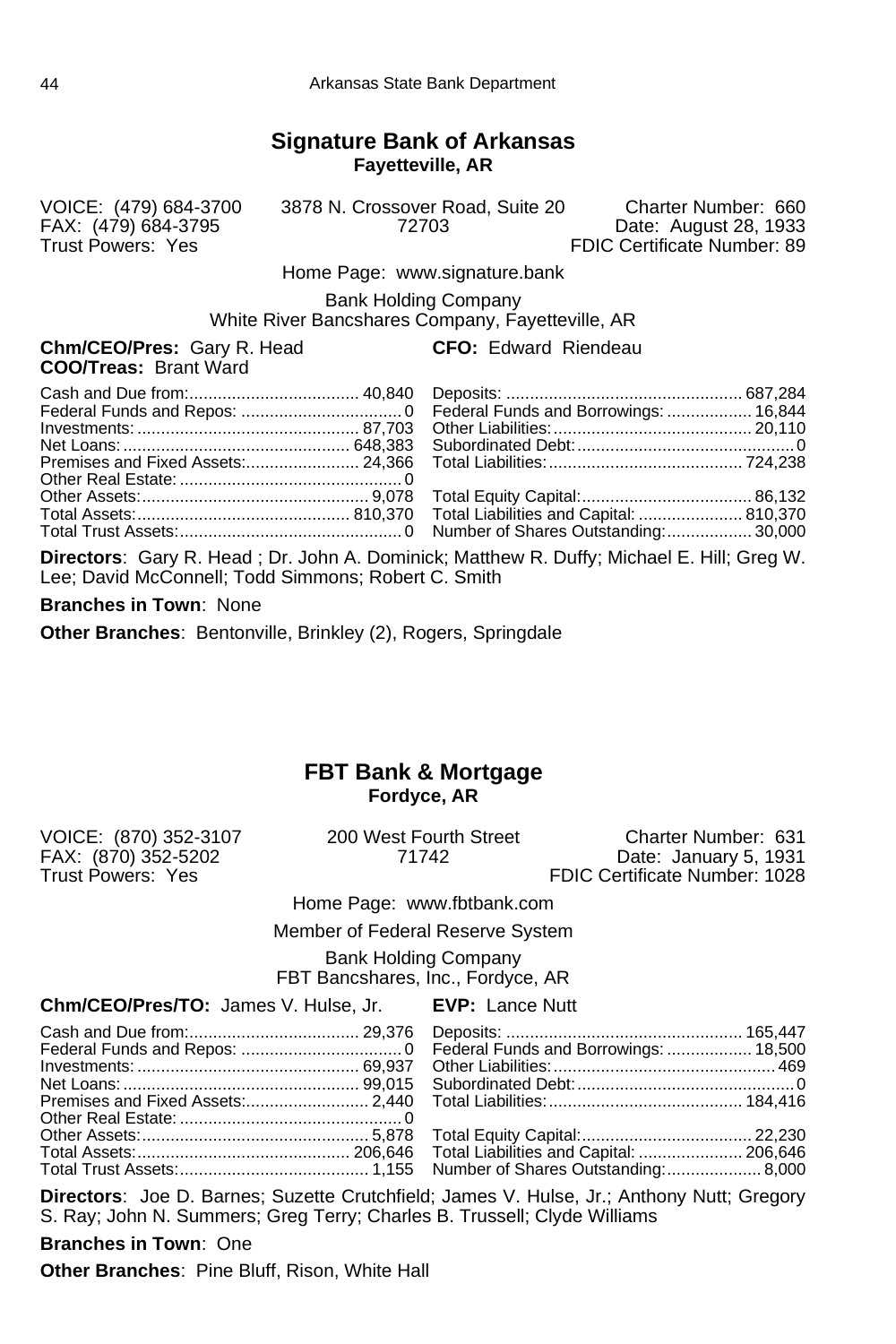#### **Armor Bank Forrest City, AR**

FAX: (870) 633-8212<br>Trust Powers: Yes

VOICE: (870) 633-1525 715 North Washington Charter Number: 802 FDIC Certificate Number: 28812

Home Page: www.armor.bank

Bank Holding Company Forrest City Financial Corporation, Marianna, AR

**Chm:** Mark Waldrip **SVP:** Nathan Waldrip **CEO/Pres:** Chad T. May

**CLO:** T. Courtney Menefee

**Directors**: Charles A. Banks; Bradley J. Beavers; Stephen W. Edwards, Sr.; Andrew F. Higginbothom; Chad T. May; Mark Waldrip; Nathan M. Waldrip

#### **Branches in Town**: One

**Other Branches**: Hot Springs, Jonesboro, Little Rock (2), Marianna, Marked Tree, Trumann, Tyronza

#### **Anstaff Bank Green Forest, AR**

FAX: (870) 438-5412<br>Trust Powers: Yes

VOICE: (870) 438-5214 100 First National Avenue Charter Number: 801 FDIC Certificate Number: 3869

Home Page: www.anstaffbank.com

Bank Holding Company

First National Bancorp, Inc., Green Forest, AR

**Chm/CEO:** Stephen E. Stafford **SVP/CFO:** Marcus Walser<br> **Pres:** Brad King **COM SVP/COO:** Shelby Bruffett

**SVP/COO:** Shelby Bruffett

**Directors**: Tommy Ray Anderson; Brad King; Stacy Waller Lile; Ken Reeves; Logan Scott Stafford; Stephen E. Stafford

#### **Branches in Town**: One

**Other Branches**: Berryville (2), Flippin, Harrison (2), Huntsville, Jasper, Kingston, Mountain Home (2), Norfork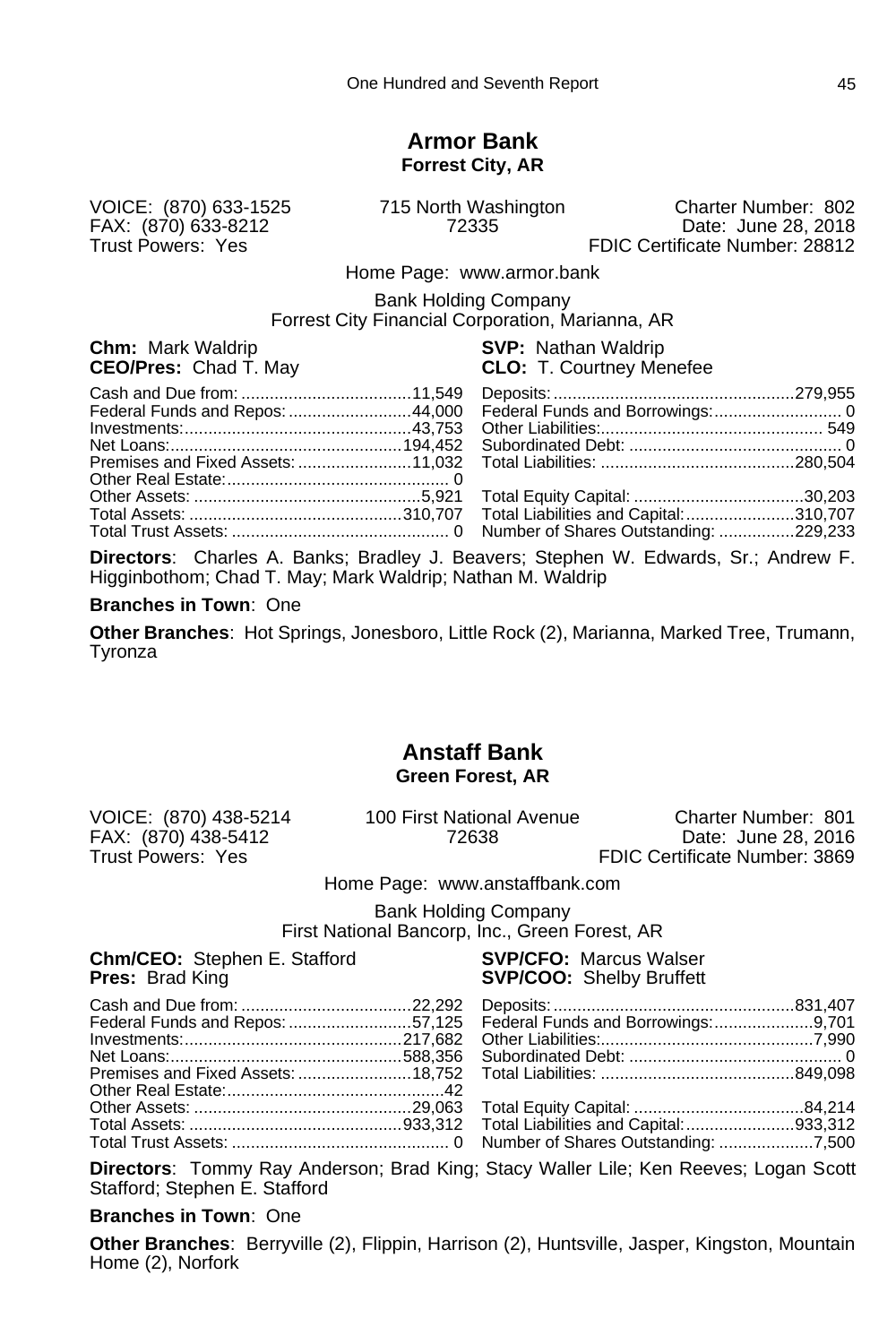### **First Service Bank Greenbrier, AR**

FAX: (501) 764-4260<br>Trust Powers: No

VOICE: (501) 679-7200 136 South Broadview Charter Number: 732 FDIC Certificate Number: 18519

Home Page: www.firstservicebank.com

Bank Holding Company

First Service Bancshares, Inc., Greenbrier, AR

**Chm/CEO/Pres:** Thomas H. Grumbles **COO/Mtg CEO:** Robin Hackett **CFO:** Kenneth Barnard

**Directors**: James Beavers; Steve Bone; Dr. Gary Bowman; Melton Cotton; Thomas H. Grumbles; Jim Hawks; Dr. Kyle D. Hensley; Dois "Dyke" Johnson; Jerry Kimbrough; Randy McCaslin; Larry Oaks

#### **Branches in Town**: None

**Other Branches**: Clinton, Conway (2), Dermott, Flippin, Little Rock, Mountain View, Yellville

#### **Farmers Bank Greenwood, AR**

FAX: (479) 996-6700<br>Trust Powers: Yes

VOICE: (479) 996-4171 71 West Center Charter Number: 243 FDIC Certificate Number: 1296

Home Page: www.gofarmersbank.com

Bank Holding Company

Wilkinson Banking Corporation, Greenwood, AR

**Chm:** Elizabeth Wilkinson **Pres:** Edward Wilkinson **CEO:** Stanbone Wilkinson **CEO:** Stanbone Wilkinson **CEO:** Stanhope Wilkinson

**Directors**: Tresa Lowe; Edward Wilkinson; Elizabeth Wilkinson; Norman Wilkinson; Stanhope Wilkinson; Susan Wilkinson

**Branches in Town**: One

**Other Branches**: Barling, Bonanza, Fort Smith (2), Hackett, Hartford, Huntington, Lavaca, Mansfield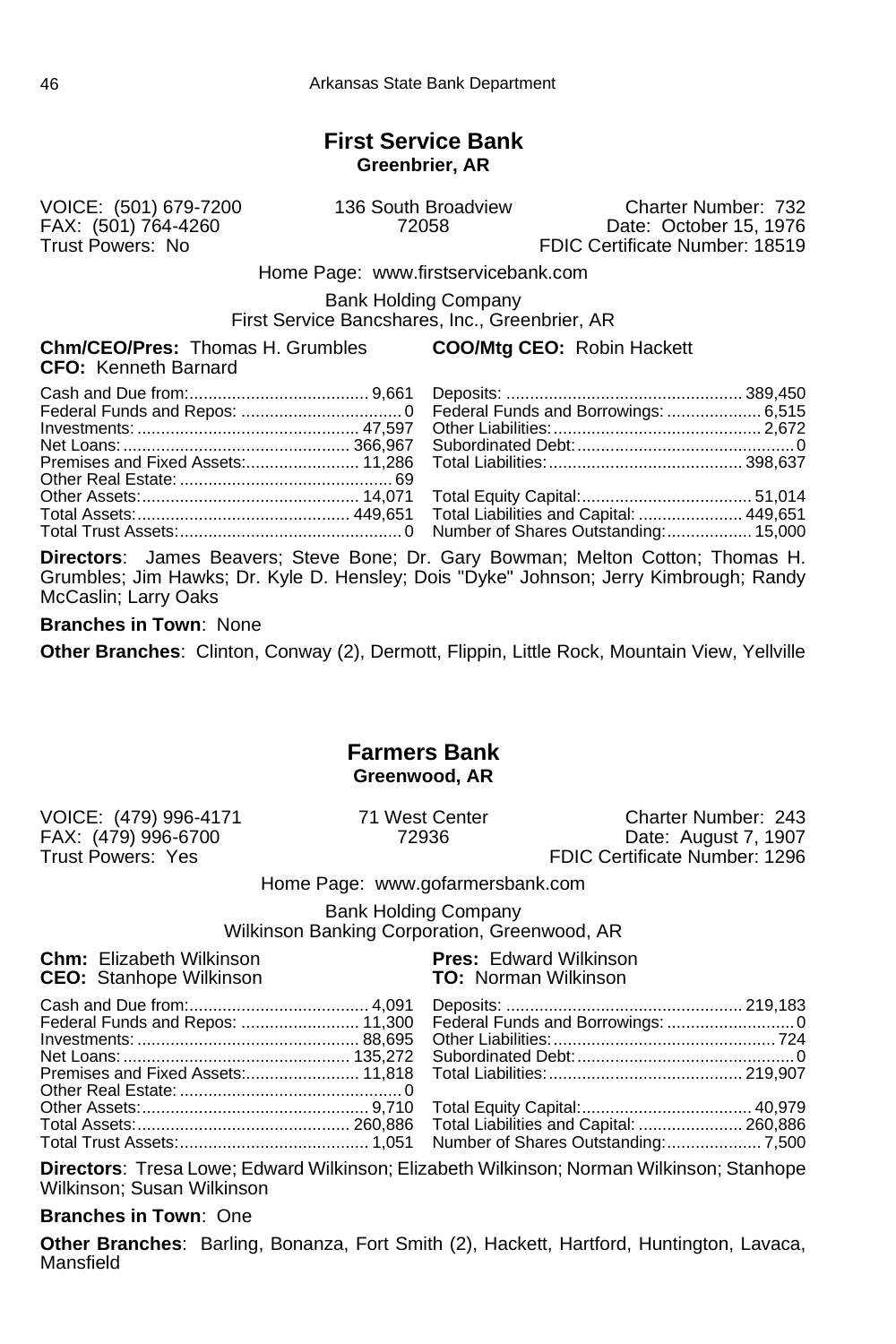### **Partners Bank Helena, AR**

FAX: (870) 338-6306<br>Trust Powers: Yes

VOICE: (870) 338-6451 302 Cherry Street Charter Number: 803 FDIC Certificate Number: 15729

Home Page: www.partnersbnk.com

Bank Holding Company

Helena Bancshares, Inc., Helena, AR

| <b>CEO/Pres:</b> John O. Moore |  |                                   |
|--------------------------------|--|-----------------------------------|
|                                |  | <b>EVP:</b> Vance G. St. Columbia |

**CFO:** Leslie Harp **COO:** Dana Pittman

**Directors**: Murray Benton; John S. Cooper; Joseph Thomas Cunningham; Thomas "Larry" Delk; Jerry L. Kelley; Barry Lawrence; John O. Moore; Tommie E. Shackelford, Jr.; Vance G. St. Columbia; Harry G. Stephens, Jr.; Rhodes Thompson; Ed Wright

**Branches in Town**: One

**Other Branches**: Marion, Marvell, Springdale, West Helena, Wynne

# **Horatio State Bank Horatio, AR**

VOICE: (870) 832-2501 123 Main Street Charter Number: 179 FAX: (870) 832-2577 71842 Date: May 15, 1905 FDIC Certificate Number: 109

Home Page: www.horatiostatebank.com

Bank Holding Company

Pioneer Bancshares, Inc. of Horatio, Arkansas, Horatio, AR

| <b>Chm/CEO/Pres:</b> Carl E. Hendrix, III <b>SVP:</b> Edith H. Smith<br><b>EVP: Todd B. Trimble</b> |  |
|-----------------------------------------------------------------------------------------------------|--|
|                                                                                                     |  |
|                                                                                                     |  |
|                                                                                                     |  |
|                                                                                                     |  |
|                                                                                                     |  |
|                                                                                                     |  |
|                                                                                                     |  |
|                                                                                                     |  |
|                                                                                                     |  |

**Directors**: Margaret S. Griffin; Michael B. Griffin; Carl E. Hendrix, III; Dani Hendrix; Edith H. Smith; Wilburn Smith; Elizabeth H. Trimble; Todd B. Trimble

**Branches in Town**: None

**Other Branches**: Foreman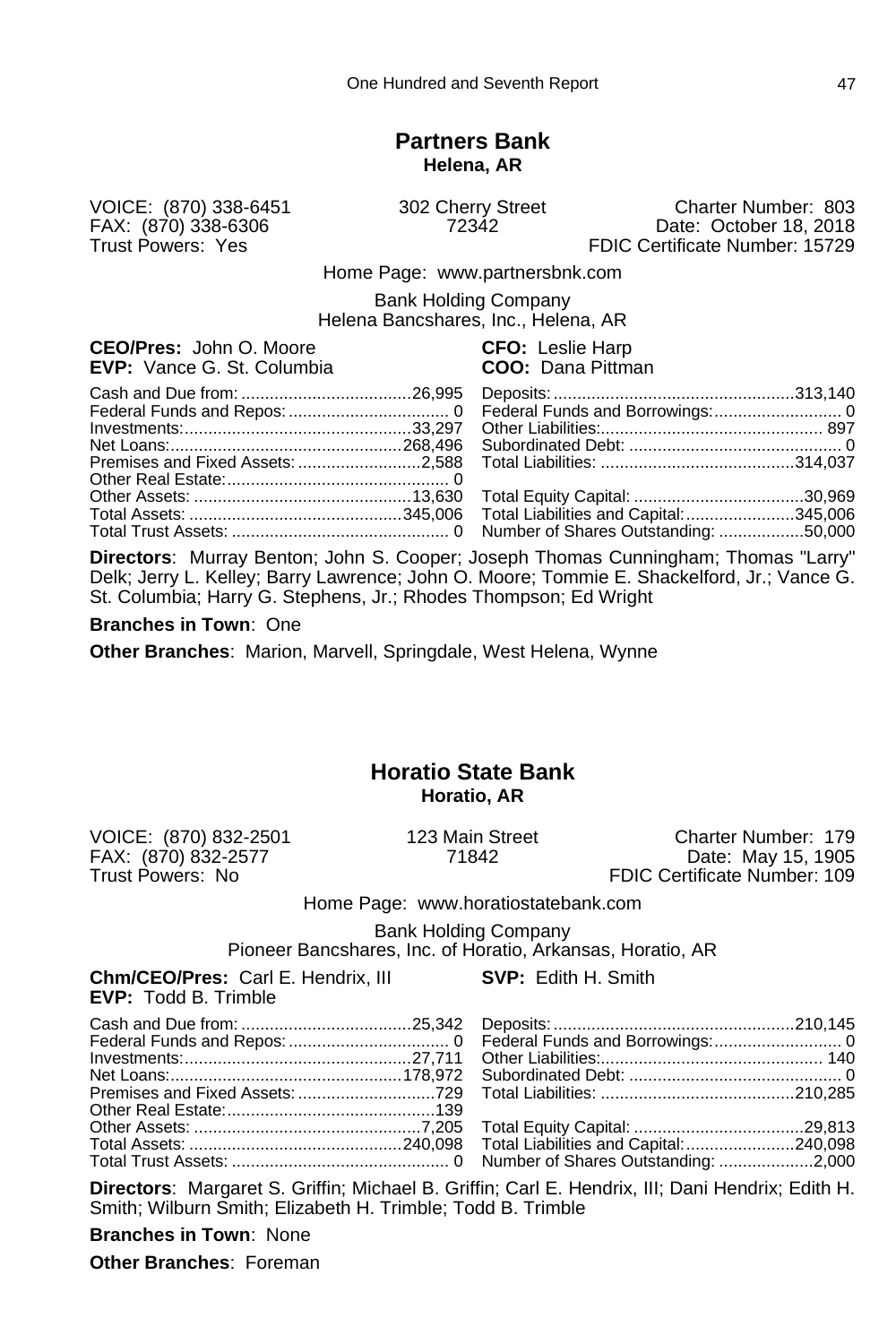## **Today's Bank Huntsville, AR**

FAX: (479) 251-8253<br>Trust Powers: Yes

VOICE: (479) 582-0700 432 Harmony Road Charter Number: 756 FDIC Certificate Number: 33470

Home Page: www.todaysbank.com

Bank Holding Company Mathias Bancshares, Inc., Springdale, AR

**Chm:** Sam Mathias **EVP/CFO:** Brittany Little **CEO/Pres:** David Scruggs **EVP/COO:** Marivel Radd

# **EVP/COO:** Marivel Radcliffe

**Directors**: Robert Lloyd; Sam Mathias; Larry Olson; Marivel Radcliffe; David Scruggs; Arthur Thurman

#### **Branches in Town**: One

**Other Branches**: Alma, Fayetteville (2), Mansfield, Mulberry (2), Ozark, Springdale, Van Buren

## **First Arkansas Bank & Trust Jacksonville, AR**

| VOICE: (501) 982-4511 |
|-----------------------|
| FAX: (501) 982-5769   |
| Trust Powers: Yes     |

600 West Main **Charter Number: 701**<br>72076 **Date: August 2, 1949** Date: August 2, 1949 FDIC Certificate Number: 16849

Home Page: www.fabandt.bank

Bank Holding Company

First Arkansas BancShares, Inc., Jacksonville, AR

**Chm/CEO/Pres:** Larry T. Wilson **SVP/CFO:** Kim Cullum<br>**EVP/COO:** Mark Wilson **SVP/TO:** Shelia De Arr

**SVP/TO:** Shelia De Armond

|  | lnvestments: ………………………………………… 195.298 Other Liabilities: …………………………………… 11.050 |  |
|--|--------------------------------------------------------------------------------|--|
|  |                                                                                |  |
|  |                                                                                |  |
|  |                                                                                |  |
|  |                                                                                |  |
|  |                                                                                |  |
|  |                                                                                |  |

**Directors**: Tommy Bond; Jamie Cobb; Dr. Chevron Ergle; James E. Peacock; Kathryn W. Roberts; Ali Sugg; Larry T. Wilson; Mark Wilson; Michael K. Wilson

**Branches in Town**: Four

**Other Branches**: Austin, Cabot (3), Clinton, Conway, Damascus, Gravel Ridge, Greenbrier, Greers Ferry, Guy, Heber Springs (2), Quitman, Sherwood (2)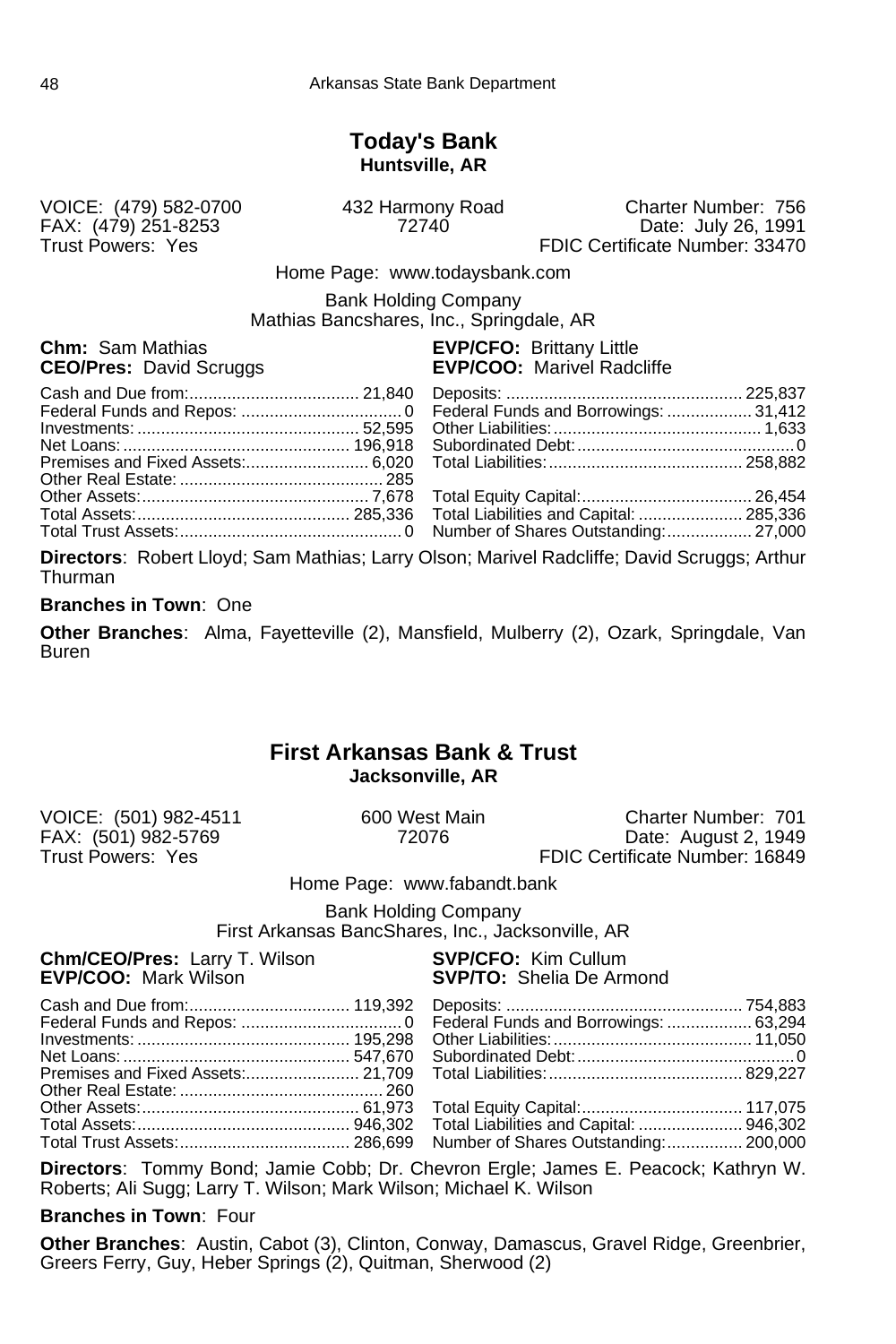# **Premier Bank of Arkansas Jonesboro, AR**

VOICE: (870) 739-7300 2508 East Highland Drive Charter Number: 775 FAX: (870) 739-2234 72401 Date: October 8, 1998 FDIC Certificate Number: 34887

Home Page: www.premierbankar.com

Member of Federal Reserve System

Bank Holding Company

FCB Financial Services, Inc., Marion, AR

| <b>Chm:</b> Michael D. East |                                  |  |
|-----------------------------|----------------------------------|--|
|                             | <b>CEO/Pres: Donny Underwood</b> |  |

**CFO:** T. J. Anderson

**Directors**: T. J. Anderson; Brett Crowson; Michael D. East; William David Fogelman; Frank A. Fogleman; Edward Hardin; Allen B. Helms, Jr.; Samuel H. Stuckey, Jr.; William Bart Turner; Donny Underwood; David S. Wallace; Charles L. Williams, Jr.; Ryan Young

**Branches in Town**: None

**Other Branches**: Marion, West Memphis

# **The Bank of Lake Village Lake Village, AR**

FAX: (870) 265-2125 71653 Date: October 14, 1937

VOICE: (870) 265-2241 201 Main Street Charter Number: 675 FDIC Certificate Number: 15547

Home Page: www.bankoflakevillage.com

Member of Federal Reserve System

Bank Holding Company

Southeast Arkansas Bank Corporation, Lake Village, AR

| <b>Chm:</b> Charles H. Weissinger, Jr. |  |
|----------------------------------------|--|
| <b>CEO/Pres/Sec: John T. Potter</b>    |  |

**VChm:** Guy M. Weissinger

|  | Federal Funds and Repos: 2,600 Federal Funds and Borrowings: 3,844 |  |
|--|--------------------------------------------------------------------|--|
|  |                                                                    |  |
|  |                                                                    |  |
|  |                                                                    |  |
|  |                                                                    |  |
|  |                                                                    |  |
|  |                                                                    |  |
|  |                                                                    |  |

**Directors**: Terence J. Alpe; Sam E. Angel, II; Sam E. Angel; William W. Bunker, Jr.; Dr. John P. Burge, Sr.; David F. Gillison, Jr.; John T. Potter; Charles H. Weissinger, III; Charles H. Weissinger, Jr.; Guy M. Weissinger

**Branches in Town**: One

**Other Branches**: None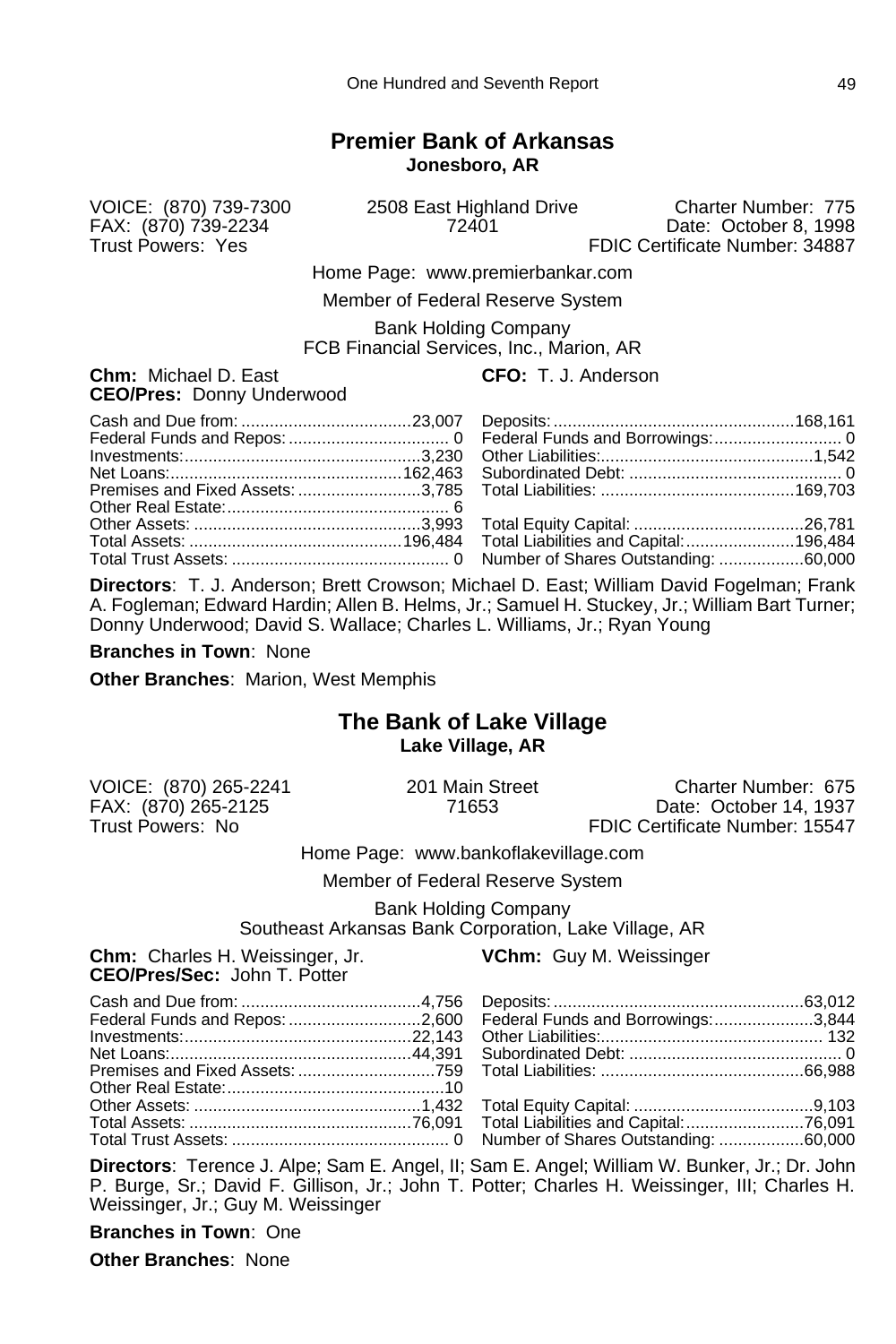# **Bank of Little Rock Little Rock, AR**

FAX: (501) 376-1642<br>Trust Powers: Yes

VOICE: (501) 376-0800 200 North State Street Charter Number: 748 FDIC Certificate Number: 91280

Home Page: www.bankoflittlerock.com

Member of Federal Reserve System

Bank Holding Company Little Rock Bankshares, Inc., Little Rock, AR

**Chm/CEO/Pres:** Eugene L. Maris **SVP/Cash:** Lee A. Swearingen **SVP:** Kim Markland

**Directors**: Eugene L. Maris; James M. May, III; Scott A. McElmurry; Steven C. Russell **Branches in Town**: Four

**Other Branches**: None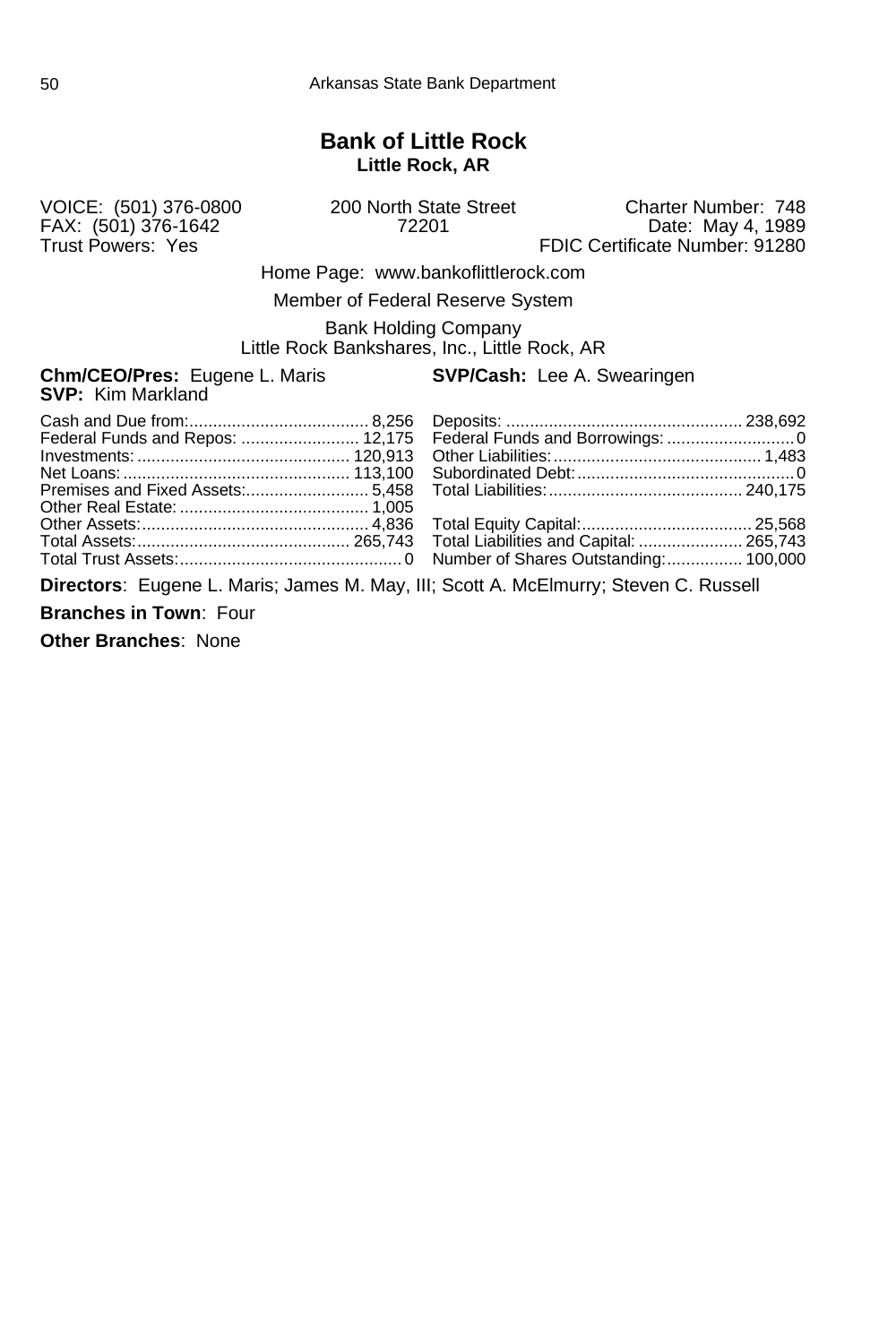#### **Bank OZK Little Rock, AR**

VOICE: (501) 978-2265 18000 Cantrell Road Charter Number: 121 Date: March 24, 1903 Trust Powers: Yes FRIC Certificate Number: 110

Home Page: www.ozk.com

Bank Holding Company

None

**Chm/CEO:** George G. Gleason, II **TO:** Jennifer Junker **CFO:** Greg McKinney **CAO/CCO**: Tim Hicks

|  | Total Trust Assets: 2,429,774 Number of Shares Outstanding:  129,350,448 |  |
|--|--------------------------------------------------------------------------|--|

**Directors**: Nicholas A. Brown; Paula Cholmondeley; Beverly Cole; Robert C. East; Kathleen M. Franklin; Catherine B. Freedberg; Jeffrey Gearhart; George G. Gleason, II; Peter C. Kenny; Bill Koefoed; Christopher Orndorff; Steven Sadoff; Ross M. Whipple

#### **Branches in Town**: Nine

**Other Branches**: Adairsville[GA], Advance[NC], Allen[TX], Alma, Altus, Apollo Beach[FL], Arkadelphia (2), Asheboro[NC], Atlanta[GA] (2), Auburn[GA], Austin[TX], Bainbridge[GA] (2), Bella Vista (2), Belleair Bluffs[FL], Belmont[NC], Benton (3), Bentonville (2), Bessemer City[NC], Blairsville[GA], Blue Ridge[GA], Bogart[GA], Boiling Springs[NC], Bonita Springs[FL], Bradenton[FL] (5), Braselton[GA], Bremen[GA], Brunswick[GA], Bryant, Buchanan[GA], Buford[GA], Cabot, Cairo[GA], Calhoun[GA], Canton[GA], Cape Coral[FL] (2), Carrollton[GA] (2), Carrollton[TX], Cartersville[GA] (2), Cedar Park[TX], Charlotte[NC], Chatsworth[GA], Clarksville, Clearwater[FL] (3), Clinton, Columbus[GA], Concord[NC], Conway (4), Conyers[GA], Coral Gables[FL], Cornelia[GA], Cornelius[NC], Cumming[GA] (3), Dahlonega[GA], Dallas[GA], Dallas[TX] (2), Dalton[GA], Dawsonville[GA], Decatur[GA], Doral[FL], Douglasville[GA] (2), East Ellijay[GA], East Point[GA], Ellijay[GA], Fayetteville (3), Forest City[NC], Fort Lauderdale[FL], Fort Myers[FL] (3), Fort Smith (3), Fort Worth[TX], Franklin[GA], Frisco[TX] (2), Gastonia[NC], Grayson[GA], Greensboro[GA], Harrisburg[NC], Harrison (2), Hope (2), Hot Springs (6), Hot Springs Village, Houston[TX] (4), Jacksonville[FL], Jasper, Jefferson[GA], Keller[TX], Kings Mountain[NC], Lake Park[GA], Landis[NC], Lawndale[NC], Lewisville[TX], Lexington[NC], Lincolnton[NC], Lockhart[TX], Loganville[GA], Lonoke, Lonsdale, Macon[GA] (3), Magnolia, Malvern (2), Marble Hill[GA], Marietta[GA], Marshall, Maumelle, McDonough[GA], McKinney[TX], Miami[FL], Miami Beach[FL], Mocksville[NC], Mountain Home (2), Mulberry, New York[NY], Newnan[GA], North Little Rock (3), Oakwood[GA], Ocala[FL], Ozark (2), Palmetto[FL], Paris, Pinellas Park[FL], Plano[TX], Port Charlotte[FL] (2), Punta Gorda[FL], Riverview[FL], Rogers (3), Rome[GA], Roswell[GA], Russellville (2), San Antonio[TX], Sarasota[FL], Savannah[GA], Senoia[GA], Sharpsburg[GA], Shelby[NC] (5), Sherwood, Siloam Springs, Snellville[GA], South Pasadena[FL], Southlake[TX], Springdale (2), St. Petersburg[FL] (3), St. Simons Island[GA], Statham[GA], Tallapoosa[GA], Tampa[FL] (5), Texarkana, Texarkana[TX] (2), The Colony[TX], Valdosta[GA] (3), Van Buren (2), Villa Rica[GA], Watkinsville[GA], Western Grove, Wilmington[NC], Winder[GA] (2), Winston-Salem[NC], Woodstock[GA], Yellville, Zephyrhills[FL]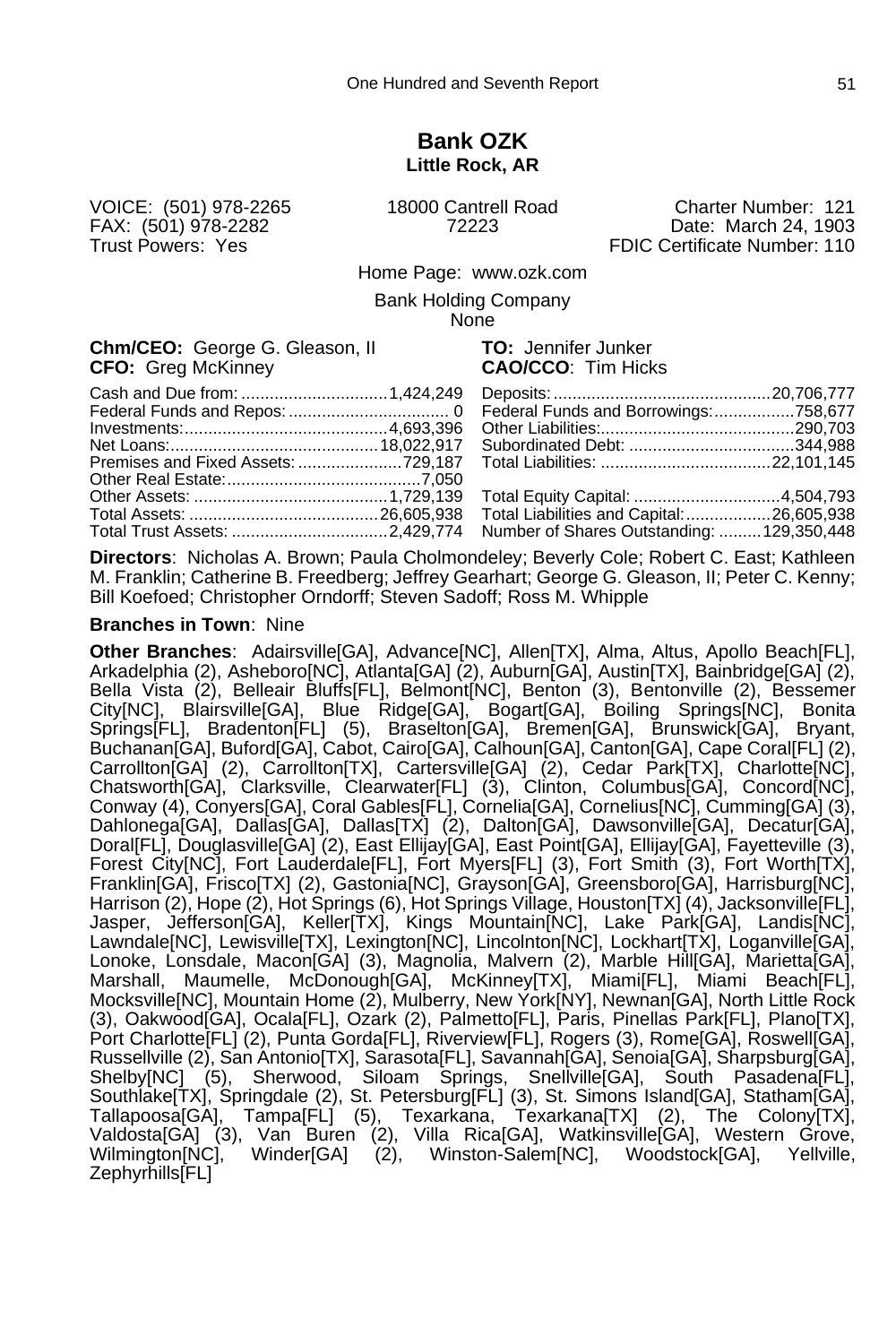### **Central Bank Little Rock, AR**

VOICE: (501) 221-6400 1506 Market Street, Suite C180 Charter Number: 385 FAX: (501) 227-8932 72211-1871 Date: August 12, 1912 FDIC Certificate Number: 1756

Home Page: www.centralbankar.com

Bank Holding Company Cross County Bancshares, Inc., Wynne, AR

#### **Chm:** R. Steve Roberson **Reg Pres :** David Bordovsky<br> **CEO:** Wade Ruckle **Region Steve SVP/Cash:** Brandy Thiele **SVP/Cash: Brandy Thiele**

| Federal Funds and Repos:  42,969 Federal Funds and Borrowings:  27,931 |  |
|------------------------------------------------------------------------|--|
|                                                                        |  |

**Directors**: David Bordovsky; James R. Burks; Steven Collier; David Dowd; John Reese; R. Steven Roberson; Wade Ruckle; Bruce Schratz, Jr.; Patricia Weed

**Branches in Town**: One

**Other Branches**: Bentonville

# **Eagle Bank & Trust Company Little Rock, AR**

| VOICE: (501) 223-2000 |  | 650 South Shackleford, Suite 150 |  | Charter Number: 735           |
|-----------------------|--|----------------------------------|--|-------------------------------|
| FAX: (501) 223-0373   |  | 72211                            |  | Date: May 27, 1977            |
| Trust Powers: Yes     |  |                                  |  | FDIC Certificate Number: 3873 |
|                       |  |                                  |  |                               |

Home Page: www.eaglebank.com

Member of Federal Reserve System

Bank Holding Company

State Holding Company, Little Rock, AR

**Chm:** Cathy H. Owen **EVP:** Paul Castleberry<br> **CEO/Pres:** Jeff Lynch **EXALL CEO:** Mtg CEO: Bill Edwards

# **Mtg CEO: Bill Edwards**

| Federal Funds and Repos:  42,675 Federal Funds and Borrowings:  5,547 |  |
|-----------------------------------------------------------------------|--|
|                                                                       |  |

**Directors**: Andrew H. Hastings; H. Lee Hastings, III; Harry L. Hastings, Jr.; Stanley Hastings, Sr.; Bill G. Lynch; Jeff Lynch; Cathy H. Owen

**Branches in Town**: None

**Other Branches**: Drasco, Fairfield Bay, Gravel Ridge, Greers Ferry, Heber Springs (2), North Little Rock, Quitman, Rose Bud, Sherwood (2), Vilonia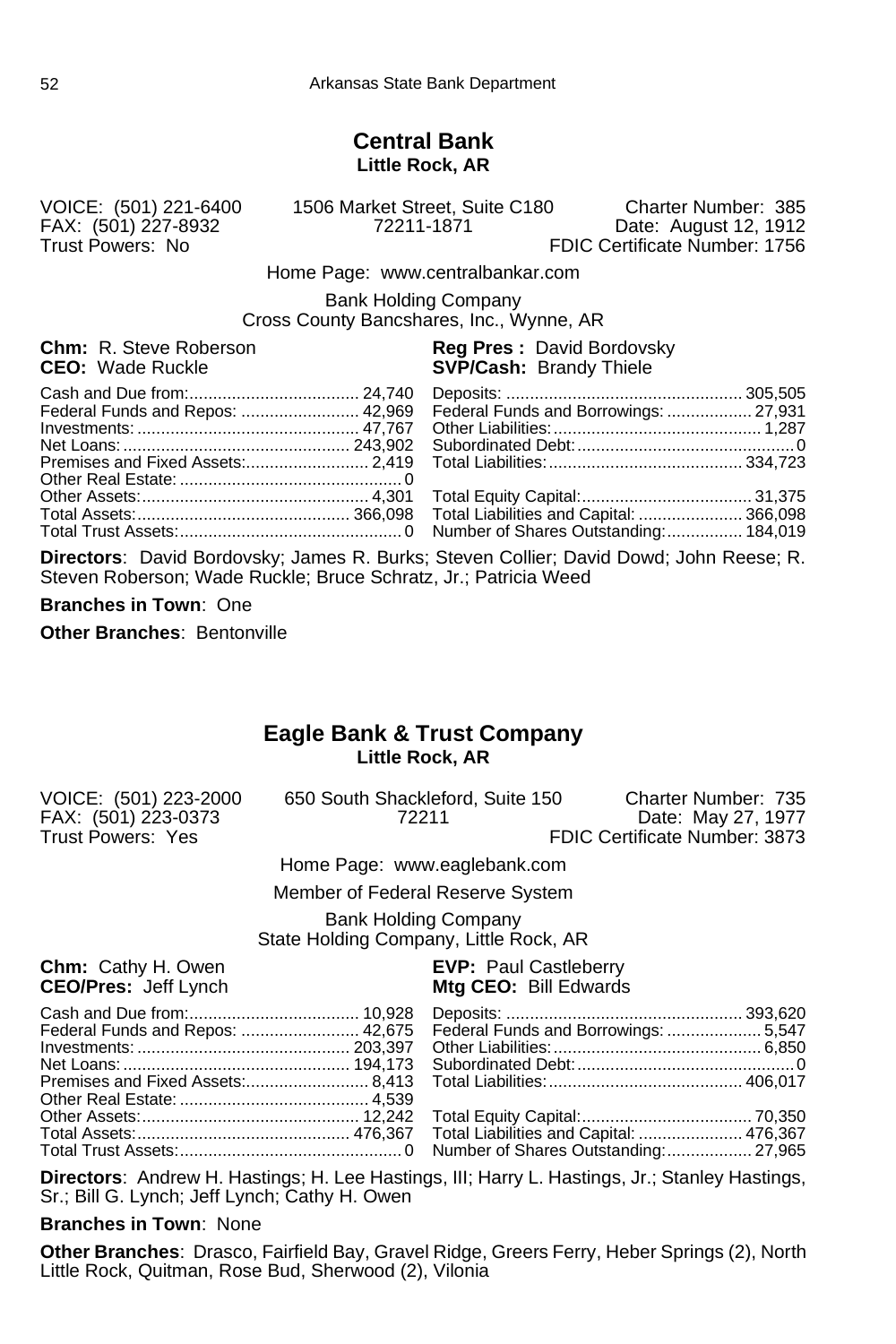#### **Encore Bank Little Rock, AR**

FAX: (501) 228-6006<br>Trust Powers: Yes

VOICE: (501) 228-6000 1801 Rahling Road, Suite 100 Charter Number: 771 FDIC Certificate Number: 34562

Home Page: www.bankencore.com

Member of Federal Reserve System

Bank Holding Company

Encore Bancshares, Inc., Little Rock, AR

#### **Chm/CEO:** Chris Roberts **VChm/Pres:** Phillip Jett

| Federal Funds and Repos: 45,825 Federal Funds and Borrowings: 105,400 |
|-----------------------------------------------------------------------|
|                                                                       |
|                                                                       |
|                                                                       |

**Directors**: John Allen; Derek Alley; Marcella "Marcy" Doderer; Elizabeth Glasbrenner; Quinn Grovey; Burt Hicks; Phillip Jett; Matt Johnner; Chris Roberts

#### **Branches in Town**: One

**Other Branches**: Fayetteville, Jonesboro, Rogers

### **First State Bank Lonoke, AR**

FAX: (501) 676-5046<br>Trust Powers: No

VOICE: (501) 676-3106 101 South Center Street Charter Number: 670 Trust Powers: No FDIC Certificate Number: 15050

Home Page: www.firststatebk.com

Bank Holding Company Lonoke Bancshares, Inc., Lonoke, AR

| <b>Chm:</b> Neil Bennett, Jr.<br><b>CEO/Pres:</b> Kevin F. "Kip" Norton | <b>CFO:</b> Melissa Halpain<br>Sec: Karen K. Hardke |
|-------------------------------------------------------------------------|-----------------------------------------------------|
|                                                                         |                                                     |

**Directors**: Alan W. Barksdale; Neil Bennett, Jr.; William Fletcher, Jr.; J. Walls McCrary; Daina B. Newcomb; Kevin F. "Kip" Norton; Wade Ruckle; Marvin D. Thaxton, Jr.

#### **Branches in Town**: One

**Other Branches**: Carlisle, Fayetteville, Gurdon, Heber Springs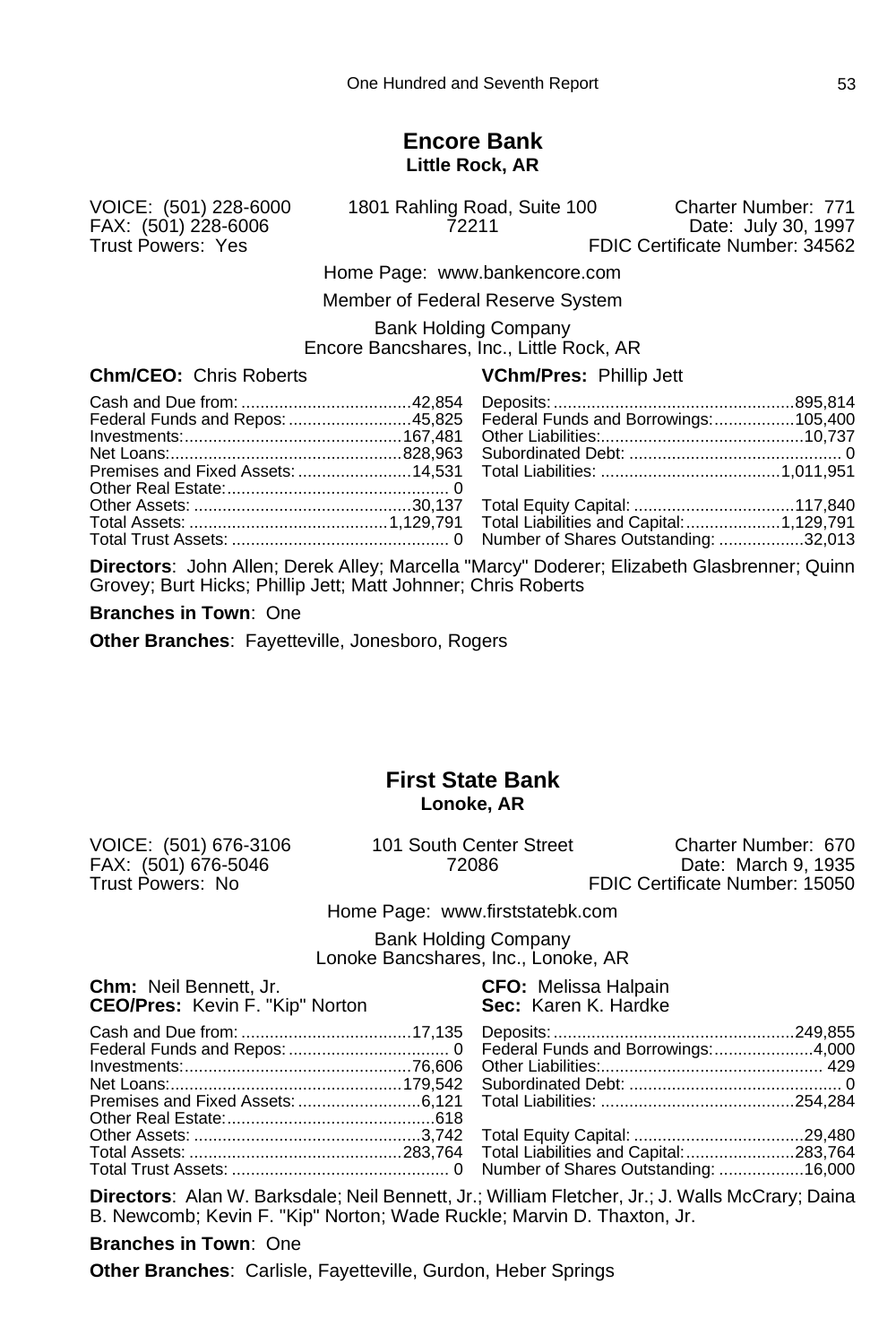# **Farmers Bank and Trust Company Magnolia, AR**

VOICE: (870) 235-7000 200 East Main Street Charter Number: 217 FAX: (870) 235-7008 71753 Date: September 26, 1906 FDIC Certificate Number: 1291

Home Page: www.myfarmers.bank

Member of Federal Reserve System

Bank Holding Company Magnolia Banking Corporation, Magnolia, AR

**Chm:** Bob L. Burns **CFO:** Drew Chandler **CEO**<br> **CEO**/Pres: Chris Gosnell **CLO:** Dave White **CEO/Pres: Chris Gosnell** 

**Directors**: John E. Alexander, Jr.; Mike Boyd; Bob L. Burns; Dr. Jason Franks; Chris Gosnell; Bruce D. Maloch; T. E. Smith

#### **Branches in Town**: Three

**Other Branches**: Blevins, Bryant, Camden (3), Haskell, Hope (2), Lewisville, Malvern (2), New Boston[TX], Paris[TX], Prescott, Prosper[TX], Taylor, Texarkana (2), Texarkana[TX] (2)

### **The Peoples Bank Magnolia, AR**

VOICE: (870) 234-5777 500 North Jackson Charter Number: 313 FAX: (870) 912-0647<br>Trust Powers: Yes Trust Powers: Yes FDIC Certificate Number: 12531 Home Page: www.pbmag.com Bank Holding Company Golden Oaks Bancshares, Inc., Magnolia, AR **Chm:** S. Clark Fincher **Pres/CLO:** Jamie Waller **CEO:** Jonathan Baird **CEO:** Jonathan Baird **CFO:** Jonathan Baird

**Directors**: Brian Baird; Jonathan Baird; S. Clark Fincher; Mary L. Fowler; Sharon Gathright; Betty Harris; Stephen Harris; Molly Mitchell; J. David Scott; Laura Scott; Jamie Waller

**Branches in Town**: One

**Other Branches**: Waldo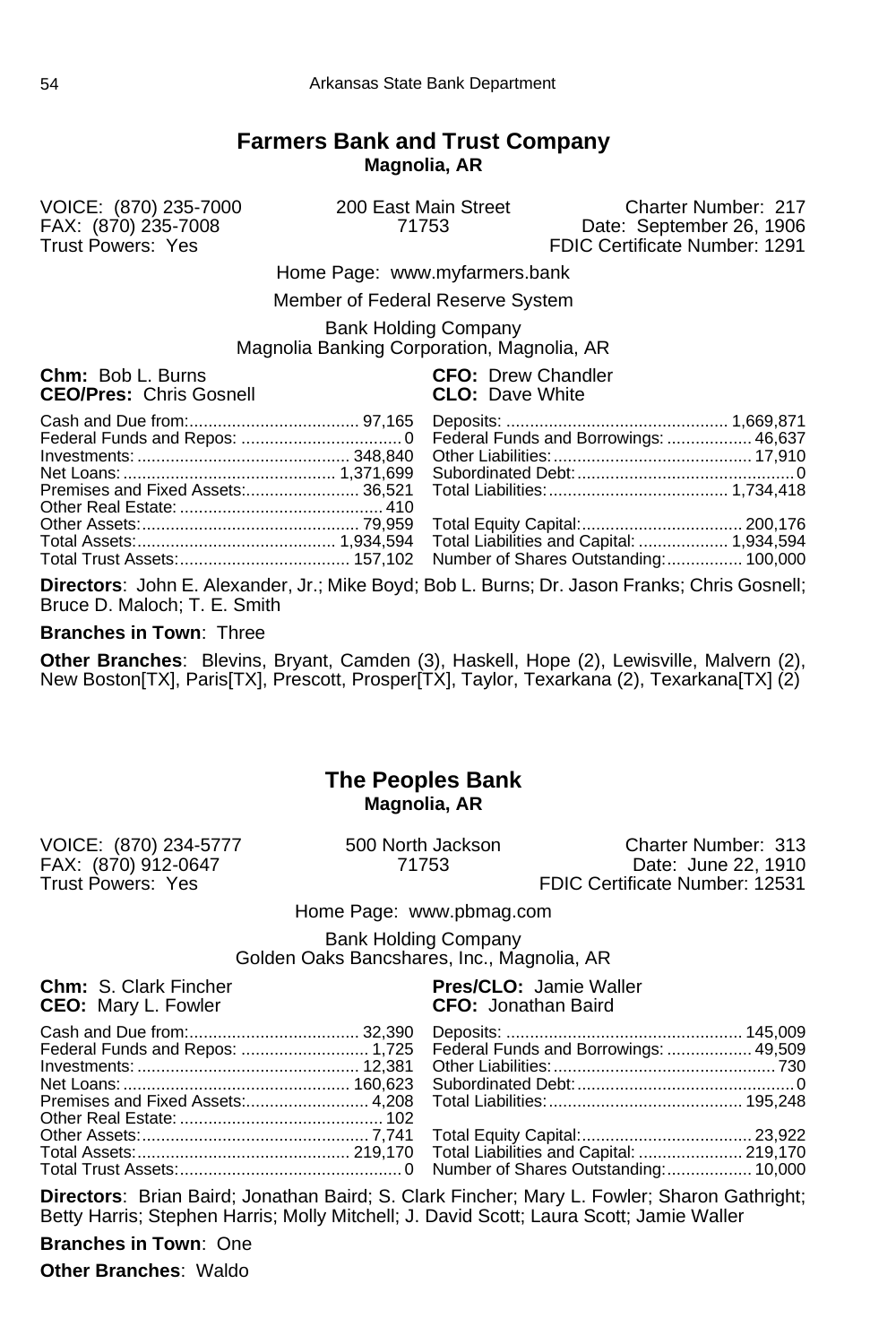### **First NaturalState Bank McGehee, AR**

VOICE: (870) 222-3880 500 North Second Charter Number: 798 FAX: (870) 222-4853 71654 Date: January 21, 2016 FDIC Certificate Number: 21379

Home Page: www.fnbmcgehee.com

Member of Federal Reserve System

Bank Holding Company First National Financial Corporation, McGehee, AR

**CEO/Pres:** Jim R. Daniels **SVP:** Jacob Box

| <b>ULUII ILU.</b> UIII ISLUUDIO<br><b>EVP/CFO: Wendy Barnes</b> | $\mathbf{v}$ . $\mathbf{v}$ . $\mathbf{v}$<br><b>SVP:</b> Fran Childress |
|-----------------------------------------------------------------|--------------------------------------------------------------------------|
|                                                                 |                                                                          |
|                                                                 |                                                                          |

**Directors**: Jim R. Daniels; Gibbs B. Ferguson; Dewey E. Johnson; Robert E. Lucky, Sr.; Robert Smith Moore, Jr.; Charles A. Pambianchi

**Branches in Town**: One

**Other Branches**: Dumas

# **McGehee Bank McGehee, AR**

VOICE: (870) 222-3151 301 North Second Street Charter Number: 661

FAX: (870) 222-6159 71654 Date: December 5, 1933 FDIC Certificate Number: 11242

Home Page: www.mcgeheebank.com

Bank Holding Company Southeast Financial Bankstock Corporation, McGehee, AR

| <b>CEO/Pres:</b> James M. Smith<br><b>SVP:</b> Clarissa Herren | <b>VP/Cash: Stephen Wilson</b><br><b>VP/TO:</b> Jim S. Youngblood |
|----------------------------------------------------------------|-------------------------------------------------------------------|
|                                                                |                                                                   |
|                                                                |                                                                   |
|                                                                |                                                                   |
|                                                                |                                                                   |
|                                                                |                                                                   |
|                                                                |                                                                   |
|                                                                |                                                                   |
|                                                                |                                                                   |

**Directors**: Lee Bowman; William W. Bowman; David S. Leech; Jeff Owyoung; John H. Potter, Jr.; Don M. Smith; James M. Smith; Jim Whitaker

**Branches in Town**: One

**Other Branches**: Arkansas City, Watson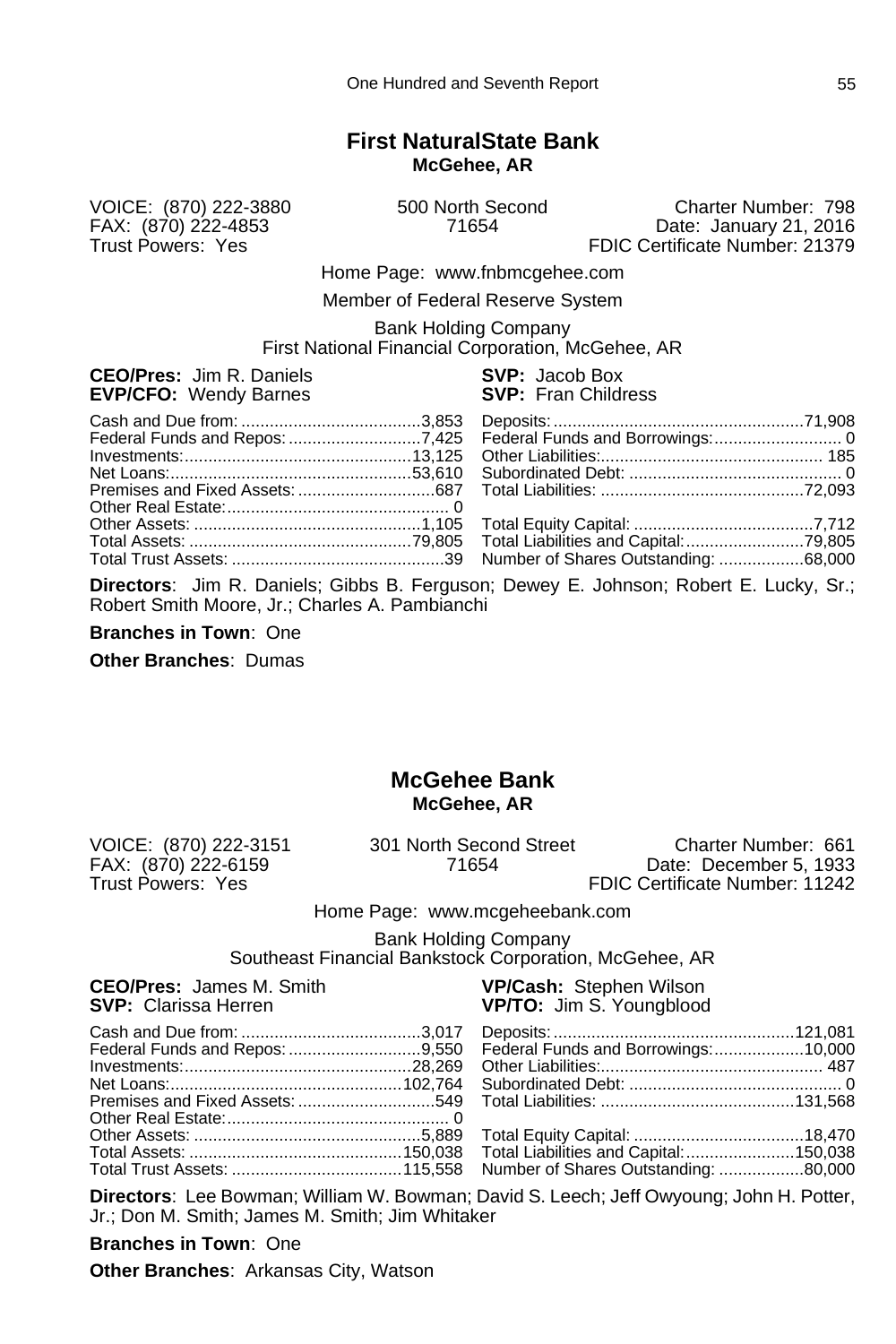# **The Union Bank of Mena Mena, AR**

FAX: (479) 394-8901<br>Trust Powers: No

VOICE: (479) 394-2211 303 Highway 71 North Charter Number: 667 FDIC Certificate Number: 14597

Home Page: www.unionbankofmena.com

Member of Federal Reserve System

Bank Holding Company Union Bankshares, Inc., Mena, AR

**Pres:** Kevin Williams

#### **Chm:** David Maddox **SVP/CLO:** Tim Rodgers

**Directors**: John A. Crawford; Philip B. Hensley; David Maddox; John Maddox; Jeff Montgomery; Michael Myers; Paul T. Plunkett; Phillip Stevenson; Kevin Williams; Phillip Wilson; Jarrod Yarnell

**Branches in Town**: None

**Other Branches**: Hatfield, Wickes

#### **Commercial Bank & Trust Company Monticello, AR**

| VOICE: (870) 367-6221              | 212 West Gaines Street           | Charter Number: 396         |  |
|------------------------------------|----------------------------------|-----------------------------|--|
| FAX: (870) 367-7700                | 71655                            | Date: November 29, 1912     |  |
| Trust Powers: Yes                  |                                  | FDIC Certificate Number: 90 |  |
| Home Page: www.commercial-bank.net |                                  |                             |  |
|                                    | Mamhar of Fadaral Racanya Svetam |                             |  |

Member of Federal Reserve System

Bank Holding Company Drew Bancshares, Inc., Monticello, AR

| <b>Chm/CEO:</b> Bennie Ryburn, III<br>Pres/CFO/COO: George T. Harris VP/TO: Nick Temple | <b>SVP: Michael Efird</b> |
|-----------------------------------------------------------------------------------------|---------------------------|
|                                                                                         |                           |
|                                                                                         |                           |
|                                                                                         |                           |

**Directors**: Joe Brannen; C. C. Gibson, III; George T. Harris; R. D. Jones, III.; Wayne L. Owen, Jr.; Bennie Ryburn, III; Ray Ryburn; Mike Ward

**Branches in Town**: Four

**Other Branches**: None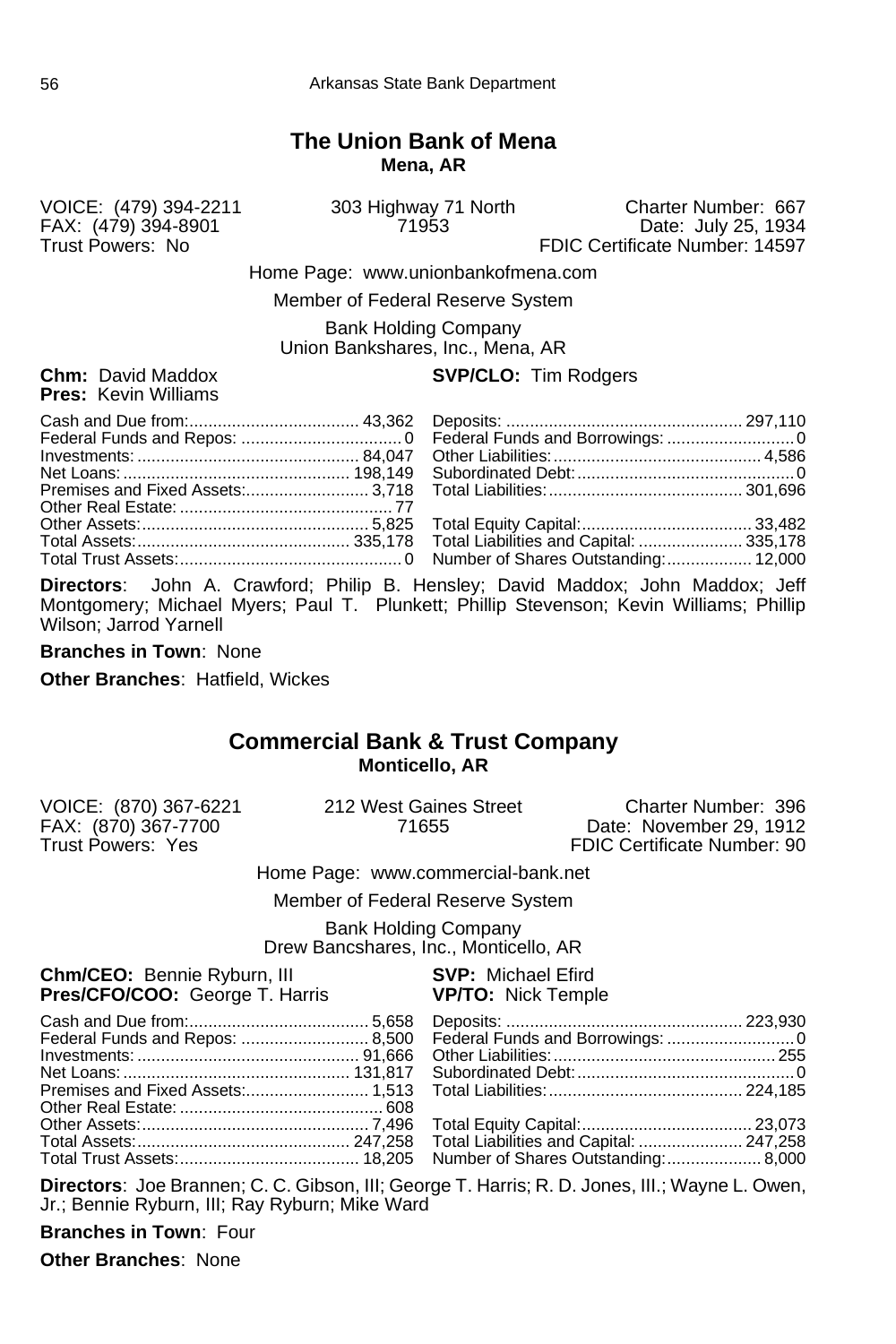# **Union Bank And Trust Company Monticello, AR**

VOICE: (870) 460-6400 102 West McCloy Charter Number: 448 FAX: (870) 460-6464 71657 Date: September 15, 1915 FDIC Certificate Number: 1753

Home Page: www.unionbnk.com

Bank Holding Company

First Union Financial Corporation, Monticello, AR

**Chm Emer:** Zach McClendon, Jr. **CEO/Pres:** Dave Dickson **Chm: John S. McClendon** 

**Directors**: Mike Akin; Whit Barton; Charles F. Dearman, Jr.; Dave Dickson; John S. McClendon; Robin McClendon; Zach McClendon, Jr.; Thomas M. Smith; Joel Stevens

**Branches in Town**: Two

**Other Branches**: Warren

### **Petit Jean State Bank Morrilton, AR**

VOICE: (501) 354-4988 707 North Saint Joseph Street Charter Number: 777<br>FAX: (501) 354-6560 72110 72110 Date: January 27, 1999 FAX: (501) 354-6560 72110 Date: January 27, 1999 FDIC Certificate Number: 35084

Home Page: www.pjsb.com

Member of Federal Reserve System

Bank Holding Company Petit Jean Bancshares, Inc., Morrilton, AR

**Chm/Pres:** Charles S. Penick **EVP:** Suzanne Hartman

**EVP:** Susan Gunderman

Cash and Due from: ....................................39,971 Deposits: ...................................................180,314 Federal Funds and Repos: .................................. 0 Federal Funds and Borrowings:.....................4,853 Investments:................................................71,377 Other Liabilities:.............................................1,564 Net Loans:...................................................95,787 Subordinated Debt: ............................................. 0 Premises and Fixed Assets: ..........................2,039 Total Liabilities: .........................................186,731 Other Real Estate:............................................208 Other Assets: ................................................7,977 Total Equity Capital: ....................................30,628 Total Liabilities and Capital:...........................217,359 Total Trust Assets: .............................................. 0 Number of Shares Outstanding: ..................50,000

**Directors**: Hall M. Calhoun, III; Katherine Foust; Todd Haynes; Michael D. Koone; Otto Lienhart, II; John Maus, III; Charles S. Penick; Stanton C. Willis

**Branches in Town**: One **Other Branches**: None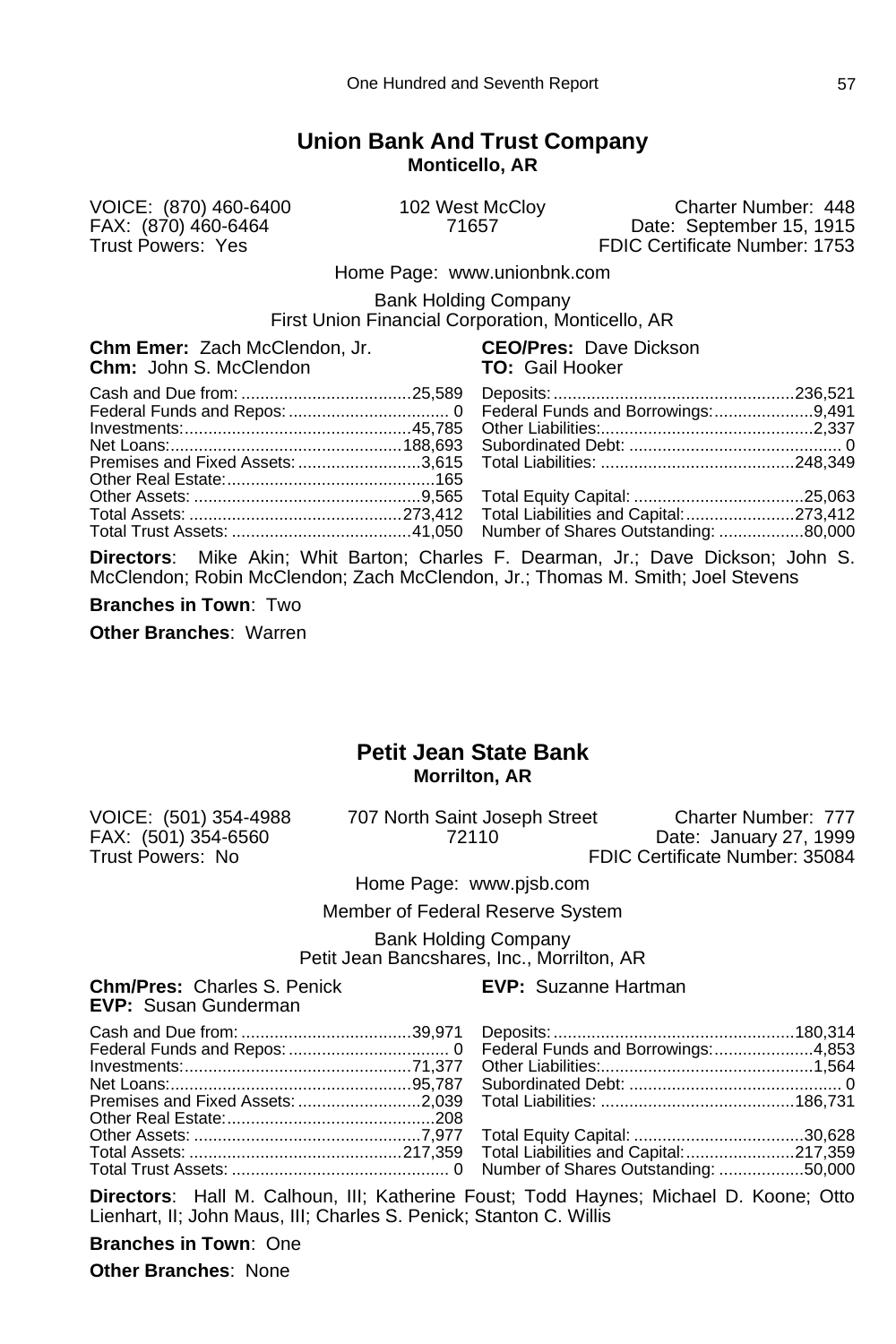#### **Stone Bank Mountain View, AR**

FAX: (501) 435-2068<br>Trust Powers: Yes

VOICE: (833) 253-2265 802 East Main Street Charter Number: 797

FDIC Certificate Number: 17431

Home Page: www.stonebank.com

Bank Holding Company Stone Bancshares, Inc., Mountain View, AR

**CEO:** Marnie B. Oldner **EVP:** EVP: Bruce Upton<br> **Pres/CLO:** Nick Roach **EXP:** CFO: Stephen Rac

**CFO:** Stephen Ragland

**Directors**: Buddy Bolin; J. T. Compton; Kevin Compton; Charlie Daniels; Sonya Daniels; Ray Dillon; Roger Helms; Charles E. Lumsden; Raymond Merrill; Marnie B. Oldner; Nick Roach; Gladys M. Webb

**Branches in Town**: None

**Other Branches**: DeWitt, Gillett, Harrison, Little Rock, White Hall

# **Diamond Bank Murfreesboro, AR**

VOICE: (870) 356-2121 319 East Main Charter Number: 175 FAX: (870) 356-2858 71958 Date: December 19, 1904 FDIC Certificate Number: 1527

Home Page: www.diamond.bank

Member of Federal Reserve System

Bank Holding Company Bainum Bancorp, Glenwood, AR

**Chm/CEO:** Tim Bainum **Pres:** John E. Gibbs

**Directors**: Tim Bainum; Timothy A. "Tab" Bainum; Robert Braun; Richard Cox; John E. Gibbs; John Hearnsberger; Stefanie Bainum Kato; Shauna L. Lucas; Virgilio Martinez; Larry Mitchell; Mike Moore; George E. Steel, Jr.

**Branches in Town**: None

**Other Branches**: Ashdown, DeQueen, Dierks, Glenwood, Hector, Hope, Hot Springs (2), Mena, Mineral Springs, Mount Ida, Nashville (2), Russellville, Texarkana[TX]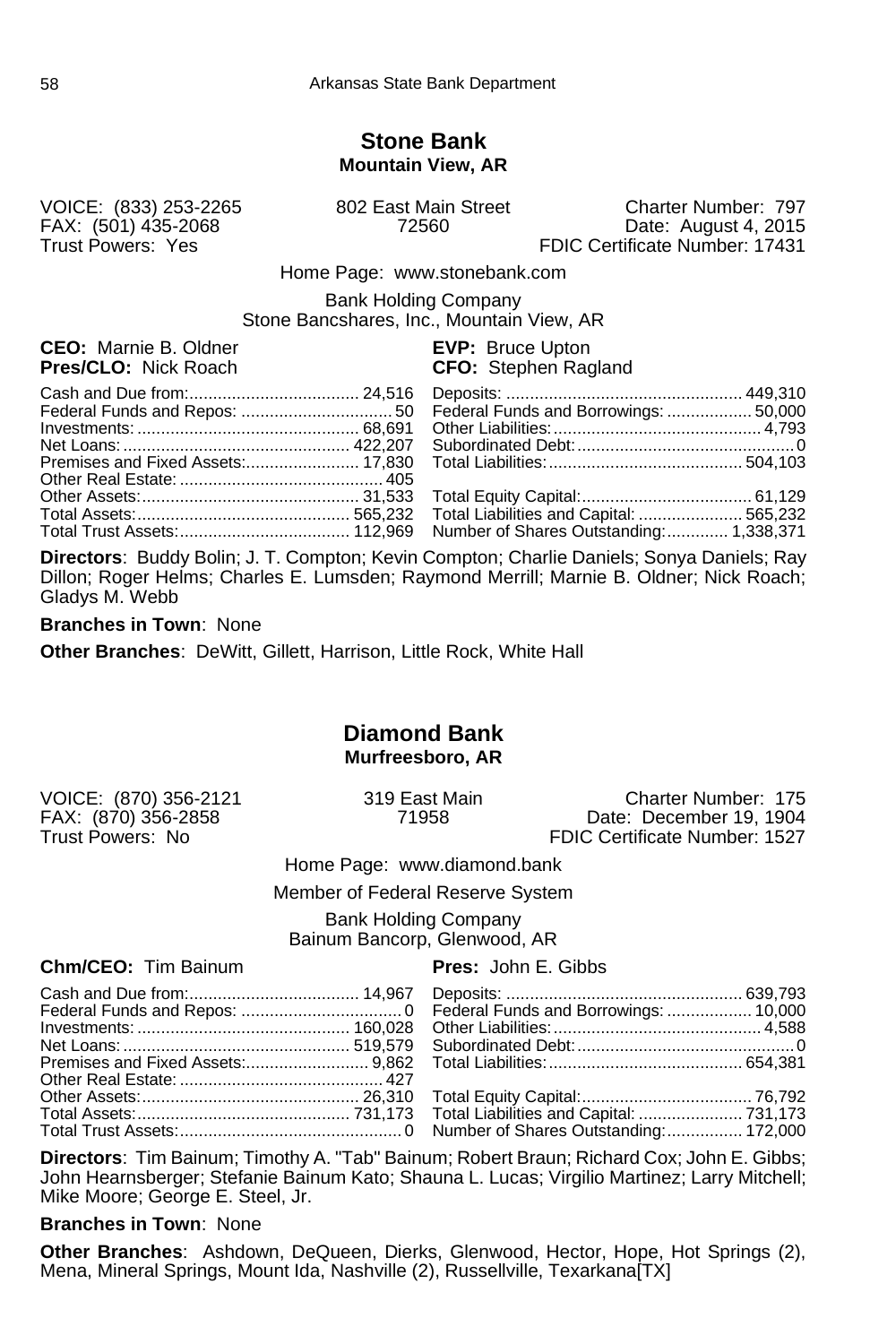# **Merchants & Planters Bank Newport, AR**

VOICE: (870) 523-3601 120 Hazel Charter Number: 694 FAX: (870) 523-3473 72112 Date: March 20, 1946 FDIC Certificate Number: 16464

Home Page: www.mandpbank.com

Bank Holding Company

M & P Community Bancshares, Inc., Newport, AR

**Chm/TO:** Jim S. Gowen, Sr. **SVP/Cash:** Leslie Lowery **CEO/Pres:** Jim S. Gowen, Jr.

**Directors**: R. M. Bledsoe; Jim S. Gowen, Jr.; Jim S. Gowen, Sr.; Benjy Harris; Jennifer H. James; Dr. Larry Williams

#### **Branches in Town**: One

**Other Branches**: Batesville (3), Des Arc, McCrory, Newark, Searcy, Swifton, Tuckerman

# **Piggott State Bank Piggott, AR**

VOICE: (870) 598-3802 212 West Cherry Charter Number: 613 FAX: (870) 598-2026 72454 Date: March 10, 1930 FDIC Certificate Number: 5628

Home Page: www.piggottstatebank.com

Member of Federal Reserve System

Bank Holding Company Piggott Bankstock, Inc., Piggott, AR

**Chm/CEO/Pres:** Cody Knight **AVP:** Josh Hicks<br> **AVP:** Jo Cole **AVP:** Jennifer Sp

**AVP: Jennifer Spence** 

**Directors**: Steve Bell; Paula O. Blackwell; Cody Knight; Jim Poole

**Branches in Town**: One **Other Branches**: Rector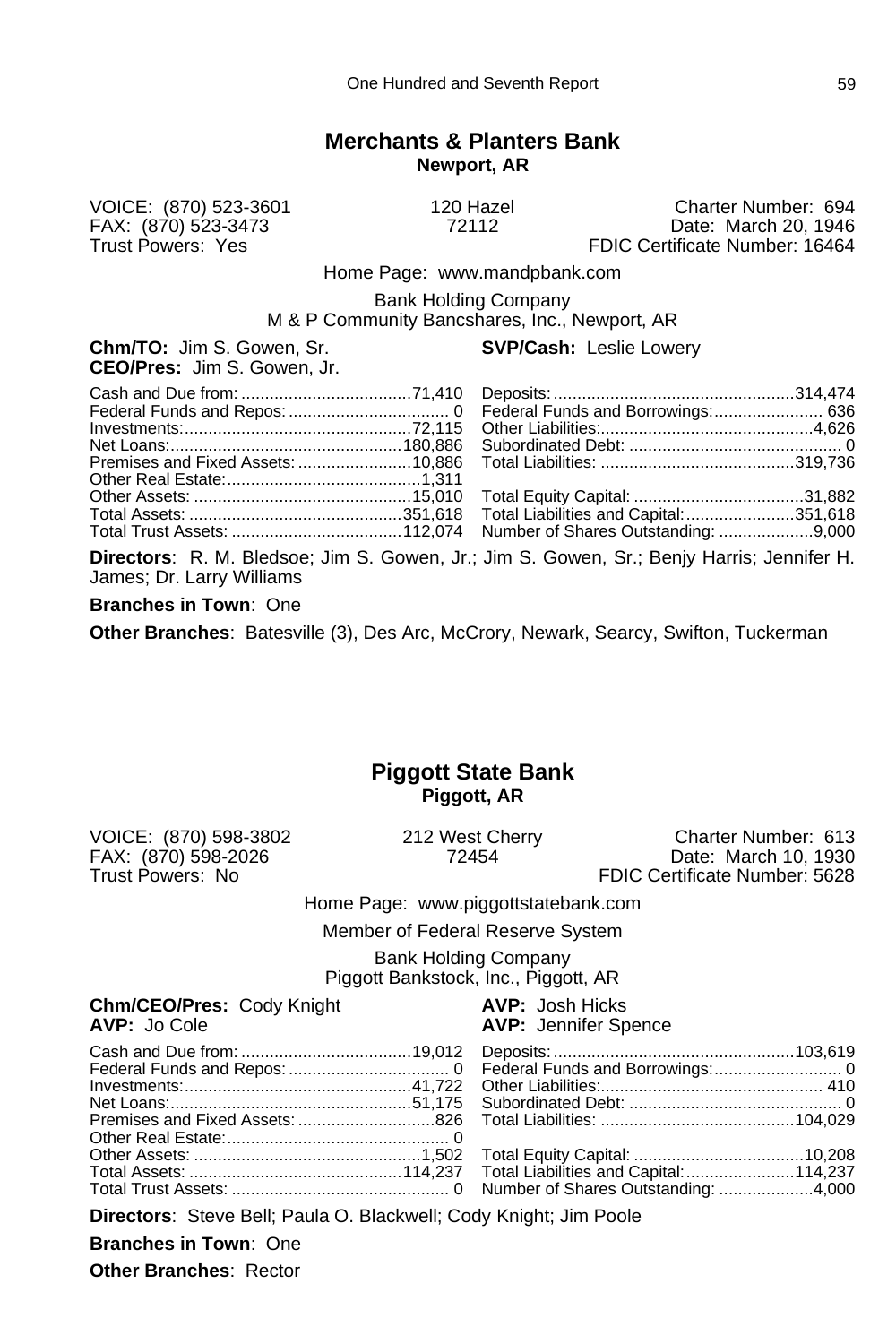# **Simmons Bank Pine Bluff, AR**

FAX: (870) 850-2685

VOICE: (870) 541-1000 501 Main Street Charter Number: 799 Trust Powers: Yes **FIDIC Certificate Number: 3890** 

Home Page: www.simmonsbank.com

Member of Federal Reserve System

Bank Holding Company Simmons First National Corporation, Pine Bluff, AR

| <b>Chm/CEO:</b> George A. Makris, Jr.<br><b>EVP/CAO:</b> Steve Massanelli | <b>EVP/CBO: Matt Reddin</b><br><b>TO:</b> Jimmy Crocker |
|---------------------------------------------------------------------------|---------------------------------------------------------|
|                                                                           | Federal Funds and Borrowings:  1,538,271                |
|                                                                           |                                                         |
|                                                                           |                                                         |
|                                                                           |                                                         |

**Directors**: Jay D. Burchfield; Marty D. Casteel; William E. Clark, II; Steven A. Cossé; Mark C. Doramus; Eddie Drilling; Eugene Hunt; Jerry M. Hunter; Susan Lanigan; George A. Makris, Jr.; W. Scott McGeorge; Tom Purvis; Robert L. Shoptaw; Julie Stackhouse; Russ Teubner; Mindy West

#### **Branches in Town**: Six

**Other Branches**: Ada[OK], Ardmore[OK], Arlington[TX], Athens[TN] (2), Atoka[TN], Beebe, Benton, Bentonville, Bolivar[TN], Branson[MO], Brownsville[TN], Bryant, Burleson[TX], Cabool[MO], Cabot, Charleston, Chesterfield[MO], Chickasha[OK], Clarksville, Clinton, Collierville[TN], Columbia[MO] (6), Conway (2), Crane[MO], Dallas[TX] (2), Davis[OK], Denison[TX] (2), Dermott, Des Peres[MO], Dresden[TN], Dumas, Durant[OK] (2), Dyersburg[TN] (2), Edmond[OK], El Dorado (2), El Dorado Springs[MO], Fayetteville (3), Fenton[MO], Florissant[MO], Fort Smith (3), Fort Worth[TX] (5), Franklin[TN] (2), Frisco[TX], Frontenac[MO], Gainesville[TX], Gallatin[TN], Goodlettsville[TN], Grapevine[TX], Gunter[TX], Hamburg, Hendersonville[TN], Hensley, Hot Springs (3), Houston[MO], Humboldt[TN], Hutchinson[KS], Jackson[TN] (3), Jonesboro (3), Joplin[MO] (2), Kenton[TN], Kingston[TN], Lake Village, Lees Summit[MO], Lexington[TN], Lincoln, Little Rock (11), Lockwood[MO], Madill[OK] (2), Madisonville[TN], Mammoth Spring, Manchester[MO], Mansfield[TX], Marshall, Marshfield[MO], Martin[TN], Maryville[TN], Maumelle, McKinney[TX], Memphis[TN], Middleton[TN], Monticello, Mount Vernon[MO], Mountain View, Mountain View[MO], Nashville[TN], Nixa[MO], North Little Rock (2), O'Fallon[MO], Oklahoma City[OK] (5), Olathe[KS], Ozark, Ozark[MO], Paragould, Pottsboro[TX], Reeds Spring[MO], Rogers (2), Russellville (2), Saginaw[TX], Saint Louis[MO] (5), Saint Peters[MO], Searcy (2), Sedalia[MO], Sharon[TN], Sherman[TX], Siloam Springs, South Fulton[TN], South Hutchinson[KS], Springdale, Springfield[MO] (4), St. Louis[MO] (8), Star City, Stillwater[OK] (4), Stockton[MO], Strong, Sweetwater[TN], Tishomingo[OK], Tulsa[OK], Union City[TN], Vonore[TN], Webster Groves[MO], Weiner, Wentzville[MO], West Plains[MO], White Hall, White House[TN], Whitesboro[TX], Wichita[KS] (3), Wildwood[MO], Willow Springs[MO], Wynnewood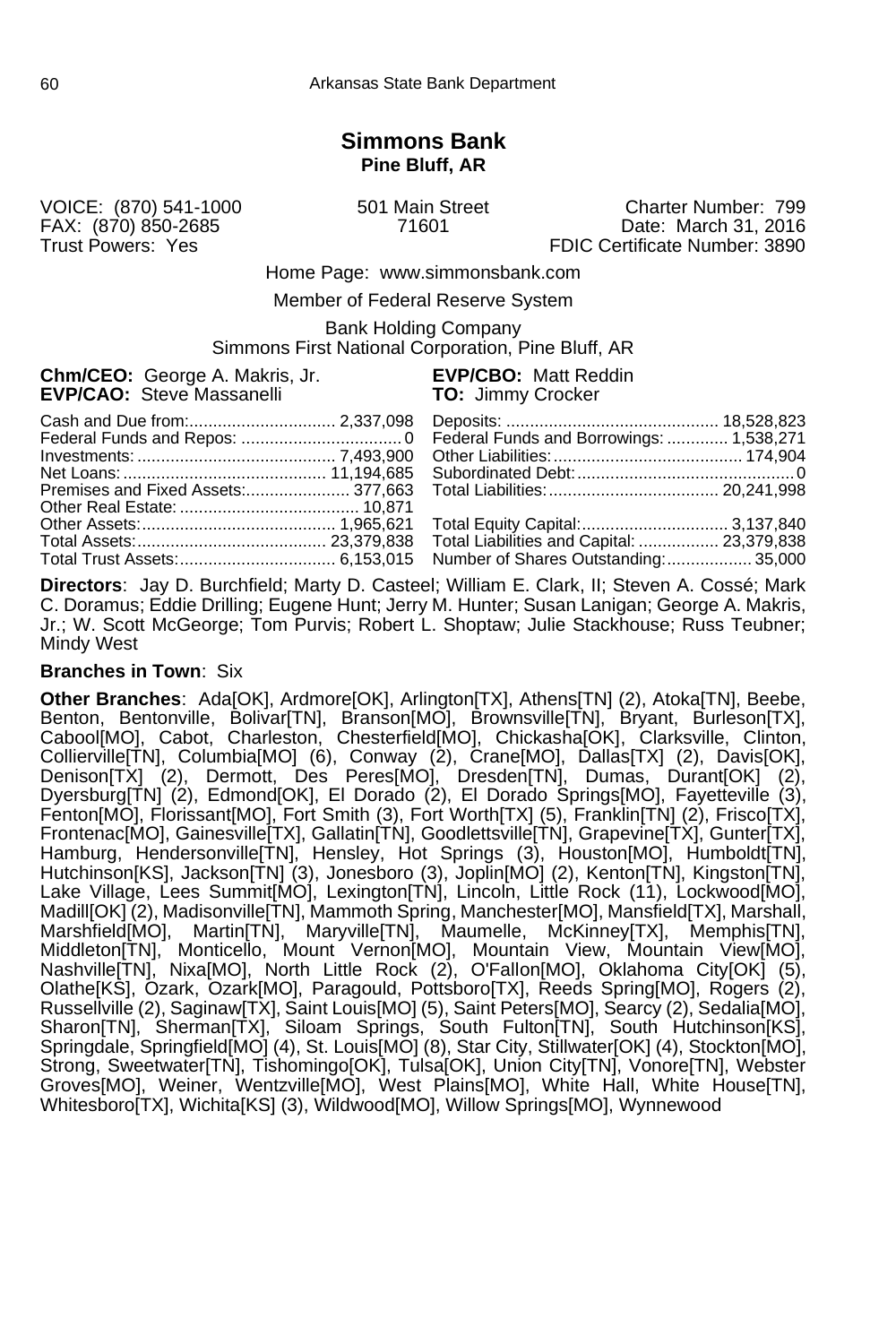#### **RiverBank Pocahontas, AR**

VOICE: (870) 892-2265 203 West Broadway Charter Number: 796 FAX: (870) 892-2264 72455 Date: January 15, 2015 FDIC Certificate Number: 31711

Home Page: www.eriverbank.com

Bank Holding Company

None

#### **CEO/Pres:** Kyle Baltz **CONTEX CONTEX COO COOL**<br>
COO: Jovee Radcliff **COO** COO: Mark Holt **COO:** Joyce Radcliff

**Directors**: Jeremy Baltz; Kyle Baltz; Gary Cochran; Terry Davis; Joyce Radcliff; Chad Watson

**Branches in Town**: One

**Other Branches**: Corning

# **Home Bank of Arkansas Portland, AR**

VOICE: (501) 679-7283 113 Highway 165 South Charter Number: 251

FAX: (501) 679-7745 71663 Date: January 22, 1908 FDIC Certificate Number: 5629

Home Page: www.homebankofar.com

Bank Holding Company Peoples Home Holding, Inc., Greenbrier, AR

**Chm/CEO:** John Stacks **SVP:** Nick B. Harness **Pres:** Dan M. Rolett

**Directors**: Roy Montgomery; Robbin Rahman; John Stacks; Ryan Stacks

**Branches in Town**: None

**Other Branches**: Damascus, Greenbrier, Little Rock, Marshall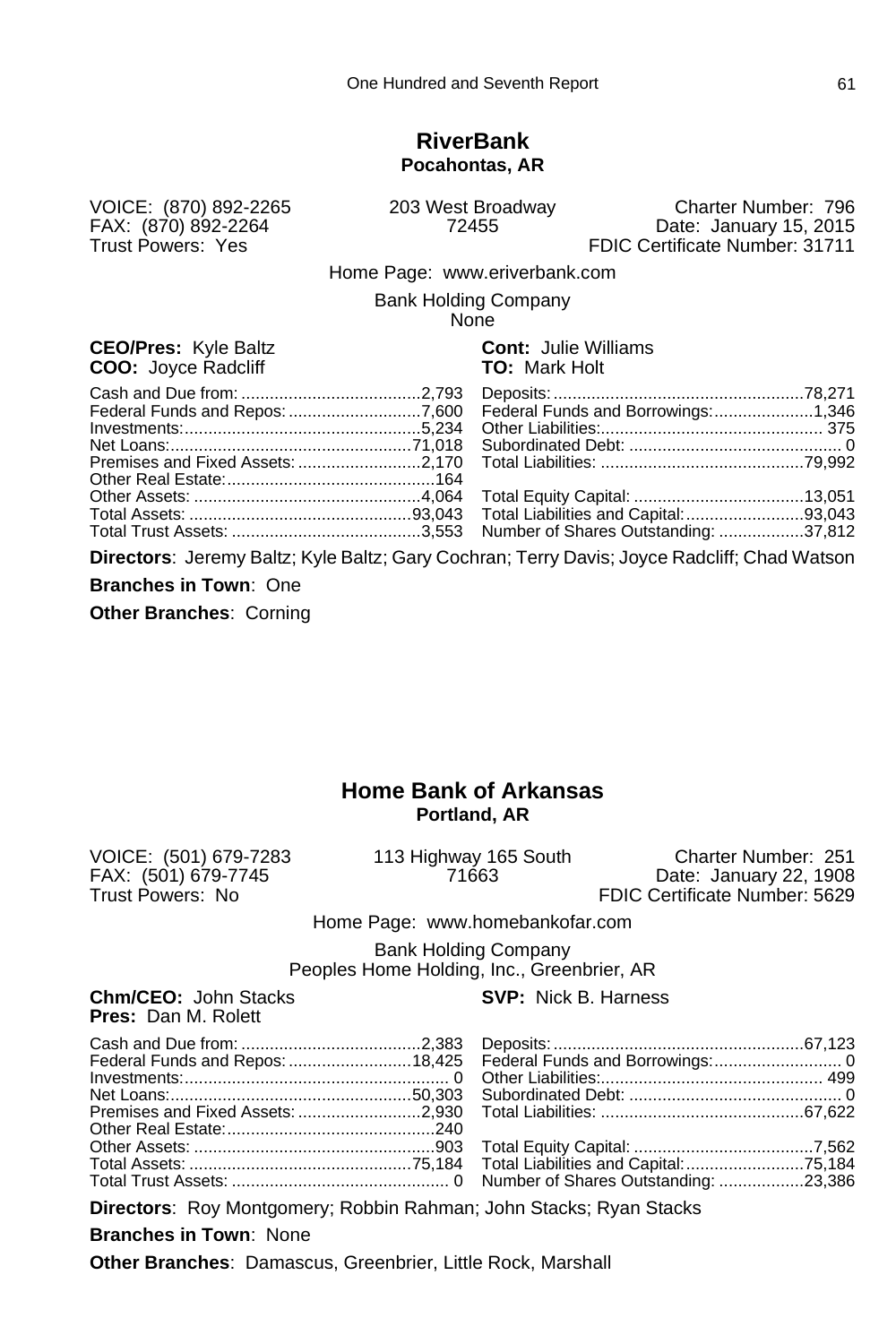### **Gateway Bank Rison, AR**

FAX: (870) 325-7661<br>Trust Powers: No

VOICE: (870) 325-6251 112 Main Street Charter Number: 650 FDIC Certificate Number: 8730

> Home Page: www.gatewaybank.bank Member of Federal Reserve System

Bank Holding Company Sigma Holdings, Inc., Rison, AR

**Chm:** Lewis R. Gardner **CEO/Pres:** Joe Dunn

|  | <b>SVP: Amber Offutt</b> |  |
|--|--------------------------|--|
|--|--------------------------|--|

**Directors**: Joe Dunn; Lewis R. Gardner; Ryan Holder; Charles S. Searcy; James W. Searcy **Branches in Town**: None

**Other Branches**: Bryant

# **Generations Bank Rogers, AR**

| VOICE: (479) 986-3990 | 3710 Southern Hills Blvd., Suite 100 | Charter Number: 220         |
|-----------------------|--------------------------------------|-----------------------------|
| FAX: (479) 986-3999   | 72758                                | Date: October 26, 1906      |
| Trust Powers: No      |                                      | FDIC Certificate Number: 88 |

Home Page: www.mygenerations.bank

Bank Holding Company Harrell Bancshares, Inc., Camden, AR

**Chm/CEO:** Jonathan W. Harrell **CFO:** Sandra Ferguson<br> **Pres:** Joe Ruddell **COO:** Lindsay Chaney

**COO:** Lindsay Chaney

**Directors**: Gina Bennett; Paul Church; Sandra Ferguson; Phillip J. Foster; Benett Harrell; Carl Harrell; Jonathan W. Harrell; Steven D. Harrell; Paul E. Lindsey; James M. Morgan; Richard H. Mosley; Nick Nabholz; John David Neeley; Joe Ruddell; Richard L. Smith; William **Titus** 

#### **Branches in Town**: None

**Other Branches**: Bentonville, Camden (3), Fayetteville, Hampton, Junction City, Siloam Springs, Van Buren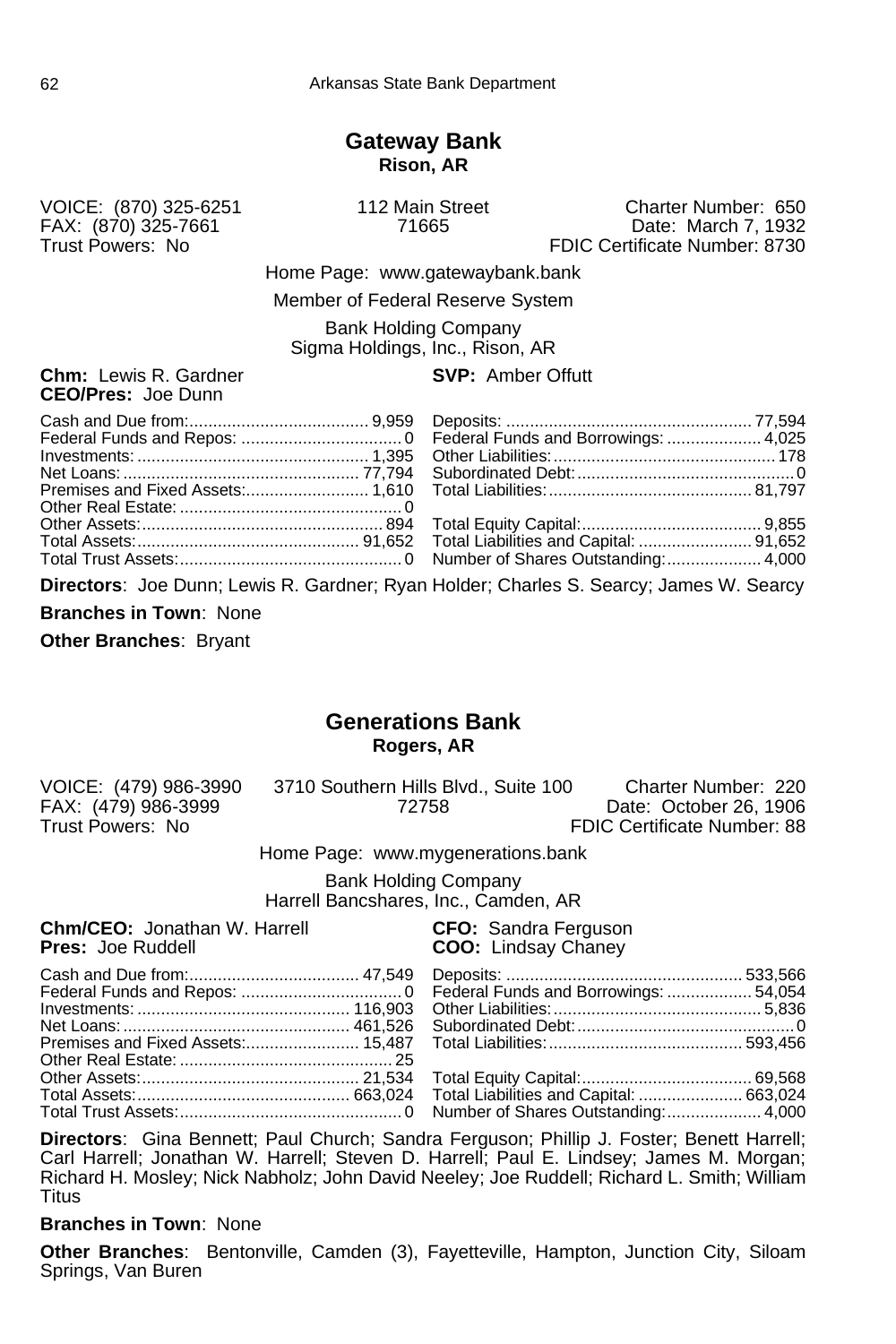# **First State Bank Russellville, AR**

VOICE: (479) 498-2400 3103 East Main Charter Number: 663 FAX: (479) 498-2465 72802 Date: January 12, 1934 FDIC Certificate Number: 13632

Home Page: www.fsbmybank.com

Member of Federal Reserve System

Bank Holding Company

First State Banking Corporation, Russellville, AR

| <b>EVP/CLO: Barton Allen</b><br><b>EVP/Sec: Toni B. Laws</b> |
|--------------------------------------------------------------|
|                                                              |
|                                                              |
|                                                              |
|                                                              |
|                                                              |
|                                                              |
|                                                              |
|                                                              |
|                                                              |
|                                                              |

**Directors**: Patty Barker; James C. Biggers; Charles Blanchard; Charles B. "Chip" Blanchard; Terry Freeman; Max L. Mathis, III; Mike W. Miller; Johnny K. Morgan; C. Tim White; Phil Wright

**Branches in Town**: Three

**Other Branches**: Ola

# **Bank of Salem Salem, AR**

VOICE: (870) 895-2591 207 West Church Street Charter Number: 266

FAX: (870) 895-3825 72576 Date: December 9, 1908 FDIC Certificate Number: 11243

Home Page: www.bksalem.net

Member of Federal Reserve System

Bank Holding Company

Smith Associated Banking Corporation, Hot Springs, AR

| <b>Chm:</b> Mark Montgomery<br><b>CEO:</b> Michael Falco | <b>Pres:</b> Guy R. "Buck" Smith<br><b>Cash: Lucinda Bishop</b> |
|----------------------------------------------------------|-----------------------------------------------------------------|
|                                                          |                                                                 |
|                                                          |                                                                 |
|                                                          |                                                                 |
|                                                          |                                                                 |
|                                                          |                                                                 |
|                                                          |                                                                 |

**Directors**: Michael Falco; D. Karrol Fowlkes; Mark Montgomery; C. Dwayne Plumlee; James "Jim" Short; Guy R. "Buck" Smith; John Ed Welch

**Branches in Town**: None

**Other Branches**: Mammoth Spring, Viola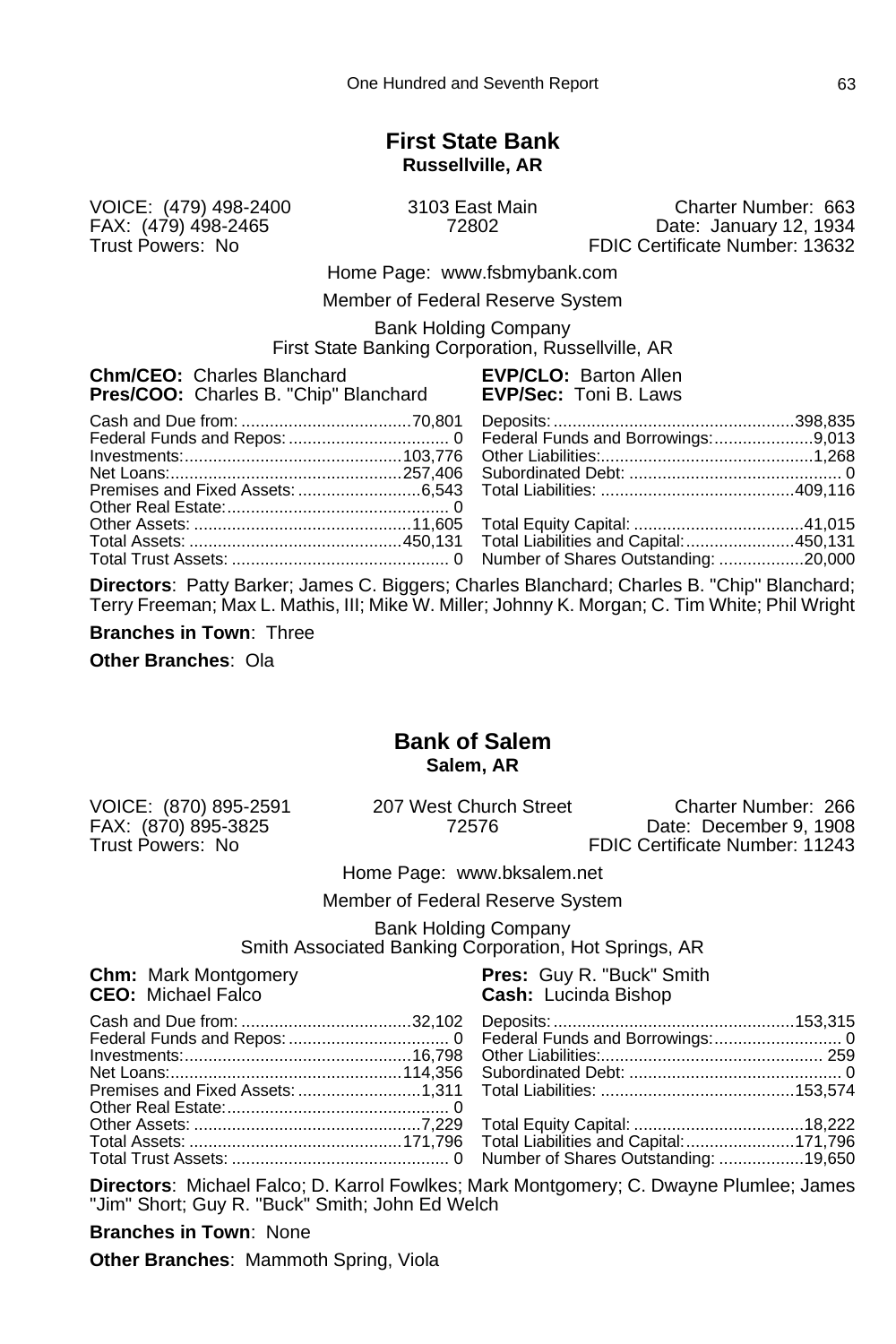# **Logan County Bank Scranton, AR**

FAX: (479) 938-7084<br>Trust Powers: No

VOICE: (479) 938-2511 600 Main Street Charter Number: 578 FDIC Certificate Number: 5632

Home Page: www.logancountybank.net

Bank Holding Company

**None** 

#### **Chm/CEO/Pres:** Gary Fritsche **VP/Cash:** Don Fritsche **VP:** Adam Fritsche

**Directors**: Eddie F. Ahne; Don Fritsche; Gary Fritsche; Ronnie L. Layes

**Branches in Town**: None

**Other Branches**: Subiaco

# **First Security Bank Searcy, AR**

VOICE: (501) 279-3400 314 North Spring Charter Number: 649<br>FAX: (501) 279-3486 72143 Date: February 6, 1932 FAX: (501) 279-3486 72143 Date: February 6, 1932<br>Trust Powers: Yes **Trust Powers: Yes** FDIC Certificate Number: 5633 FDIC Certificate Number: 5633

Home Page: www.fsbank.com

Bank Holding Company First Security Bancorp, Searcy, AR

| <b>Chm/CEO/Pres: Reynie Rutledge AVP: Mike Hendricks</b><br><b>TO: Frank Faust</b><br><b>EVP:</b> J. Mark Ferguson |                                                                         |
|--------------------------------------------------------------------------------------------------------------------|-------------------------------------------------------------------------|
| Cash and Due from: 1,602,004                                                                                       | Federal Funds and Repos:  25,325 Federal Funds and Borrowings:  542,005 |
|                                                                                                                    |                                                                         |
|                                                                                                                    |                                                                         |
|                                                                                                                    |                                                                         |
|                                                                                                                    |                                                                         |
|                                                                                                                    | Total Trust Assets:  2,342,411 Number of Shares Outstanding:  24,000    |
|                                                                                                                    |                                                                         |

**Directors**: Dr. David Burks; J. Mark Ferguson; Michael C. Hutsell; Steve Lightle; John McKnight; Wayne Ridout; Dr. Porter R. Rodgers, Jr.; Adam Rutledge; John Rutledge, Jr.; Nathan Rutledge; Reynie Rutledge; William Scholl; Jim Tarkington; James G. Wilson

#### **Branches in Town**: Three

**Other Branches**: Beebe (3), Benton (3), Bentonville (2), Bryant (3), Bull Shoals, Cabot (3), Centerton, Clarksville (2), Clinton, Conway (5), Farmington, Fayetteville (5), Fort Smith, Gassville, Greenbrier, Heber Springs (2), Hot Springs (3), Jonesboro (3), Judsonia, Little Rock (8), Lowell, Maumelle, Mayflower, McRae, Mountain Home (4), Mountain View, North Little Rock (3), Pangburn, Rogers (3), Russellville (2), Sherwood, Springdale (5), Vilonia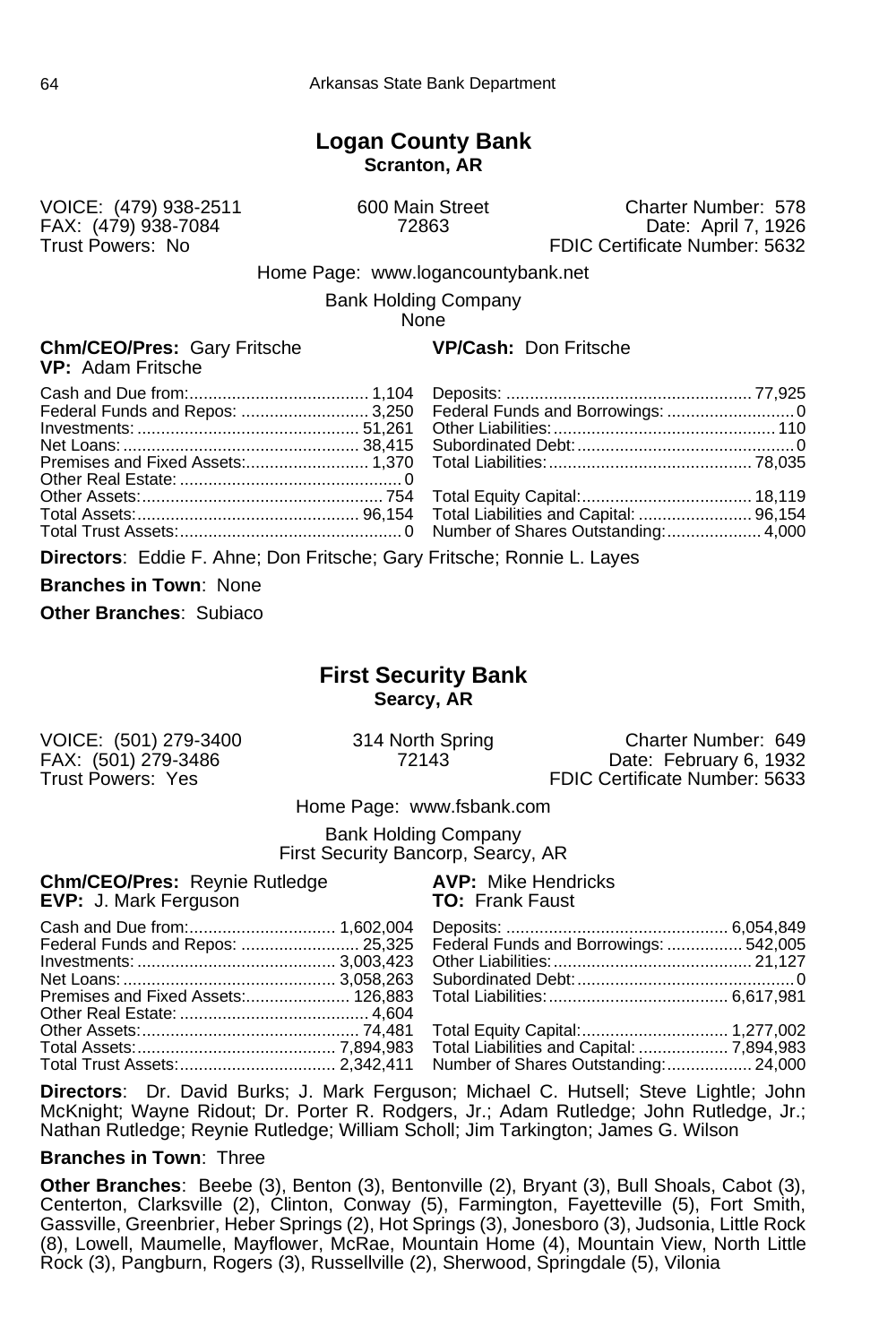#### **Peoples Bank Sheridan, AR**

VOICE: (870) 942-5707 1120 S. Rock Street Charter Number: 786 FAX: (870) 942-2489 72150 Date: September 11, 2000 FDIC Certificate Number: 57058

> Home Page: www.peoplesbankar.com Member of Federal Reserve System

Bank Holding Company

Peoples Bancorp, Inc., Sheridan, AR

#### **CEO/Pres:** Craig L. Manatt **CEO/Pres:** Craig L. Manatt **SVP:** G. Jannette Jones

**Directors**: Dannie L. Brown; Donald L. Hedden; Gary D. Hines; James W. Lancaster; Craig L. Manatt; John D. Manatt; Shelby L. Taylor; Alvin L. Upton; David L. Wells; Brent Winston

**Branches in Town**: None

**Other Branches**: Little Rock

## **Smackover State Bank Smackover, AR**

FAX: (870) 725-3049<br>Trust Powers: Yes

VOICE: (870) 725-3051 708 North Broadway Charter Number: 600 FDIC Certificate Number: 5623

Home Page: www.smackoverbank.com

Bank Holding Company Smackover Bancshares, Inc., Smackover, AR

**Chm:** J. Drew Tennyson **VP:** Tresa White **CEO/Pres:** James B. Yeager

Cash and Due from: ....................................12,729 Deposits: ...................................................170,823

| Federal Funds and Repos: 11,975 |  |
|---------------------------------|--|
|                                 |  |
|                                 |  |
|                                 |  |
|                                 |  |
|                                 |  |
|                                 |  |
|                                 |  |
|                                 |  |

**Directors**: Dr. Richard K. Davis, Jr.; Gary deYampert; Charles J. Foot; Charles L. Tennyson; J. Drew Tennyson; James B. Yeager

**Branches in Town**: None

**Other Branches**: El Dorado (2), Norphlet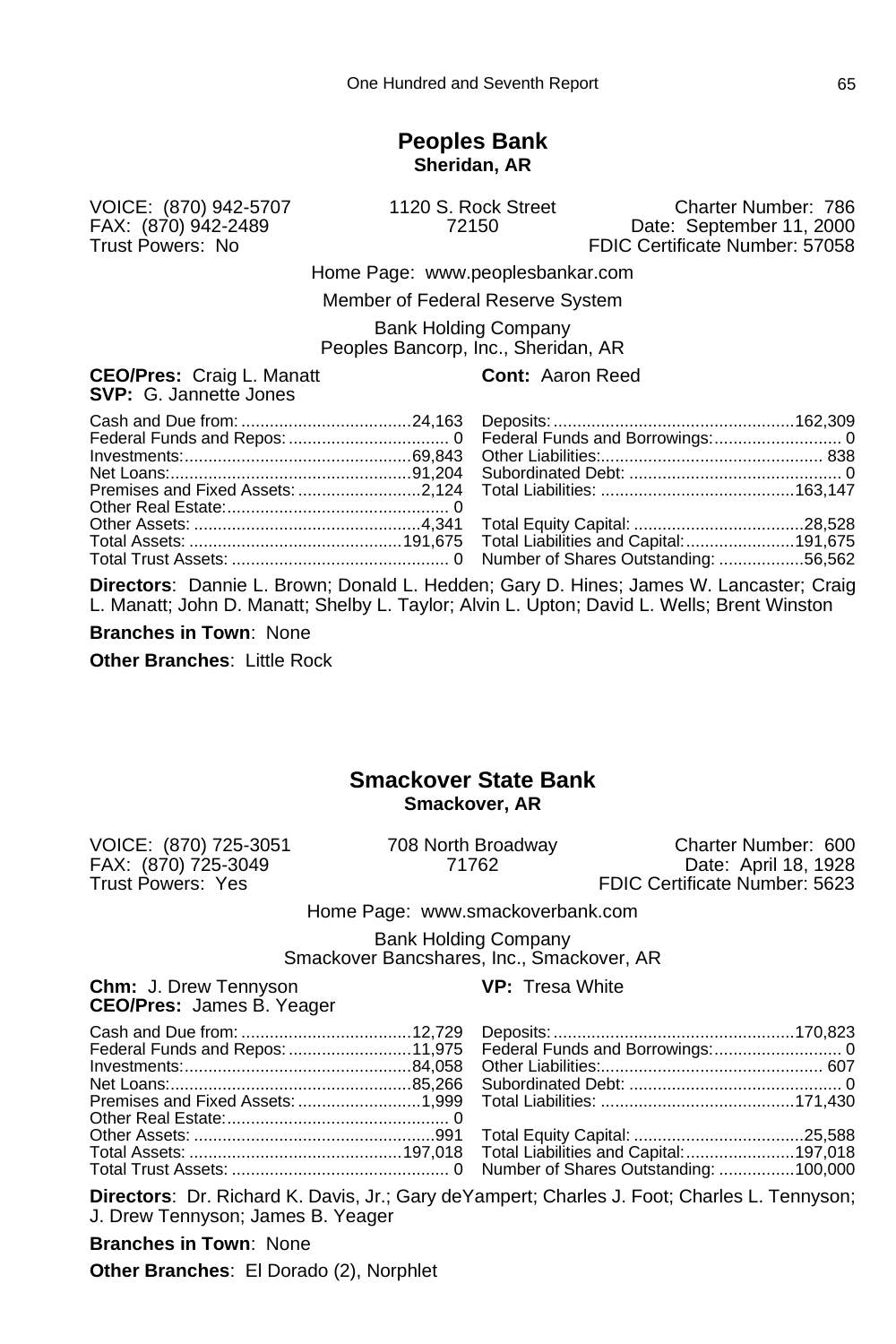### **Riverside Bank Sparkman, AR**

VOICE: (870) 678-2251 Commerce & Main Streets Charter Number: 457 FAX: (870) 678-2401 71763 Date: September 19, 1916 FDIC Certificate Number: 93

Home Page: www.riversidebanc.com

Bank Holding Company Riverside Bancshares, Inc., Little Rock, AR

### **CEO/VChm:** Stephen C. Davis **Pres:** Robert G. Dudley, Jr.

**Directors**: Stephen C. Davis; Robert G. Dudley, Jr.; Charles T. Gaston; David Matchet; Donny White

**Branches in Town**: None

**Other Branches**: Little Rock

### **United Bank Springdale, AR**

| VOICE: (479) 756-8811<br>FAX: (866) 897-2839<br>Trust Powers: Yes | 2600 South Thompson Street<br>72764                                         | Charter Number: 794<br>Date: June 11, 2014<br>FDIC Certificate Number: 32025 |
|-------------------------------------------------------------------|-----------------------------------------------------------------------------|------------------------------------------------------------------------------|
|                                                                   | Home Page: www.united-bk.com                                                |                                                                              |
|                                                                   | Member of Federal Reserve System                                            |                                                                              |
|                                                                   | <b>Bank Holding Company</b><br>United Holding Company, Inc., Springdale, AR |                                                                              |
| <b>CEO/Pres: Nathan Gairhan</b>                                   | <b>EVP/CLO:</b> Sonny Delgado                                               |                                                                              |

**EVP/CFO:** Paige Mulhollan

**Directors**: Tom Allen; John Ervin; Nathan Gairhan; Michele A. Harrington; Nick Hobbs; Darrin Pitts; Donnie Pitts; John Scott; Craig Young

**Branches in Town**: One

**Other Branches**: Fayetteville, Rogers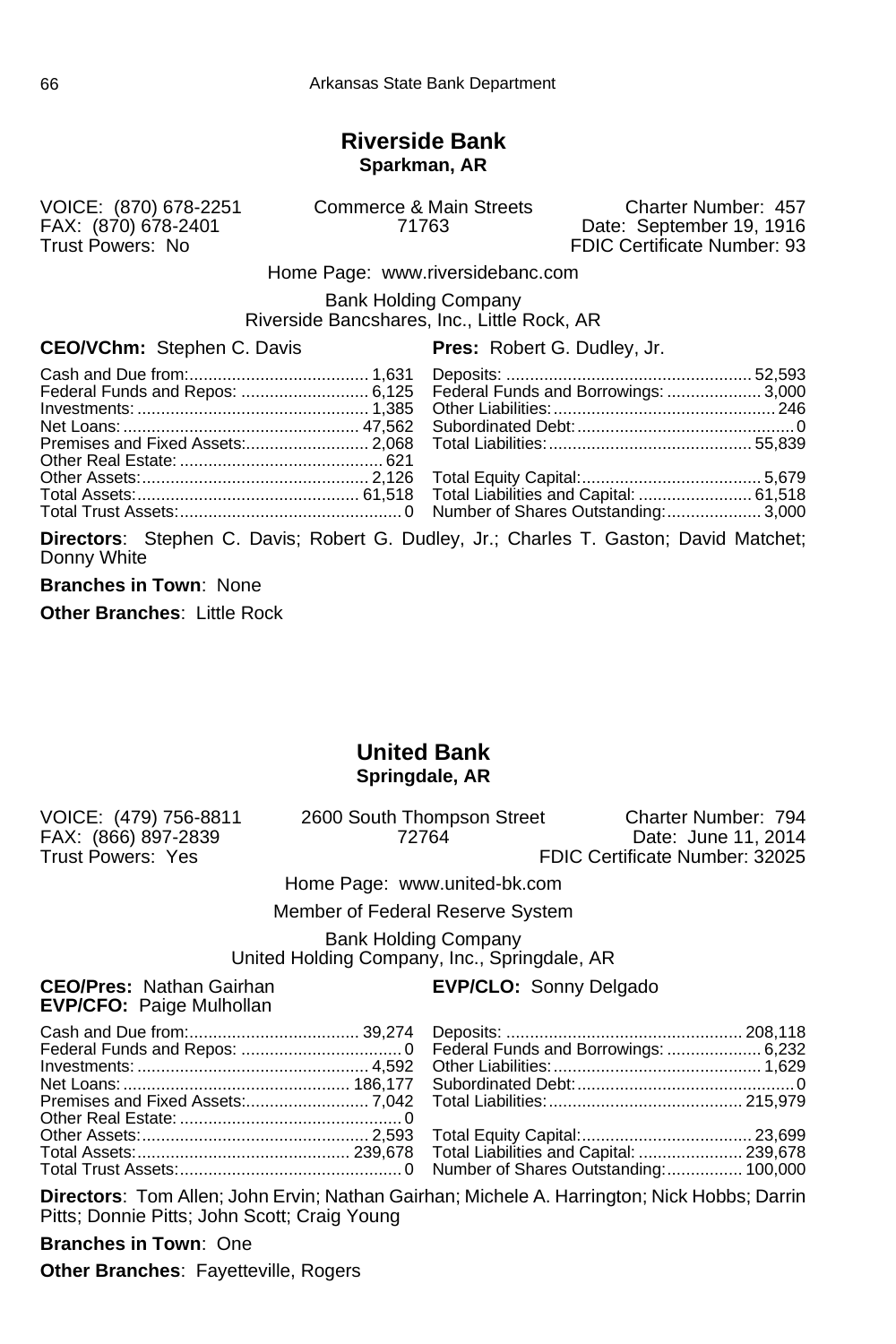#### **Bodcaw Bank Stamps, AR**

VOICE: (870) 533-4486 307 Thomas Street Charter Number: 106 FAX: (870) 533-4456 71860 Date: December 8, 1902 FDIC Certificate Number: 5624

Home Page: www.bodcawbank.com

Bank Holding Company Bodcaw Bancshares, Inc., Stamps, AR

**CEO/Pres:** Korey N. Keith **EVP:** Jeff White **EVP:** Cina Gore **EVP:** Gina Gore

**Directors**: James T. Alford; D. Copie Dickson; Korey N. Keith; W. Steve Keith; Chris Lannom; Danny K. Smith; John W. Smith, Jr.; Jeff L. White

**Branches in Town**: None

**Other Branches**: Magnolia

#### **Connect Bank Star City, AR**

FAX: (870) 628-5274 71667<br>Trust Powers: No

VOICE: (870) 628-4286 116 North Lincoln Charter Number: 567 FDIC Certificate Number: 5634

Home Page: www.connectbank.us

Member of Federal Reserve System

Bank Holding Company Star City Bancshares, Inc., Star City, AR

#### **Chm/CEO:** Marion Burge Ryburn **Pres:** R. Mark Owen

**Directors**: Keith D. Griffin; R. Mark Owen; Marion Burge Ryburn; Kevin White; Barry Wood

**Branches in Town**: None

**Other Branches**: Dumas, Pine Bluff (2), White Hall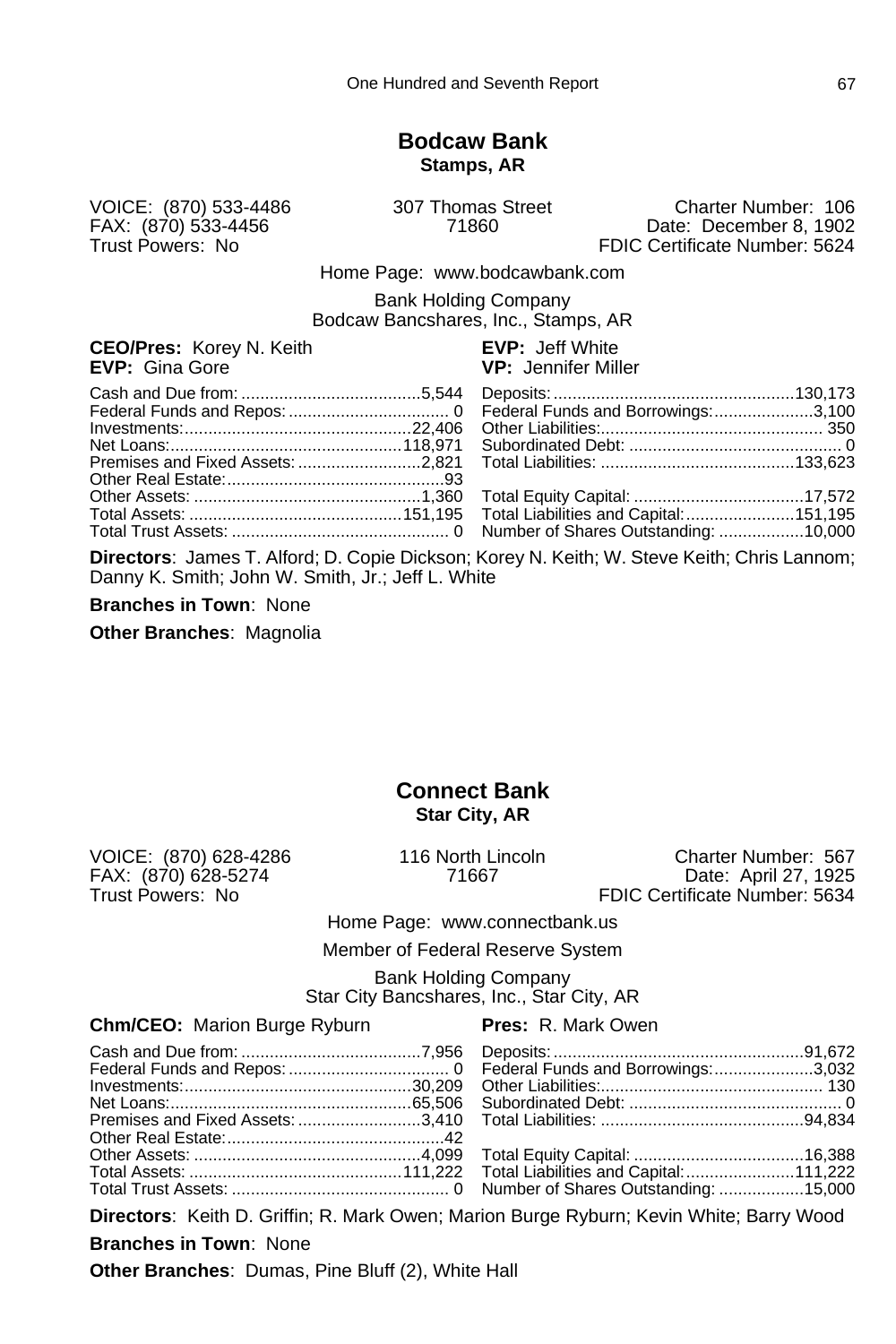#### **Security Bank Stephens, AR**

VOICE: (870) 786-5416 105 Ruby Street Charter Number: 692 FAX: (870) 786-5419 71764 Date: February 8, 1946 FDIC Certificate Number: 16395

Home Page: www.secbnk.com

Bank Holding Company

Smith Associated Banking Corporation, Hot Springs, AR

**Chm:** Carol Reaves **EVP/CFO/COO:** Cheryl Brown **CEO/Pres:** Guy R. "Buck" Smith

**Directors**: Duncan Grayson; Carol Reaves; Guy R. "Buck" Smith

**Branches in Town**: None

**Other Branches**: None

#### **The Farmers and Merchants Bank Stuttgart, AR**

FAX: (870) 672-4282<br>Trust Powers: Yes

VOICE: (870) 673-6911 708 S. Main Street Charter Number: 687 FDIC Certificate Number: 16216

Home Page: www.mebanking.com

Member of Federal Reserve System

Bank Holding Company The Farmers and Merchants Bankshares, Inc., Stuttgart, AR

**Chm:** Mickey Pierce **TO:** Craig Boone **CEO/Pres:** Brad Chambless

|  | 18,476  18,476 Federal Funds and Borrowings:  18,476 |  |
|--|------------------------------------------------------|--|
|  |                                                      |  |
|  |                                                      |  |
|  |                                                      |  |
|  |                                                      |  |
|  |                                                      |  |
|  |                                                      |  |
|  |                                                      |  |

**Directors**: Gerald Carter; Brad Chambless; Greg Connell; Gary Hudson; Kyle Ludwig; Dr. Chris Morgan; Mickey Pierce

#### **Branches in Town**: Four

**Other Branches**: Bentonville, Des Arc, DeWitt, Farmington, Fayetteville (5), Flippin, Gassville, Hazen, Jonesboro, Lakeview, Morrilton, Mountain Home (2), Perryville, Pocahontas (2), Prairie Grove, West Fork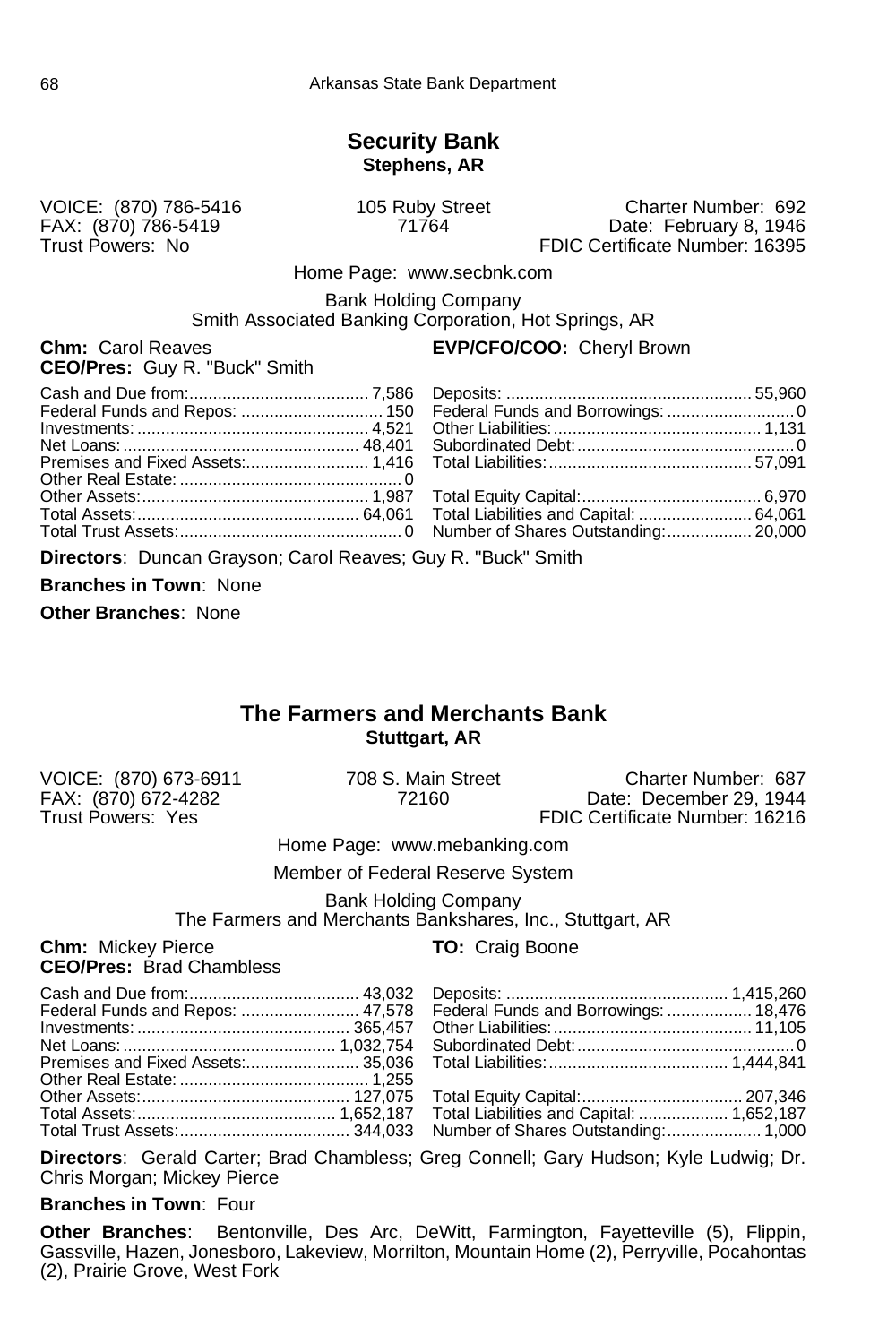#### **Citizens Bank & Trust Company Van Buren, AR**

VOICE: (479) 474-1201 3110 Alma Highway Charter Number: 328 FAX: (479) 410-1340 72956 Date: December 20, 1910 FDIC Certificate Number: 8738

Home Page: www.cbankandtrust.com

Member of Federal Reserve System

Bank Holding Company First Bank Corp., Fort Smith, AR

**CEO/Pres:** P. Brent Taylor **SVP:** Joe Dan Stewart **EVP:** Lance L. Lanier **TO:** Cindy Winborn

**Directors**: J. Kevin Bell; Mont S. Echols, Jr.; Morril H. Harriman; D. Keith Hefner; L. Scott McBrayer; Brett D. Peters; Paul D. Shirley; Jeremy S. Simon; P. Brent Taylor; James G. Williamson, Jr.

**Branches in Town**: Three

**Other Branches**: Alma, Cedarville, Mountainburg

#### **First State Bank of Warren Warren, AR**

VOICE: (870) 226-2601 104 S. Main Street Charter Number: 739 FAX: (870) 226-2253 71671 Date: December 12, 1978 FDIC Certificate Number: 94

Home Page: www.firststatewarren.com

Member of Federal Reserve System

Bank Holding Company Bradley Bancshares, Inc., Warren, AR

**Chm/CEO:** Bennie Ryburn, III **EVP/TO:** Hugh A. Quimby

**Directors**: Roger George; Robert Green, Jr.; Hugh A. Quimby; Bennie Ryburn, III; Ray Ryburn; Dr. Joe H. Wharton

**Branches in Town**: One

**Other Branches**: Hampton, Hermitage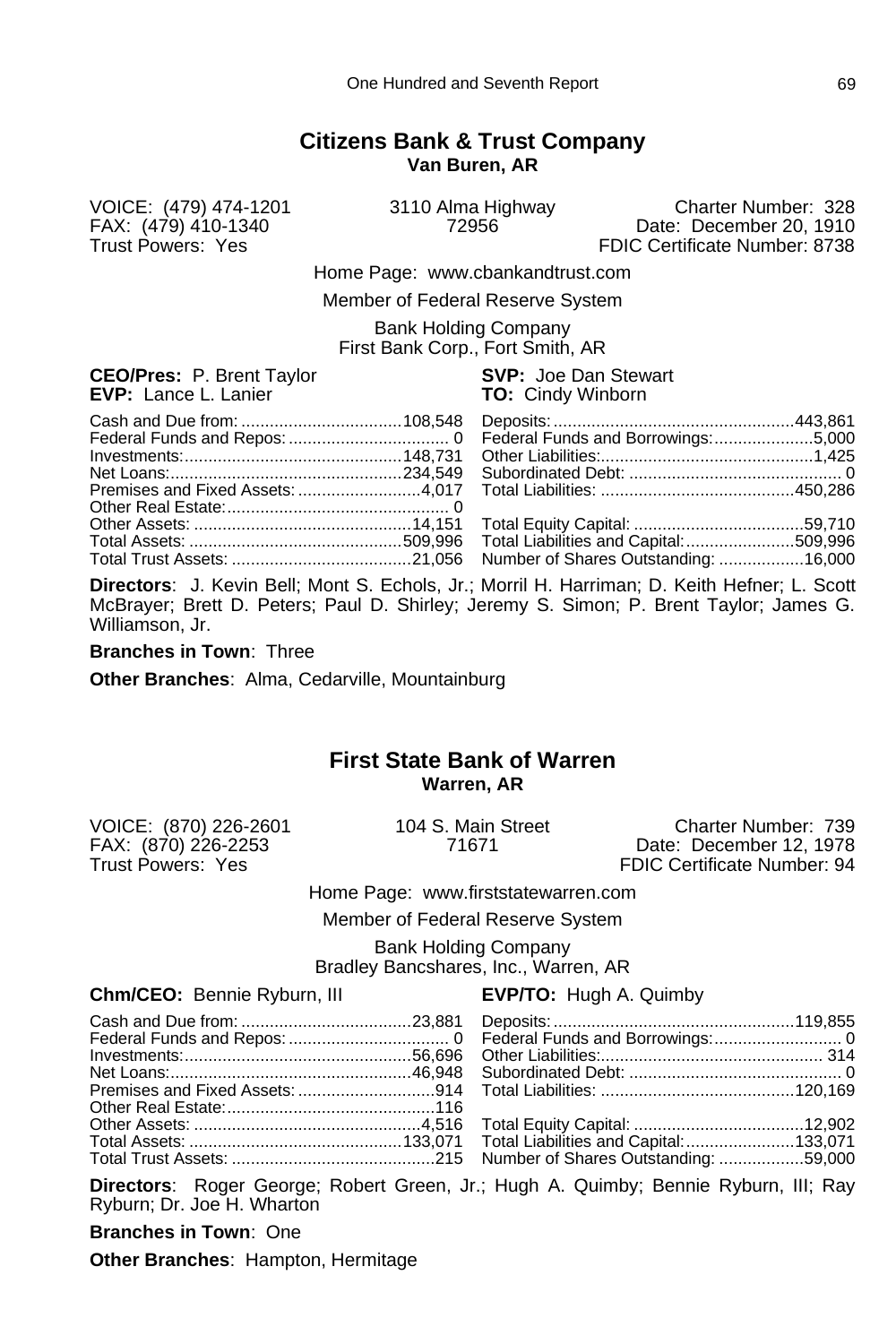#### **Warren Bank and Trust Company Warren, AR**

VOICE: (870) 226-2621 201 South Main Charter Number: 80 FAX: (870) 226-6261 71671 Date: December 28, 1901 FDIC Certificate Number: 81

Home Page: www.warrenbanktrust.com

Member of Federal Reserve System

Bank Holding Company

**None** 

## **VChm:** Thomas Frazer

#### **Chm:** John B. Frazer, Jr. **Pres/TO:** Kelly Ashcraft

**Directors**: Kelly Ashcraft; Dr. Donnie R. Bryant; Gerald D. Burton; John B. Frazer, Jr.; Thomas Frazer; Dr. Rocky K. Lindsey; Jeffrey B. McGaha; Dr. Kerry F. Pennington

**Branches in Town**: Two

**Other Branches**: Hermitage

#### **Evolve Bank & Trust West Memphis, AR**

|  | VOICE: (901) 624-5500<br>FAX: (901) 624-5540<br>Trust Powers: Yes | 301 Shoppingway Boulevard<br>72301-1719 | Charter Number: 568<br>Date: June 5, 1925<br>FDIC Certificate Number: 1299 |
|--|-------------------------------------------------------------------|-----------------------------------------|----------------------------------------------------------------------------|
|--|-------------------------------------------------------------------|-----------------------------------------|----------------------------------------------------------------------------|

Home Page: www.getevolved.com

Member of Federal Reserve System

Bank Holding Company Evolve Bancorp, Inc., West Memphis, AR

| <b>Chm:</b> B. Scot Lenoir |  |                                 |
|----------------------------|--|---------------------------------|
|                            |  | <b>CEO/Pres: Scott Stafford</b> |

#### **EVP/CFO: Mark Mosteller Cont:** Robin Bedsole

**Directors**: Alvinor Bright, Jr.; Donald Clanton; Lewis Holland; B. Scot Lenoir; Lon Magness; John T. Pitts, Jr.; Scott Stafford; Stephen Valentine

**Branches in Town**: None

**Other Branches**: Memphis[TN], Parkin, Wynne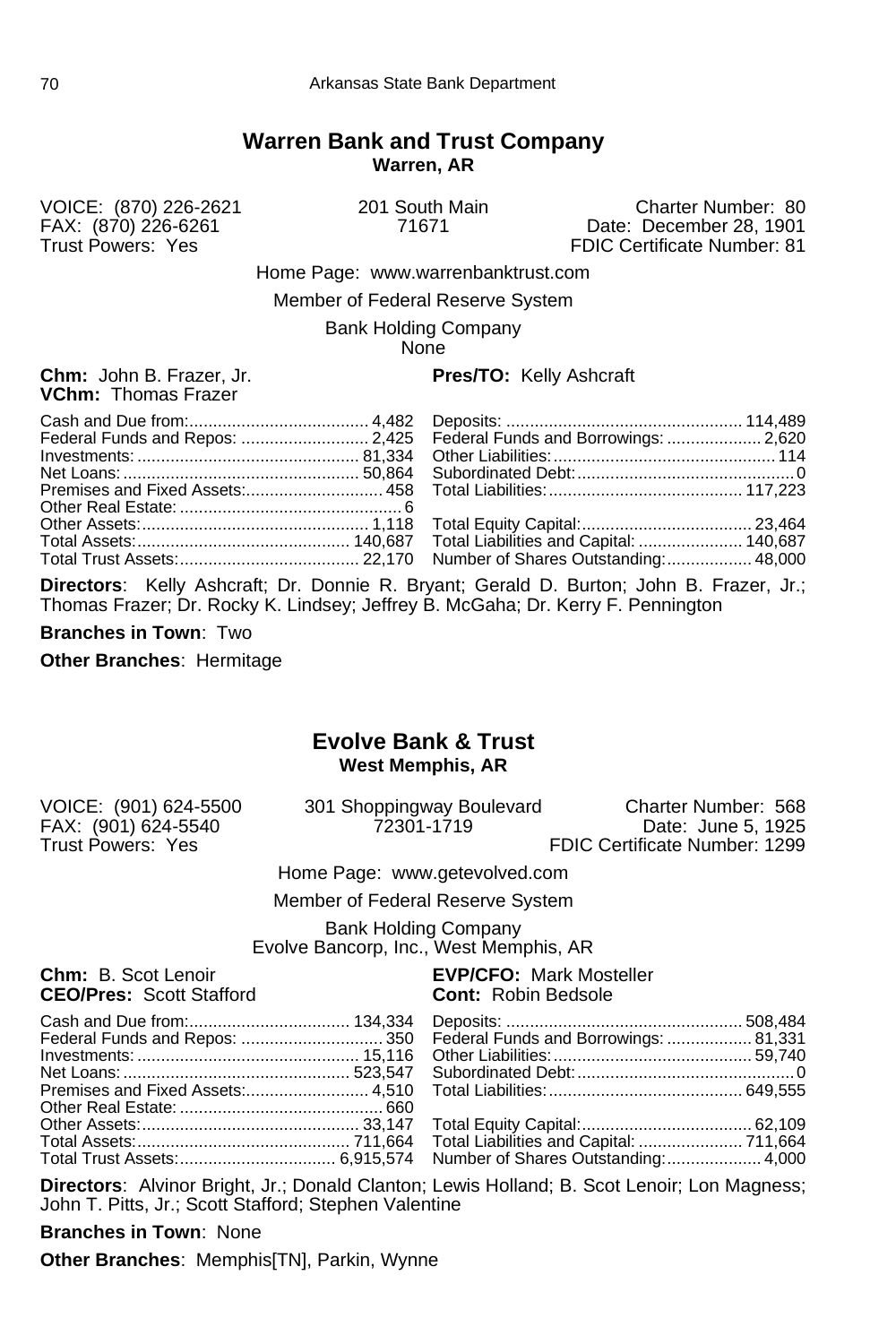#### **Fidelity Bank West Memphis, AR**

FAX: (870) 735-0065<br>Trust Powers: Yes

VOICE: (870) 735-8700 330 West Broadway Street Charter Number: 804 FDIC Certificate Number: 19644

> Home Page: www.fidelitybanker.com Member of Federal Reserve System

Bank Holding Company

Carlson Bancshares, Inc., West Memphis, AR

**CEO/Pres:** Charles E. Horton **EVP:** Andy Horton **EVP:** Kirby H. Carlson **SVP/CFO:** Chris Blaylock

| Federal Funds and Repos: 2,070 Federal Funds and Borrowings: 2,500 |
|--------------------------------------------------------------------|
|                                                                    |
|                                                                    |

**Directors**: Jack D. Avery; Kirby H. Carlson; Michael A. Carlson; William A. Carlson; Glen F. Fenter; Dr. Edgar S. "Scott" Ferguson, MD; Charles E. Horton; Marlene Keenan; Dr. Trent P. Pierce, MD; James R. "Jim" Pugh, III; Noah S. "Ness" Sechrest; John R. "Robert" Walker, III

**Branches in Town**: One

**Other Branches**: Marion (2)

#### **Cross County Bank Wynne, AR**

VOICE: (870) 238-8171 1 Cross County Plaza Charter Number: 25 FAX: (870) 238-4052 72396 Date: June 5, 1891 FDIC Certificate Number: 13821

Home Page: www.crosscountybank.com

Bank Holding Company Cross County Bancshares, Inc., Wynne, AR

**Chm:** Dr. Willard G. Burks **SVP/CFO:** Beth Dildine

**SVP/CLO:** King Casbeer

**Directors**: Dr. Willard G. Burks; Ronald R. Caldwell; Guy E. Fisher; Pete L. Imboden, III; Kenneth L. Johnson, Jr.; R. Vance Lawson; Thomas W. Morgan, Jr.; Roger E. Pohlner; Donald L. Reddmann; R. Joe Rennicke

#### **Branches in Town**: One

**Other Branches**: Blytheville, Brinkley, Cherry Valley, Hickory Ridge, Jonesboro, Manila, **Osceola**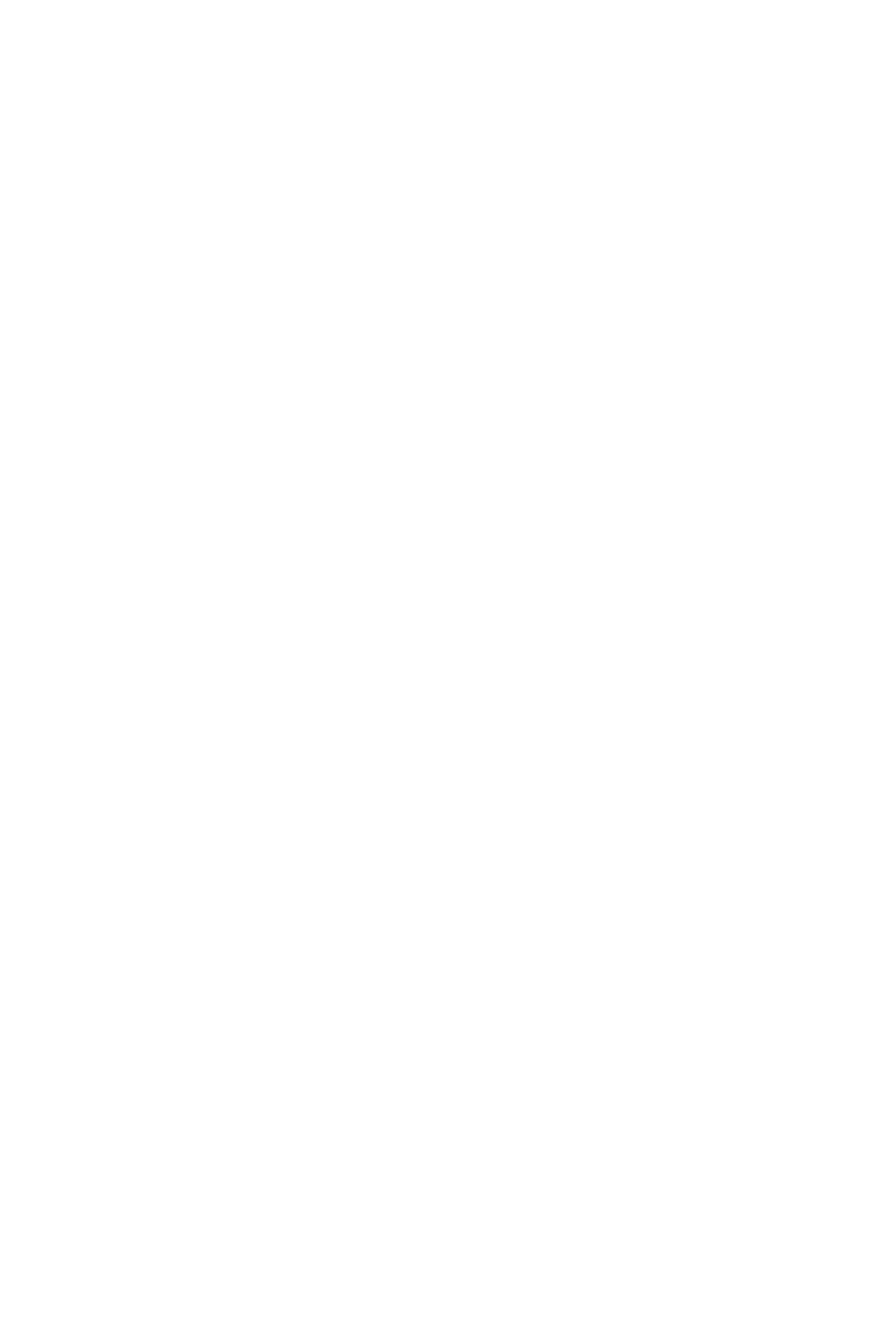## **REPORT OF THE**

## **STATE CHARTERED NON-PROFIT ORGANIZATION**

## **(NOT ENGAGED IN COMMERCIAL BANKING)**

**JUNE 30, 2021**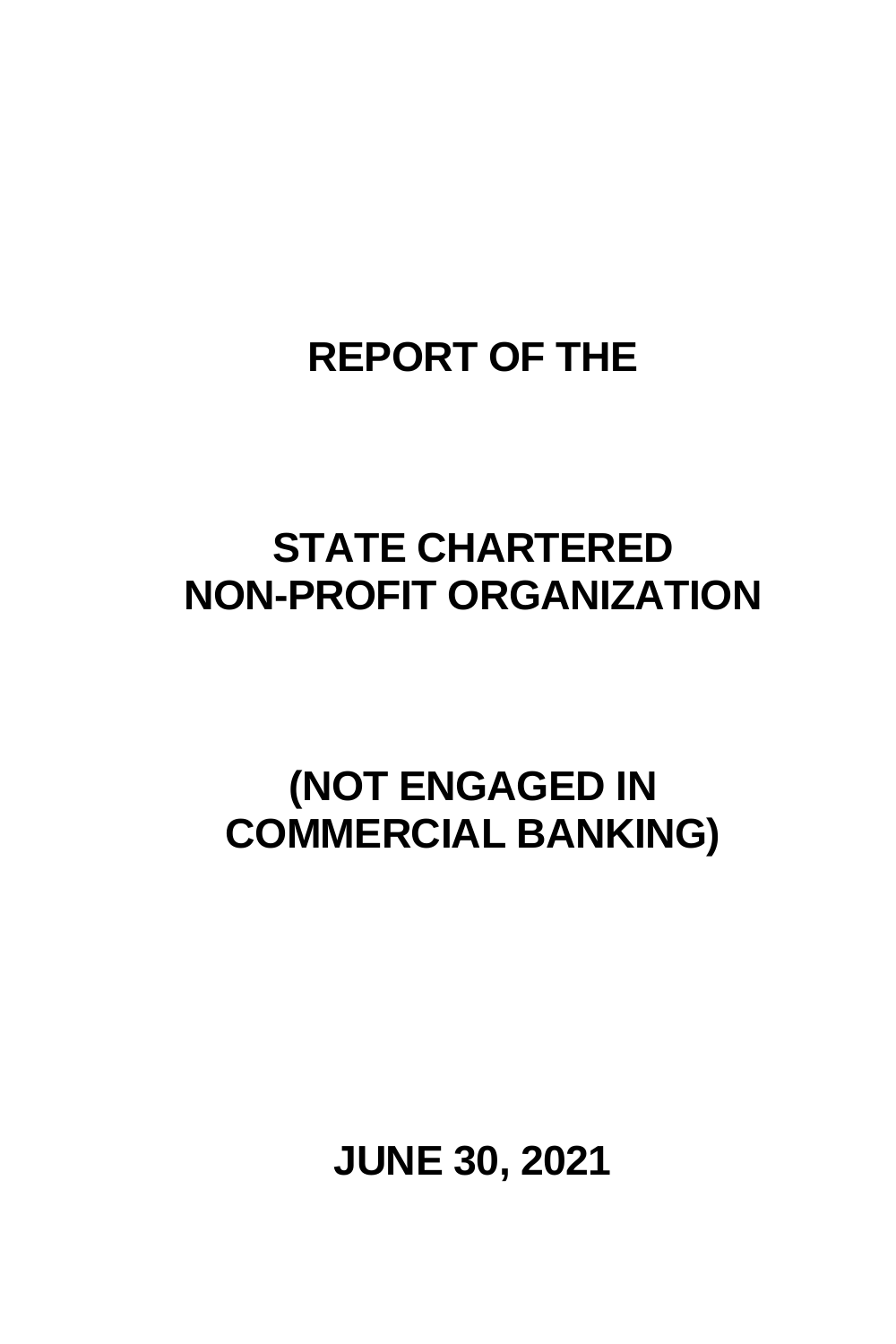#### **Arkansas Capital Corporation Little Rock, AR**

Trust Powers: No

VOICE: (501) 374-9247 200 River Market Avenue, Suite 400<br>FAX: (501) 374-9425 72201

Charter Number: 2000<br>Date: May 2, 2017<br>County: Pulaski

Home Page: www.arcapital.com

Bank Holding Company None

**CEO:** Rush B. Deacon

#### **Chm:** Kevin Burns **Pres/COO:** Sam Walls, III

**Directors**: Jeff Amerine; Kevin Burns; Rush B. Deacon; Jill Floyd; Robert "Ted" Gammill; Russell Guerra; Karen Marine; Emily McElroy; Virgil L. Miller, Jr.; Martha Moore; Caroll Penick; Sherrie Randall; Bryan Scoggins; David H. Shindler; William T. Staed; Lorrie Trogden

**Branches in Town**: None

**Other Branches**: None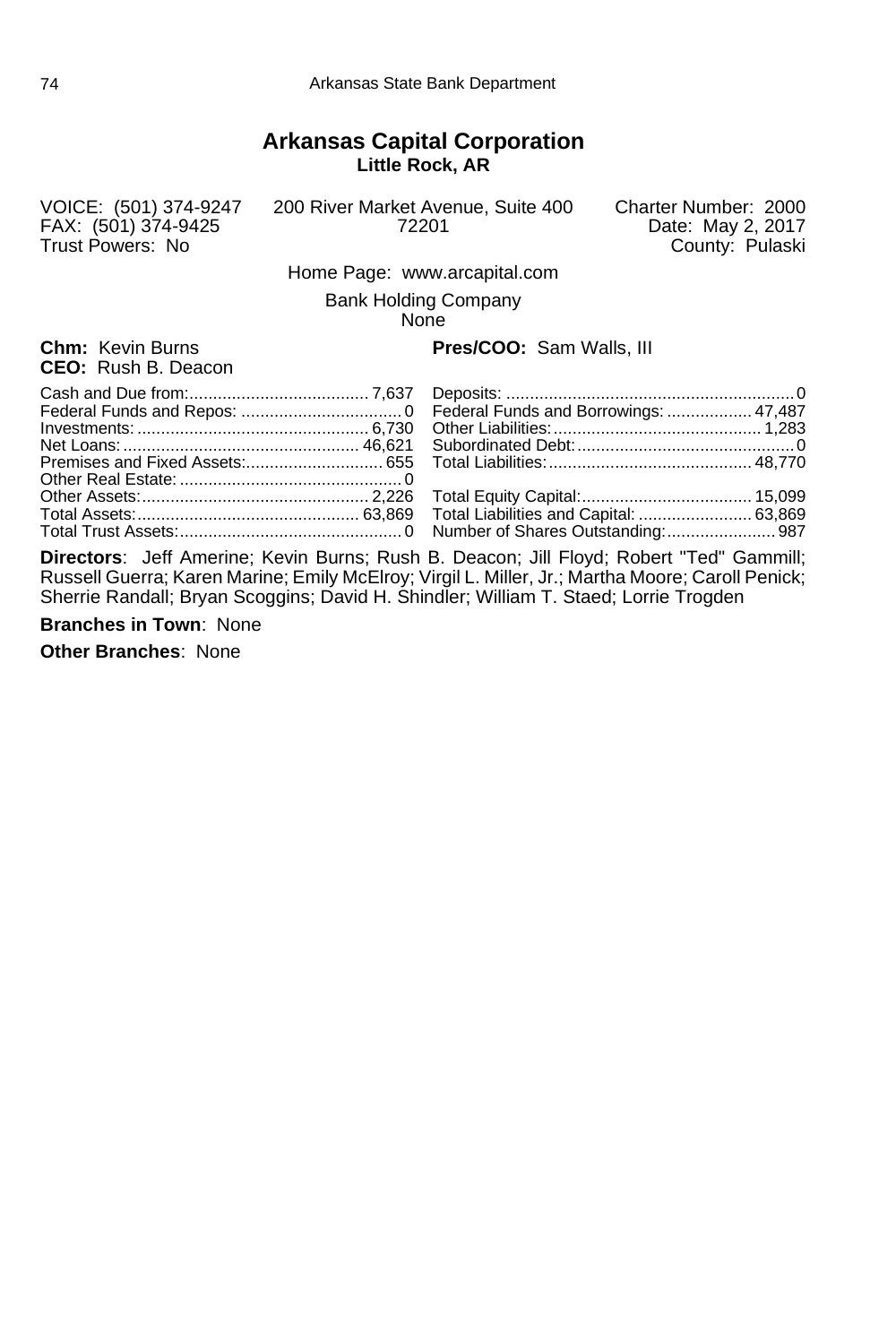## **REPORT OF THE**

## **STATE CHARTERED TRUST COMPANY**

## **(NOT ENGAGED IN COMMERCIAL BANKING)**

**JUNE 30, 2021**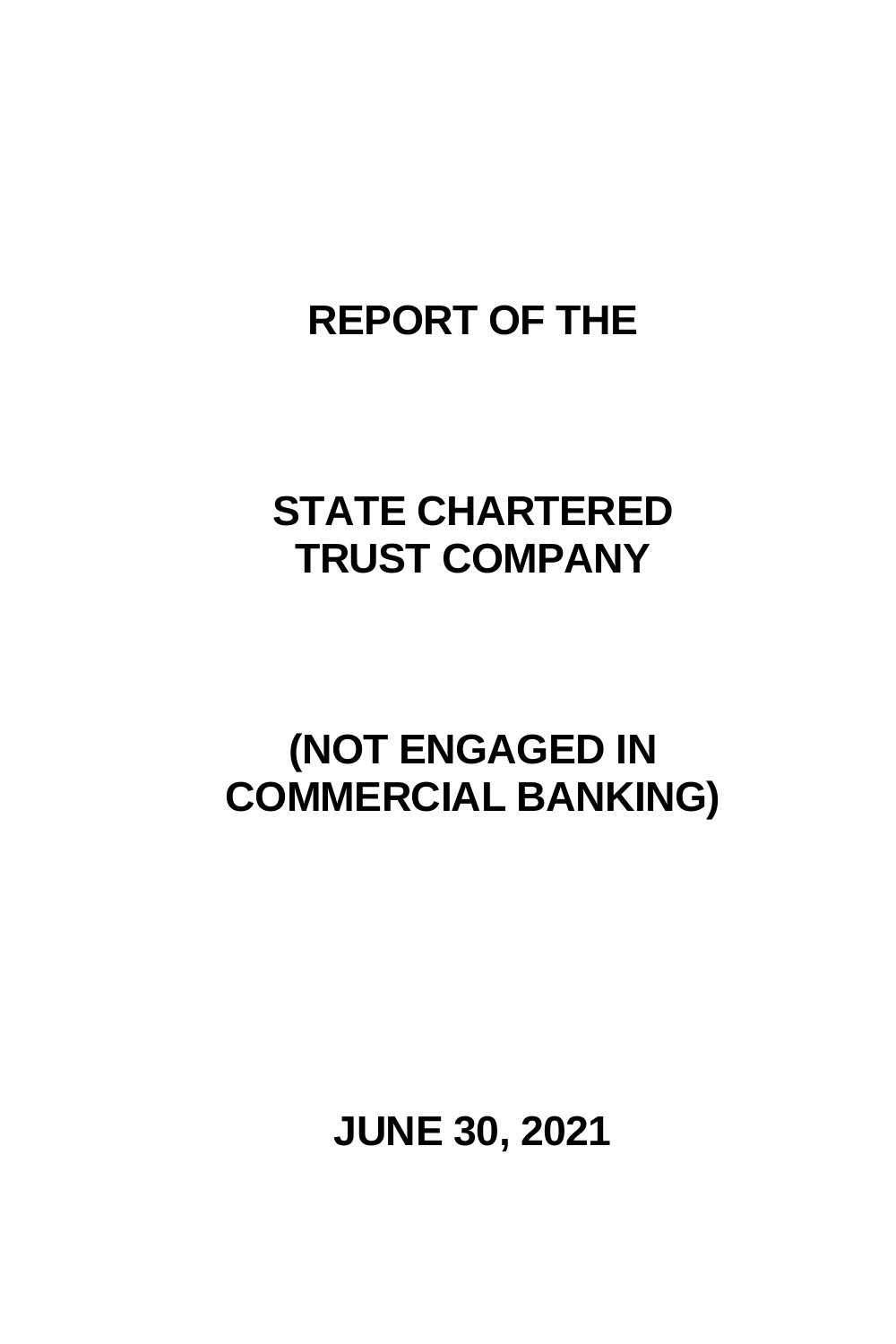#### **Community First Trust Company Hot Springs, AR**

FAX: (501) 520-3667 71913

VOICE: (501) 520-3660 135 Section Line Road, C-1 Charter Number: 35001

County: Garland

Home Page: www.communityfirsttrust.com

**Pres/CEO:** William L. Kerst, Jr. **CFO:** Leslie A. Ballentine

**Directors:** Drew Chandler; Chris Gosnell; William L. Kerst, Jr.; Bruce Maloch; Brad Smith **Branches in Town:** None

**Other Branches:** El Dorado, Hot Springs Village, Little Rock, Russellville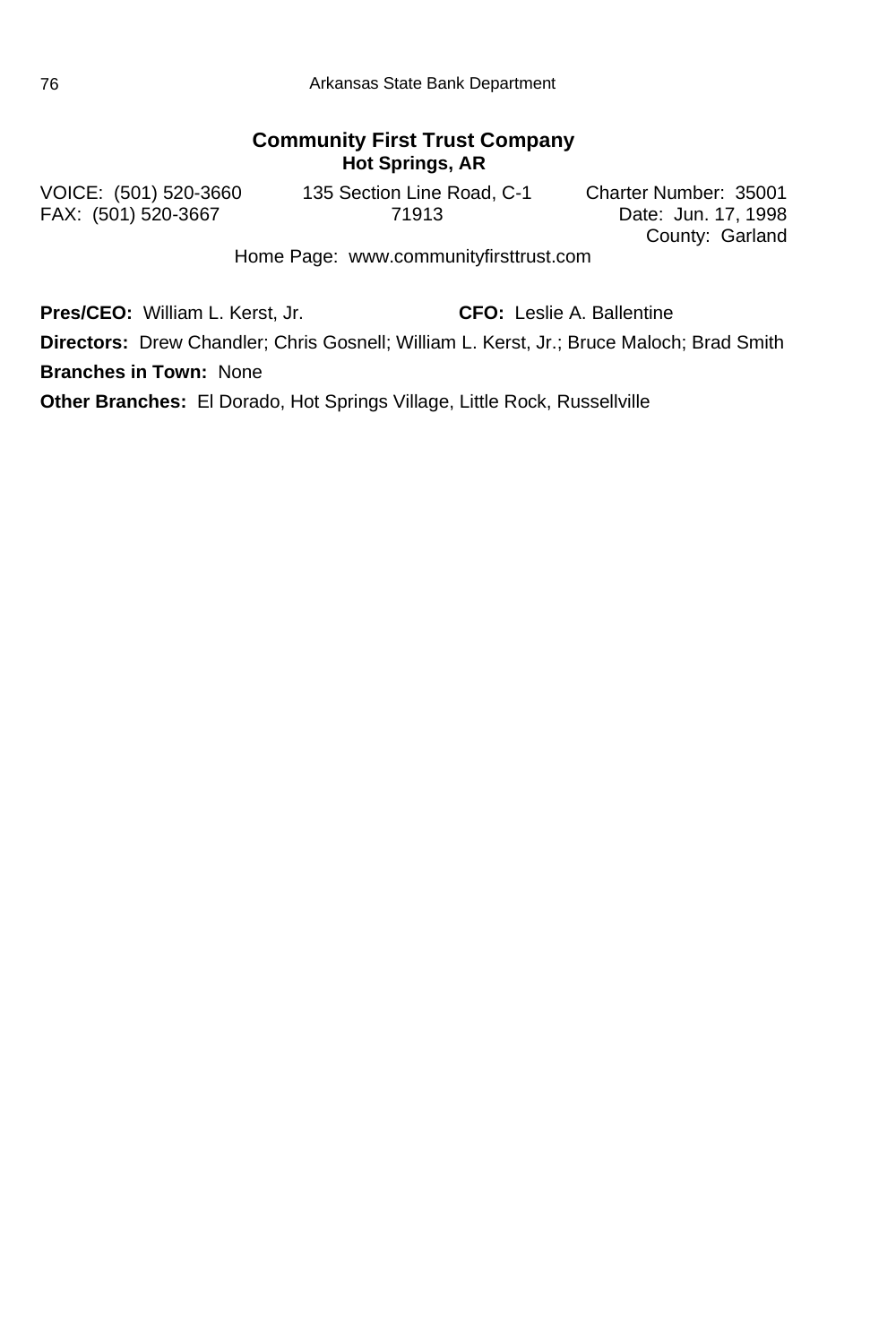## **REPORT OF THE**

## **REGIONAL/COUNTY INDUSTRIAL DEVELOPMENT CORPORATION**

## **(NOT ENGAGED IN COMMERCIAL BANKING)**

**JUNE 30, 2021**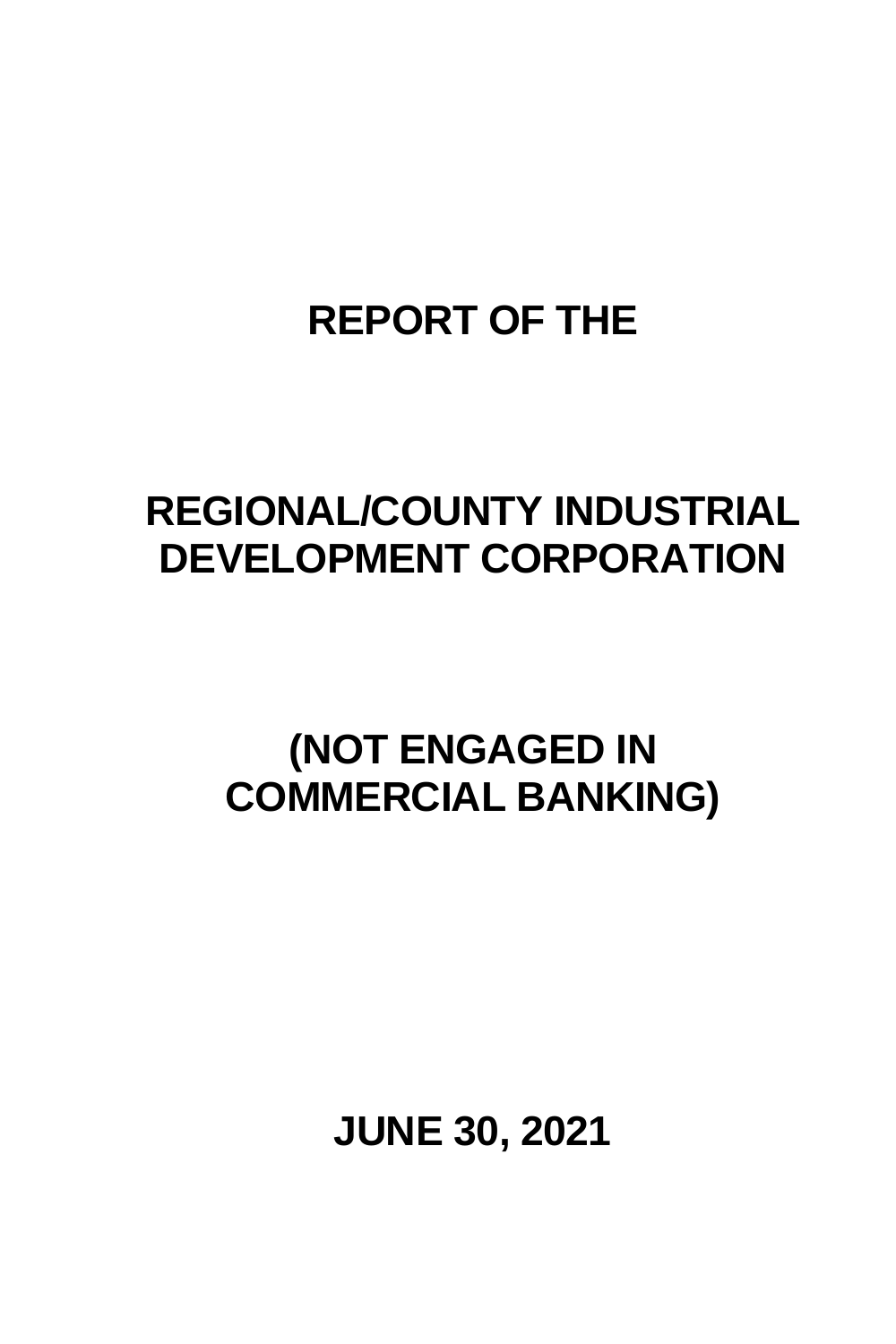#### **Perry County Industrial Development Corporation Perryville, AR**

VOICE: (501) 454-0330 P. O. Box 869 Charter Number: 30003 Date: August 18, 1994 County: Perry

**Pres:** John C. "Chris" Branscum **Treas:** Mark Roland **VP:** Donald C. Crain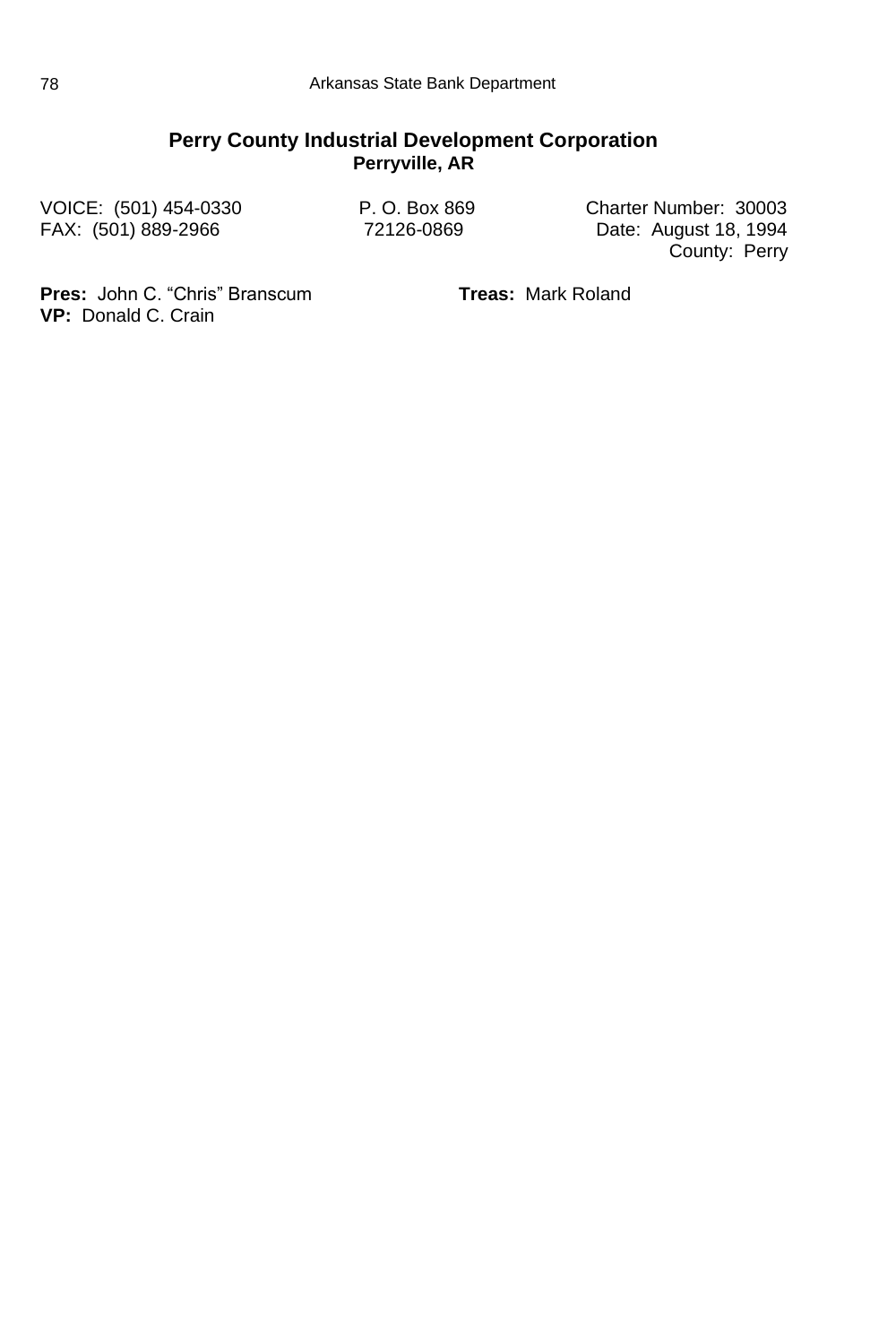# **ALL COMMERCIAL BANKS HEADQUARTERED IN ARKANSAS, LISTED BY COUNTY AND A MAP IDENTIFYING ALL OF THE STATE'S 75 COUNTIES**

**JUNE 30, 2021**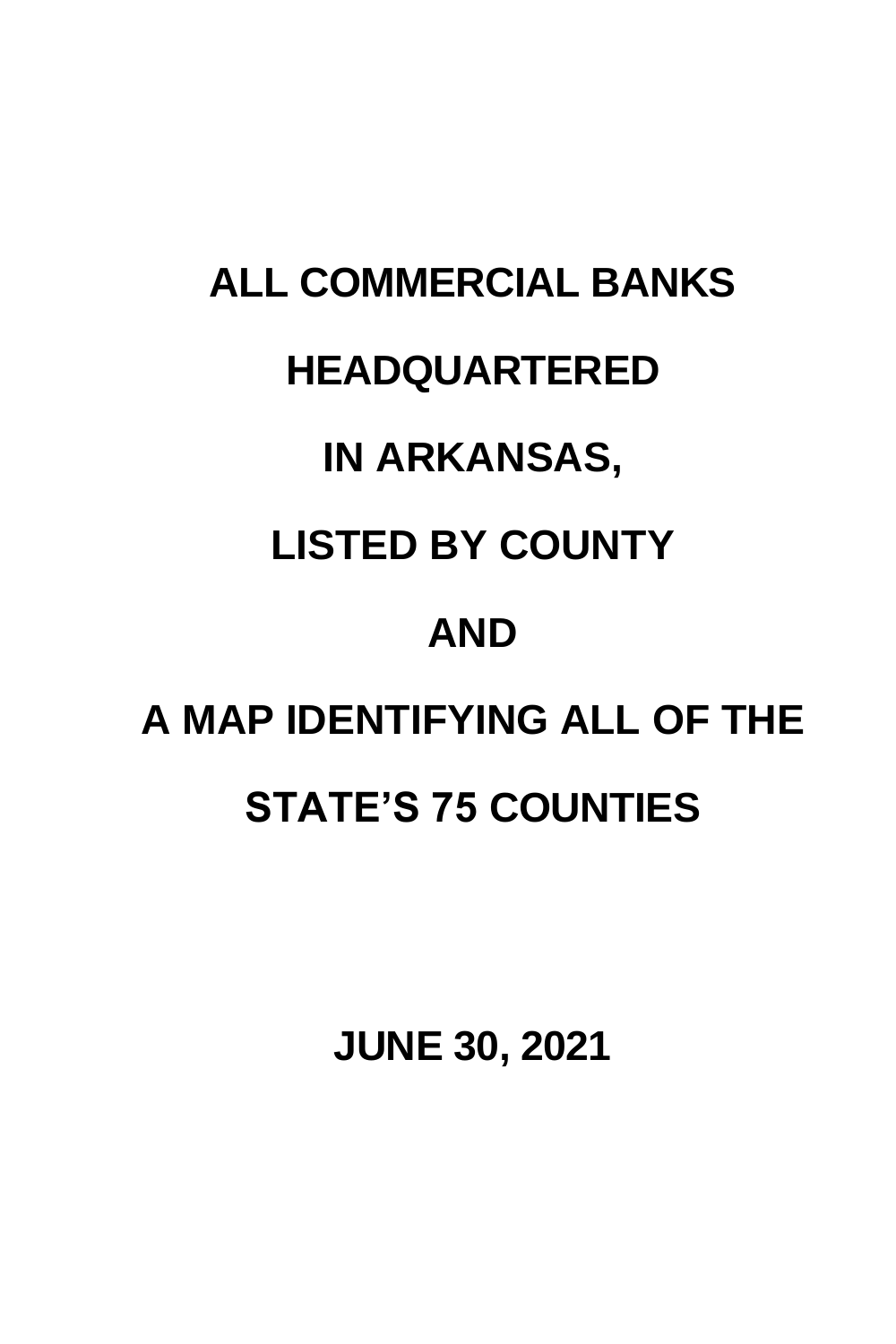| <b>COUNTY</b>     | <b>BANK</b>                                                             | <b>CITY</b>                                                |
|-------------------|-------------------------------------------------------------------------|------------------------------------------------------------|
| Arkansas          | The Farmers and Merchants Bank                                          | Stuttgart                                                  |
| Ashley            | Home Bank of Arkansas                                                   | Portland                                                   |
| <b>Benton</b>     | <b>Generations Bank</b>                                                 | Rogers                                                     |
| <b>Bradley</b>    | First State Bank of Warren<br>Warren Bank and Trust Company             | Warren<br>Warren                                           |
| Carroll           | First National Bank of North Arkansas<br>CS Bank<br><b>Anstaff Bank</b> | <b>Berryville</b><br>Eureka Springs<br><b>Green Forest</b> |
| <b>Chicot</b>     | The Bank of Lake Village                                                | Lake Village                                               |
| <b>Clark</b>      | Southern Bancorp Bank                                                   | Arkadelphia                                                |
| Clay              | Piggott State Bank                                                      | Piggott                                                    |
| <b>Cleveland</b>  | Gateway Bank                                                            | Rison                                                      |
| Columbia          | <b>Farmers Bank and Trust Company</b><br>The Peoples Bank               | Magnolia<br>Magnolia                                       |
| Conway            | Petit Jean State Bank                                                   | Morrilton                                                  |
| Craighead         | <b>Premier Bank of Arkansas</b>                                         | Jonesboro                                                  |
| Crawford          | Citizens Bank & Trust Company                                           | Van Buren                                                  |
| <b>Crittenden</b> | Evolve Bank & Trust<br><b>Fidelity Bank</b>                             | West Memphis<br><b>West Memphis</b>                        |
| <b>Cross</b>      | <b>Cross County Bank</b>                                                | Wynne                                                      |
| <b>Dallas</b>     | FBT Bank & Mortgage<br><b>Riverside Bank</b>                            | Fordyce<br>Sparkman                                        |
| Desha             | Merchants & Farmers Bank<br>First NaturalState Bank<br>McGehee Bank-    | Dumas<br>McGehee<br>McGehee                                |
| <b>Drew</b>       | Commercial Bank & Trust Company<br>Union Bank And Trust Company         | Monticello<br>Monticello                                   |
| <b>Faulkner</b>   | <b>Centennial Bank</b><br><b>First Service Bank</b>                     | Conway<br>Greenbrier                                       |
| <b>Fulton</b>     | <b>Bank of Salem</b>                                                    | Salem                                                      |
| Grant             | Peoples Bank                                                            | Sheridan                                                   |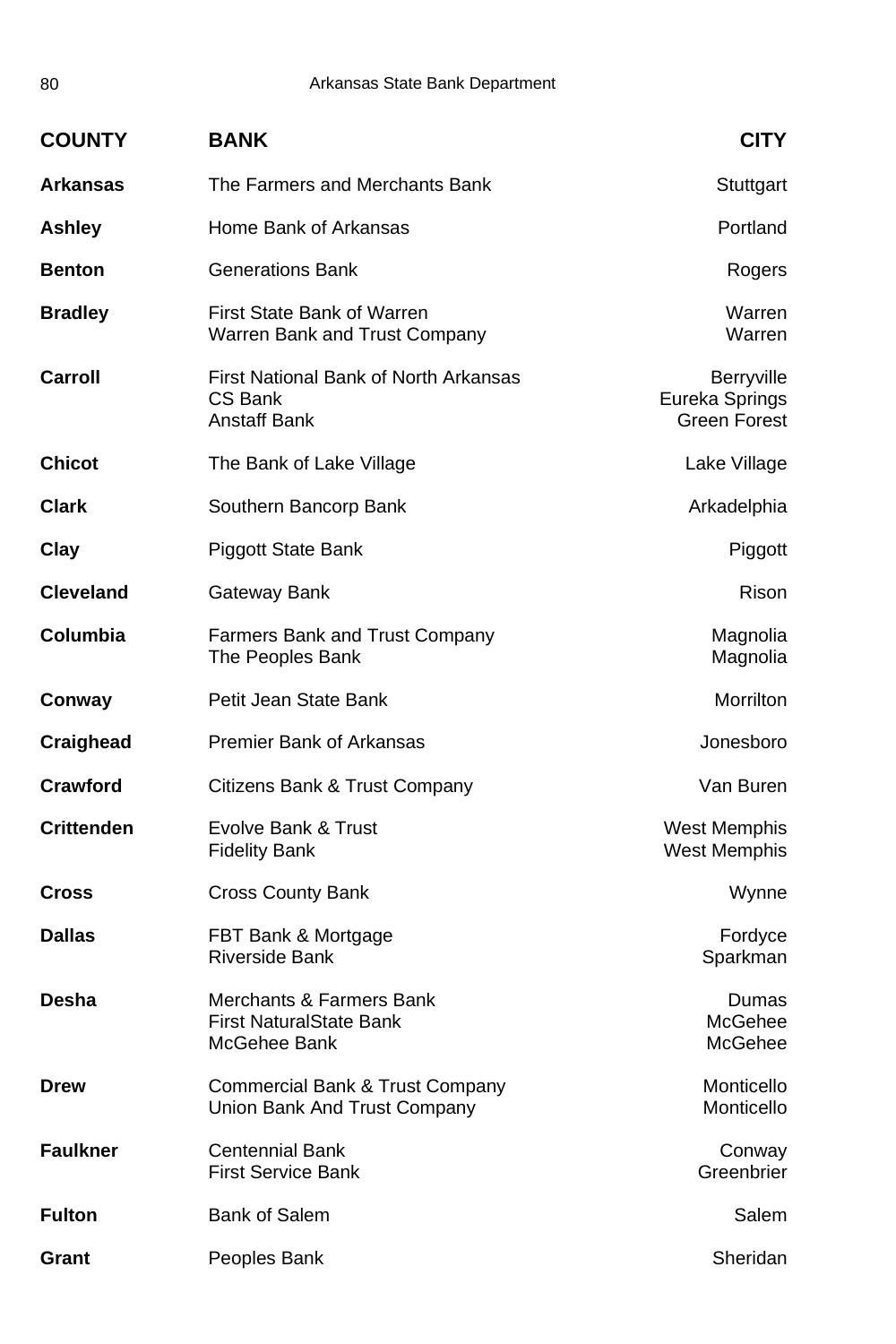| <b>COUNTY</b>      | <b>BANK</b>                                                                                  | <b>CITY</b>                                               |
|--------------------|----------------------------------------------------------------------------------------------|-----------------------------------------------------------|
| Greene             | <b>First National Bank</b>                                                                   | Paragould                                                 |
| <b>Hot Spring</b>  | The Malvern National Bank                                                                    | Malvern                                                   |
| Independence       | <b>First Community Bank</b><br>The Citizens Bank                                             | <b>Batesville</b><br><b>Batesville</b>                    |
| <b>Izard</b>       | The First National Bank of Izard County                                                      | Calico Rock                                               |
| <b>Jackson</b>     | Merchants & Planters Bank                                                                    | Newport                                                   |
| <b>Jefferson</b>   | Relyance Bank, National Association<br>Simmons Bank                                          | Pine Bluff<br>Pine Bluff                                  |
| Lafayette          | <b>Community State Bank</b><br><b>Bodcaw Bank</b>                                            | <b>Bradley</b><br><b>Stamps</b>                           |
| Lawrence           | The First National Bank of Lawrence County                                                   | <b>Walnut Ridge</b>                                       |
| Lincoln            | Connect Bank                                                                                 | <b>Star City</b>                                          |
| Logan              | <b>First Western Bank</b><br>The First National Bank at Paris<br>Logan County Bank           | <b>Booneville</b><br>Paris<br>Scranton                    |
| Lonoke             | Bank of England<br><b>First State Bank</b>                                                   | England<br>Lonoke                                         |
| <b>Madison</b>     | Today's Bank                                                                                 | Huntsville                                                |
| <b>Mississippi</b> | Farmers Bank And Trust Company                                                               | <b>Blytheville</b>                                        |
| Monroe             | The Merchants and Planters Bank                                                              | Clarendon                                                 |
| <b>Ouachita</b>    | Bank of Bearden<br><b>Security Bank</b>                                                      | <b>Bearden</b><br><b>Stephens</b>                         |
| <b>Phillips</b>    | Partners Bank                                                                                | Helena                                                    |
| Pike               | <b>Bank of Delight</b><br>Diamond Bank                                                       | Delight<br>Murfreesboro                                   |
| <b>Polk</b>        | The Union Bank of Mena                                                                       | Mena                                                      |
| Pope               | First State Bank                                                                             | <b>Russellville</b>                                       |
| Pulaski            | First Arkansas Bank & Trust<br><b>Bank of Little Rock</b><br>Bank OZK<br><b>Central Bank</b> | Jacksonville<br>Little Rock<br>Little Rock<br>Little Rock |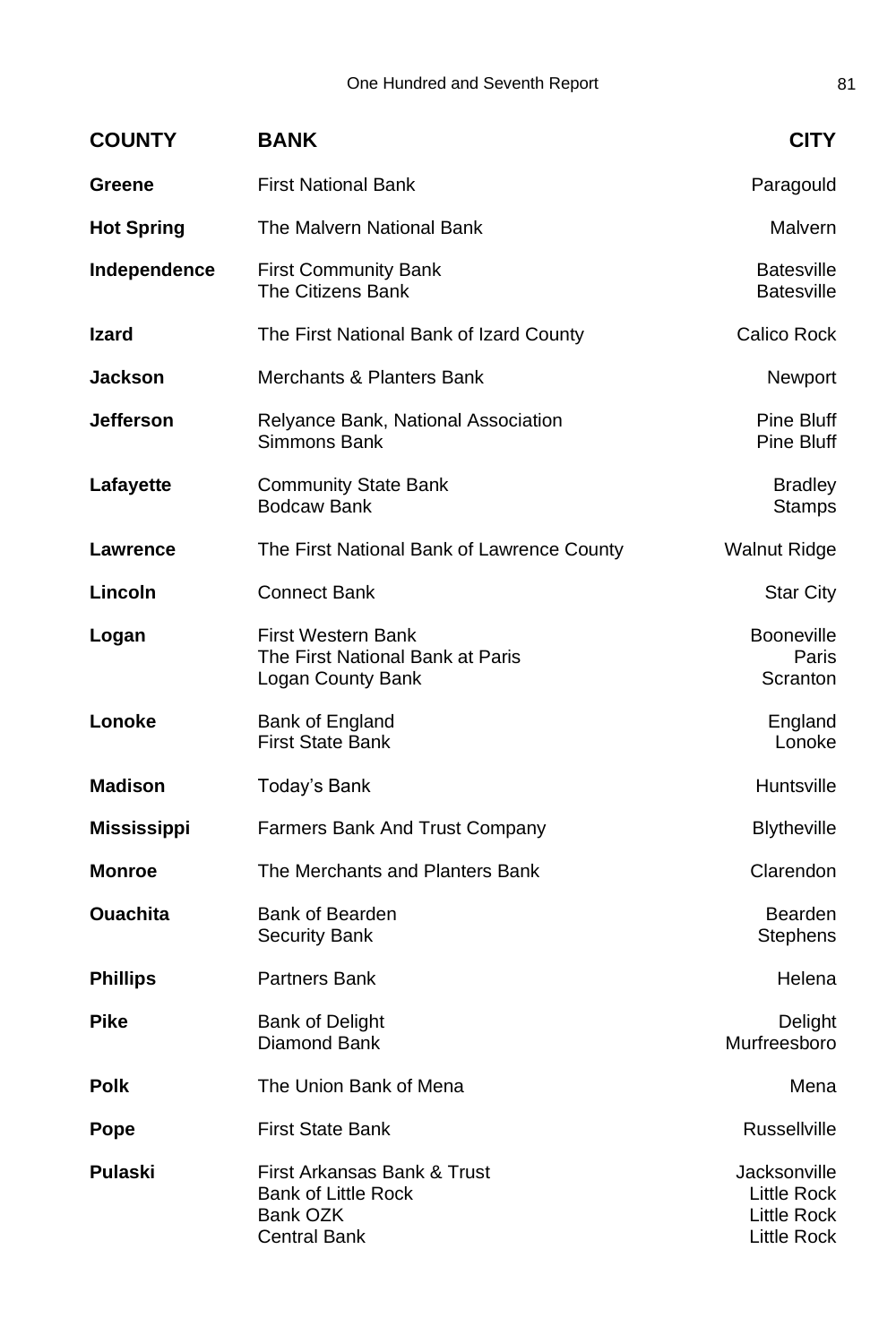| <b>COUNTY</b>      | <b>BANK</b>                                                                                    | <b>CITY</b>                                              |
|--------------------|------------------------------------------------------------------------------------------------|----------------------------------------------------------|
|                    | Eagle Bank & Trust Company<br>Encore Bank                                                      | <b>Little Rock</b><br><b>Little Rock</b>                 |
| Randolph           | <b>RiverBank</b>                                                                               | Pocahontas                                               |
| <b>Sebastian</b>   | The First National Bank of Fort Smith<br>Farmers Bank                                          | <b>Fort Smith</b><br>Greenwood                           |
| <b>Sevier</b>      | First State Bank of DeQueen<br><b>Horatio State Bank</b>                                       | DeQueen<br>Horatio                                       |
| Sharp              | <b>FNBC Bank</b><br>Bank of Cave City                                                          | Ash Flat<br>Cave City                                    |
| <b>St. Francis</b> | Armor Bank<br>First National Bank of Eastern Arkansas                                          | <b>Forrest City</b><br><b>Forrest City</b>               |
| <b>Stone</b>       | Stone Bank                                                                                     | <b>Mountain View</b>                                     |
| <b>Union</b>       | <b>First Financial Bank</b><br>Smackover State Bank                                            | El Dorado<br>Smackover                                   |
| Washington         | <b>Arvest Bank</b><br>Signature Bank of Arkansas<br>Legacy National Bank<br><b>United Bank</b> | Fayetteville<br>Fayetteville<br>Springdale<br>Springdale |
| White              | <b>First Security Bank</b>                                                                     | Searcy                                                   |
| Woodruff           | <b>RiverWind Bank</b>                                                                          | Augusta                                                  |
| Yell               | <b>Chambers Bank</b>                                                                           | Danville                                                 |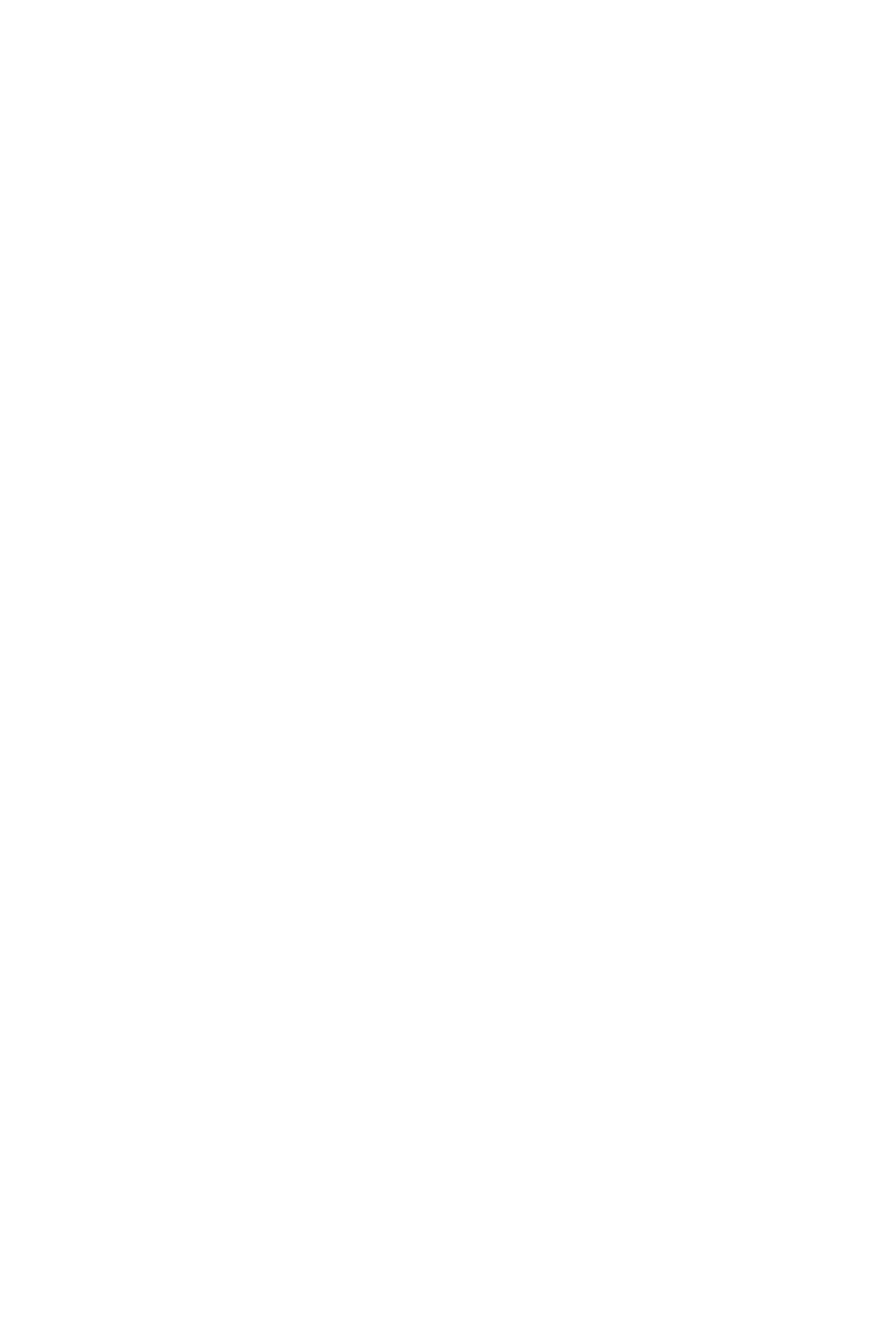# MAP OF ARKANSAS COUNTIES

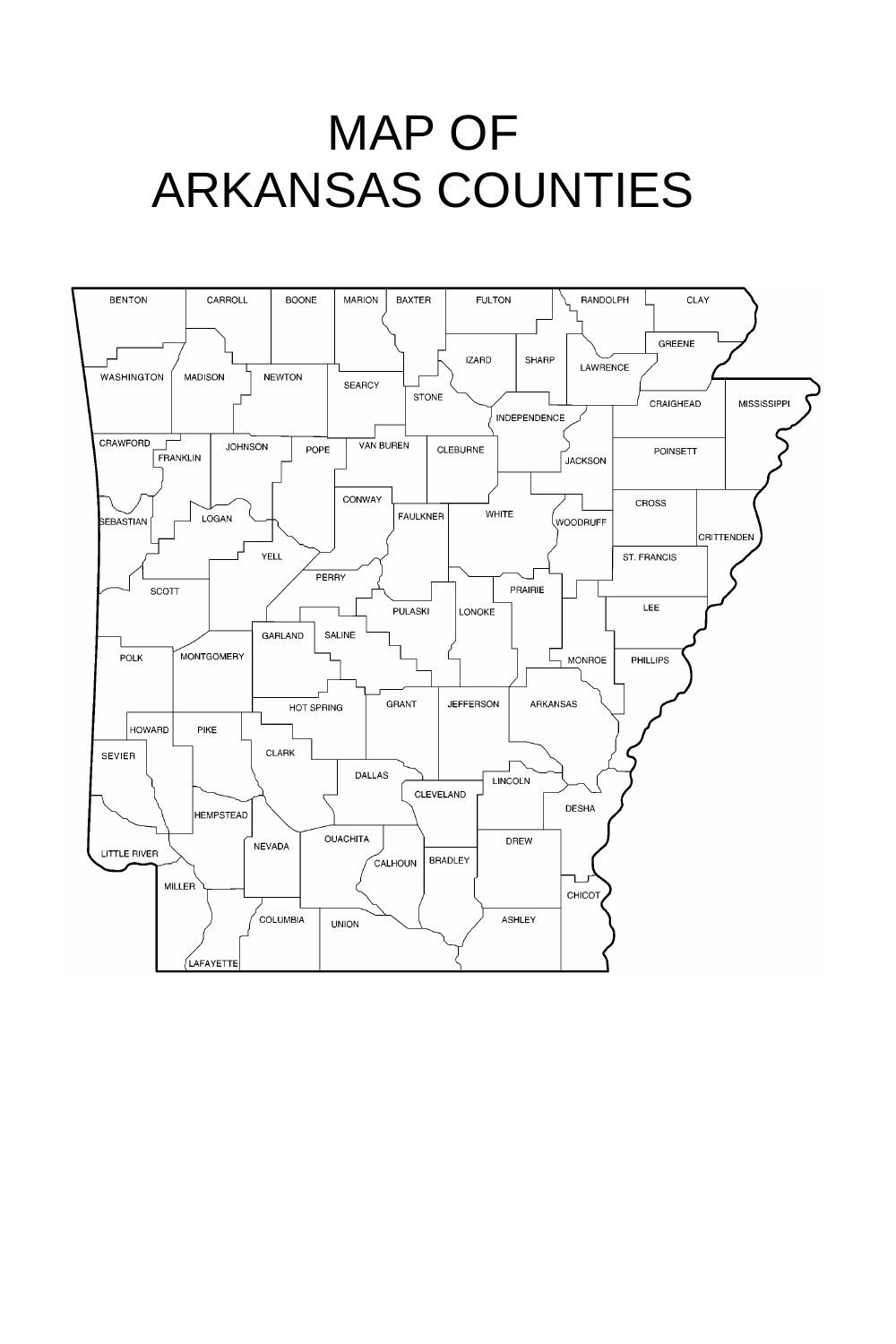## **ARKANSAS**

## **BANK HOLDING COMPANIES**

## **WHICH OWN**

## **STATE CHARTERED BANKS**

## **IN ARKANSAS**

**JUNE 30, 2021**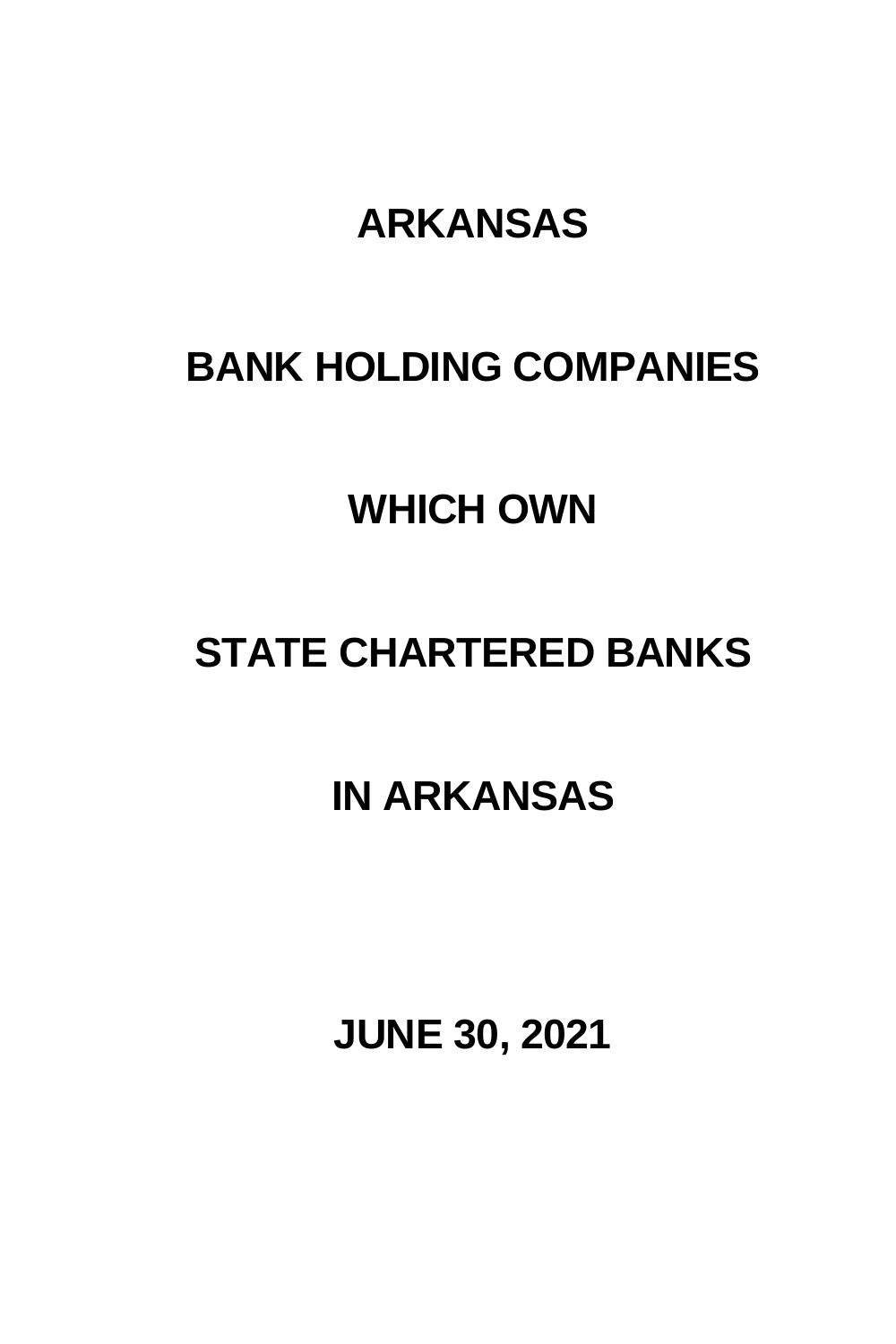#### **Southern Bancorp Inc. Arkadelphia, AR**

**CEO:** Darrin Williams

RSSD Number: 1248939 **605 Main Street, Suite 202** VOICE: (501) 850-8969 400 Hardin Road, Suite 100 FAX: (501) 537-1193 71923

**Chm:** Glen Jones **CFO:** Christopher Wewers

#### **Subsidiaries**:

Southern Bancorp Bank Arkadelphia, AR Southern Bancorp Bank 1 Investment Fund I, LLC<br>Southern Bancorp CDE, LLC<br>Arkadelphia, AR Southern Bancorp CDE, LLC<br>
Southern Bancorp Investment Fund II, LLC<br>
Arkadelphia, AR Southern Bancorp Investment Fund II, LLC<br>Southern Bancorp Investment Fund III, LLC<br>Arkadelphia, AR Southern Bancorp Investment Fund III, LLC Southern Landlord, LLC Arkadelphia, AR Southern Development Capital Trust Arkadelphia, AR<br>Southern Development Statutory Trust III Arkadelphia, AR Southern Development Statutory Trust III and Arkadelphia, AR<br>Southern Development Statutory Trust IV arkadelphia, AR Southern Development Statutory Trust IV Southern Property Corporation of the Delta Arkadelphia, AR SBI Acquisition II, Inc. **Little Rock, AR** 

#### **FNBC Bancorp, Inc. Ash Flat, AR**

RSSD Number: 1099690 **636 Ash Flat Drive** VOICE: (870) 994-2311 **P. O. Box 8** FAX: (870) 257-1889 72513

**CEO/Pres:** Martin Carpenter **Sec:** Terri French<br> **VP:** Marty Sellars<br> **Sec:** Morris Street **VP: Marty Sellars** 

## **Subsidiaries**:

**FNBC Capital Trust I Ash Flat, AR** Ash Flat, AR

Ash Flat, AR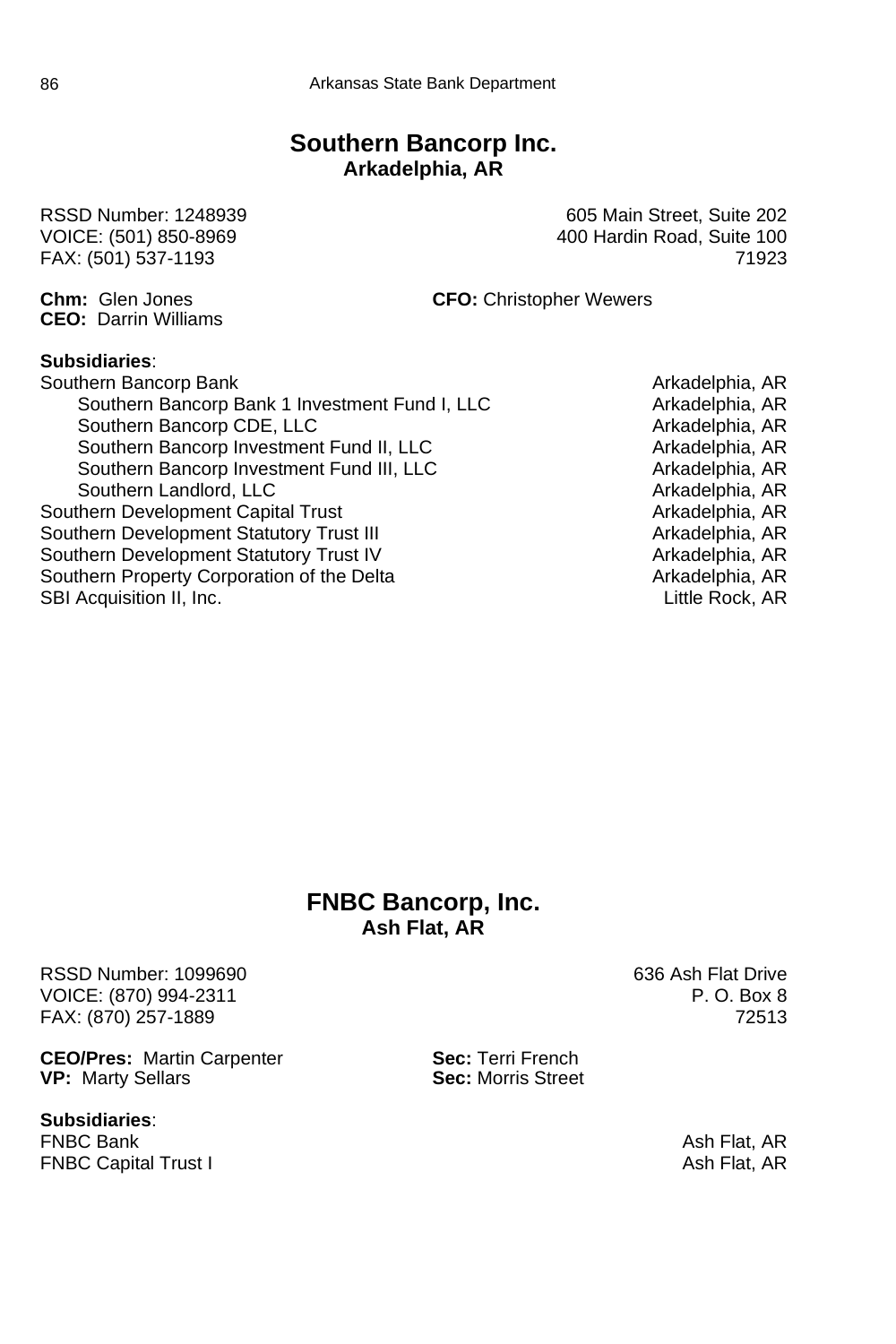#### **Citizens Bancshares of Batesville, Inc. Batesville, AR**

RSSD Number: 1131077 **655 St. Louis Street** VOICE: (870) 793-4441 P. O. Box 2156 FAX: (870) 698-6299 72501

**CEO:** Jeffery Teague **EVP/CFO:** Karen Shaw

**Pres/CLO:** Adam Mitchell **Subsidiaries**:

The Citizens Bank Bank Batesville, AR Citizens Bancshares (AR) Statutory Trust I Batesville, AR Batesville, AR

#### **First Community Bancshares, Inc. Batesville, AR**

RSSD Number: 2641694 1325 Harrison Street VOICE: (870) 612-3400 P. O. Box 4327 FAX: (870) 612-3412 72501

**Chm/CEO/Pres:** Dale E. Cole **CFO:** Jason Taylor<br> **EVP:** Boris A. Dover **CALC CO. Sec:** Dianne Lambe

**Sec:** Dianne Lamberth

#### **Subsidiaries**:

First Community Bank Batesville, AR Batesville Insurance Agency, Inc. **Batesville, AR** Batesville, AR Community Business Resources, LLC Batesville, AR WR Holding Co., LLC **Example 20 and 20 and 20 and 20 and 20 and 20 and 20 and 20 and 20 and 20 and 20 and 20 and 20 and 20 and 20 and 20 and 20 and 20 and 20 and 20 and 20 and 20 and 20 and 20 and 20 and 20 and 20 and 20 a** 

#### **Bearden Bancshares, Inc. Bearden, AR**

RSSD Number: 2993722 1 Second Street VOICE: (870) 687-2233 P. O. Box 135 FAX: (870) 687-2474 71720

**Pres:** Rick Green **Sec:** Ken Riley

#### **Subsidiaries**:

Bank of Bearden Bearden, ARC 2006, Bearden, ARC 2006, Bearden, ARC 2007, Bearden, ARC 2007, Bearden, ARC 2007, Bearden, ARC 2007, Bearden, ARC 2007, Bearden, ARC 2007, Bearden, ARC 2007, Bearden, ARC 2007, Bearden, ARC 200 BBI Insurance Agency, Inc. **BBI Insurance Agency, Inc.** Bearden, AR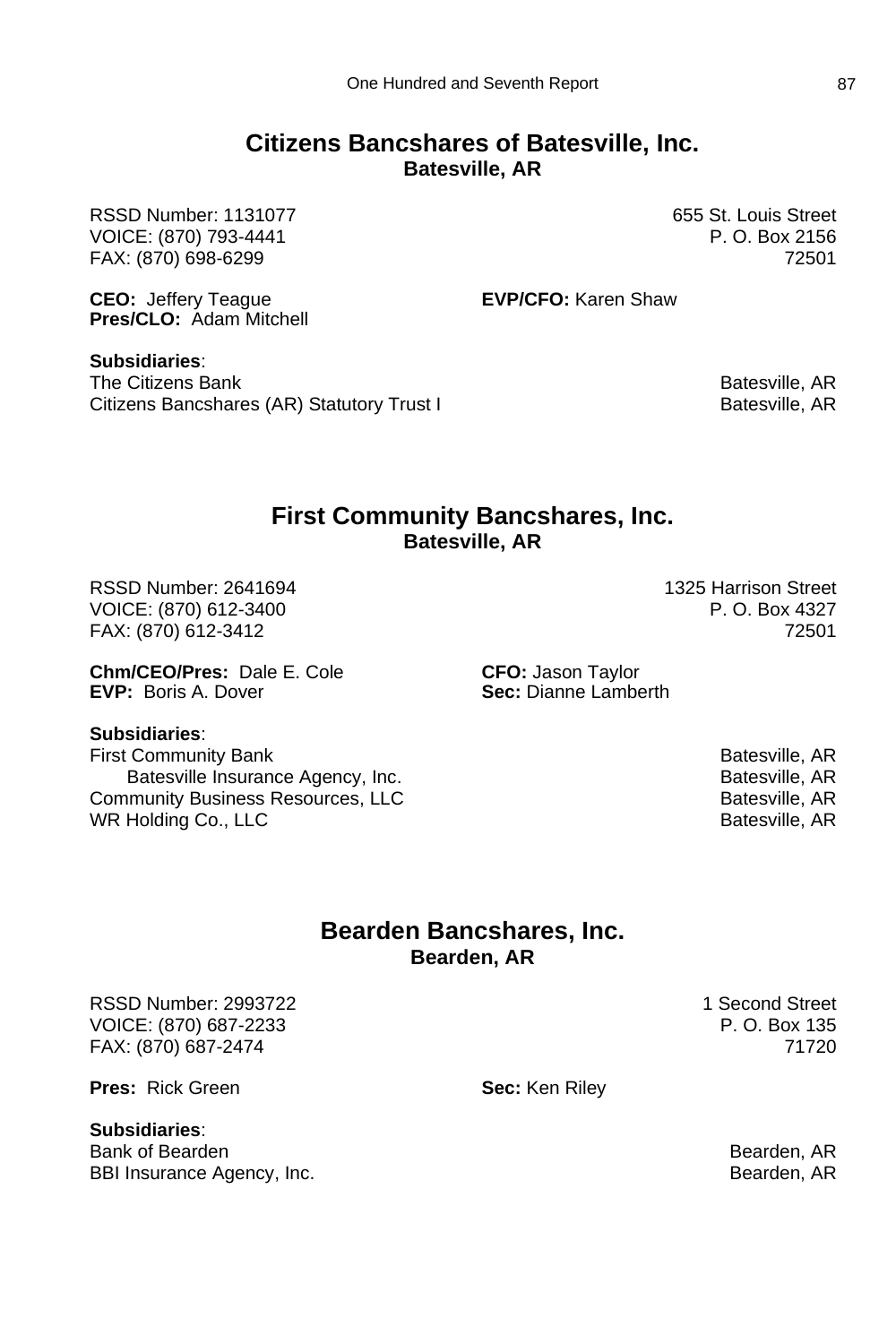#### **Arvest Bank Group, Inc. Bentonville, AR**

**Chm/CEO/Pres:** Jim C. Walton **Sec:** Karla Payne **VP/Treas/Sec:** Richard D. Chapman

#### **Subsidiaries**:

Arvest Holdings, Inc. **Bentonville, AR** Arvest Bank Fayetteville, AR Arvest Central Mortgage Company **Example 20 and Arriverse Central Mortgage Company** Arvest Bank Operations, Inc. **Lowell, AR** Arvest Insurance, Inc. **Lowell, AR** Arvest Insurance, Inc. Arvest Investments, Inc. Lowell, AR RHV, LLC Lowell, AR RHV2, LLC Lowell, AR First Place on the Creeks, LLC Rogers, AR WACO Title Company New York Company Springdale, AR ABR Investments, Inc. **ABR Investments**, Inc. Southwest Cattlemen's Corporation Tulsa, OK Superior Finance Company Tulsa, OK CFB Aviation, LLC **Bentonville, AR** 

#### **Arvest Holdings, Inc. Bentonville, AR**

RSSD Number: 1845673 110 NW 2nd Street, Suite 300 VOICE: (479) 464-1500 P. O. Box 1860 FAX: (479) 464-1540 72712

> Bank Holding Company Arvest Bank Group, Inc., Bentonville, AR

**Chm/CEO/Pres:** Jim C. Walton **Sec:** Karla Payne **VP/Treas/Sec:** Richard D. Chapman

#### **Subsidiaries**:

Arvest Bank Fayetteville, AR Arvest Central Mortgage Company **Example 20** Extract Little Rock, AR Arvest Bank Operations, Inc. Lowell, AR Arvest Insurance, Inc. Lowell, AR Arvest Investments, Inc. **Arror and Arvest Investments**, Inc. **Lowell**, AR RHV, LLC Lowell, AR RHV2, LLC Lowell, AR First Place on the Creeks, LLC **Rogers, AR** WACO Title Company Note and Springdale, AR ABR Investments, Inc. **ABR Investments**, Inc. Southwest Cattlemen's Corporation Tulsa, OK Superior Finance Company Tulsa, OK

RSSD Number: 1095674 110 NW 2nd Street, Suite 300 VOICE: (479) 464-1500 P.O. Box 1860 FAX: (479) 464-1540 72712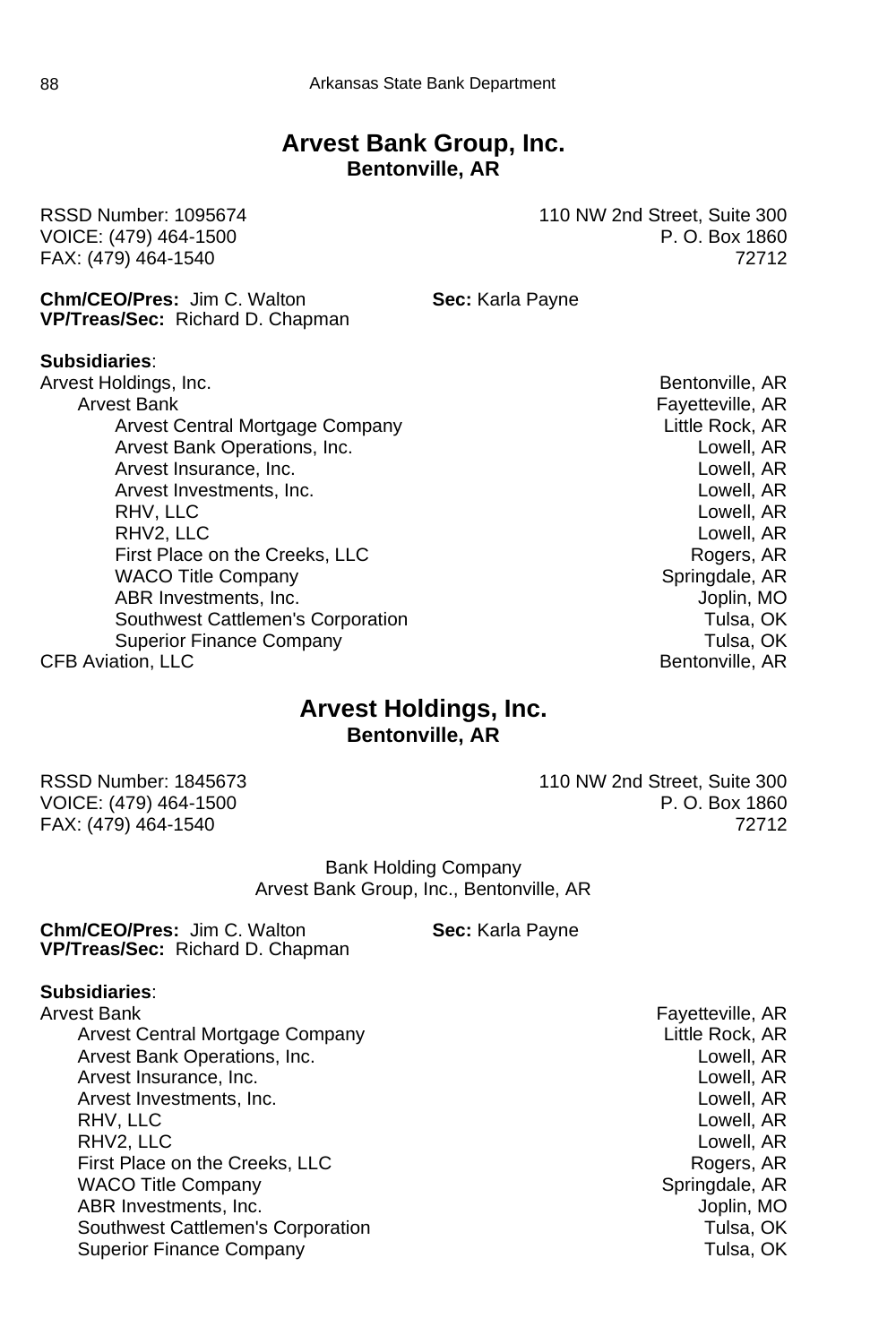#### **Farmers Bancorp, Inc. Blytheville, AR**

RSSD Number: 1247615 400 West Main Street VOICE: (870) 763-8101 P. O. Box 688 FAX: (870) 763-3500 72316

**Chm/Pres:** Randy Scott

**Subsidiaries**: Farmers Bank And Trust Company Blytheville, AR

#### **First Western Bancshares ESOT Booneville, AR**

RSSD Number: 2628994 80 West Main VOICE: (479) 675-0369 P. O. Box 87 FAX: (479) 675-0751 72927

**Chm:** Ty Hampton

#### **Subsidiaries**:

First Western Bancshares, Inc. **Booneville, AR** First Western Bank Booneville, AR First Western Financial, Inc. **Booneville, AR** First Western Insurance Agency, Inc. The Connect Report of Booneville, AR First Western Mortgage, Inc. **Booneville, AR** Booneville, AR First Western Statutory Trust II Booneville, AR First Western Statutory Trust III Booneville, AR

#### **First Western Bancshares, Inc. Booneville, AR**

RSSD Number: 1100091 80 West Main VOICE: (479) 675-0369 P.O. Box 87 FAX: (479) 675-0751 72927

Bank Holding Company First Western Bancshares ESOT, Booneville, AR

**Chm/CEO:** John T. Hampton **VP/Sec:** Debbie Danekas **Pres:** Ty Hampton

**Subsidiaries**: First Western Bank Booneville, AR First Western Financial, Inc. **Booneville, AR** First Western Insurance Agency, Inc. Booneville, AR First Western Mortgage, Inc. **Booneville, AR** First Western Statutory Trust II **Booneville, AR** First Western Statutory Trust III **Booneville, AR**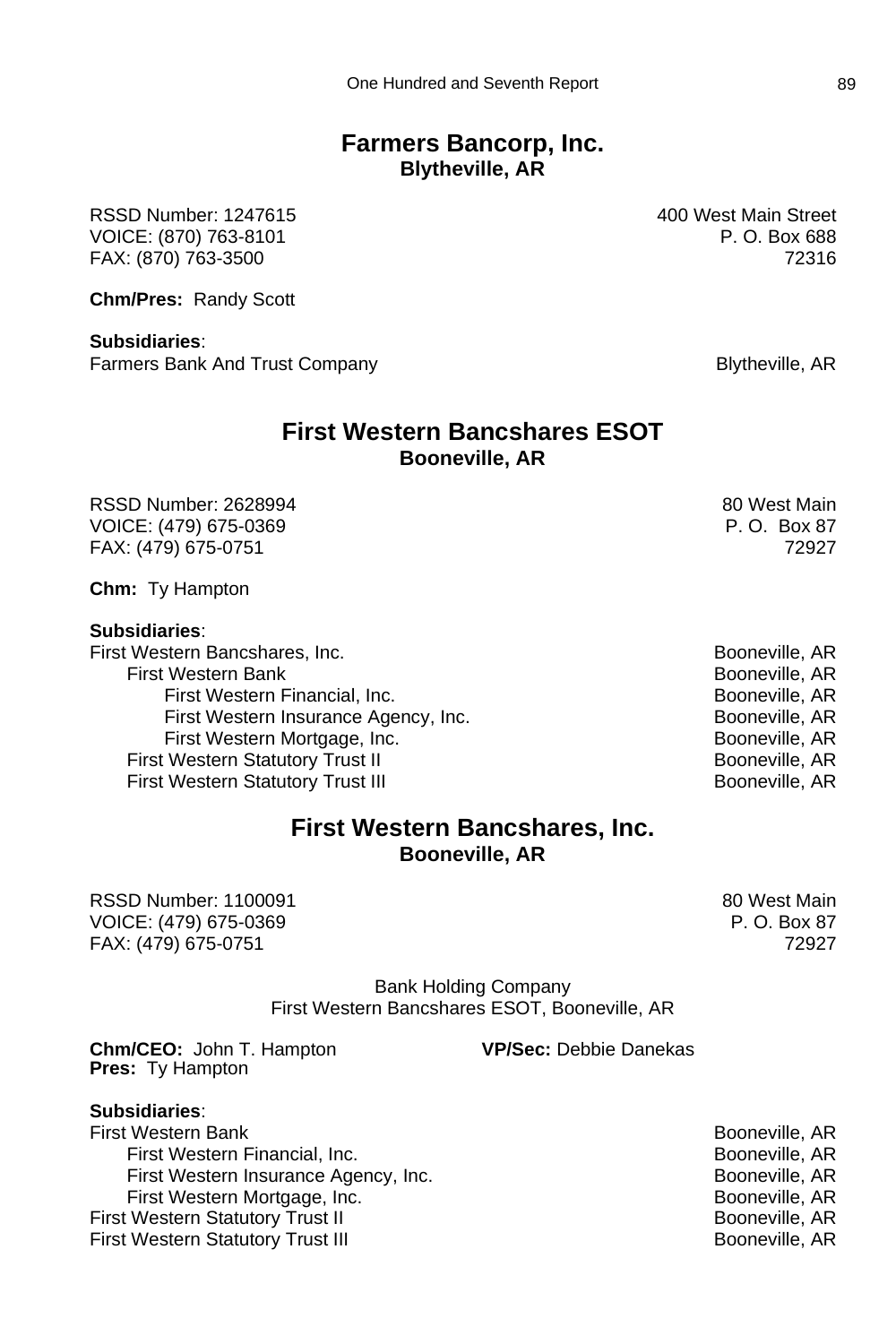#### **Harrell Bancshares, Inc. Camden, AR**

**Pres:** Jonathan W. Harrell **Sec:** Maxwell Harrell **CFO:** Sandra Ferguson

**Subsidiaries**: Generations Bank **Rogers, AR** Rogers, AR

RSSD Number: 2352196 1325 Hwy 278 Bypass VOICE: (479) 986-3960 3710 Southern Hills Blvd, Suite 100 FAX: (479) 986-3999 71701

## **Sharp Bancshares, Inc. Cave City, AR**

RSSD Number: 1099663 137 South Main<br>VOICE: (870) 283-5301 137 South Main VOICE: (870) 283-5301 VOICE: (870) 283-5301 P. O. Box 490 FAX: (870) 283-6466

**Chm:** Samuel F. Beller **VChm:** Bruce Street **CEO/Pres:** John Beller **VCHM: CFO:** Kim Nunally

**Subsidiaries**:

Bank of Cave City Cave City Cave City, AR Cave City Properties, Inc. Cave City, AR

**CFO:** Kim Nunally

#### **Clarendon Holding Co. Clarendon, AR**

RSSD Number: 1099252 297 Madison Street VOICE: (870) 747-3319 **P. O. Box 280** FAX: (870) 747-3498 72029

**Chm:** J. Baxter Sharp, III **CEO/Pres:** J. Kendall Henry

#### **Subsidiaries**:

The Merchants and Planters Bank Clarendon, AR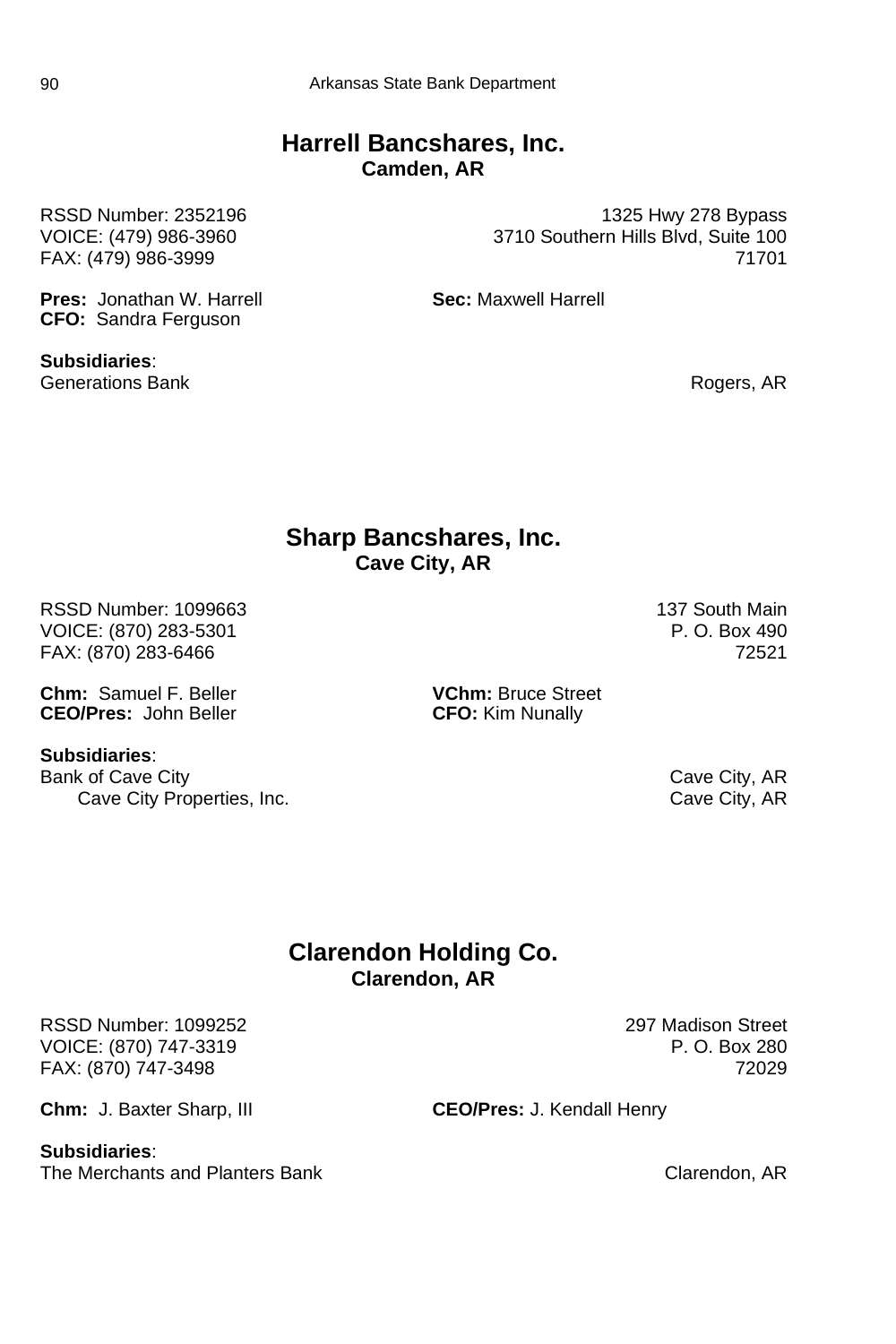#### **Home BancShares, Inc. Conway, AR**

RSSD Number: 1491409 719 Harkrider Street, Suite 100 VOICE: (501) 328-4770 P. O. Box 966 FAX: (501) 328-4890 72032

**Chm/CEO:** John W. Allison **COO:** Stephen Tipton

**CFO:** Brian Davis **Subsidiaries**: Centennial Bank Conway, AR Centennial Insurance Agency, Inc. The Cabot, AR Cabot, AR Boomer Air LLC **Conway, AR** Centennial AAC NMTC Fund, LLC Conway, AR Freedom Insurance Group, Inc. Communication of the Structure of Art Jonesboro, AR Cook Insurance Agency, Inc. And The Cook Insurance Agency, Inc. Apalachicola, FL Regent Bank Project Finance, Inc. **Davie, FL** Davie, FL Centennial AL Holdings, Inc. New York, NY HBI Insurance, Inc. Conway, AR Centennial (AR) Statutory Trust I Wilmington, DE Liberty Statutory Trust 1 Wilmington, DE Liberty Statutory Trust II New York 1999 and the United States of Wilmington, DE Regent Capital Trust II New York 1999 and the United States of Wilmington, DE Regent Capital Trust III Wilmington, DE Russellville Statutory Trust I Wilmington, DE

#### **Chambers Bancshares, Inc. Danville, AR**

RSSD Number: 1141487 105 East 9th Street VOICE: (479) 495-4648 P. O. Box 1330 FAX: (479) 495-4769 72833

**Chm/CEO/Pres:** John Ed Chambers, III **COO:** Mike Donnell **CFO:** Landi Mkhize

**Subsidiaries**: Chambers Bank Danville, AR Sloan Capital Trust I Danville, AR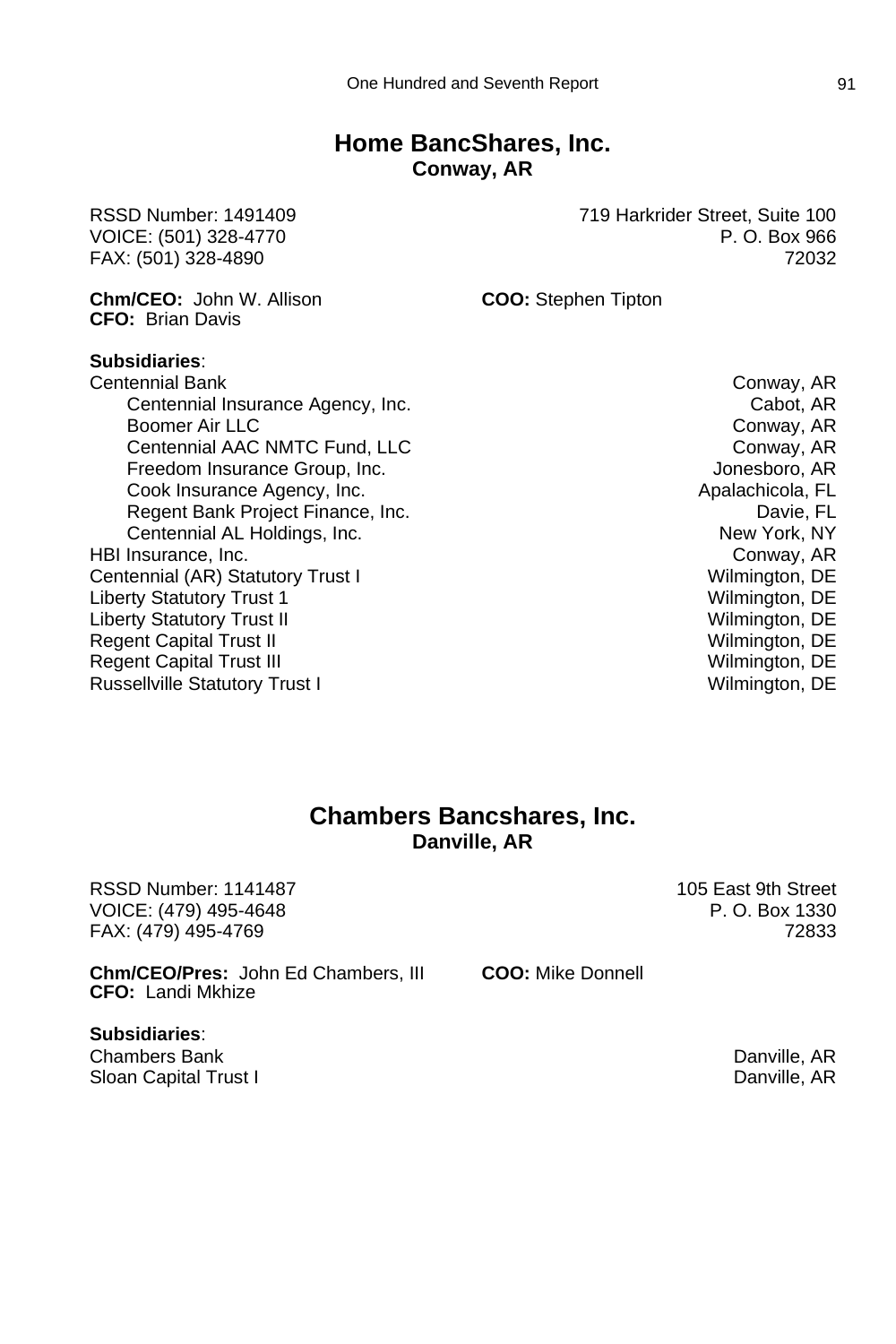#### **First State Bancshares, Inc. DeQueen, AR**

RSSD Number: 2032724 402 West Collin Raye Drive VOICE: (870) 642-4423 **P. O. Box 970** FAX: (870) 642-2847 71832

**Chm:** Dennis Smiley **CEO/Pres:** Noel L. Bard

#### **Subsidiaries**:

First State Bank of DeQueen **DeCusen** DeCusen DeQueen, AR First State DeQueen Statutory Trust I Wilmington, DE

#### **M & F Financial Corporation Dumas, AR**

RSSD Number: 1099506 500 Highway 65 South<br>VOICE: (870) 382-4311 F. O. Box 187 VOICE: (870) 382-4311 FAX: (870) 382-5901 71639

**Chm/CEO:** L. Ashton Adcock **EVP:** Betty B. Trites<br> **Pres:** B. Page Gill **Company EXEC:** Sec: Price Boney **Pres:** B. Page Gill

**Subsidiaries**:

Merchants & Farmers Bank Dumas, AR

#### **First Financial Banc Corporation El Dorado, AR**

FAX: (870) 881-5393

**CEO/Pres:** Chris Hegi **EVP:** Craig Mobley<br> **EVP/CFO:** Melissa Jerry **EVP** Sec: Debra Martin **EVP/CFO: Melissa Jerry** 

**Subsidiaries**:

First Financial Bank El Dorado, AR First Title Services, Inc. El Dorado, AR First Financial Banc Corporation Statutory Trust I El Dorado, AR First Financial Statutory Trust III **Election Contract II** El Dorado, AR

RSSD Number: 2568102<br>VOICE: (870) 863-7000 214 North Washington Street<br>P. O. Box 1754 VOICE: (870) 863-7000 P. O. Box 1754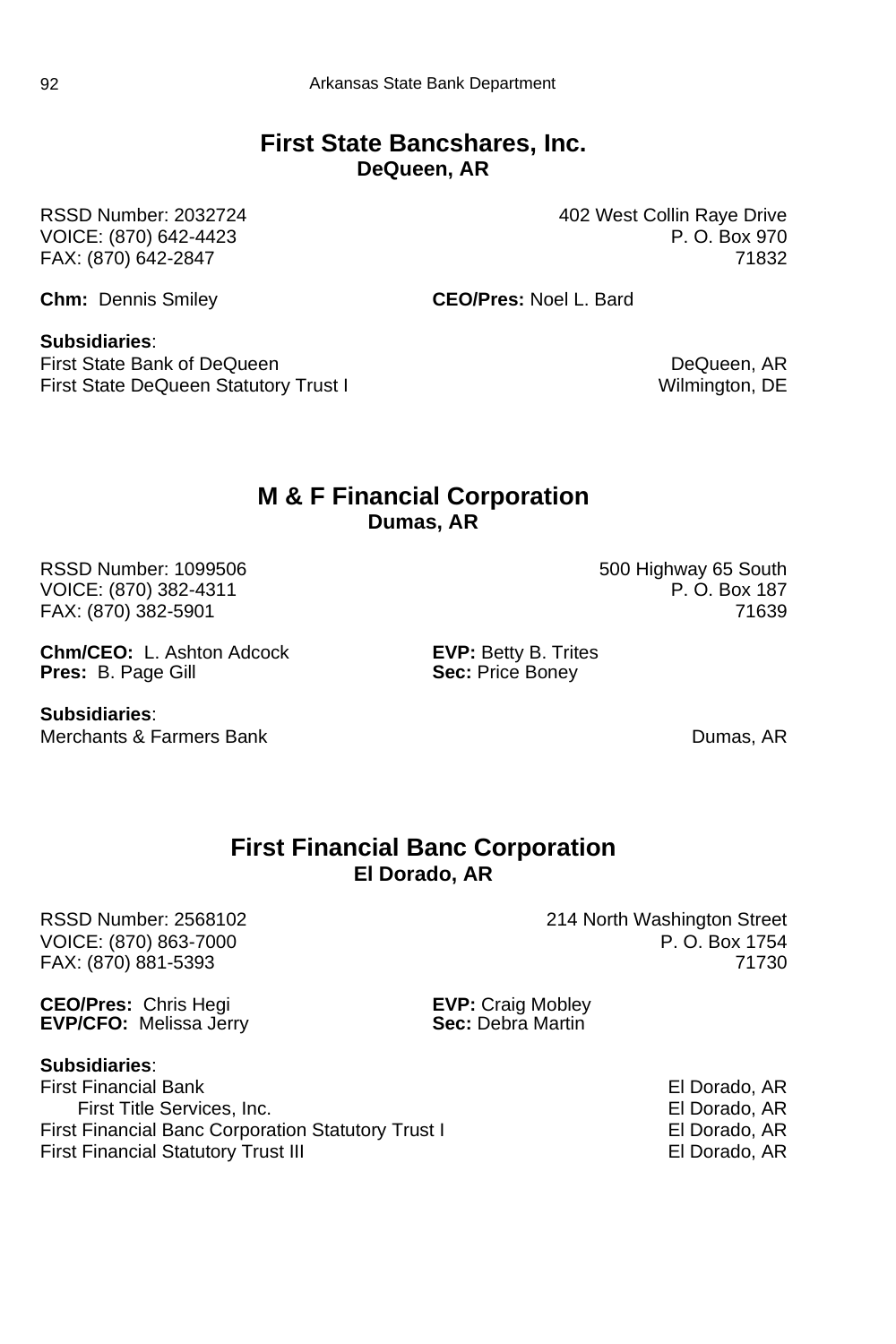#### **MHBC Investments Limited Partnership, I LLLP England, AR**

RSSD Number: 2795083 123 South Main Street VOICE: (501) 842-2555 P. O. Box 70 FAX: (501) 842-2422 72046

**Chm:** Gregory Hopkins **Pres:** Gary Canada, Jr.<br>**CFO:** Allen Evans **Pres:** CFO: Amanda Robinsor

**Subsidiaries**:

Canada Bancshares, Inc. England, AR Bank of England **England** England, AR BOE Acquisition Company, Inc. England, AR BOE Mortgage, LLC **England, AR** BOE Leasing, LLC **CONTACT CONTACT CONTACT CONTACT CONTACT CONTACT CONTACT CONTACT CONTACT CONTACT CONTACT CONTACT CONTACT CONTACT CONTACT CONTACT CONTACT CONTACT CONTACT CONTACT CONTACT CONTACT CONTACT CONTACT CONTACT CONT** 

**CEO:** Amanda Robinson

#### **Canada Bancshares, Inc. England, AR**

RSSD Number: 5081385 123 South Main Street VOICE: (501) 842-2555 P. O. Box 70 FAX: (501) 842-2422 72046

Bank Holding Company MHBC Investments Limited Partnership, I LLLP, England, AR

**Chm/CEO:** Gary Canada, Sr. **Pres:** Gary Canada, Jr.

**Subsidiaries**:

Bank of England<br>BOE Acquisition Company, Inc. The example of the England, AR England, AR BOE Acquisition Company, Inc. BOE Mortgage, LLC **England, AR** BOE Leasing, LLC **Contract and Contract Contract Contract Contract Contract Contract Contract Contract Contract Contract Contract Contract Contract Contract Contract Contract Contract Contract Contract Contract Contract Co** 

> **Eureka Bancshares, Inc. Eureka Springs, AR**

RSSD Number: 2941769 **70 South Main** VOICE: (479) 253-3000 P.O. Box 309 FAX: (479) 253-3004 72632

**Chm/CEO/Pres:** John F. Cross **Sec:** Charles T. Cross **VChm:** Lewis E. Epley, Jr.

**Subsidiaries**:

CS Bank **Eureka Springs, AR**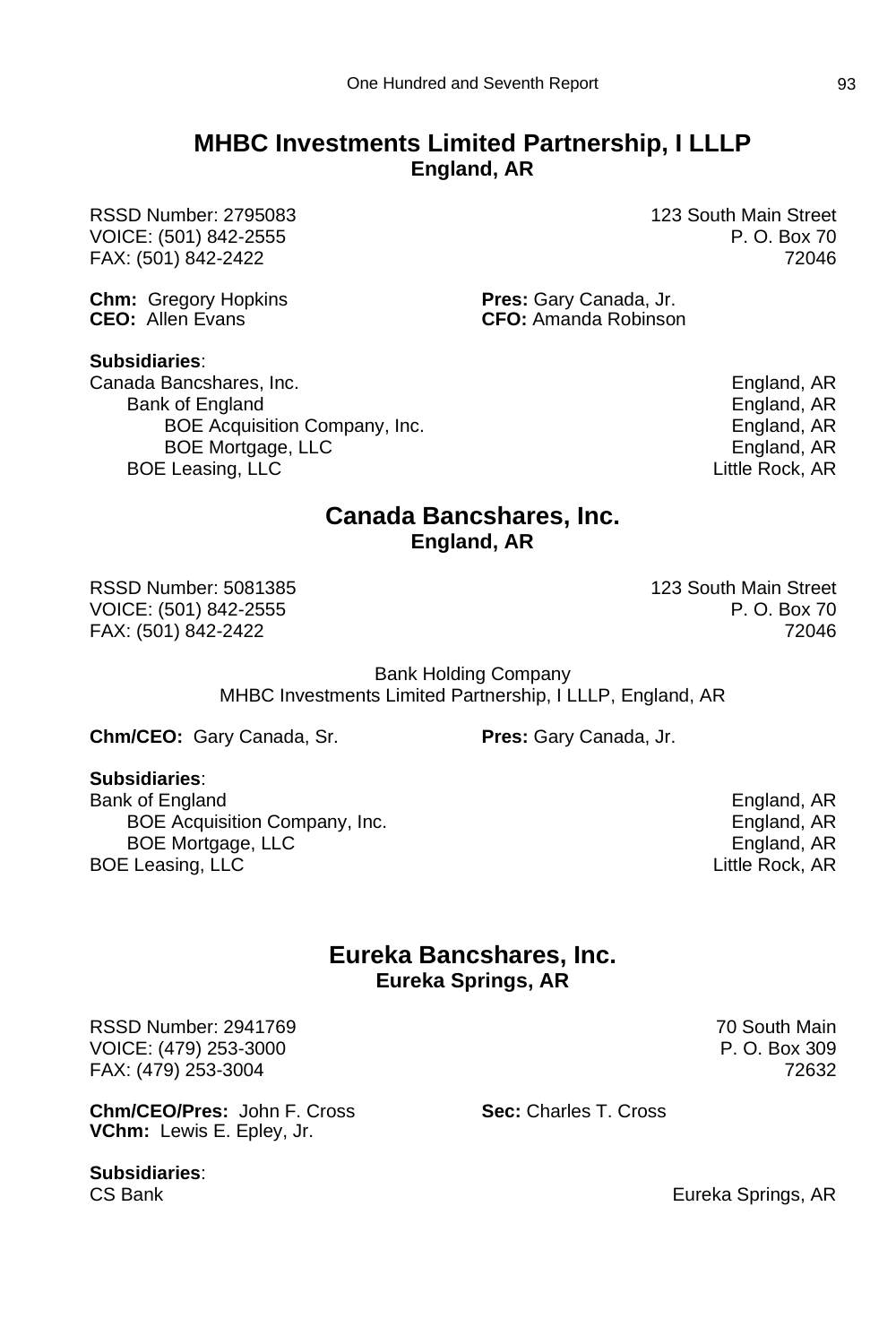#### **White River Bancshares Company Fayetteville, AR**

RSSD Number: 3306589 3878 N. Crossover Road, Suite 20

VOICE: (479) 684-3700 **P.O. Box 8550** FAX: (479) 684-3795 72703

**Chm/CEO/Pres:** Gary R. Head **CFO:** Edward Riendeau **COO/Treas:** Brant Ward

**Subsidiaries**: Signature Bank of Arkansas **Fayetteville, AR** 

#### **FBT Bancshares, Inc. Fordyce, AR**

RSSD Number: 1099092 200 West 4th Street VOICE: (870) 352-3107 FAX: (870) 352-5202

**Chm/CEO/Pres:** James V. Hulse, Jr. **SVP:** Janie Daniell **EVP: Lance Nutt** 

**Subsidiaries**: FBT Bank & Mortgage **Fordyce, AR** 

#### **First Bank Corp. Fort Smith, AR**

RSSD Number: 1491360 602 Garrison Avenue VOICE: (479) 782-2041 **P. O. Box 7** FAX: (479) 788-4602 72902

**CEO/Pres:** Sam T. Sicard

**Chm:** Mont S. Echols, Jr. **VP:** James G. Williamson, Jr.

#### **Subsidiaries**:

The First National Bank of Fort Smith Fort Smith Fort Smith, AR Special L P, LLC **Fort Smith, AR** Citizens Bank & Trust Company Van Buren, AR PMF, Inc.<br>V B Senior Housing Limited Partnership Van Buren, ARV B Senior Housing Limited Partnership V B Senior Housing Limited Partnership BHC Insurance **Fort Smith, AR** FBC Acquisition, Inc. Case of the Control of the Control of Smith, AR First Asset Holdings. LLC Control of the Fort Smith, AR First Asset Holdings. LLC First Asset Holdings, LLC Placid Hills Limited Partnership Fort Smith, AR Placid Hills Management, LLC **Fort Smith, AR** Realty Appraisals, Inc. The Context of Context of Smith, AR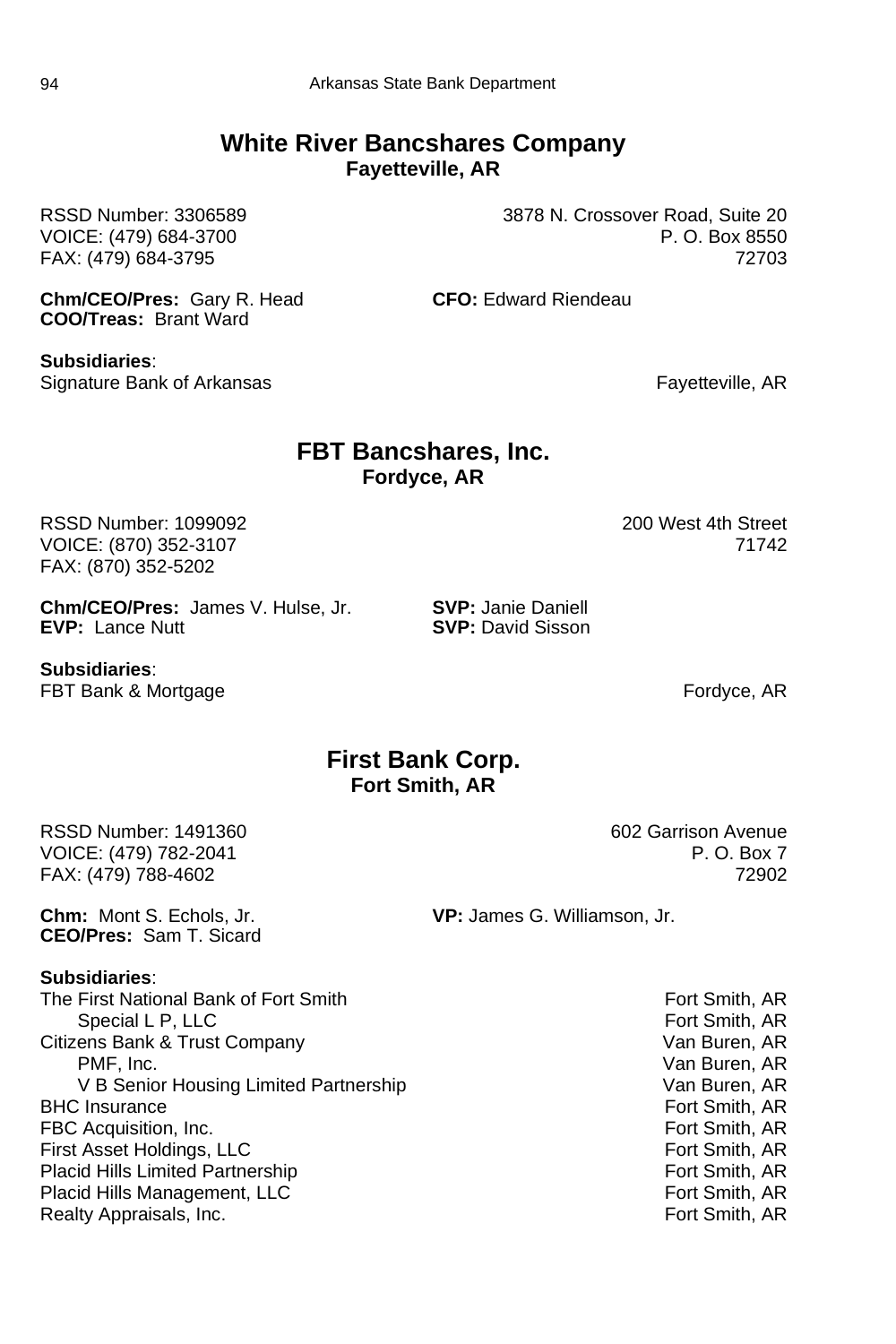#### **Bainum Bancorp Glenwood, AR**

RSSD Number: 1491333 205 Hwy 70 East VOICE: (870) 356-2121 **P. O. Box 500** FAX: (870) 356-6327 71943

**Chm/CEO:** Timothy E. Bainum **CFO:** Laura Habighorst

**Subsidiaries**:

Diamond Bank Murfreesboro, AR

#### **First National Bancorp, Inc. Green Forest, AR**

RSSD Number: 2619349 100 First National Avenue

**Chm/Pres:** Stephen Stafford **Sec:** L. Scott Stafford **SVP:** Shelby Bruffett

**Subsidiaries**:

Anstaff Bank Green Forest, AR

#### **First Service Bancshares, Inc. Greenbrier, AR**

RSSD Number: 1137266 136 South Broadview VOICE: (501) 679-7200 P. O. Box 190 FAX: (501) 764-4260 72058

**Chm/CEO/Pres:** Thomas H. Grumbles **Treas/Sec:** Robin Hackett

**Subsidiaries**: First Service Bank Greenbrier, AR First Service Realty **Greenbrier**, AR

**Treas/Sec:** Kenneth Barnard

VOICE: (870) 438-5214 P. O. Box 1900 FAX: (870) 438-5412 72638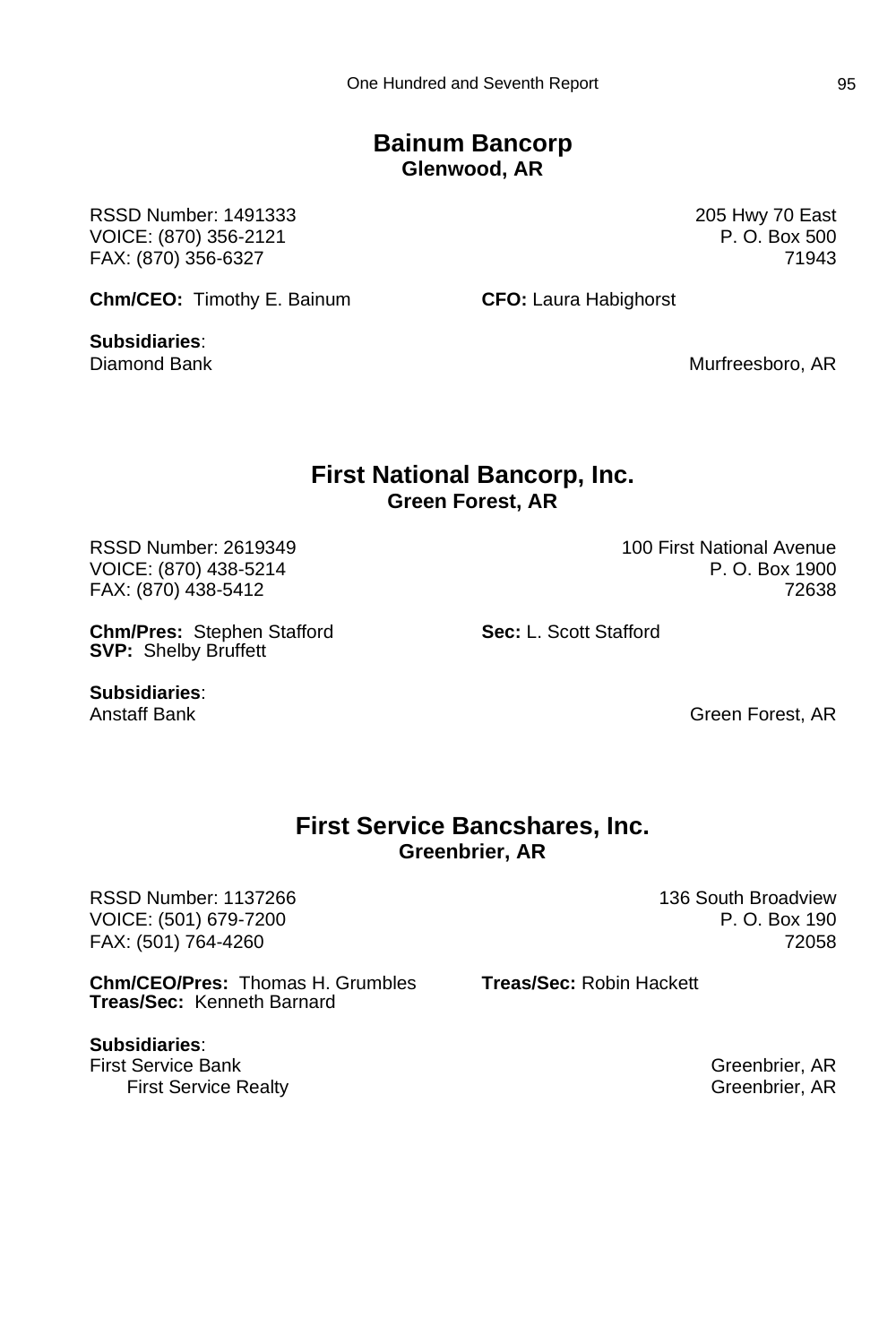#### **Peoples Home Holding, Inc. Greenbrier, AR**

VOICE: (501) 679-7283

RSSD Number: 3029196 67 South Broadview Street<br>VOICE: (501) 679-7283 F. O. Box 307 FAX: (501) 679-7745 72058

**Chm/CEO:** John Stacks **Sec:** Roy Montgomery

**Subsidiaries**: Home Bank of Arkansas Portland, AR HomeBank Insurance Agency Greenbrier, AR

#### **Wilkinson Banking Corporation Greenwood, AR**

RSSD Number: 1417511 71 West Center Street VOICE: (479) 996-4171 **P. O. Box 610** FAX: (479) 996-6700 72936

**Subsidiaries**:

**Chm:** Elizabeth Wilkinson **CEO/Pres:** Edward Wilkinson

Farmers Bank Greenwood, AR

#### **Helena Bancshares, Inc. Helena, AR**

RSSD Number: 1129494<br>VOICE: (870) 338-6451 302 Cherry Street<br>P. O. Box 280 VOICE: (870) 338-6451 P. O. Box 280 FAX: (870) 338-6306

**Chm:** Harry Stephens **EVP/CFO:** Leslie Harp<br> **CEO/Pres:** John O. Moore **EVP/Sec:** Erica Cook **CEO/Pres:** John O. Moore

**Subsidiaries**:

Partners Bank **Helena, AR**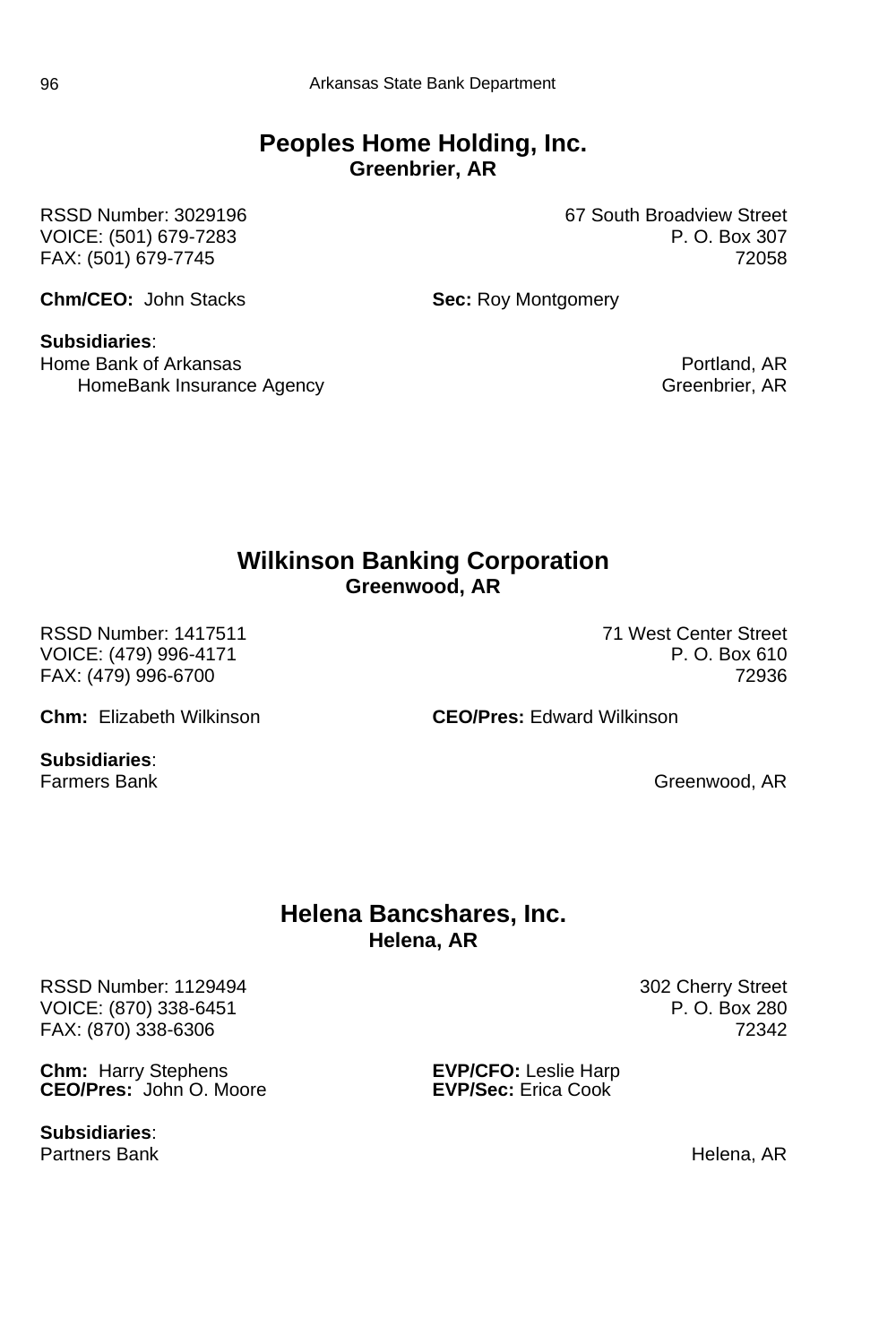#### **Pioneer Bancshares, Inc. of Horatio, Arkansas Horatio, AR**

RSSD Number: 1139091 123 Main Street VOICE: (870) 832-2501 P.O. Box 347 FAX: (870) 832-2577 71842

**Chm/CEO/Pres:** Carl E. Hendrix, III **Treas/Sec:** Michael B. Griffin **VP:** Todd B. Trimble

**Subsidiaries**: Horatio State Bank **Horatio**, AR

#### **Smith Associated Banking Corporation Hot Springs, AR**

FAX: (501) 624-7187

**Chm/CEO:** Guy R. "Buck" Smith

#### **Subsidiaries**:

Bank of Salem Salem, AR SABCO Insurance, Inc. SABCO Insurance, Inc. Salem, AR Security Bank Stephens, AR Stephens, AR

RSSD Number: 1098004 1801 Central Avenue, Suite D VOICE: (501) 623-4292 71901

#### **First Arkansas BancShares, Inc. Jacksonville, AR**

RSSD Number: 1096550 **600 West Main Street** VOICE: (501) 982-4511 **P. O. Box 827** FAX: (501) 982-5769 72078

**Chm/CEO/Pres:** Larry T. Wilson **Sec:** Mark Wilson **SVP/CFO:** Kim Cullum

**Subsidiaries**: First Arkansas Bank & Trust Jacksonville, AR First Arkansas Tax Credit, LLC and the Controller of the Macksonville, AR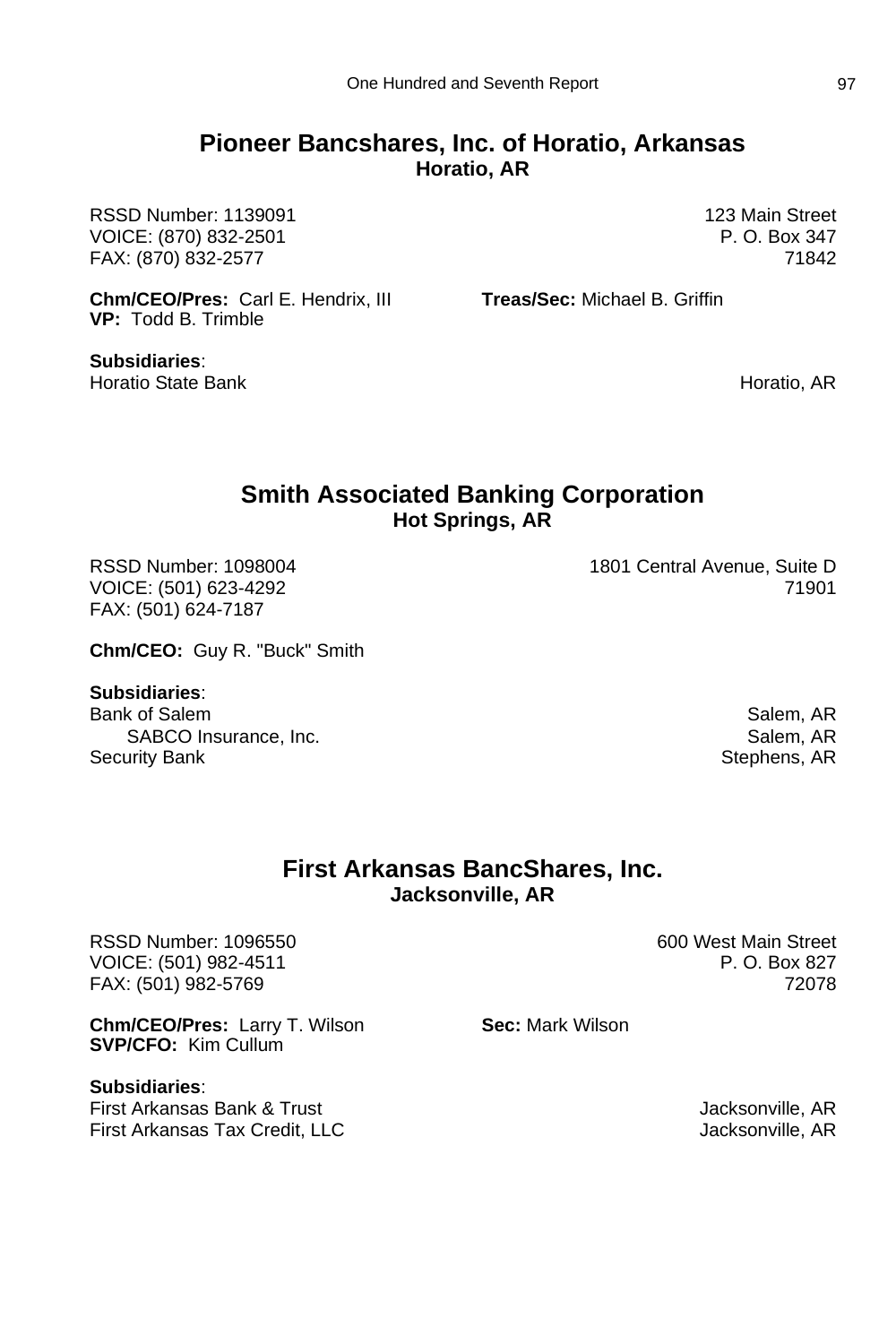#### **Southeast Arkansas Bank Corporation Lake Village, AR**

RSSD Number: 1137033 201 Main Street VOICE: (870) 265-2241 **P. O. Box 727** FAX: (870) 265-2125 71653

**Chm/CEO:** Charles H. Weissinger, Jr. **Pres:** Franklin Todd Turner **VChm:** Guy M. Weissinger

**Subsidiaries**: The Bank of Lake Village The Bank of Lake Village, AR BLV Realty, Inc. Lake Village, AR Jefferson Ag Credit (1999) and the United States of Greenville, MS (1999) and the United States of Greenville, MS (1999) and the United States of Greenville, MS (1999) and the United States of Greenville, MS (1999) and the The Jefferson Agency and the Control of the Second Creenville, MS<br>The Jefferson Bank Creenville, MS The Jefferson Bank

#### **Encore Bancshares, Inc. Little Rock, AR**

RSSD Number: 2777016 12224 Chenal Parkway VOICE: (501) 228-6000 P.O. Box 8210 FAX: (501) 228-6006 72211

**Chm/CEO:** Chris Roberts **VChm/Pres:** Phillip Jett **EVP/CFO:** Burt Hicks

**Subsidiaries**:

Encore Bank Little Rock, AR

#### **Little Rock Bankshares, Inc. Little Rock, AR**

RSSD Number: 2617082 200 North State Street VOICE: (501) 376-0800 P. O. Box 34090 FAX: (501) 374-7937 72203

**Chm/CEO:** Eugene L. Maris **SVP/Cash:** Lee A. Swearingen<br> **SVP:** Kim Markland **State Sec.** Cindy Hippler

**Subsidiaries**:

Bank of Little Rock Little Rock, AR Bank of Little Rock Mortgage Corp. **Example 20** Little Rock, AR Hallmark National Mortgage Corp.<br>
Little Rock Mortgage Corp.<br>
Little Rock AR Little Rock Mortgage Corp.

**Sec:** Cindy Hippler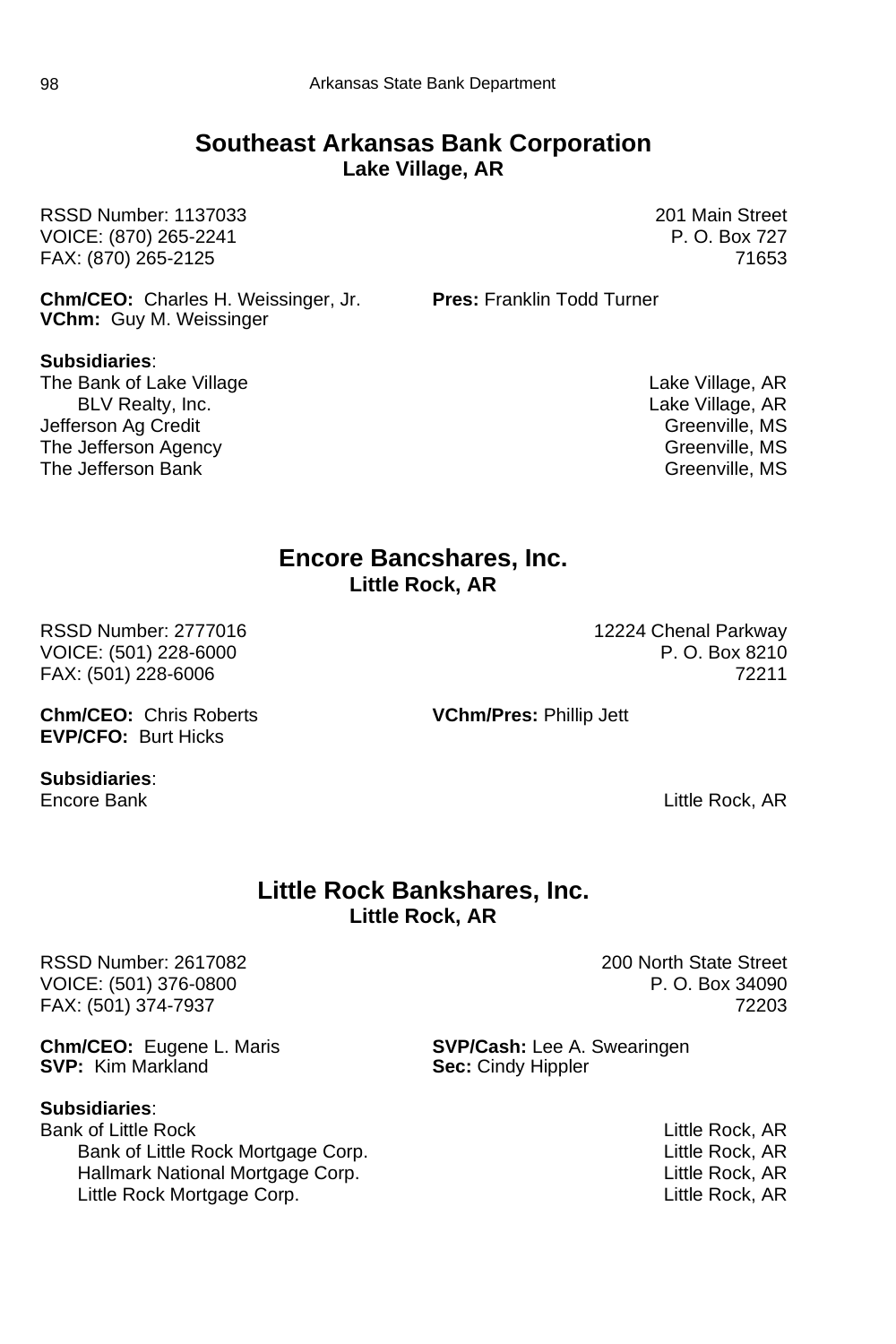#### **Riverside Bancshares, Inc. Little Rock, AR**

RSSD Number: 2155342 1001 W. Markham, 2nd Floor VOICE: (501) 614-6161 72201 FAX: (501) 614-6162

**Pres:** Stephen C. Davis **Sec:** David Matchet

#### **Subsidiaries**:

Riverside Bank **Sparkman, AR** Sparkman, AR Arkansas Mortgage Company, Inc. Fayetteville, AR Riverside Mortgage Company, Inc.

#### **State Holding Company Little Rock, AR**

FAX: (501) 223-8008

RSSD Number: 1100046 **650 South Shackleford, Suite 450** VOICE: (501) 223-3450 72211

**Chm/CEO/Pres:** Cathy H. Owen **EVP:** Paul Castleberry **EVP:** Laura Bogoslavsky

#### **Subsidiaries**:

Eagle Bank & Trust Company Little Rock, AR Eagle Development Company South Little Rock, AR

#### **Lonoke Bancshares, Inc. Lonoke, AR**

RSSD Number: 1491614 101 South Center Street VOICE: (501) 676-3106 P. O. Box 320 FAX: (501) 676-5046 72086

**Chm:** Neil Bennett, Jr. **Sec:** Karen Hardke **CEO:** Kevin F. "Kip" Norton

#### **Subsidiaries**:

First State Bank Lonoke, AR First State Land Co., Inc. Lonoke, AR Lonoke Statutory Trust I Lonoke, AR Lonoke Statutory Trust II Lonoke, AR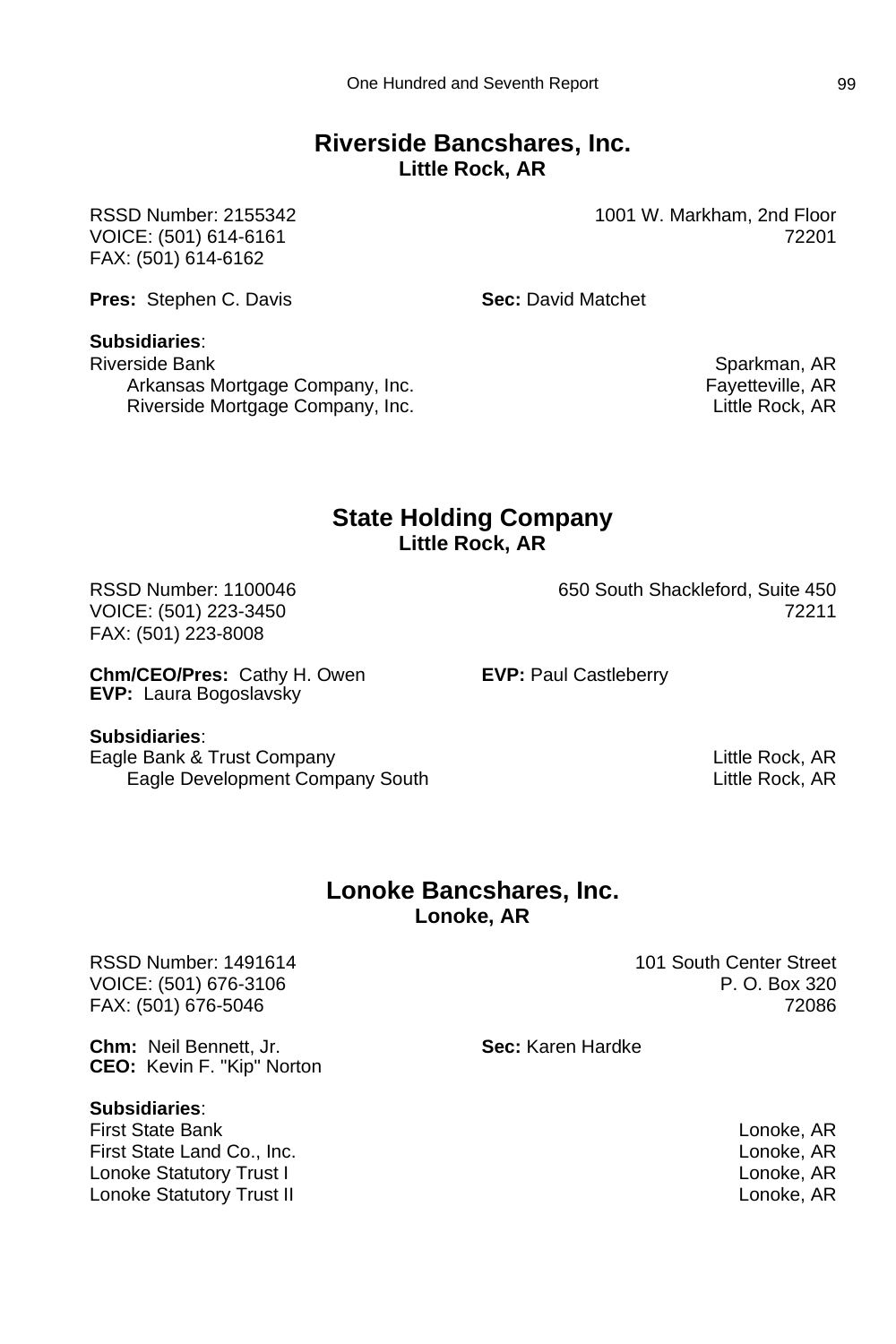#### **Golden Oaks Bancshares, Inc. Magnolia, AR**

**Chm:** Steven Clark Fincher **Sec:** Jaela Talley **Pres:** Mary L. Fowler

RSSD Number: 1098684 500 North Jackson Street VOICE: (870) 234-5777 P.O. Box 340 FAX: (870) 912-0647 71754

**Subsidiaries**: The Peoples Bank Magnolia, AR

#### **Magnolia Banking Corporation Magnolia, AR**

RSSD Number: 1135413 200 East Main Street VOICE: (870) 235-7000 P. O. Box 250 FAX: (870) 235-7008

**Chm/CEO/Pres:** Chris Gosnell **EVP/Sec:** Bruce D. Maloch **EVP/CFO:** Drew Chandler

#### **Subsidiaries**:

Farmers Bank and Trust Company Magnolia, AR Community First Trust Group and the Community First Trust Group 10 and the Community First Trust Group 10 and Hot Springs, AR Magnolia, AR Magnolia, AR Magnolia Properties, Inc. Patmos Holdings, LLC **Texarkana**, TX Magnolia Statutory Trust I<br>First National Hempstead Statutory Trust I Magnolia, AR Magnolia, AR First National Hempstead Statutory Trust I

#### **Big Creek Bancshares, Inc. Marianna, AR**

**Chm:** Mark Waldrip **VP:** Nathan M. Waldrip **CEO/Pres:** Chad T. May **CEO/Pres:** Chad T. May

**Subsidiaries**:

Forrest City Financial Corporation **Marianna**, AR Armor Bank Forrest City, AR

RSSD Number: 5046816 98 West Tennessee Street VOICE: (870) 821-5100 6245 Hwy 78 West FAX: (870) 821-5100 72360

Sec: Stephen W. Edwards, Sr.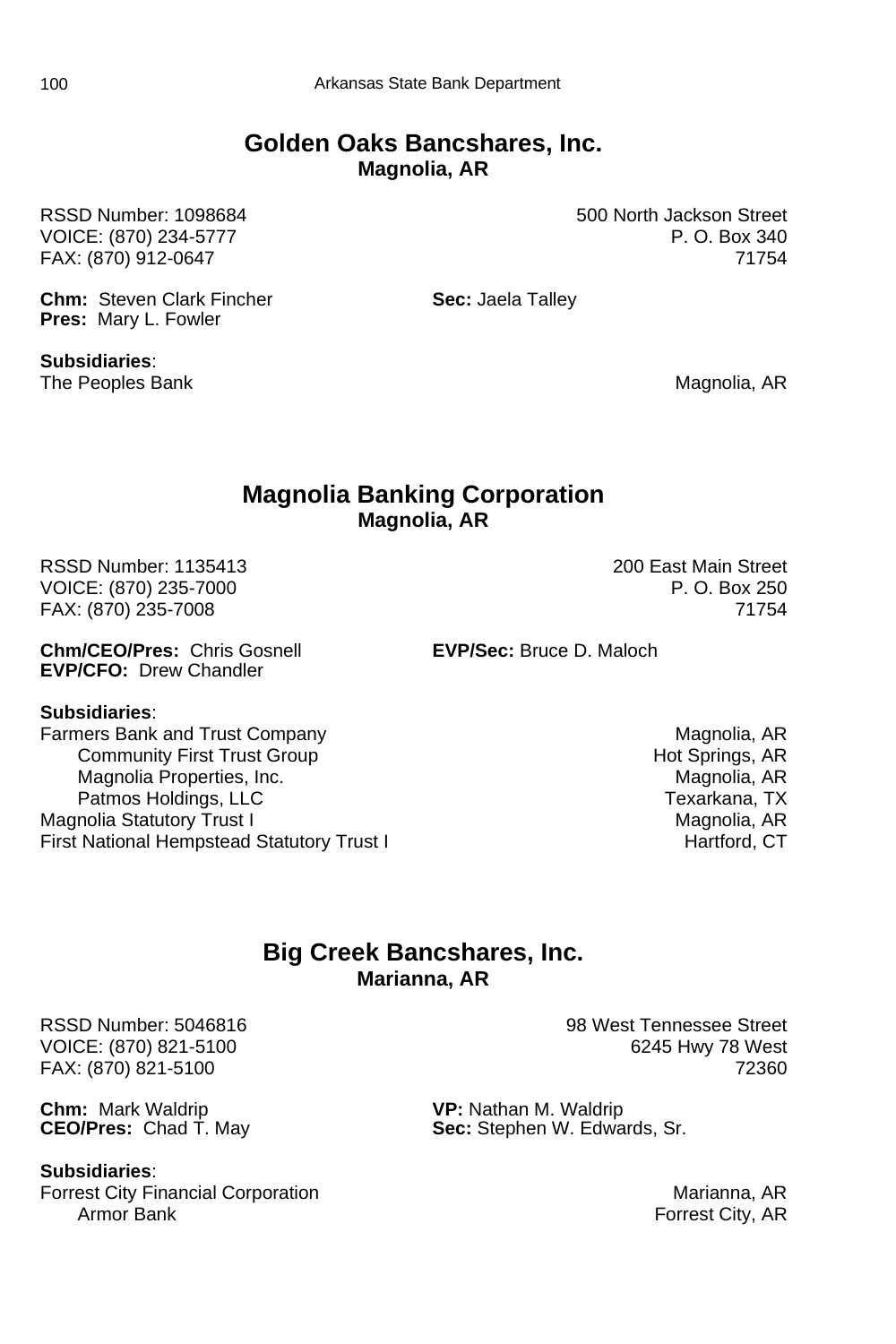#### **Forrest City Financial Corporation Marianna, AR**

RSSD Number: 2501305 98 West Tennessee Street VOICE: (870) 821-5100 6245 Hwy 78 West FAX: (870) 821-5100 72360

> Bank Holding Company Big Creek Bancshares, Inc., Marianna, AR

**Chm:** Mark Waldrip **VP:** Nathan M. Waldrip **CEO/Pres:** Chad T. May **CEO/Pres:** Chad T. May **CEO/Pres:** Chad T. May **CEO/Pres:** Chad T. May **CEO/Pres:** Chad T. May **CEO/Pres:** Chad T. May **CEO/Pres:** Chad T. May **CEO** 

**Subsidiaries**:

Sec: Stephen W. Edwards, Sr.

Forrest City, AR

#### **FCB Financial Services, Inc. Marion, AR**

RSSD Number: 3123339 205 Block Street VOICE: (870) 739-7300 P. O. Box 747 FAX: (870) 739-7379 72364

**Pres:** M. Don Underwood **Sec:** Frank A. Fogleman

**Subsidiaries**:

Premier Bank of Arkansas Jonesboro, AR

#### **First National Financial Corporation McGehee, AR**

RSSD Number: 3386880 500 North Second Street VOICE: (870) 222-3880 P. O. Box 728 FAX: (870) 222-4853 71654

**CEO/Pres:** Robert Lucky **EVP/COO:** Jim Daniels

**Subsidiaries**: First NaturalState Bank McGehee, AR Milner/Owyoung Insurance Co., LLC McGehee, AR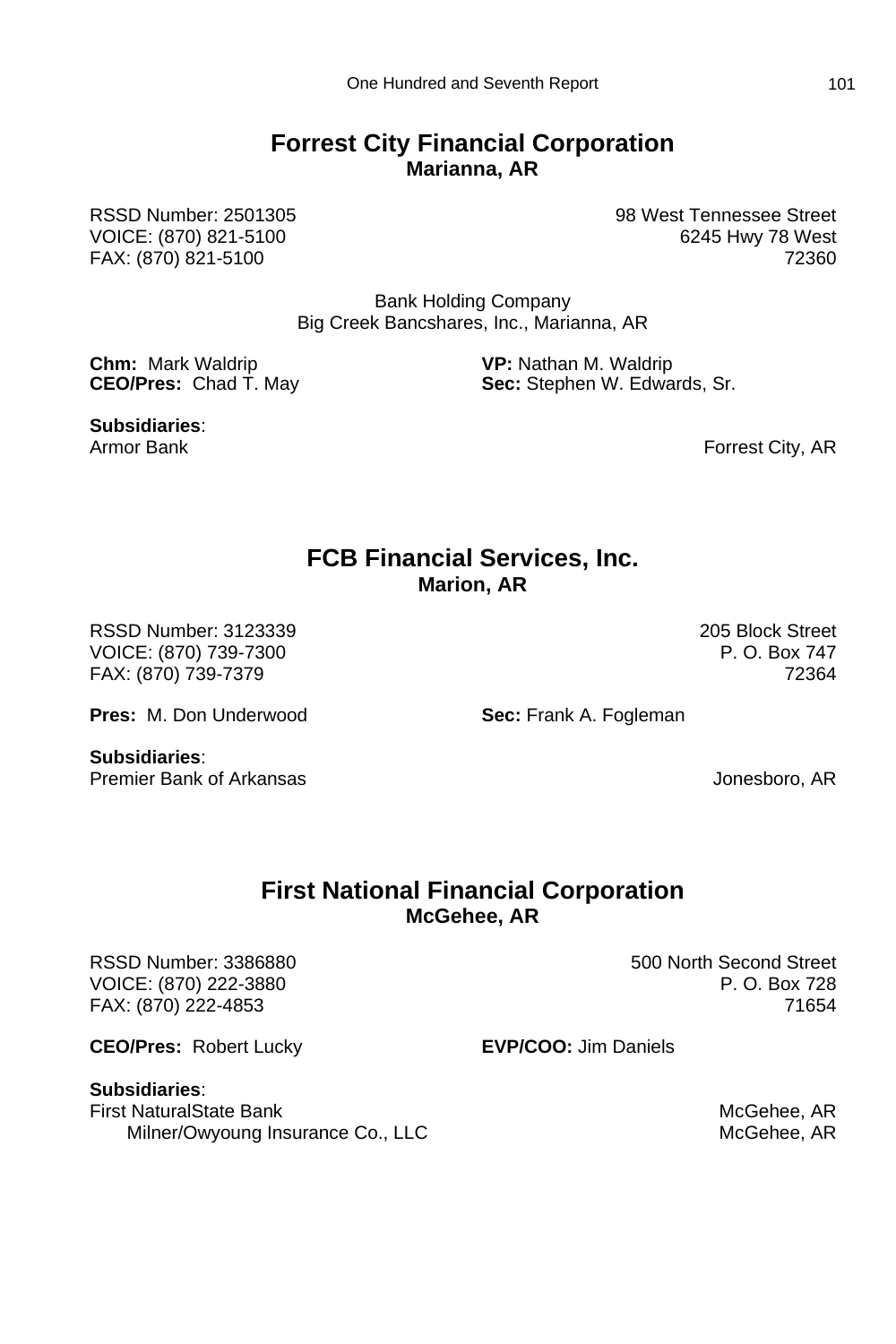#### **McGehee Bank Employee Stock Ownership Plan McGehee, AR**

RSSD Number: 3487965 301 North 2nd Street VOICE: (870) 222-3151 FAX: (870) 222-6159 71654

**Chm:** William W. Bowman **VChm: John H. Potter CFO/Pres:** James M. Smith **VP/TO:** Jim Youngblog

**VP/TO:** Jim Youngblood

**Subsidiaries**: Southeast Financial Bankstock Corporation **McGehee, AR** McGehee, AR McGehee Bank McGehee, AR McBank Realty

## **Southeast Financial Bankstock Corporation McGehee, AR**

RSSD Number: 1096662 301 North 2nd Street VOICE: (870) 222-3151 P. O. Box 787 FAX: (870) 222-6159 71654

Bank Holding Company McGehee Bank Employee Stock Ownership Plan, McGehee, AR

**Chm:** William W. Bowman **V. B. A. C. A. V. V. V. V. V. V. CEO/Pres:** James M. Smith **CEO/Pres:** James M. Smith **Sec:** Teresa Allison **CEO/Pres: James M. Smith** 

**Subsidiaries**: McGehee Bank Management and the state of the state of the McGehee, AR McBank Realty **Music Realty** McGehee, AR

#### **Union Bankshares, Inc. Mena, AR**

RSSD Number: 1099805 303 Hwy 71 North VOICE: (479) 394-2211 **P. O. Box 898** FAX: (479) 394-3809 71953

**Chm:** John Stevenson **VChm:** David Maddox<br> **CEO/Pres:** Jarrod Yarnell **VEVP/Cont:** Rob Flovd

**Subsidiaries**:

The Union Bank of Mena Mena Mena Mena, AR The First National Bank at Paris Paris Paris, AR Union Bankshares Statutory Trust I Mena, AR

**EVP/Cont: Rob Floyd**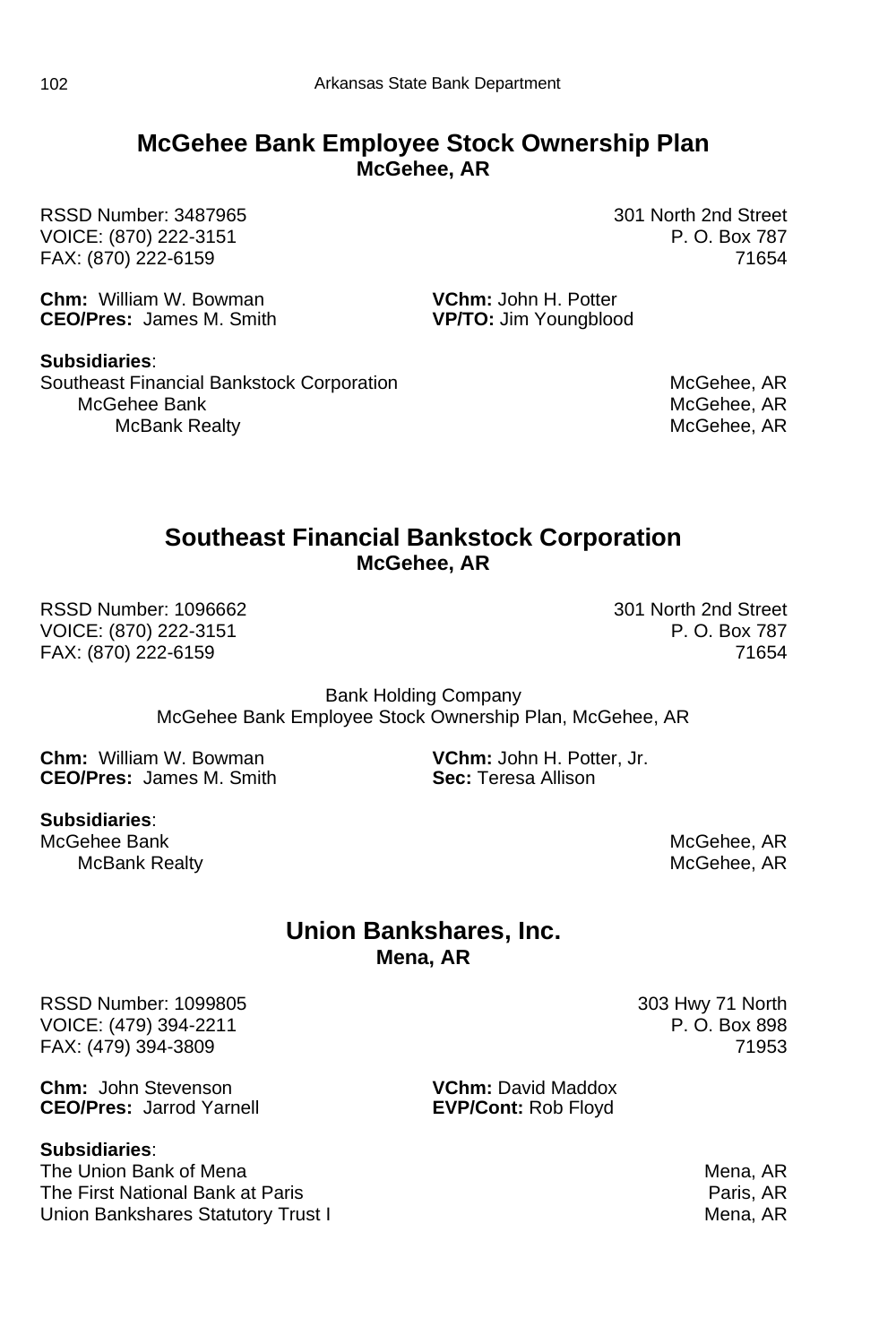#### **Drew Bancshares, Inc. Monticello, AR**

RSSD Number: 1098198 212 West Gaines VOICE: (870) 367-2025 P. O. Box 150 FAX: (870) 367-1151 71657

**Chm/CEO:** Bennie Ryburn, III **SVP:** Michael Efird<br> **Pres:** George T. Harris **Structure Structure Press: Structure Press: Nick Temple Pres:** George T. Harris

**Subsidiaries**: Commercial Bank & Trust Company Monticello, AR

#### **First Union Financial Corporation Monticello, AR**

RSSD Number: 1098880 **102 West McCloy** 86 November: 1098880 VOICE: (870) 460-6400 P.O. Box 270 FAX: (870) 460-6431 71657

**Chm Emer:** Zach McClendon, Jr. **Pres:** Dave Dickson **Chm/CEO:** John S. McClendon

**Subsidiaries**: Union Bank And Trust Company Monticello, AR

#### **Petit Jean Bancshares, Inc. Morrilton, AR**

**Pres:** Charles S. Penick

**Subsidiaries**: Petit Jean State Bank Morrilton, AR

RSSD Number: 2877402 707 North Saint Joseph Street VOICE: (501) 354-4988 P.O. Box 680 FAX: (501) 354-6560 72110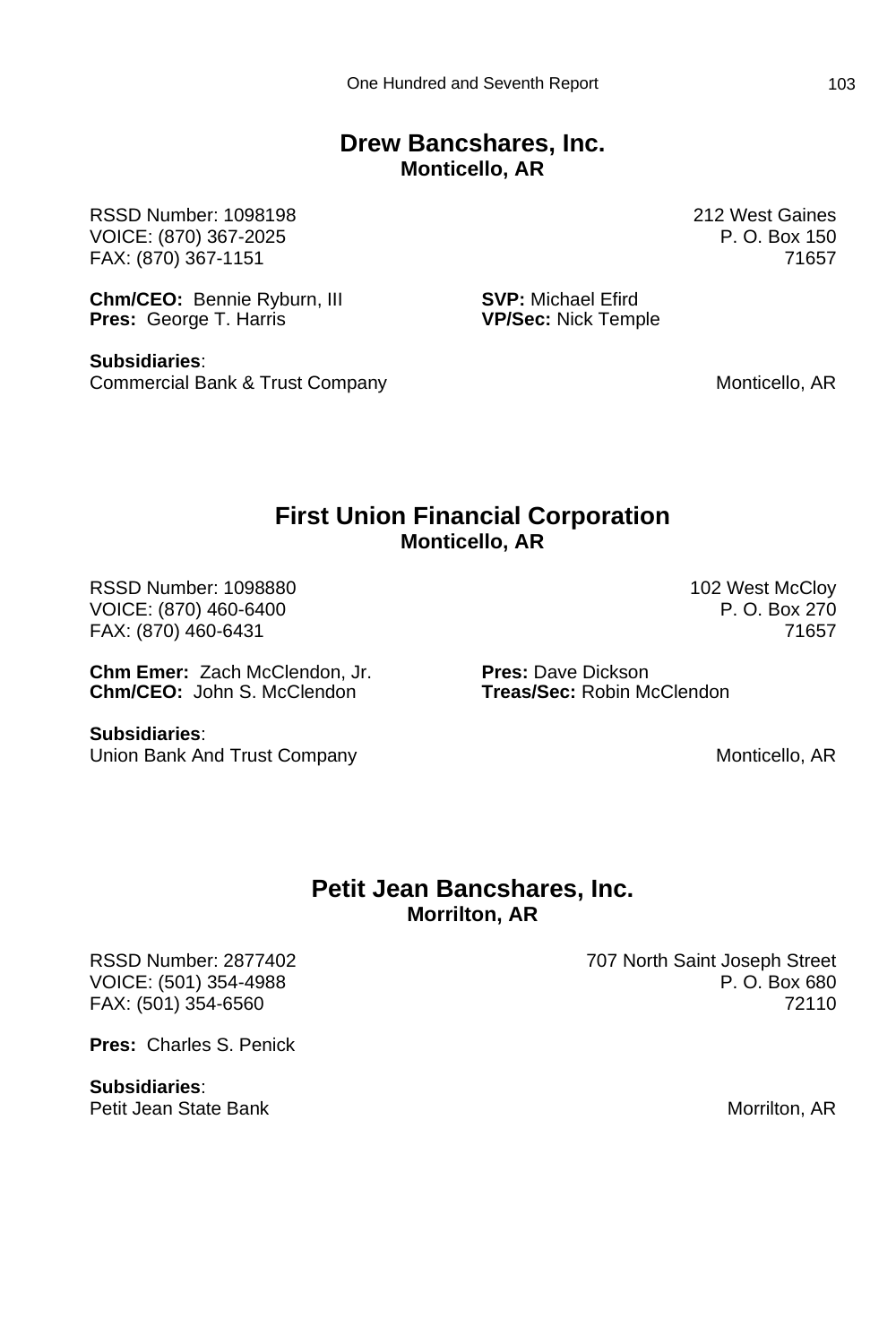#### **Stone Bancshares, Inc. Mountain View, AR**

**Chm:** Sonya Daniels **EVP:** Marnie Oldner<br> **Pres:** Kevin Compton **EXP:** CFO/Sec: Stephen T

#### **Subsidiaries**:

Stone Bank Mountain View, AR DBT Realty Company, Inc. **DET Realty Company**, Inc. **DET Realty** Company, Inc. P&M Real Estate, Inc. **DeWitt, AR** 

RSSD Number: 4928344 802 East Main Street VOICE: (833) 253-2265 900 South Shackleford, Suite 200 FAX: (501) 435-2068 72560

**CFO/Sec:** Stephen T. Ragland

#### **M & P Community Bancshares, Inc. 401(K) Employee Stock Ownership Plan Newport, AR**

RSSD Number: 3394429 120 Hazel Street VOICE: (870) 523-3601 P.O. Box 650 FAX: (870) 523-3473 72112

**Chm/CEO:** Jim S. Gowen, Sr. **Sec:** Leslie Lowery **Pres/COO:** Jim S. Gowen, Jr.

**Subsidiaries**:

M & P Community Bancshares, Inc.<br>Merchants & Planters Bank<br>Newport, AR Newport, AR Merchants & Planters Bank M & P Insurance & Investment Services, Inc. Newport, AR M & P Community Statutory Trust II Newport, AR

### **M & P Community Bancshares, Inc. Newport, AR**

RSSD Number: 1491306 120 Hazel Street VOICE: (870) 523-3601 P.O. Box 650 FAX: (870) 523-3473 72112

Bank Holding Company M & P Community Bancshares, Inc. 401(K) Employee Stock Ownership Plan, Newport, AR

**Chm/CEO:** Jim S. Gowen, Sr. **Sec:** Leslie Lowery **Pres/COO:** Jim S. Gowen, Jr.

**Subsidiaries**: Merchants & Planters Bank Newport, AR M & P Insurance & Investment Services, Inc. Newport, AR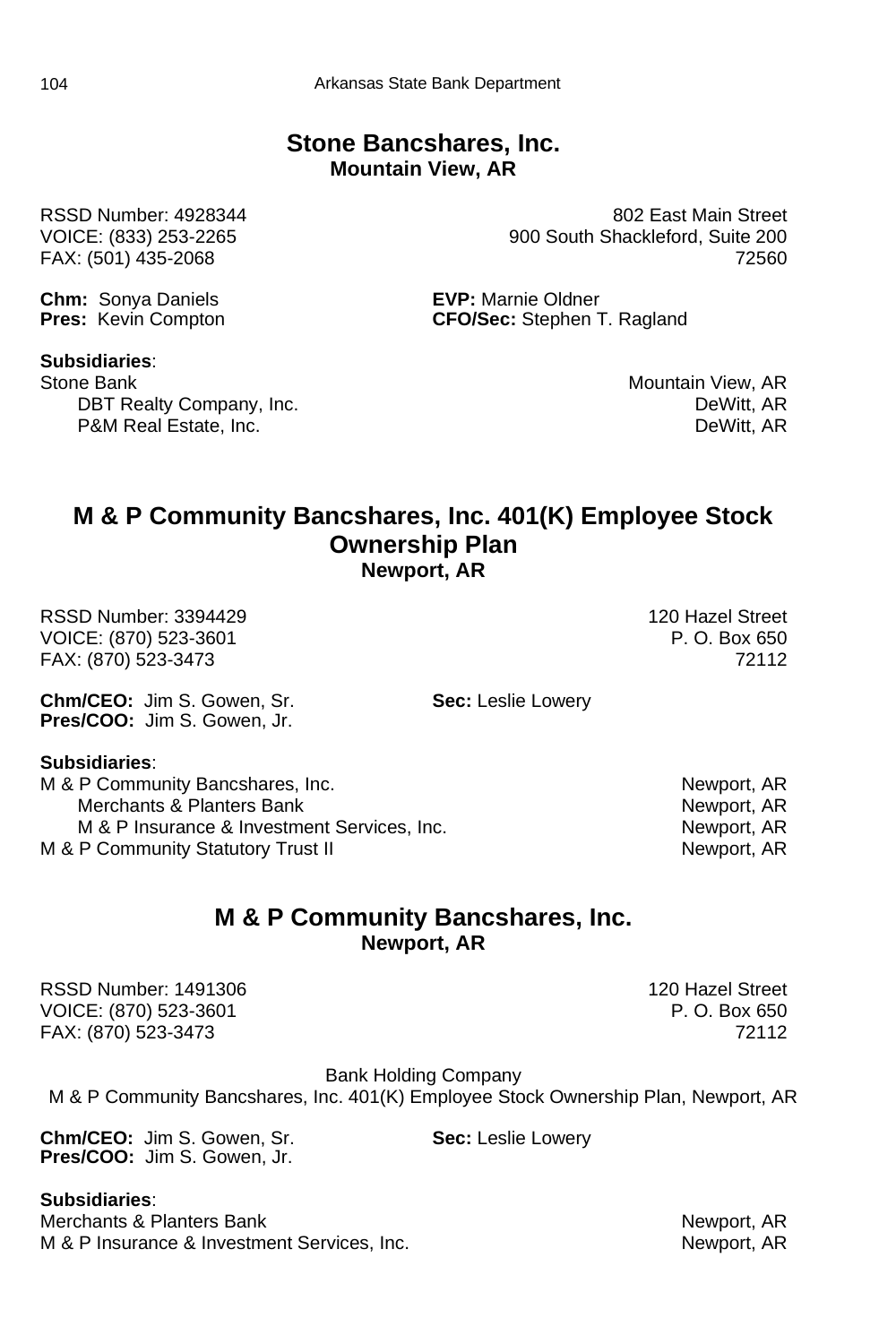### **Piggott Bankstock, Inc. Piggott, AR**

RSSD Number: 1098321 212 West Cherry Street<br>VOICE: (870) 598-3802 212 P. O. Box 307 VOICE: (870) 598-3802 P. O. Box 307 FAX: (870) 598-2026

**Chm:** Cody Knight

**Subsidiaries**: Piggott State Bank **Piggott**, AR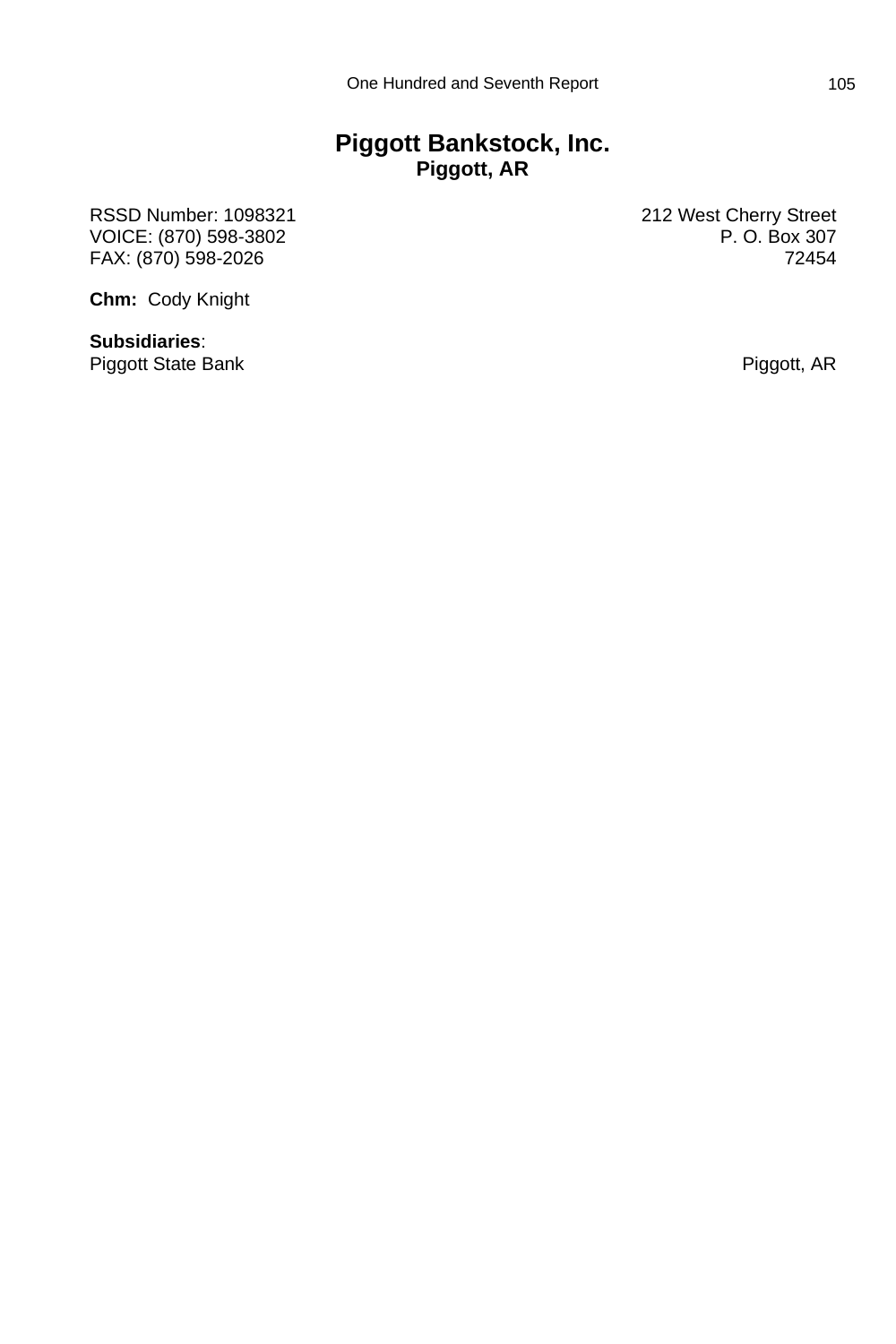#### **Simmons First National Corporation Pine Bluff, AR**

RSSD Number: 1094828 501 Main Street VOICE: (870) 541-1000 P. O. Box 7009 FAX: (870) 850-2685 71601 **Chm/CEO:** George A. Makris, Jr. **EVP/Gen Coun/Sec:** George A. Makris, III **Pres/COO:** Robert A. Fehlman **Subsidiaries**: Simmons Bank **Pine Bluff, AR** Diamond State Ventures II, LP and the Control of Little Rock, AR Heartland Bank Liquidating Trust Little Rock, AR Heartland Insurance, LLC and the Control of Little Rock, AR PGR, LLC Little Rock, AR Simmons First Insurance Services, Inc. Little Rock, AR Simmons First Investment Group, Inc. **Example 20** The Little Rock, AR AAC Investment Fund Pine Bluff, AR Simmons NMTC Holding, LLC Pine Bluff, AR SWC PPR, LLC Chandler, AZ Simmons First SW REIT, Inc. Wilmington, DE Simmons First REIT of TN, LLC and the Control Baltimore, MD Capital Partners Investment Fund 2008, L.P. Columbia, MO Capital Partners Series SB II, LLC Columbia, MO Capital Partners Series SB III, LLC Columbia, MO Capital Partners Series SB IV, LLC Contract Columbia, MO Capital Partners Series SB, LLC Columbia, MO Cradduck LMB Investment Fund 2, LLC Columbia, MO Cradduck LMB Investment Fund, LLC Contract Columbia, MO Cultivation Twain Seed Fund I, L.P. COLUMBIA, MO PR RT, L.L.C. Columbia, MO Raintree LMB, LLC **Columbia, MO** Beacon Village Tax Credit Fund, LLC Dexter, MO El Toro Holdings, LLC **Frontenac, MO** Big Creek Investors, LLC No. 1999 and Sedalia, MO Simmons First REIT of MO, LLC Springfield, MO Springfield Finance and Development Corp. The Springfield Springfield, MO MU Investment Property, LLC St. Louis, MO PSH, LLC St. Louis, MO Santa Ana Holdings, LLC St. Louis, MO St. Louis State Equity Fund II LLC St. Louis, MO The Successful Investors, LLC  $\qquad \qquad$  St. Louis, MO Stockton Community Development Corp. The Stockton Community Development Corp. Providence PCC of Grenada, LLC Grenada, MS Simmons First Investments, Inc. Community Community Community Community Community Community Community Community REI Subsidiary CDE 12, LLC **Durant, OK** REI Subsidiary CDE 4, LLC **Durant, OK** CRK Properties, Inc. Stillwater, OK Stillwater NMTC, LLC **Stillwater, OK** Stillwater, OK Venture Holding Company, LLC  $\qquad \qquad$  Jackson, TN ETN-KLC, LLC Sevierville, TN First State Providence PCC of Grenada, LLC Union City, TN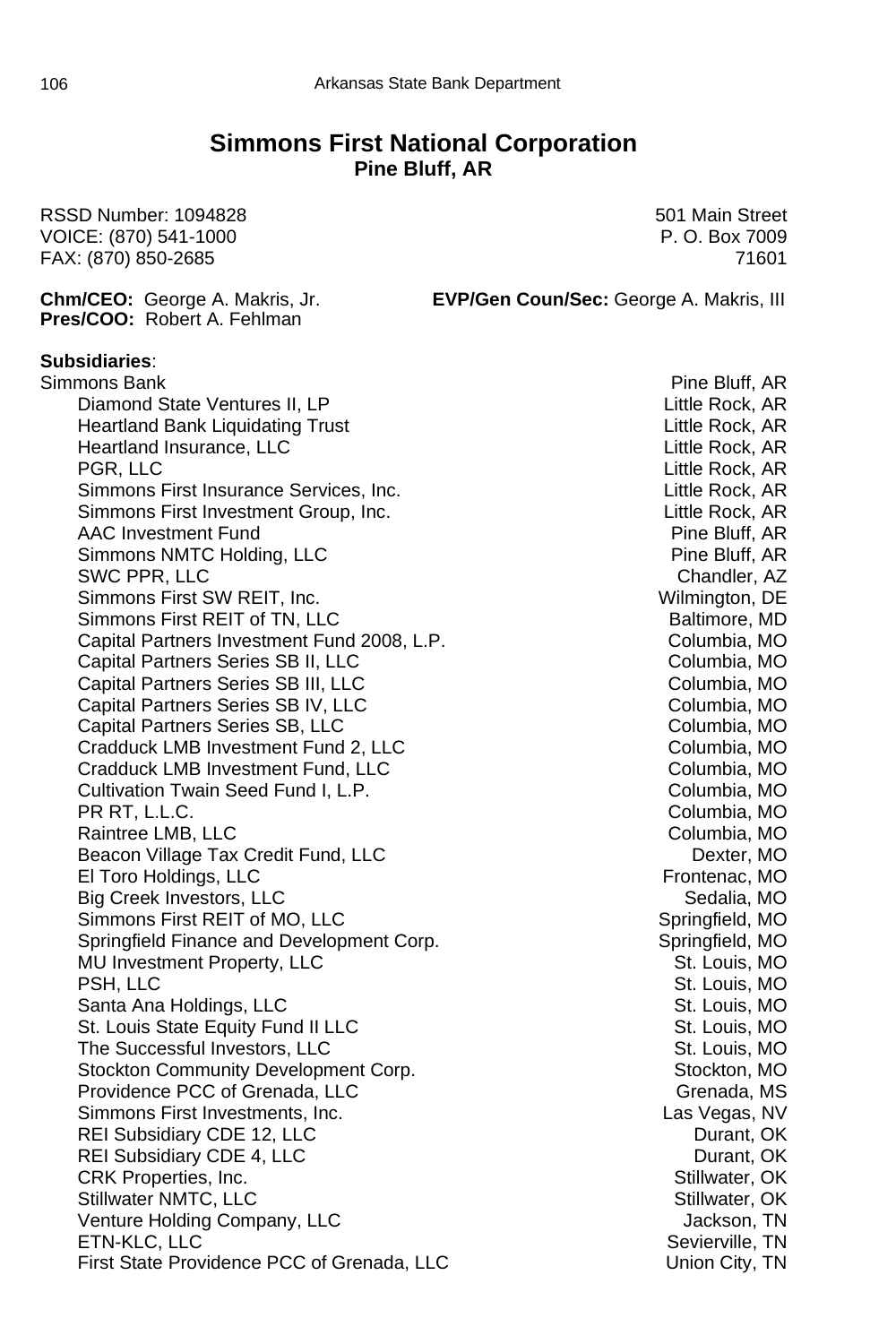Simmons First Auto, Inc. Union City, TN Simmons First Insurance Services of TN, LLC 
Union City, TN Simmons First Properties, Inc. Union City, TN Simmons First Special Assets, Inc. Union City, TN Harob, Inc. **Fort Worth, TX** SDB Real Estate, LLC and the state of the state of the state of the state of the state of the state of the state of the state of the state of the state of the state of the state of the state of the state of the state of th Simmons First Mortgage Company **Pine Bluff, AR** Landco Partners II, LP Contract Contract Columbia, MO Landrum Statutory Trust III Columbia, MO Landrum Statutory Trust IV Columbia, MO LBI Capital Trust V Springfield, MO Simmons First Risk Management, Inc. Communist Communist Cas Vegas, NV SNB Capital Corporation Stillwater, OK Hardeman County Statutory Trust I and the statutory of the statutory of the statutory of the statutory of the statutory of the statutory of the statutory of the statutory of the statutory of the statutory of the statutory Community First Statutory Trust III Community Community First Statutory Trust III SWB Recovery Corp. The contract of the contract of the contract of the contract of the contract of the contract of the contract of the contract of the contract of the contract of the contract of the contract of the contrac

### **Sigma Holdings, Inc. Rison, AR**

RSSD Number: 4512378 112 Main Street VOICE: (501) 847-3440 **P. O. Box 345** FAX: (501) 847-3452 71665

**Chm/Pres:** Lewis R. Gardner **Sec:** Joe Dunn

**Subsidiaries**: Gateway Bank Rison, AR

#### **First State Banking Corporation Russellville, AR**

RSSD Number: 1096448 3103 East Main Street VOICE: (479) 498-2402 P. O. Box 10610 FAX: (479) 498-2465 72812

**Chm/CEO:** Charles Blanchard **EVP:** Toni B. Laws **Pres:** Chip Blanchard **CFO/Sec:** Andrea Nicholson

#### **Subsidiaries**:

First State Bank Russellville, AR Nimrod Real Estate, Inc. **Russellville, AR** Russellville, AR **FSB Capital Trust III** Russellville, AR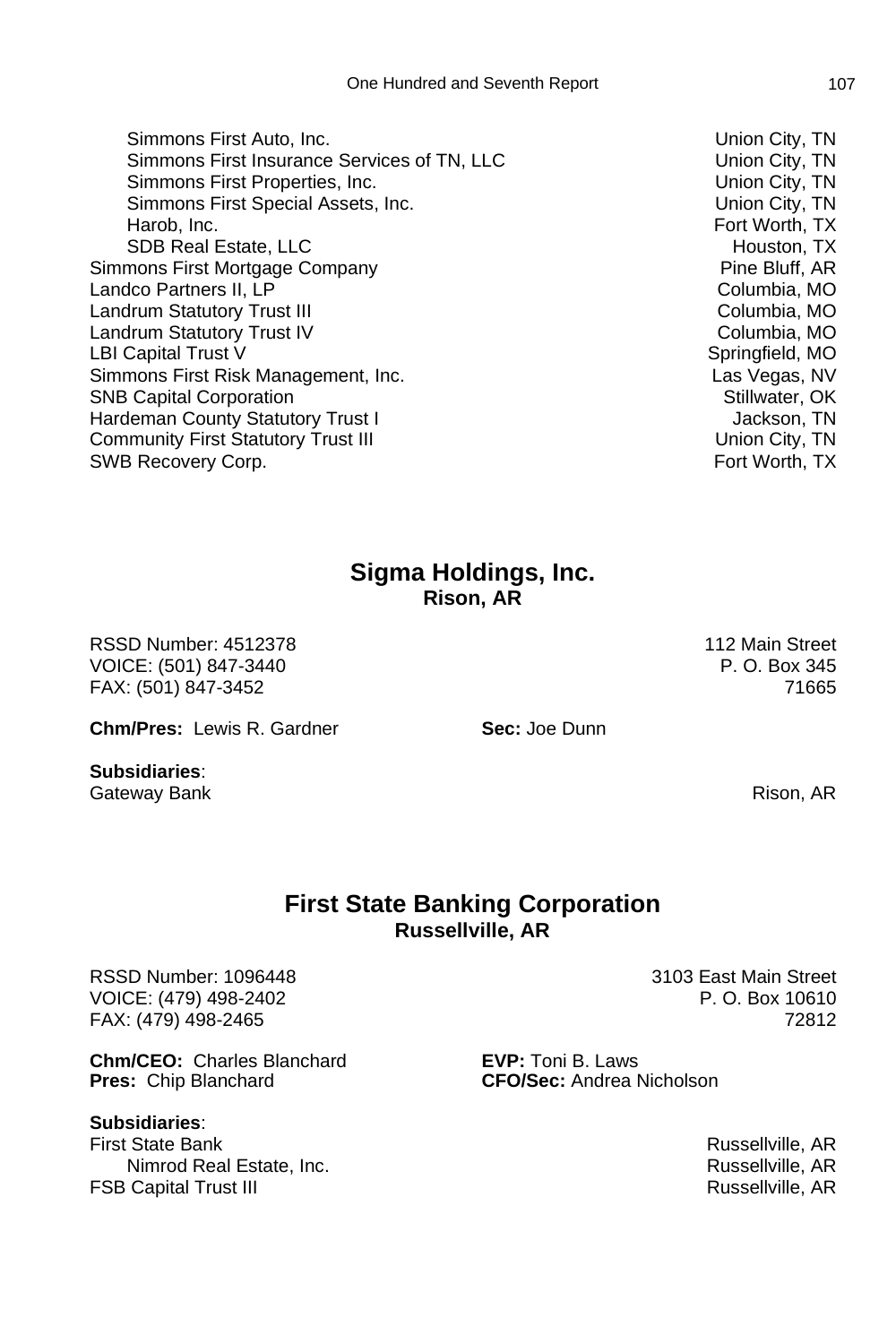### **First Security Bancorp Searcy, AR**

RSSD Number: 1096505 314 North Spring VOICE: (501) 279-3401 **P. O. Box 1009** FAX: (501) 279-3486 72145

**Chm/CEO/Pres:** Reynie Rutledge

#### **Subsidiaries**:

- First Security Bank **Searcy, AR** UFS, Inc. **Benton, AR** Peoples Real Estate Management Co. **Mountain Home, AR** First Security Investment Advisors, Inc. Searcy, AR Searcy, AR First Security Real Estate Management, Inc. Searcy, AR FNBS Investments Inc. Las Vegas, NV Crews & Associates, Inc. Little Rock, AR Crews Dissemination Services, Inc. Little Rock, AR First Security Finance, Inc. **And Elittle Rock, AR** Little Rock, AR Eastview of NWA, LLC **Searcy, AR** Union Air LLC **Searcy, AR** Cheyenne Aircraft LLC **Cheyenne Aircraft LLC** Wilmington, DE Crossfirst Bankshares, Inc. Leawood, KS
- 

#### **Peoples Bancorp, Inc. Sheridan, AR**

RSSD Number: 4639435 1120 S. Rock Street VOICE: (870) 942-5707 P.O. Box 460 FAX: (870) 942-2489 72150

**Chm:** Al Upton **Sec:** James W. Lancaster **CEO/Pres:** Craig L. Manatt

**Subsidiaries**:

Peoples Bank Sheridan, AR

#### **Smackover Bancshares, Inc. Smackover, AR**

RSSD Number: 1098264 708 North Broadway VOICE: (870) 725-3051 P.O. Box 107 FAX: (870) 725-3049 71762

**Chm:** J. Drew Tennyson **Pres:** James B. Yeager

**Subsidiaries**: Smackover State Bank Smackover, AR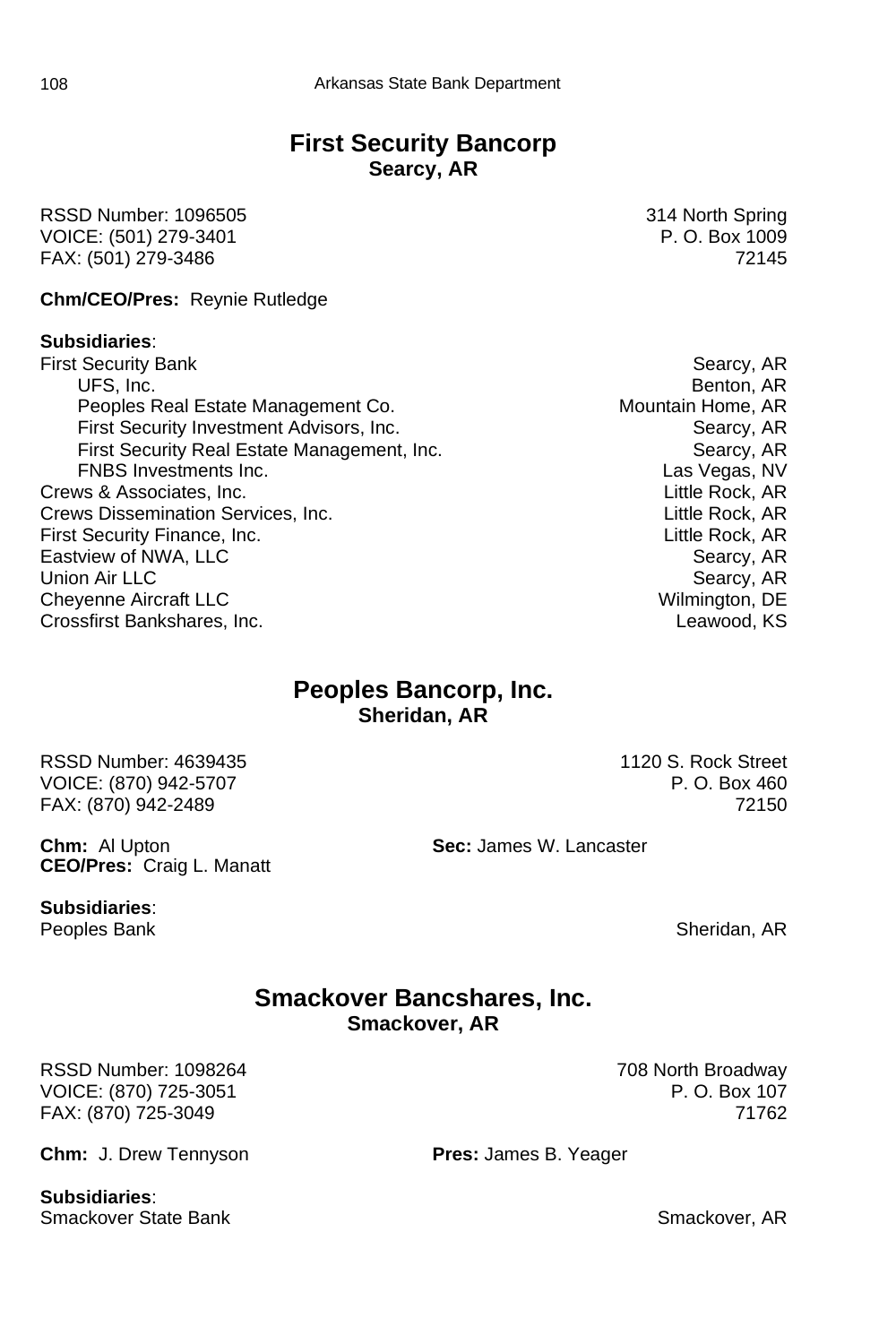#### **Mathias Bancshares, Inc. Springdale, AR**

RSSD Number: 1951172 5571 Bleaux Ave. VOICE: (479) 750-9100 P.O. Box 6485 FAX: (479) 750-0953 72766

**Chm/Pres:** Sam Mathias **Sec:** Larry Olson **VChm:** Arthur Thurman

**Subsidiaries**: Today's Bank **Huntsville, AR** FSB Properties, LLC **FAULT EXECUTE:** Fayetteville, AR Property Management 40830, LLC Fayetteville, AR

### **United Holding Company, Inc. Springdale, AR**

FAX: (888) 420-1829

**CEO/Pres/Sec:** Craig Young **CFO/Treas:** Karla Baker

**Subsidiaries**:

United Bank **Springdale, AR** 

#### **Bodcaw Bancshares, Inc. Stamps, AR**

RSSD Number: 2712781 307 Thomas Street VOICE: (870) 533-4486 P.O. Box 8 FAX: (870) 533-4456 71860

**Chm:** John W. Smith, Jr. **Sec:** D. Copie Dickson

**CEO/Pres:** Korey Keith

**Subsidiaries**: Bodcaw Bank Stamps, AR and Stamps, AR and Stamps, AR

RSSD Number: 3832181 2790 South Thompson Street, Suite 102 VOICE: (479) 872-3802 72764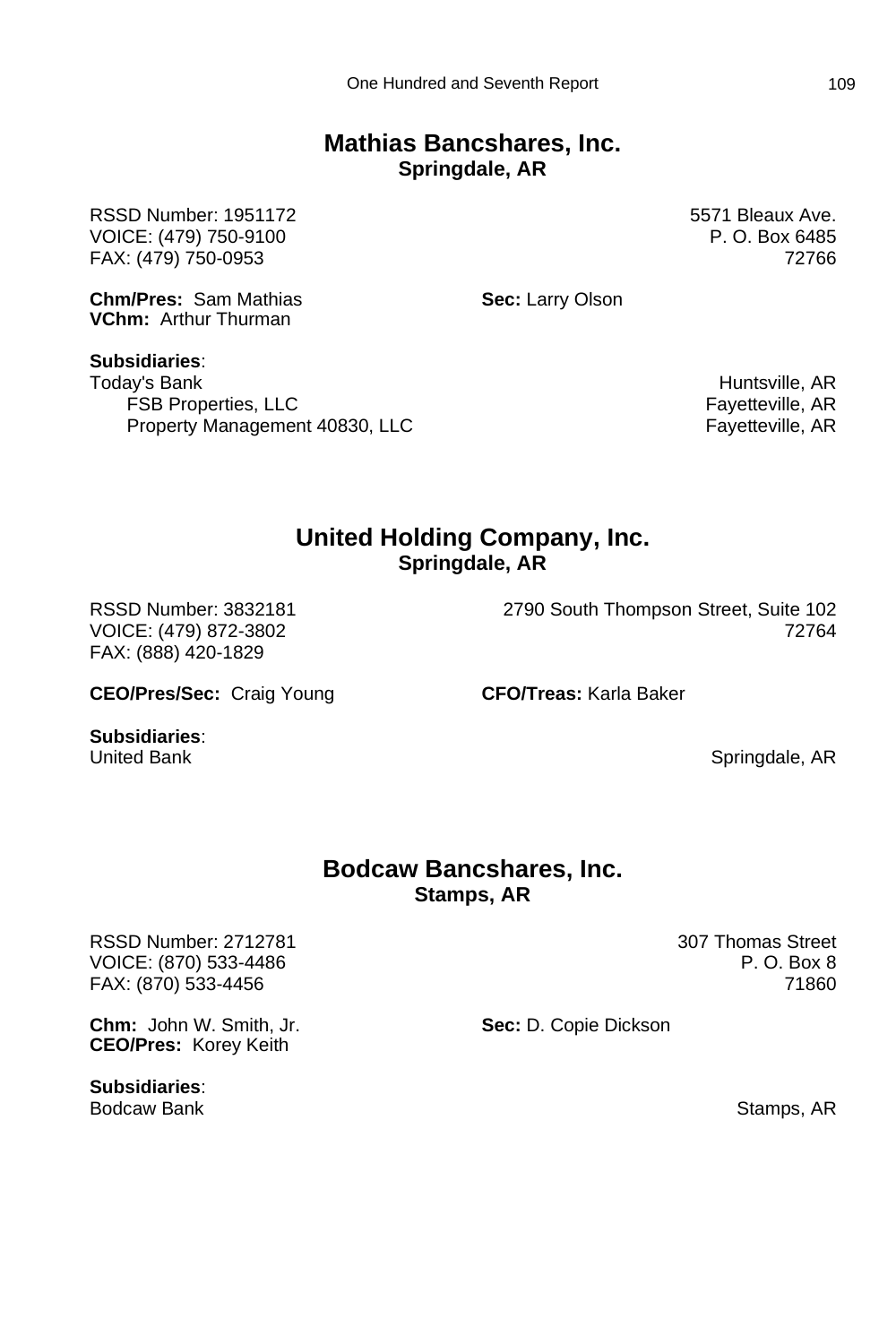#### **Star City Bancshares, Inc. Star City, AR**

RSSD Number: 1131723 116 North Lincoln VOICE: (870) 628-4286 P.O. Drawer 69 FAX: (870) 628-5274 71667

**Chm/CEO:** Marion Burge Ryburn

**Subsidiaries**:

Connect Bank Star City, AR

#### **The Farmers and Merchants Bankshares, Inc. Stuttgart, AR**

RSSD Number: 1099672 708 South Main VOICE: (870) 673-6911 **P.O. Box 1010** FAX: (870) 672-4282 72160

**CEO/Pres:** Brad Chambless **SVP/CFO:** Christy Malahy

**Subsidiaries**:

The Farmers and Merchants Bank Stuttgart, AR Bankshares of Fayetteville Statutory Trust I<br>Mountain Home Statutory Trust I Fayetteville, AR<br>Mountain Home. AR Mountain Home Statutory Trust I

**Chm:** Mickey Pierce **VChm:** Robert H. Seidenstricker

#### **Bradley Bancshares, Inc. Warren, AR**

RSSD Number: 1097463 104 South Main Street<br>VOICE: (870) 226-2601 104 South P. O. Box 29 VOICE: (870) 226-2601 FAX: (870) 226-2253 71671

**Chm:** Bennie Ryburn, III

**Subsidiaries**: First State Bank of Warren Warren Warren, AR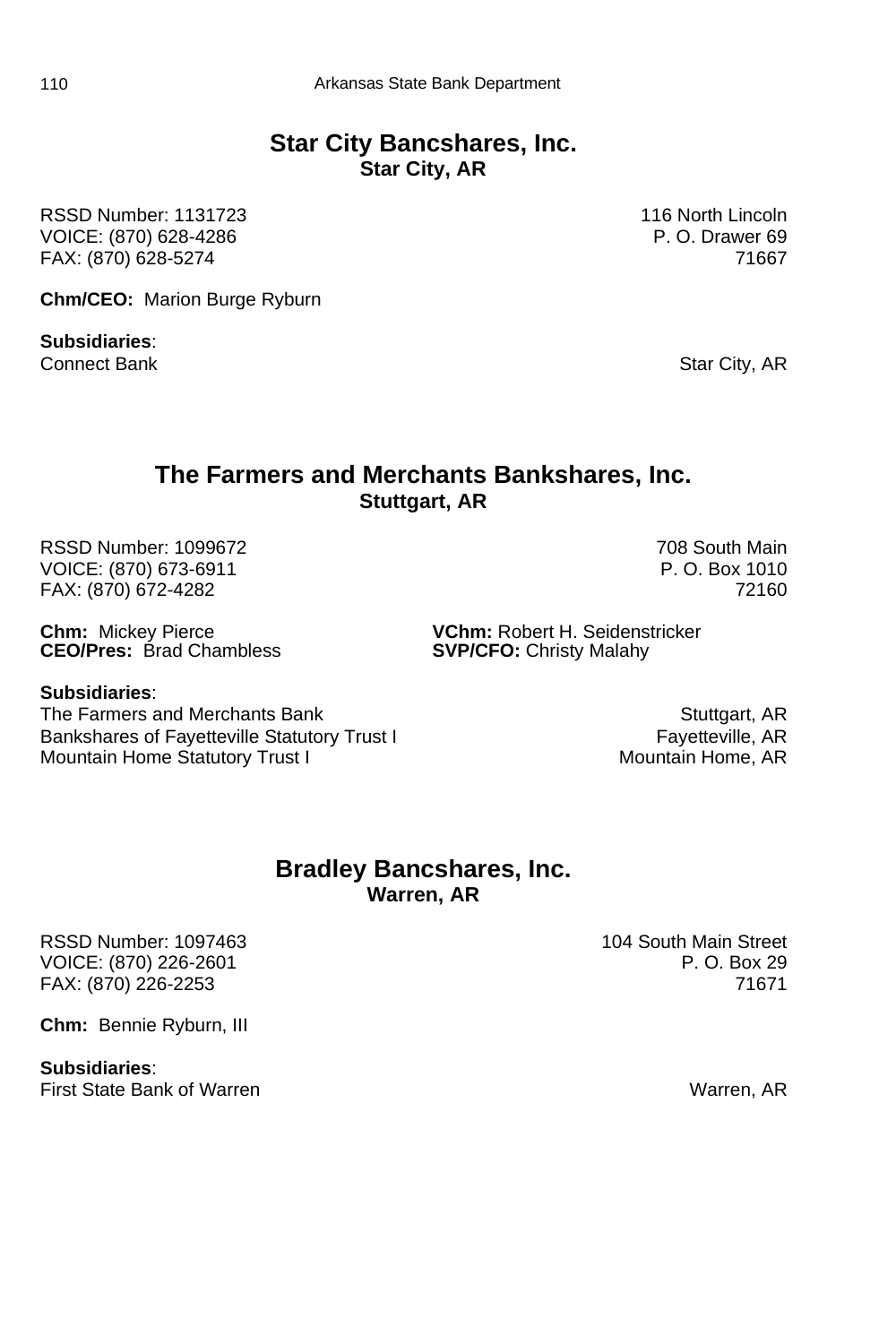#### **Carlson Bancshares, Inc. West Memphis, AR**

**Chm:** William A. Carlson **SVP/CFO:** Mike Carlson **Pres:** Charles F. Horton **STATE: SPP/CFO:** Mike Carlson

**Subsidiaries**:

RSSD Number: 1491641 **330 West Broadway Street** VOICE: (870) 735-8700 P. O. Box 2288 FAX: (870) 735-0065 72301

**VP:** Kirby H. Carlson

Fidelity Bank **Material Contract Contract Members** Mest Memphis, AR

#### **Evolve Bancorp, Inc. West Memphis, AR**

RSSD Number: 1142411 301 Shoppingway Blvd. VOICE: (901) 624-5500 6070 Poplar Avenue, Suite 200 FAX: (901) 624-5540 72301

**Chm:** Scot Lenoir **Sec:** W. Scott Stafford **Cont:** Robin Bedsole

**Subsidiaries:**<br>Evolve Bank & Trust

Evolve Commercial Finance **Memphis, TN** 

West Memphis, AR

#### **Cross County Bancshares, Inc. Wynne, AR**

RSSD Number: 1131611 1 Cross County Plaza<br>VOICE: (870) 238-8171 1 Cross County Plaza VOICE: (870) 238-8171 FAX: (870) 238-4052 72396

**Chm:** Dr. Willard G. Burks **EVP:** King Casbeer<br>**CEO/Pres:** David Dowd **Freas/Sec:** Shelia F

#### **Subsidiaries**:

Central Bank Little Rock, AR Cross County Bank Wynne, AR CCB Real Estate Holdings, Inc. Wynne, AR CCB-EAT, LLC Wynne, AR Janus Title, LLC Wynne, AR

**Treas/Sec:** Shelia Roberts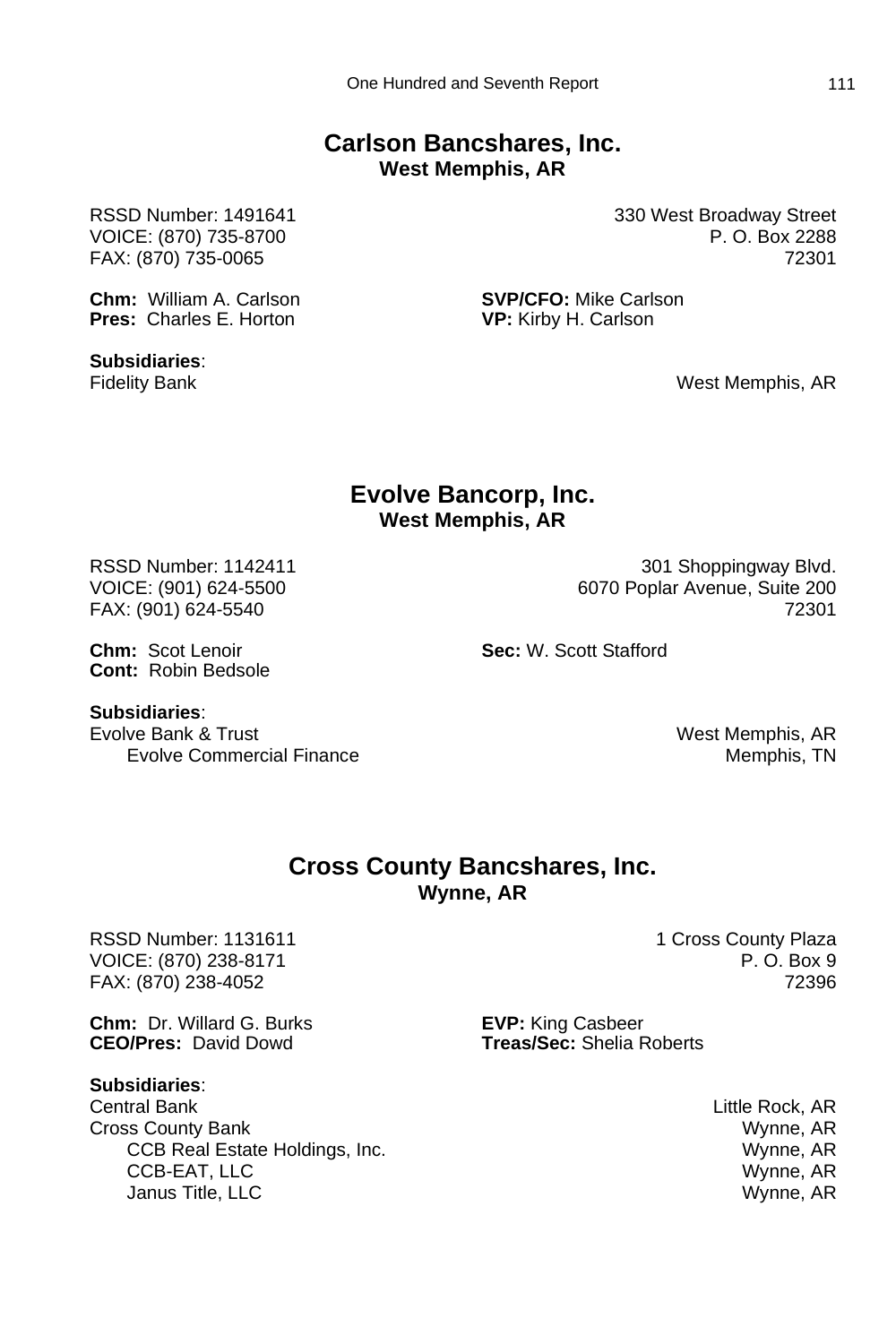# ABBREVIATIONS

| Chm:      | Chairman of the Board                |
|-----------|--------------------------------------|
| Chm Emer: | <b>Chairman Emeritus</b>             |
| CEO:      | <b>Chief Executive Officer</b>       |
| Co-Chm:   | Co-Chairman                          |
| VChm:     | Vice Chairman                        |
| Pres:     | President                            |
| Reg Pres: | <b>Regional President</b>            |
| EVP:      | <b>Executive Vice President</b>      |
| SVP:      | <b>Senior Vice President</b>         |
| CAO:      | <b>Chief Administrative Officer</b>  |
| CBO:      | <b>Chief Banking Officer</b>         |
| CCO:      | <b>Chief Credit Officer</b>          |
| CFO:      | <b>Chief Financial Officer</b>       |
| CLO:      | <b>Chief Lending Officer</b>         |
| COO:      | <b>Chief Operating Officer</b>       |
| CRO:      | <b>Chief Risk Officer</b>            |
| AdmVP:    | <b>Administrative Vice President</b> |
| EO:       | <b>Executive Officer</b>             |
| VP:       | <b>Vice President</b>                |
| SLO: I    | Senior Loan Officer                  |
| Cash:     | Cashier                              |
| Cont:     | Controller                           |
| AVP:      | <b>Assistant Vice President</b>      |
| RMO:      | <b>Risk Management Officer</b>       |
| Aud:      | Auditor                              |
| Mtg CEO:  | Mortgage Chief Executive Officer     |
| TO:       | <b>Trust Officer</b>                 |
| ATO:      | <b>Assistant Trust Officer</b>       |
| Gen Coun: | <b>General Counsel</b>               |
| Treas:    | Treasurer                            |
| Sec:      | Secretary                            |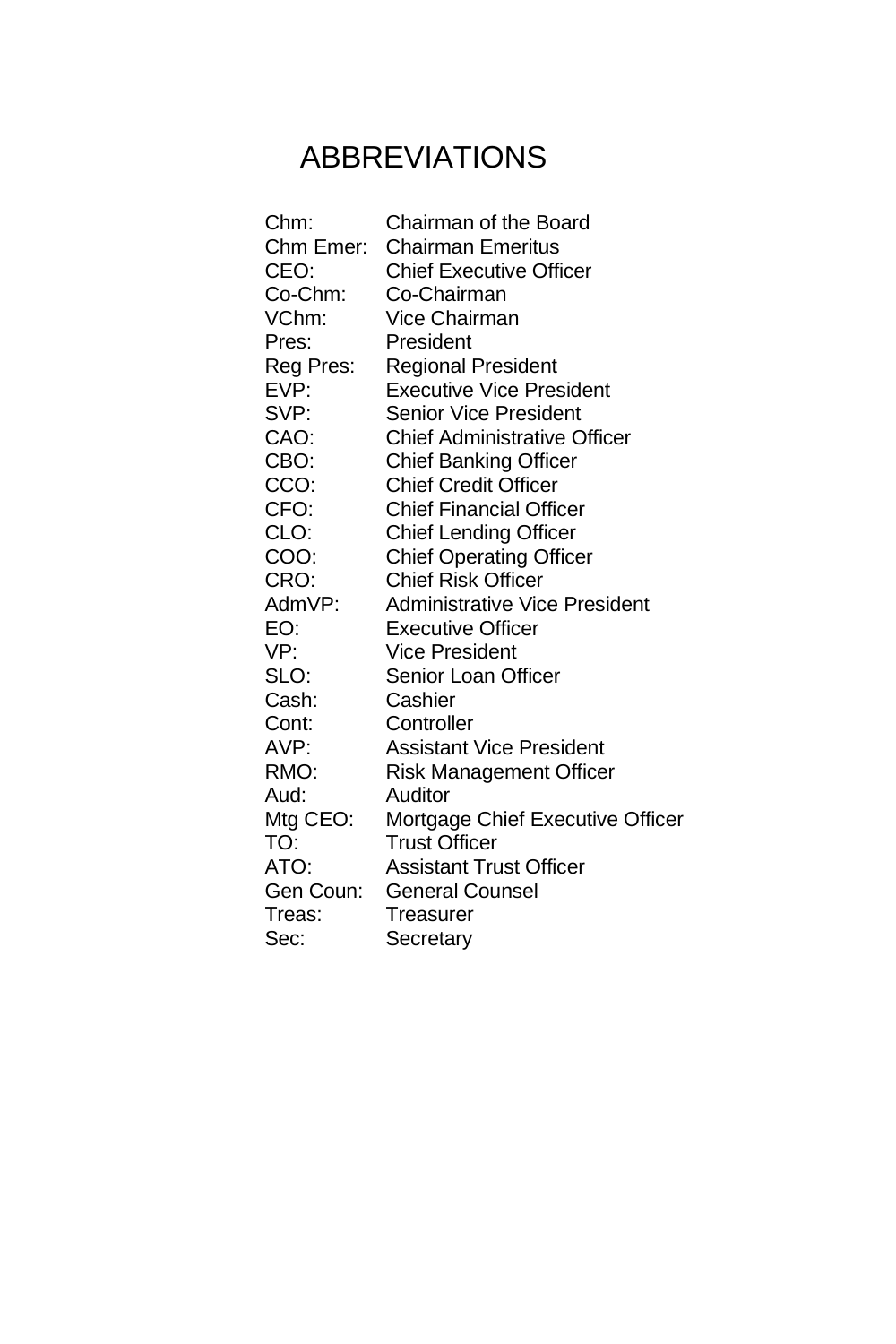# **NOTES**